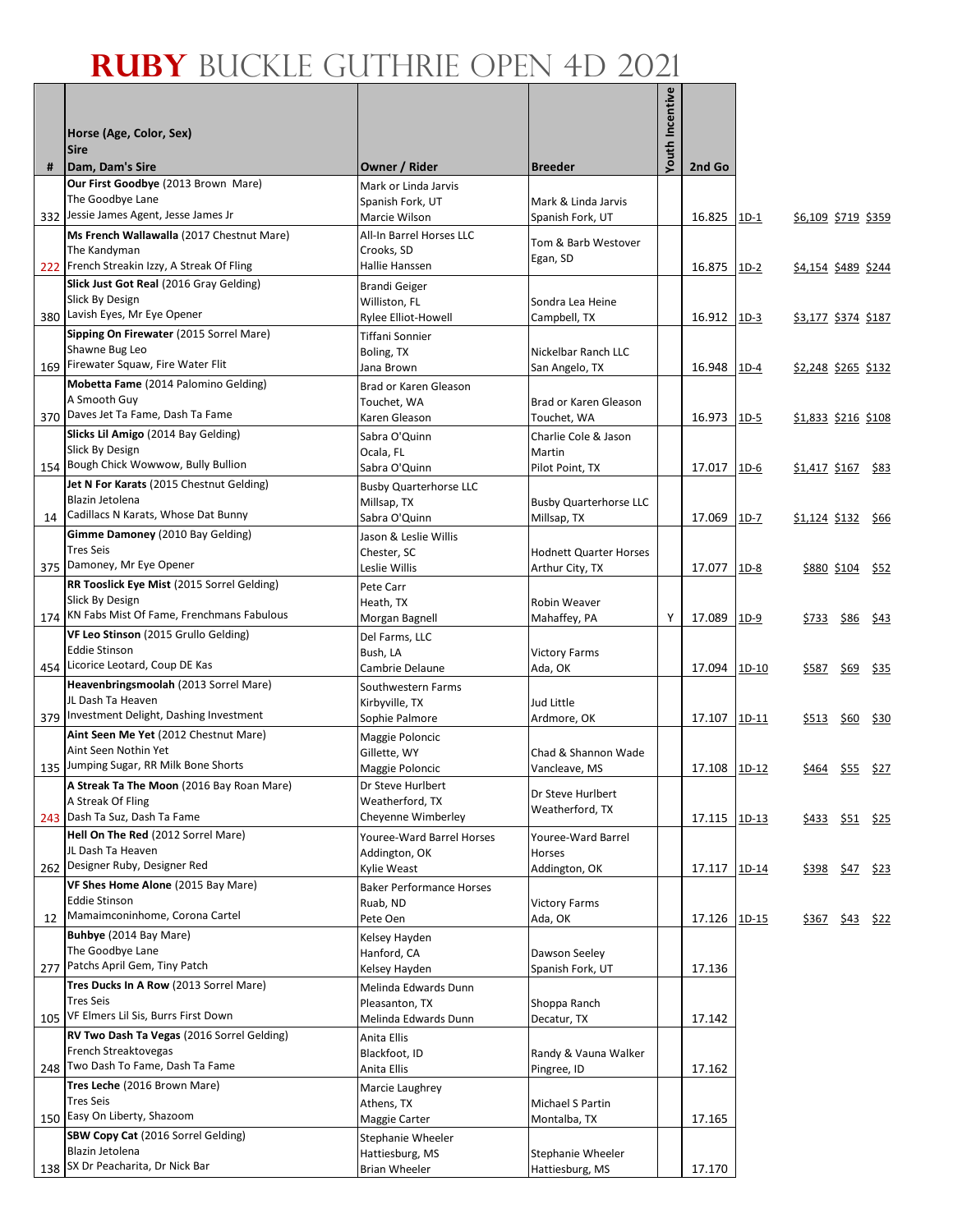|     |                                                                   |                                             |                                        | <b>Youth Incentive</b> |        |
|-----|-------------------------------------------------------------------|---------------------------------------------|----------------------------------------|------------------------|--------|
|     | Horse (Age, Color, Sex)                                           |                                             |                                        |                        |        |
|     | <b>Sire</b>                                                       |                                             |                                        |                        |        |
| #   | Dam, Dam's Sire                                                   | Owner / Rider                               | <b>Breeder</b>                         |                        | 2nd Go |
|     | MarlaHoooch (2016 Buckskin Mare)<br>PC Redwood Manny              | Wes Kellett<br>Plain City, UT               | Sharlie Wade                           |                        |        |
|     | 83 Scottys Special Popo, Special Royal Effort                     | Mckinlee Kellett                            | Hooper, UT                             |                        | 17.170 |
|     | VF Bull Stinson (2017 Chestnut Gelding)                           | Cody Bauserman                              | <b>Victory Farms</b>                   |                        |        |
|     | <b>Eddie Stinson</b><br>182 Natural Lady Bullion, Bully Bullion   | Sallisaw, OK<br>Cody Bauserman              | Ada, OK                                |                        |        |
|     | Epic Guy (2015 Gray Gelding)                                      | Kristen Williams                            |                                        |                        | 17.175 |
|     | Epic Leader                                                       | Frierson, LA                                | Kristen Williams                       |                        |        |
|     | 54 Frenchilicious, Frenchmans Guy                                 | Kassie Mowry                                | Jourdanton, TX                         |                        | 17.186 |
|     | Hot French Lady (2014 Palomino Mare)                              | Brett & Elizabeth Sbrusch                   |                                        |                        |        |
|     | First Down French<br>293 BH Shawns Hot Stuff, Dash Ta Fame        | Needville, TX<br>Elizabeth Sbrusch          | John & Shelley Holman<br>Brentwood, CA |                        | 17.191 |
|     | Runaway Fury (2015 Sorrel Gelding)                                | Jason & Leslie Willis                       |                                        |                        |        |
|     | Furyofthewind                                                     | Chester, SC                                 | Racin RNS                              |                        |        |
|     | 329 Runaway Mad, Runaway Colors                                   | Leslie Willis                               | Wapanucka, OK                          |                        | 17.195 |
|     | Troublenvrlooksogood (2013 Palomino Gelding)<br>First Down French | <b>Beth Miller</b>                          |                                        |                        |        |
|     | 608 Tatango Twist Te, Triple Twist Te                             | Jersey Shore, PA<br>Ericka Nelson           | Michelle Deboer<br>Smithfield, NE      |                        | 17.202 |
|     | VF Rosie Stinson (2017 Gray Mare)                                 | <b>Victory Farms</b>                        |                                        |                        |        |
|     | <b>Eddie Stinson</b>                                              | Ada, OK                                     | <b>Victory Farms</b><br>Ada, OK        |                        |        |
| 9   | Beduinos Chick Jet, Rock Em Smooth                                | Kelsey Treharne                             |                                        |                        | 17.205 |
|     | Overthemoonforaguy (2011 Chestnut Mare)<br>Frenchmans Guy         | M R Performance Horses                      |                                        |                        |        |
|     | 143 Mulberry Canyon Moon, Marthas Six Moons                       | Bellville, TX<br>Jodee Miller               | Matt & Bendi Dunn<br>Bismarck, MO      |                        | 17.206 |
|     | VC Gogo Fling (2016 Chestnut Mare)                                | Pete Oen                                    |                                        |                        |        |
|     | A Streak Of Fling                                                 | Maysville, OK                               | Cristi Gaffeney                        |                        |        |
|     | 107 Go Go Fame, Dash Ta Fame                                      | Pete Oen                                    | Anselmo, NE                            |                        | 17.207 |
|     | RSL Firstroyaleddie (2014 Gray Mare)<br><b>Eddie Stinson</b>      | <b>RSL Enterprises LLC</b><br>Bromide, OK   | <b>RSL Enterprises LLC</b>             |                        |        |
|     | 175 Royal First Down, Royal Quick Dash                            | Kara Large                                  | Bromide, OK                            |                        | 17.231 |
|     | VF Eddie Bull (2014 Bay Gelding)                                  | Mekenna Davis                               |                                        |                        |        |
|     | <b>Eddie Stinson</b>                                              | Huntsville, TX                              | <b>Victory Farms</b>                   |                        |        |
| 460 | Natural Lady Bullion, Bully Bullion                               | Mekenna Davis                               | Ada, OK                                |                        | 17.235 |
|     | Im Furious 123 (2017 Bay Mare)<br>Furyofthewind                   | Taylor & Rylee Shields<br>Cochrane, Alberta | Copper Spring Ranch NM<br>LLC          |                        |        |
|     | 62 Very Dashin 123, Dash Thru Traffic                             | Rylee Shields                               | Tularosa, NM                           |                        | 17.243 |
|     | CP Epics Percilla (2017 Chestnut Mare)                            | Kris Gadbois                                | <b>Claire Powell</b>                   |                        |        |
|     | Epic Leader                                                       | Escondido, CA                               | El Dorado, TX                          |                        |        |
| 95  | Percilla, Dash Ta Fame<br>Boons French Angel (2017 Brown Mare)    | Kassie Mowry<br>Chad & Jen Hawkins          |                                        |                        | 17.246 |
|     | <b>Streakin Boon Dox</b>                                          | Lamar, CO                                   | Joe & Carla Spitz                      |                        |        |
|     | 127 Lil French Angel, PC Frenchmans Hayday                        | Ashley Schafer                              | Lamar, CO                              |                        | 17.247 |
|     | Frenchmans Perks (2012 Buckskin Gelding)                          | Sara & Justin Withers                       |                                        |                        |        |
|     | Frenchmans Guy<br>623 Our Blue Velvet, Perks Alive                | Paris, TX<br>Sara Withers                   | John & Paula Hall<br>Glen Rose, TX     |                        | 17.248 |
|     | Streakers Queen (2015 Sorrel Mare)                                | <b>Shelly Shields</b>                       |                                        |                        |        |
|     | A Streak Of Fling                                                 | Burneyville, OK                             | Lisa O'Rourke Fulton                   |                        |        |
|     | 472 Queen Fa Tima, Dash Ta Fame                                   | Sierra Melby                                | Valentine, NE                          |                        | 17.249 |
|     | VF Wishbone Red (2017 Sorrel Gelding)                             | <b>Victory Farms</b>                        | <b>Victory Farms</b>                   |                        |        |
|     | Designer Red<br>114 VF She Is Famous, Born Ta Be Famous           | Ada, OK<br>Kelsey Treharne                  | Ada, OK                                |                        | 17.255 |
|     | Blazin Wind (2017 Bay Gelding)                                    | Kortney Kizer                               |                                        |                        |        |
|     | Blazin Jetolena                                                   | Pep, NM                                     | James & Natalie Rice<br>Crowley, TX    |                        |        |
|     | 147 World Wind, Playgun                                           | Kortney Kizer                               |                                        |                        | 17.262 |
|     | VF NFL Draft (2016 Chestnut Gelding)<br><b>Eddie Stinson</b>      | Fulton & Trina Murray<br>Fort Worth, TX     | <b>Victory Farms</b>                   |                        |        |
| 57  | Curiocity Corners, Silver Lucky Buck                              | Mark Bugni                                  | Ada, OK                                |                        | 17.264 |
|     | Promise Me Fame Guys (2016 Brown Gelding)                         | <b>Tenley Epperson</b>                      | Demrece J & Harvey                     |                        |        |
|     | Aint Seen Nothin Yet                                              | Billings, MT                                | Keller                                 |                        |        |
| 66  | Bar Blue Lass, FC Aboo                                            | Samantha Flannery                           | Big Sandy, MT                          |                        | 17.287 |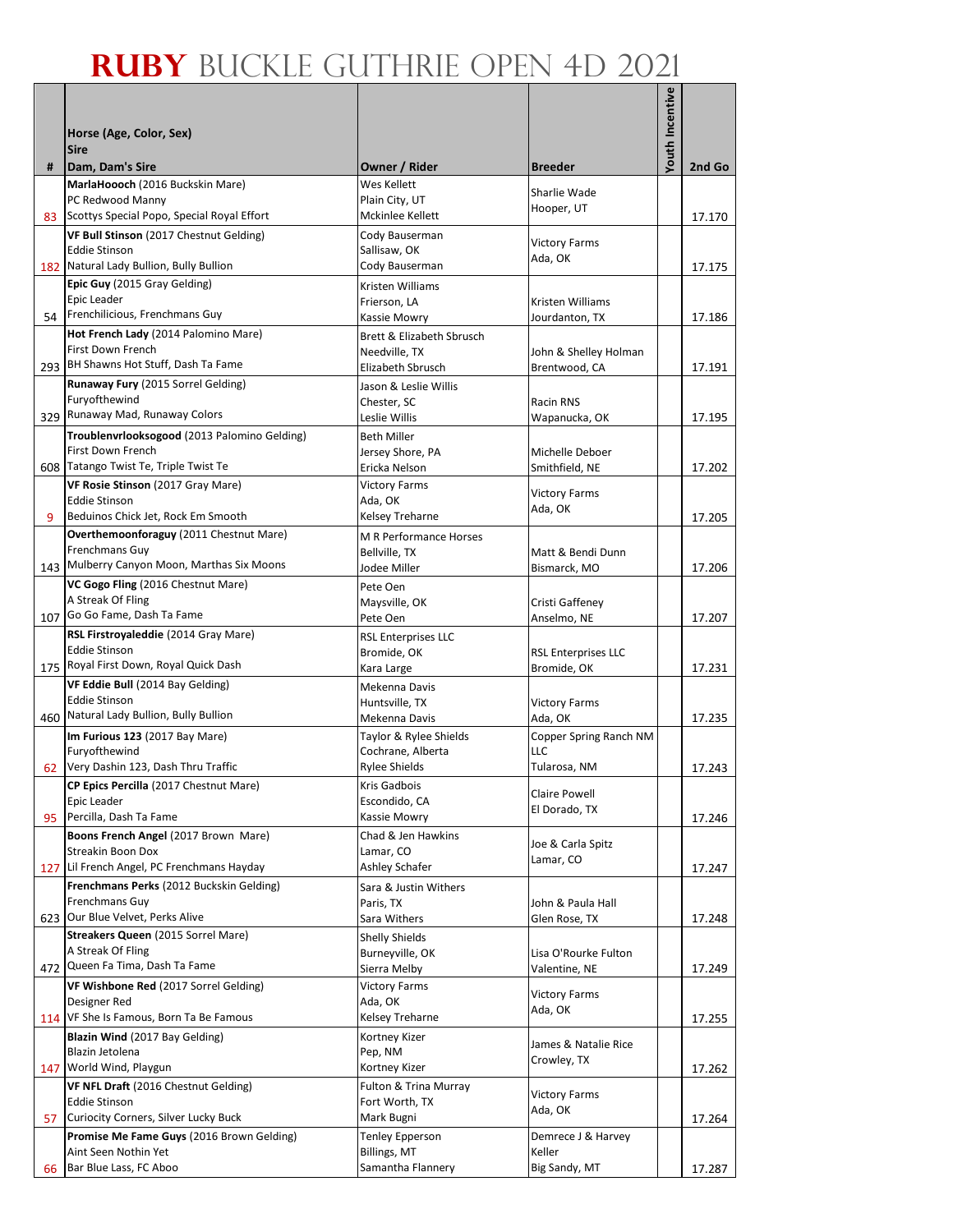|     |                                                                                 |                                         |                                                  | Youth Incentive |             |                            |                  |  |
|-----|---------------------------------------------------------------------------------|-----------------------------------------|--------------------------------------------------|-----------------|-------------|----------------------------|------------------|--|
|     | Horse (Age, Color, Sex)<br><b>Sire</b>                                          |                                         |                                                  |                 |             |                            |                  |  |
| #   | Dam, Dam's Sire                                                                 | Owner / Rider                           | <b>Breeder</b>                                   |                 | 2nd Go      |                            |                  |  |
|     | Jesswatchmestreak (2016 Bay Roan Mare)                                          | Dave & Lori Zabel                       | Shawna Letcher or                                |                 |             |                            |                  |  |
|     | French Streakin Jess<br>495 Jerrys TP Seepai BB, Jerrys Disco Moon              | Horace, ND<br>Hallie Hanssen            | Sample Ranah<br>Rapid City, SD                   |                 | 17.293      |                            |                  |  |
|     | Jipped N Shawnee (2016 Sorrel Gelding)                                          | Brenda Fechner                          |                                                  |                 |             |                            |                  |  |
|     | Shawne Bug Leo                                                                  | Kellyville, OK                          | H B Bartlett DVM                                 |                 |             |                            |                  |  |
|     | 222 Especials Lolita, Especial                                                  | Brenda Fechner                          | Pike Road, AL                                    |                 | 17.294      |                            |                  |  |
|     | MR Repete Pete (2016 Sorrel Gelding)<br>French Streaktovegas                    | M R Performance Horses                  |                                                  |                 |             |                            |                  |  |
| 99  | Repete Fame, Dash Ta Fame                                                       | Bellville, TX<br>Jodee Miller           | Jayme Robison<br>Magnolia, TX                    |                 | 17.298      |                            |                  |  |
|     | Handle The Pressure (2017 Sorrel Mare)                                          | Brooke Hollenbaugh                      |                                                  |                 |             |                            |                  |  |
|     | No Pressure On Me                                                               | Hamilton, OH                            | Camron Fambro<br>Stephenville, TX                |                 |             |                            |                  |  |
|     | 176 Vaqueros Aztec, Drifts Vaquero                                              | John Ressler                            |                                                  |                 | 17.301      |                            |                  |  |
|     | Bring It On Guys (2009 Chestnut Mare)<br>Frenchmans Guy                         | Sabra O'Quinn                           |                                                  |                 |             |                            |                  |  |
|     | 106 Full Of Irish Whiskey, Paddy Irish Whiskey                                  | Ocala, FL<br>Sabra O'Quinn              | <b>Bill &amp; Debbie Myers</b><br>Saint Onge, SD |                 | 17.311      |                            |                  |  |
|     | RV Brijett (2017 Sorrel Mare)                                                   | Randy & Vauna Walker                    |                                                  |                 |             |                            |                  |  |
|     | Blazin Jetolena                                                                 | Pingree, ID                             | Megan McLeod-Sprague<br>Marsing, ID              |                 |             |                            |                  |  |
|     | 276 DTF Mellowdoc, Dash Ta Fame                                                 | Vauna Walker                            |                                                  |                 | 17.312      |                            |                  |  |
|     | Fames Dashtovegas (2017 Chestnut Mare)                                          | Kylie Brueggeman                        | <b>Steve Minnick</b>                             |                 |             |                            |                  |  |
|     | French Streaktovegas<br>164 Stylus Intent, Stylus                               | Sikeston, MO<br>Kylie Brueggeman        | Mexico, MO                                       |                 | 17.313      |                            |                  |  |
|     | Aint God Good (2016 Bay Roan Mare)                                              | Sharon K Bryant                         |                                                  |                 |             |                            |                  |  |
|     | A Streak Of Fling                                                               | Appomattox, VA                          | Sharon K Bryant                                  |                 |             |                            |                  |  |
|     | 249 Lady La Dash, Dash Ta Fame                                                  | Cody Bauserman                          | Appomattox, VA                                   |                 | 17.316      |                            |                  |  |
|     | KN Czar Episode (2016 Chestnut Mare)<br><b>KN Famous Czar</b>                   | Kimi Nichols                            |                                                  |                 |             |                            |                  |  |
|     | 145 MCM Tres Episode, Tres Seis                                                 | Brownwood, TX<br>Dustin Angelle         | Kimi Nichols<br>Brownwood, TX                    |                 | 17.318      |                            |                  |  |
|     | Dreamin N French (2012 Bay Mare)                                                | Mekenna Davis                           |                                                  |                 |             |                            |                  |  |
|     | First Down French                                                               | Huntsville, TX                          | Crystal Barricklow                               |                 |             |                            |                  |  |
|     | 506 Miracle Chic Dream, Magnum Chic Dream                                       | Mekenna Davis                           | Magnolia, TX                                     |                 | 17.318      |                            |                  |  |
|     | Firin Ta Heaven (2015 Sorrel Gelding)<br>JL Dash Ta Heaven                      | Southwestern Farms                      | Jud Little                                       |                 |             |                            |                  |  |
| 467 | Flitin Firin Cash, Cash Not Credit                                              | Kirbyville, TX<br>Sophie Palmore        | Ardmore, OK                                      |                 | 17.320      |                            |                  |  |
|     | JL Jamaican Me Rich (2012 Sorrel Gelding)                                       | Southwestern Farms                      |                                                  |                 |             |                            |                  |  |
|     | JL Dash Ta Heaven                                                               | Kirbyville, TX                          | Jud Little                                       |                 |             |                            |                  |  |
|     | 424 Frenchmans Lana, Frenchmans Guy                                             | Sophie Palmore                          | Ardmore, OK                                      |                 | 17.324      |                            |                  |  |
|     | Forbez* (2016 Brown Stallion)<br>Dash Ta Fame                                   | Cayla Melby Small<br>Wilson, OK         | Peter M Oen                                      |                 |             |                            |                  |  |
| 507 | EJ Martha Feature, Marthas Six Moons                                            | Cayla Small                             | Maysville, OK                                    |                 | 17.334 2D-1 | \$6,109 \$719 \$359        |                  |  |
|     | Coronados Barbie (2017 Chestnut Mare)                                           | Rodney Serpa                            | Leslie Bailey                                    |                 |             |                            |                  |  |
|     | Coronado Cartel                                                                 | Corpus Christi, TX                      | Pauls Valley, OK                                 |                 |             |                            |                  |  |
|     | 214 French Bar Belle, Frenchmans Guy<br>Streakin And Shaken (2014 Gray Gelding) | Amanda Lovorn                           |                                                  |                 | 17.344 2D-2 | \$4,154 \$489 \$244        |                  |  |
|     | Streakin Boon Dox                                                               | Wendy Cline<br>Hempstead, TX            | Joe & Carla Spitz                                |                 |             |                            |                  |  |
|     | 469 Shaken Tornado, Royal Shake Em                                              | Wendy Cline                             | Lamar, CO                                        |                 | 17.345 2D-3 | <u>\$3,177 \$374 \$187</u> |                  |  |
|     | Go Sweeteddie (2010 Sorrel Mare)                                                | Sibyl Bass                              |                                                  |                 |             |                            |                  |  |
|     | <b>Eddie Stinson</b><br>Go Sweet Dust, Mr Raisin Dust                           | Edgewood, TX                            | Dennis & Dawnee Mhire                            |                 |             |                            |                  |  |
| 70  | Miss Mango Tango (2006 Palomino Mare)                                           | Sibyl Bass<br><b>Nealey Dalton</b>      | San Antonio, TX                                  | Y               | 17.348 2D-4 | <u>\$2,248 \$265 \$132</u> |                  |  |
|     | Frenchmans Guy                                                                  | Adamsville, TN                          | Tom Camp                                         |                 |             |                            |                  |  |
| 63  | Misty Moon Lite, Rare Jet                                                       | Nealey Dalton                           | Condon, MT                                       |                 | 17.349 2D-5 | \$1,833 \$216 \$108        |                  |  |
|     | FL Fergalicious (2015 Sorrel Mare)                                              | Samantha Flannery                       |                                                  |                 |             |                            |                  |  |
|     | JL Sirocco<br>484 UXFlit N Fabulous, Frenchmans Fabulous                        | Mission, SD                             | Samantha Flannery                                |                 |             |                            |                  |  |
|     | Technicolourshotflash (2016 Sorrel Gelding)                                     | Samantha Flannery<br>Connie & Terry Ray | Mission, SD                                      |                 | 17.356 2D-6 | \$1,417 \$167 \$83         |                  |  |
|     | Technicolours                                                                   | Heavener, OK                            | Connie & Terry Ray                               |                 |             |                            |                  |  |
| 109 | <b>Bullys Top Bar, Bully Bullion</b>                                            | Jodi Ray                                | Heavener, OK                                     |                 | 17.357 2D-7 | \$1,124 \$132 \$66         |                  |  |
|     | Flingin Roses (2016 Bay Roan Stallion)                                          | Rosemary Harrison                       |                                                  |                 |             |                            |                  |  |
|     | A Streak Of Fling<br>381 Dancing Rose Lady, Disco Jerry                         | Maysville, OK                           | Bo Hill &/or Jeff Switzer                        |                 |             |                            |                  |  |
|     |                                                                                 | Tyler Rivette                           | Dodge City, KS                                   |                 | 17.360 2D-8 |                            | \$880 \$104 \$52 |  |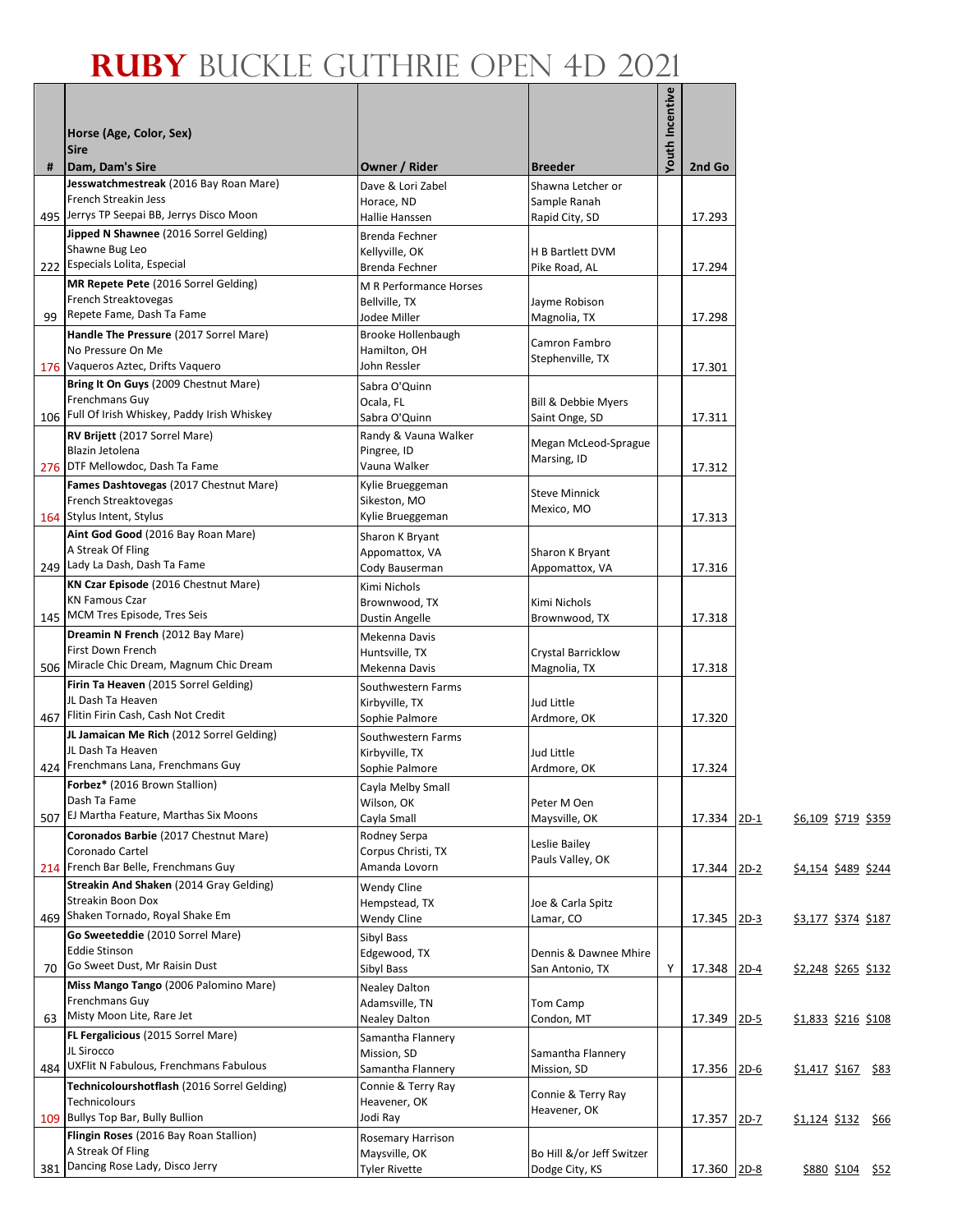|     |                                                                              |                                             |                                         | <b>Youth Incentive</b> |              |                 |              |      |                  |
|-----|------------------------------------------------------------------------------|---------------------------------------------|-----------------------------------------|------------------------|--------------|-----------------|--------------|------|------------------|
|     | Horse (Age, Color, Sex)                                                      |                                             |                                         |                        |              |                 |              |      |                  |
|     | <b>Sire</b>                                                                  |                                             |                                         |                        |              |                 |              |      |                  |
| #   | Dam, Dam's Sire<br>Cool Conn (2016 Sorrel Gelding)                           | Owner / Rider                               | <b>Breeder</b>                          |                        | 2nd Go       |                 |              |      |                  |
|     | Conn Creek                                                                   | <b>Adrian Bolin</b><br>Sallisaw, OK         | Jim R Harley                            |                        |              |                 |              |      |                  |
|     | 560 Wranglers N Warpaint, Vital sign                                         | Adrian Bolin                                | Van Meter, IA                           |                        | 17.365       | $2D-9$          | \$733        | \$86 | <u>\$43</u>      |
|     | Gracies Lane (2014 Brown Mare)<br>The Goodbye Lane                           | Dena Kirkpatrick                            |                                         |                        |              |                 |              |      |                  |
|     | 125 TS Up N Famous, Dash Ta Fame                                             | Post, TX<br>Dena Kirkpatrick                | Mark & Linda Jarvis<br>Spanish Fork, UT |                        | 17.366       | $2D-10$         | \$587        |      | <u>\$69</u> \$35 |
|     | Datil Daisy (2017 Sorrel Mare)                                               | Pete Oen                                    | Dick Wellborn                           |                        |              |                 |              |      |                  |
|     | A Streak Of Fling                                                            | Ardmore, OK                                 | Datil, NM                               |                        |              |                 |              |      |                  |
|     | 201 DW Road Ta Fame, Smashing N Dashing<br>Reelected (2017 Gray Mare)        | Pete Oen<br>Soft G, LLC                     |                                         |                        |              | 17.367 2D-11/12 | <u>\$513</u> | \$60 | <u>\$30</u>      |
|     | Epic Leader                                                                  | Guthrie, OK                                 | Danyelle Campbell<br>Millsap, TX        |                        |              |                 |              |      |                  |
|     | 254 Repete Fame, Dash Ta Fame                                                | Danyelle Campbell                           |                                         |                        | 17.367       | $2D-11/12$      | \$513        | \$60 | \$30             |
|     | BR Golden Leader* (2013 Grey Stallion)<br>Confederate Leader                 | Garland Baker<br>Russellville, AR           |                                         |                        |              |                 |              |      |                  |
|     | 52 KN Docs Gray Gold, Groanies Gray Pony                                     | Dustin Angelle                              | Garland Ray Baker<br>Russellville, AR   |                        | 17.378       | $2D-13$         | <u>\$433</u> |      | <u>\$51</u> \$25 |
|     | LegsGoneWild (2013 Bay Mare)                                                 | Leslie Newman                               |                                         |                        |              |                 |              |      |                  |
|     | <b>Tres Seis</b><br>113 Stoli Bugs Me, Stoli                                 | Corsicana, TX                               | <b>Bielau Oaks</b>                      |                        |              |                 |              |      |                  |
|     | DM High Roller (2017 Palomino Stallion)                                      | Leslie Newman<br>LaTricia Mundorf           | Weimar, TX                              |                        | 17.379 2D-14 |                 | \$398        |      | \$47 \$23        |
|     | French Streaktovegas                                                         | Three Rivers, TX                            | Jo & Latricia Duke<br>Three Rivers, TX  |                        |              |                 |              |      |                  |
|     | 211 Happy To Run Em, Firewaterontherocks                                     | LaTricia Mundorf                            |                                         |                        | 17.380       | 2D-15/16        | \$367        |      | $$43$ \$22       |
|     | Justa Dash Of Eddie (2017 Gray Mare)<br><b>Eddie Stinson</b>                 | Kelly Mancinelli (Lear)<br>Cleburne, TX     | Bear Creek Quarter<br>Horses            |                        |              |                 |              |      |                  |
|     | 205 First To Perk, Dash For Perks                                            | Kelly Mancinelli                            | Bienville, LA                           |                        |              | 17.380 2D-15/16 | \$367        | \$43 | <u>\$22</u>      |
|     | Azure Storm Cat* (2014 Sorrel Stallion)                                      | Paul Terry                                  |                                         |                        |              |                 |              |      |                  |
|     | Red Storm Cat<br>131 Azure Angel Fly, Like A Beduino                         | Nephi, UT<br>Sierra Terry                   | Paul Terry<br>Nephi, UT                 |                        | 17.394       |                 |              |      |                  |
|     | Dollys StreakNBadger* (2016 Blue Roan Stallion)                              | Kyle Leleux                                 |                                         |                        |              |                 |              |      |                  |
|     | A Streak Of Fling                                                            | Kirbyville, TX                              | Thomas Harr<br>Harrold, SD              |                        |              |                 |              |      |                  |
|     | 245 TR Dashing Badger, Mr Illuminator                                        | Kyle Leleux                                 |                                         |                        | 17.395       |                 |              |      |                  |
|     | Guys Sangria (2012 Sorrel Mare)<br><b>Frenchmans Guy</b>                     | Copper Spring Ranch NM, LLC<br>Tularosa, NM | <b>Bill &amp; Debbie Myers</b>          |                        |              |                 |              |      |                  |
|     | 594 Hot Brandi and Wine, Hot Colours                                         | Lisa Anderson                               | Saint Onge, SD                          |                        | 17.396       |                 |              |      |                  |
|     | <b>Blazin Superior</b> (2016 Sorrel Gelding)                                 | Schelli Creacy                              |                                         |                        |              |                 |              |      |                  |
|     | Blazin Jetolena<br>601 Little Bit Superior, Dash Ta Fame                     | Stephenville, TX<br>Schelli Creacy          | <b>Steve Hulbert</b><br>Weatherford, TX |                        | 17.413       |                 |              |      |                  |
|     | Cowboys N Ladies (2012 Brown Mare)                                           | Nicole Hansen or Christy                    |                                         |                        |              |                 |              |      |                  |
|     | Cowboys Cartel                                                               | Davidson Dickinson, ND                      | Bill & Debbie Myers                     |                        |              |                 |              |      |                  |
| 94  | Generals French Lady, Bogies General<br>Dashin Ta Kill (2014 Sorrel Gelding) | Kristi Steffes<br>Lindsey Netterville       | Saint Onge, SD                          |                        | 17.417       |                 |              |      |                  |
|     | JL Dash Ta Heaven                                                            | Woodville, MS                               | Jud Little                              |                        |              |                 |              |      |                  |
|     | 503 Buggin To Kill, Flit to kill                                             | Karen Manning                               | Ardmore, OK                             |                        | 17.417       |                 |              |      |                  |
|     | Return Of The Mac (2017 Gray Gelding)<br>A Smooth Guy                        | FC Ranch<br>Alex, OK                        | FC Ranch                                |                        |              |                 |              |      |                  |
|     | 167 Mackilts, Dash Ta Fame                                                   | Danyelle Campbell                           | Alex, OK                                |                        | 17.417       |                 |              |      |                  |
|     | Mine Gun (2015 Gray Mare)                                                    | <b>Shannon McReynolds</b>                   |                                         |                        |              |                 |              |      |                  |
| 613 | Fiestas Gotta Gun<br>Blazen Martha, Marthas Six Moon                         | La Luz, NM                                  | Royal D Ranch<br>Henrietta, OK          |                        |              |                 |              |      |                  |
|     | JL Tularosa (2014 Chestnut Mare)                                             | Shannon McReynolds<br>Kasslie Branson       |                                         |                        | 17.423       |                 |              |      |                  |
|     | JL Sirocco<br>ΒF                                                             | Genola, UT                                  | Jill Lane Quarter Horses                |                        |              |                 |              |      |                  |
|     | 605 Silver Charm, Takin On the Cash                                          | Kasslie Branson                             | Fort Benton, MT                         |                        | 17.424       |                 |              |      |                  |
|     | Jazzin Jetolena (2007 Sorrel Gelding)<br>Blazin Jetolena                     | <b>Bailey Moore</b><br>Granby, MO           | Karma Loftin                            |                        |              |                 |              |      |                  |
| 311 | Charmin Miss Meyers, Hemp Meyers                                             | Tia Moore                                   | Bluff Dale, TX                          |                        | 17.425       |                 |              |      |                  |
|     | Smoothmove Ta Heaven (2016 Sorrel Mare)                                      | Clay & Roxie Tew                            | Jud Little                              |                        |              |                 |              |      |                  |
|     | JL Dash Ta Heaven<br>228 Smooth My Credit, Cash Not Credit                   | Lipan, TX<br>Jimmie Smith                   | Ardmore, OK                             |                        | 17.427       |                 |              |      |                  |
|     | For Heaven Seis (2014 Brown Gelding)                                         | Megan McKerchie                             |                                         |                        |              |                 |              |      |                  |
|     | JL Dash Ta Heaven                                                            | Palm City, FL                               | Jud Little                              |                        |              |                 |              |      |                  |
|     | 129 Vamoosa, Tres Seis                                                       | Megan McKerchie                             | Ardmore, OK                             |                        | 17.431       |                 |              |      |                  |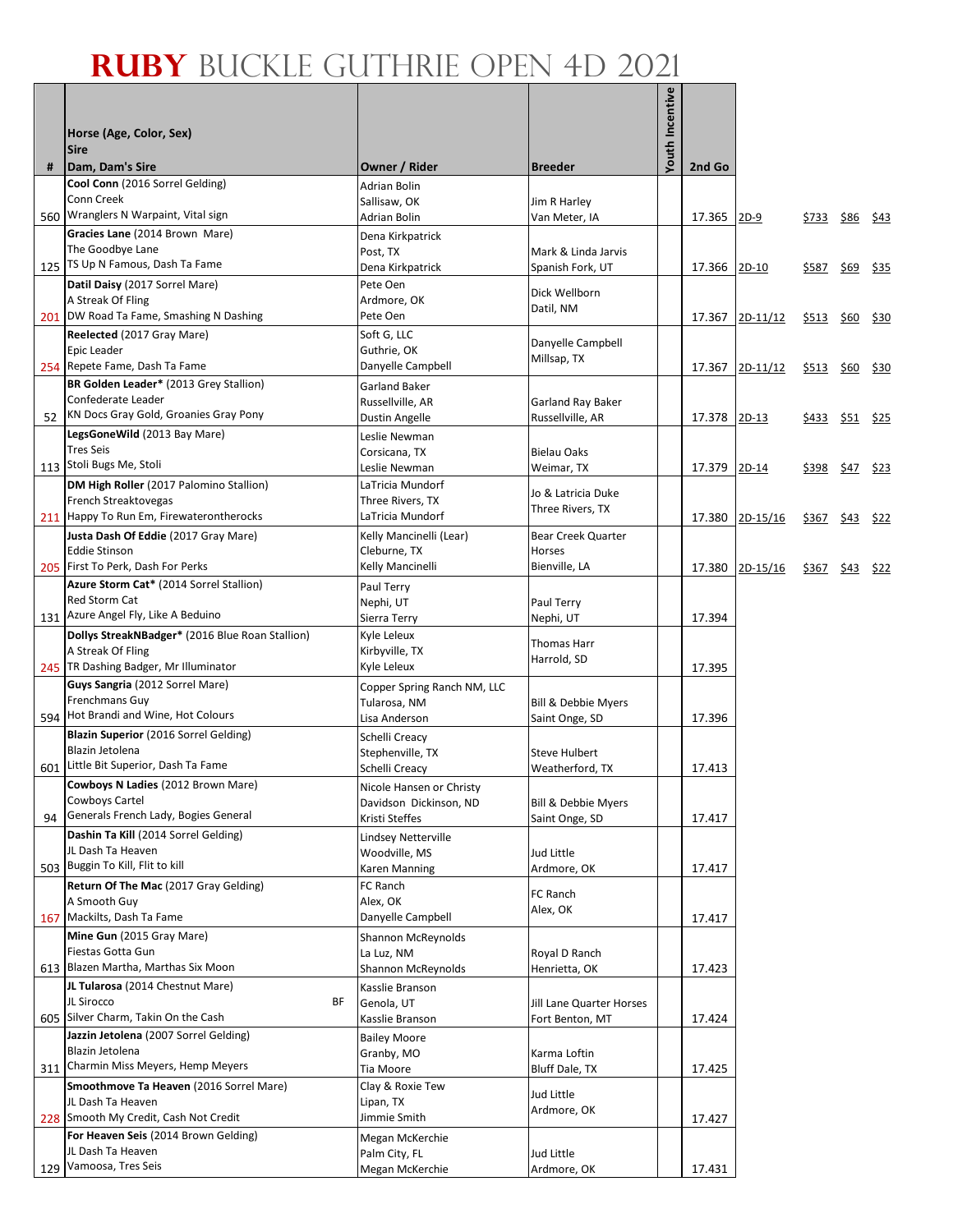|     |                                                                                  |                                              |                                            | <b>Youth Incentive</b> |        |
|-----|----------------------------------------------------------------------------------|----------------------------------------------|--------------------------------------------|------------------------|--------|
|     | Horse (Age, Color, Sex)                                                          |                                              |                                            |                        |        |
|     | <b>Sire</b>                                                                      |                                              |                                            |                        |        |
| #   | Dam, Dam's Sire<br>Lenas Smooth BF Tad (2016 Buckskin Mare)                      | Owner / Rider<br>Deloris Adamson             | <b>Breeder</b>                             |                        | 2nd Go |
|     | A Smooth Guy                                                                     | Cody, NE                                     | Deloris Adamson<br>Cody, NE                |                        |        |
|     | 15 Lenas Laststreaker, A Streak Of Fling                                         | Samantha Flannery                            |                                            |                        | 17.431 |
|     | Paint Kanes Wagon (2009 Bay Gelding)<br>PYC Paint Your Wagon                     | Driver Land & Cattle Co LLC                  |                                            |                        |        |
|     | 283 Patricias Marie, Son Of A Saint                                              | Garden City, TX<br>Jordan Driver             | Charlie Waller<br>Seminole, OK             |                        | 17.436 |
|     | Cfour Epicallie (2016 Sorrel Mare)                                               | Doug & Shannon Moody                         | Kelly & Ivy L Conrado                      |                        |        |
|     | Epic Leader                                                                      | Vernal, UT                                   | Box Elder, SD                              |                        |        |
|     | 156 Little Fancy Granny, Del Puerto Bill<br>TR Designerwildchild (2015 Bay Mare) | Kelly Conrado<br>Kevin & Patricia Charleston |                                            |                        | 17.441 |
|     | Slick By Design                                                                  | Reeds, MO                                    | Tana Renick                                |                        |        |
|     | 597 XV Wild Child, Whos Salty Dog                                                | Emma Charleston                              | Kingston, OK                               |                        | 17.443 |
|     | JL I Am Reddy (2017 Bay Gelding)                                                 | Mark Bugni                                   | Jill Lane Quarter Horses                   |                        |        |
|     | JL Reddy To Charm<br>103 JL Seaphina, Dash Ta Fame                               | Prague, OK<br>Mark Bugni                     | Fort Benton, MT                            |                        |        |
|     | VF Silver Design (2017 Gray Mare)                                                | <b>Victory Farms</b>                         |                                            |                        | 17.443 |
|     | Designer Red                                                                     | Ada, OK                                      | <b>Victory Farms</b><br>Ada, OK            |                        |        |
|     | 45 First To Perk, Dash For Perks                                                 | Kelsey Treharne                              |                                            |                        | 17.443 |
|     | Famous Cash Can (2017 Blue Roan Mare)                                            | Joe & Carla Spitz                            | Joe & Carla Spitz                          |                        |        |
|     | Freckles Ta Fame<br>212 KR Last Fling, A Streak Of Fling                         | Lamar, CO<br>Ashley Schafer                  | Lamar, CO                                  |                        | 17.444 |
|     | <b>MCM Mulberrys Fling (2017 Bay Roan Stallion)</b>                              | Dunn Ranch                                   |                                            |                        |        |
|     | A Streak Of Fling                                                                | Wynnewood, OK                                | Matt & Bendi Dunn<br>Bismark, MO           |                        |        |
|     | 157 Mulberry Canyon Moon, Marthas Six Moons                                      | Jolene Montgomery                            |                                            |                        | 17.446 |
|     | Guys Love Lucy (2014 Palomino Mare)<br>First Down French                         | Lauren Davang                                |                                            |                        |        |
|     | 389 Reckless Lucy, Reckless Dash                                                 | Wharton, TX<br>Lauren Davang                 | Lauren Davang<br>Wharton, TX               |                        | 17.448 |
|     | Canyon Full of Cash (2017 Gray Gelding)                                          | Jason & Leslie Willis                        | Chad Hart & Darrell                        |                        |        |
|     | Firewater Canyon                                                                 | Chester, SC                                  | Williams                                   |                        |        |
|     | 11 Allies Cashin In, Tres Seis                                                   | Leslie Willis                                | Royston, GA                                |                        | 17.450 |
|     | Hooked On Nick (2009 Sorrel Gelding)<br>As Good As Nick Gets                     | <b>Bricklee Miller</b>                       | Grant or Tamara D                          |                        |        |
| 28  | Hook Me Easy, Hooked On Cash                                                     | Starkville, MS<br><b>Bricklee Miller</b>     | Scheer<br>Weatherford, TX                  |                        | 17.451 |
|     | Sky High Guy (2004 Palomino Gelding)                                             | Nikki Hansen                                 |                                            |                        |        |
|     | Frenchmans Guy                                                                   | Dickinson, ND                                | <b>Bill &amp; Debbie Myers</b>             |                        |        |
|     | 374 Fleeting Pie, Pie In The Sky                                                 | Nikki Hansen                                 | Saint Onge, SD                             |                        | 17.451 |
|     | Rebel Look (2012 Chestnut Mare)<br>JD Look                                       | Kacey Gartner                                |                                            |                        |        |
|     | 86 Jo Jos Dasher, Twaynas Dash                                                   | Walla Walla, WA<br>Kacey Gartner             | Chance or Kacey Gartner<br>Walla Walla, WA |                        | 17.457 |
|     | Firin To Be A Hero (2010 Sorrel Gelding)                                         | Dusty Lynch                                  |                                            |                        |        |
|     | Valiant Hero                                                                     | Crawford, TX                                 | Jud Little                                 |                        |        |
|     | 464 She Be Firin For Cash, Cash Not Credit                                       | Patton Ann Lynch                             | Ardmore, OK                                |                        | 17.457 |
|     | <b>MTS Smoke N Design (2017 Black Stallion)</b><br>Slick By Design               | Matthew C & Kelly McCauley<br>Holton, KS     | Flying H                                   |                        |        |
|     | 181 Katys Smoke N Sita, Smoke N Sparks                                           | Ceri Ward                                    | Drumright, OK                              |                        | 17.462 |
|     | Short Man Streakin (2016 Bay Roan Stallion)                                      | Danielle Collier                             | Kelly Gorrell                              |                        |        |
|     | A Streak Of Fling                                                                | Hempstead, TX                                | Beach, ND                                  |                        |        |
|     | 195 Short Penny, Dash Ta Fame<br>Likedaladiesinheaven (2013 Bay Gelding)         | Jodee Miller                                 |                                            |                        | 17.468 |
|     | JL Dash Ta Heaven                                                                | Laura Kennedy<br>Quitman, AR                 | Jud Little                                 |                        |        |
|     | 392 Lady Rompin, Tiny Tornado Too                                                | Laura Kennedy                                | Ardmore, OK                                |                        | 17.476 |
|     | Jess Seis So (2017 Chestnut Mare)                                                | Lee & Hallie Hanssen                         | Thomas Ford Jacobs                         |                        |        |
|     | French Streakin Jess                                                             | Hermosa, SD                                  | Pritchett, CO                              |                        |        |
|     | 50 Tres Movidas, Tres Seis<br>Casino Perks (2012 Black Gelding)                  | Hallie Hanssen                               |                                            |                        | 17.477 |
|     | <b>Eddie Stinson</b>                                                             | Trina & Fulton Murray<br>Fort Worth, TX      | Linda Hafner                               |                        |        |
| 223 | Perks Painted Lady, Dash For Perks                                               | Tillar Murray                                | Cincinnati, OH                             |                        | 17.478 |
|     | Rock On Guys (2017 Sorrel Gelding)                                               | Garrett & Brittany Tonozzi                   | <b>Brittany Pozzi Tonozzi</b>              |                        |        |
|     | A Guy With Proof<br>Vital Rock, Firewaterontherocks                              | Lampasas, TX<br><b>Brittany Tonozzi</b>      | Lampasas, TX                               |                        |        |
| 89  |                                                                                  |                                              |                                            |                        | 17.486 |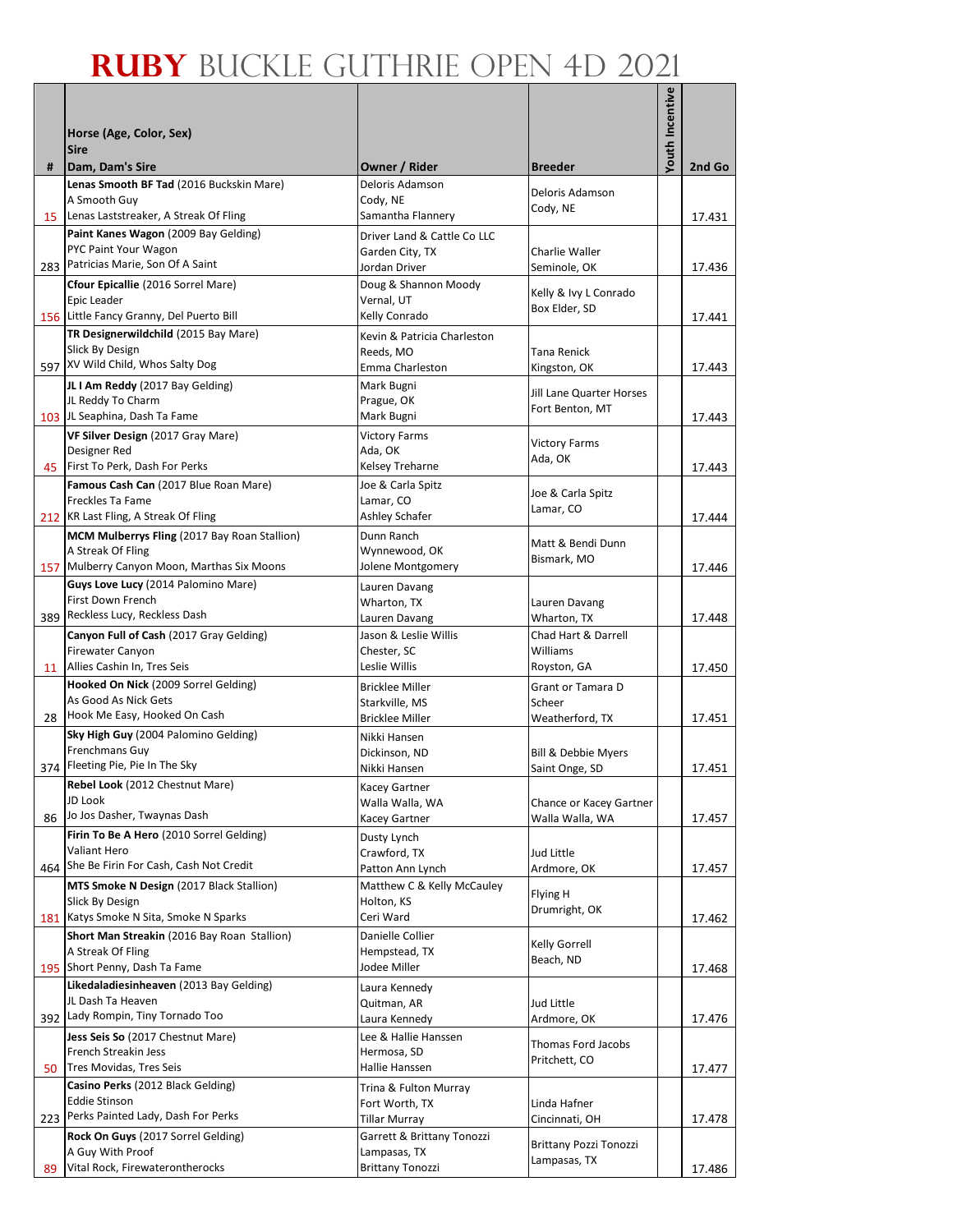|                |                                                              |                                         |                                              | <b>Youth Incentive</b> |        |
|----------------|--------------------------------------------------------------|-----------------------------------------|----------------------------------------------|------------------------|--------|
|                | Horse (Age, Color, Sex)                                      |                                         |                                              |                        |        |
|                | <b>Sire</b>                                                  |                                         |                                              |                        |        |
| #              | Dam, Dam's Sire                                              | Owner / Rider                           | <b>Breeder</b>                               |                        | 2nd Go |
|                | Jets Top Gun (2015 Sorrel Stallion)<br>Blazin Jetolena       | <b>Busby Quarterhorse LLC</b>           |                                              |                        |        |
| 47             | GL Famous First Lady, Dash Ta Fame                           | Millsap, TX<br>Janna Brown              | <b>Busby Quarterhorse LLC</b><br>Millsap, TX |                        | 17.487 |
|                | MV Fury Of The Fame (2014 Bay Gelding)                       | <b>Tillar Murray</b>                    |                                              |                        |        |
|                | Furyofthewind                                                | Fort Worth, TX                          | Martha Wright                                |                        |        |
|                | 336 EMW Coco Fame, Dash Ta Fame                              | <b>Tillar Murray</b>                    | Dublin, TX                                   |                        | 17.489 |
|                | Technistones (2014 Buckskin Gelding)<br>Technicolours        | Natalie Zucoone<br>Somerset, WI         | Darrin or Jennifer<br>Henderson              |                        |        |
|                | 127 Recurrent Thread, Sticks An Stones                       | Natalie Zuccone                         | Hindsville, AR                               |                        | 17.492 |
|                | JL Twisted Roc (2014 Sorrel Gelding)                         | Jerry & Kathy Rush                      |                                              |                        |        |
|                | JL Sirocco<br>126 Miss Twist Bug, Shawne Bug                 | Llano, TX                               | Jill Lane Quarter Horses                     |                        |        |
|                | Streaking Sonofagun (2008 Bay Roan Gelding)                  | Kathy Rush                              | Fort Benton, MT                              |                        | 17.495 |
|                | A Streak Of Fling                                            | Carl & D'Ann Gehlsen<br>Mission, SD     | Carl & D'Ann Gehlsen                         |                        |        |
|                | 232 Gunny, Back To Cash                                      | D'Ann Gehlsen                           | Mission, SD                                  |                        | 17.495 |
|                | Cool Perks Ta Heaven (2012 Sorrel Mare)                      | Alysia Becnel                           |                                              |                        |        |
|                | JL Dash Ta Heaven<br>410 Cool Perky, Dash For Perks          | Prairieville, LA<br><b>Emily Gatlin</b> | Jud Little<br>Ardmore, OK                    | Υ                      | 17.498 |
|                | KN Mamas First Fling (2017 Palomino Gelding)                 | Ashley Schoppa                          |                                              |                        |        |
|                | A Streak Of Fling                                            | Magnolia, TX                            | Kimi Nichols<br>Brownwood, TX                |                        |        |
|                | 207 KN My Mamas Famous 2, Firewater Ta Fame                  | Ashley Schoppa                          |                                              |                        | 17.499 |
|                | Barefoot N Buckwild (2013 Buckskin Mare)<br>PC Redwood Manny | Renae DelHomme                          |                                              |                        |        |
| 50             | Blue Raysen Wagon, Hancock Juan                              | Stillwater, OK<br>Ceri Ward             | Jerry Bailey<br>Pauls Valley, OK             |                        | 17.502 |
|                | Me Flingin Diamonds (2016 Buckskin Mare)                     | Limitless Performance Horses,           |                                              |                        |        |
|                | A Streak Of Fling                                            | LLC Dublin, TX                          | Cami Dewees Morgan                           |                        |        |
| $\overline{2}$ | Sister Golden Bug, Runaway Bug                               | <b>Billie Ann Harmon</b>                | Westville, FL                                |                        | 17.511 |
|                | Si Can Too (2011 Sorrel Gelding)<br>As Good As Nick Gets     | <b>Merritt Potter</b><br>Moody, TX      | Jackie Jatzlau                               |                        |        |
|                | 194 Hanks Nonstop Faith, Letta Hank Do It                    | Merritt Potter                          | Giddings, TX                                 |                        | 17.514 |
|                | Firewaterfrenchfame (2014 Chestnut Gelding)                  | Kevin & Summer Kosel                    |                                              |                        |        |
|                | Aint Seen Nothin Yet<br>Fire Water Flyer, Fire Water Flit    | Glenham, SD                             | Carol T Warren                               |                        |        |
| 487            | Streakin TJ Grey (2008 Gray Gelding)                         | Summer Kosel                            | Hermiston, OR<br><b>Fulton Family</b>        |                        | 17.514 |
|                | A Streak Of Fling                                            | Joey & Shana Griffis<br>Texarkana, TX   | <b>Performane Horses</b>                     |                        |        |
| 25             | French TJ Grey, Frenchmans Guy                               | Hannah Griffis                          | Valentine, NE                                |                        | 17.524 |
|                | Pressured By Destiny (2016 Brown Mare)                       | Ryann Pedone                            |                                              |                        |        |
|                | No Pressure On Me<br>156 Destinys Child, On The Money Red    | Sunset, TX<br>Ryann Pedone              | Janey Stoody<br>Springtown, TX               |                        | 17.525 |
|                | French Streakin Slew (2016 Sorrel Gelding)                   | Donna Workman                           |                                              |                        |        |
|                | French Streaktovegas                                         | Katy, TX                                | Donna Workman                                |                        |        |
|                | 494 After School Lou, Louisiana Swamp                        | Ashley Schafer                          | Katy, TX                                     |                        | 17.526 |
|                | In Tha Beginning (2017 Sorrel Mare)<br>JL Dash Ta Heaven     | <b>Stock Ranch LLC</b><br>Bozeman, MT   | Jolene Lynne<br>Montgomery                   |                        |        |
|                | 21 Chicados Bully, Chicados Cash                             | Jolene Montgomery                       | Purdon, TX                                   |                        | 17.528 |
|                | SR Endeavor (2012 Sorrel Gelding)                            | Southwestern Farms                      |                                              |                        |        |
|                | JL Dash Ta Heaven                                            | Kirbyville, TX                          | Jud Little                                   |                        |        |
| 198            | Des Delight, Raise A Wildthang                               | Kyle Leleux                             | Ardmore, OK                                  |                        | 17.530 |
|                | RR Lead Me On (2017 Gray Mare)<br>Epic Leader                | Robin Weaver<br>Mahaffey, PA            | Robin Weaver                                 |                        |        |
|                | 186 KN Fabs Mist Of Fame, Frenchmans Fabulous                | Kassie Mowry                            | Mahaffey, PA                                 |                        | 17.530 |
|                | Sinaloa Stinson (2016 Bay Gelding)                           | Catherin Guinn                          |                                              |                        |        |
|                | <b>Eddie Stinson</b><br>565 Mamaimcominhome, Corona Cartel   | Sanger, TX                              | <b>Victory Farms</b>                         |                        |        |
|                | BB Hero For CC (2011 Brown Gelding)                          | Catherine Dudley<br>Jesse Hopper        | Ada, OK                                      |                        | 17.532 |
|                | Valiant Hero                                                 | Mayodan, NC                             | Sally Box                                    |                        |        |
| 43             | Thisgirlsafeature, Feature Mr Jess                           | Jesse Hopper                            | Aubrey, TX                                   |                        | 17.533 |
|                | Dashing Nonstop (2016 Sorrel Mare)                           | Setting Sun Ranch                       | Amanda Hardee                                |                        |        |
| 177            | Dashin Dynamo<br>Firen Nonstop, Firem Jet                    | Nephi, UT<br>Hailey Humphrey            | Pollok, TX                                   |                        | 17.533 |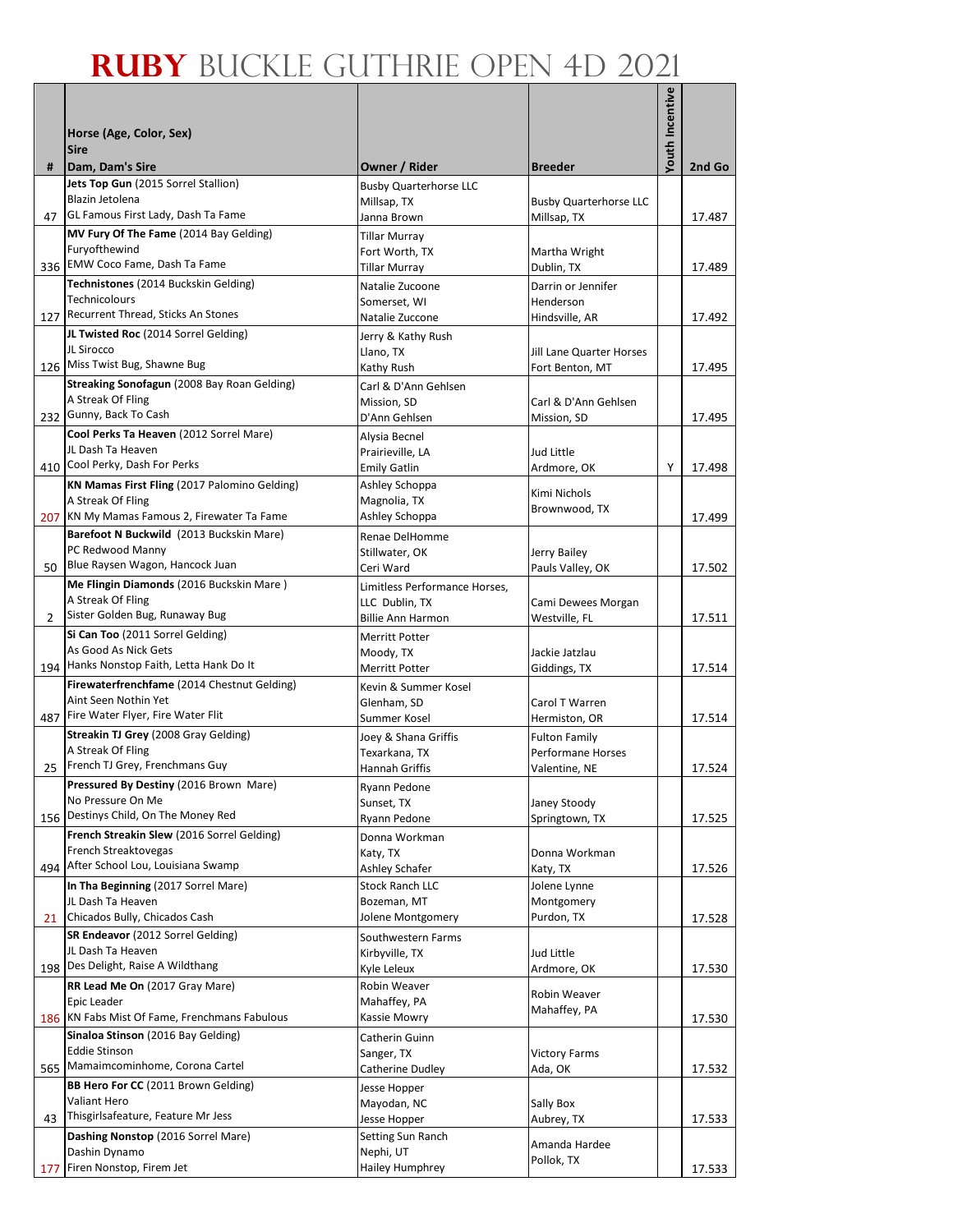|     |                                                                         |                                          |                                       | Youth Incentive |        |
|-----|-------------------------------------------------------------------------|------------------------------------------|---------------------------------------|-----------------|--------|
|     |                                                                         |                                          |                                       |                 |        |
|     | Horse (Age, Color, Sex)<br><b>Sire</b>                                  |                                          |                                       |                 |        |
| #   | Dam, Dam's Sire                                                         | Owner / Rider                            | <b>Breeder</b>                        |                 | 2nd Go |
|     | DM Streak Aboo (2007 Sorrel Gelding)                                    | <b>Scamper Cole</b>                      |                                       |                 |        |
|     | A Streak Of Fling<br>419 Berts Aboo, Hand Off Boy                       | Granbury, TX                             | Dillon Munoorf                        |                 |        |
|     | Riptide Rider (2014 Brown Gelding)                                      | Scamper Cole                             | Three Rivers, TX                      |                 | 17.539 |
|     | <b>Winners Version</b>                                                  | Brad or Karly Knight<br>Roosevelt, UT    | A & C Racing & Roping                 |                 |        |
|     | 401 A Fast Runaway, Make It Anywhere                                    | Jordynn Knight                           | Roosevelt, UT                         | Y               | 17.543 |
|     | Simply Slick (2015 Brown Gelding)                                       | Jason Eagle                              |                                       |                 |        |
|     | Slick By Design                                                         | Ward, AR                                 | Jason Eagle                           |                 |        |
|     | 93 Simplyadashtafame, Dash Ta Fame                                      | Katelyn McLeod                           | Ward, AR                              |                 | 17.546 |
|     | Magnified Guy (2011 Sorrel Gelding)<br>Stoli                            | Jeremy Smith                             |                                       |                 |        |
|     | 539 Frenchmans Cinnemon, Frenchmans Guy                                 | Binghamton, NY<br>Aubrey Smith           | Charlie Kendall<br>Glendale, AZ       |                 | 17.548 |
|     | UX Swayzi Stinson (2017 Chestnut Mare)                                  | Marlin & Jinx Maude                      |                                       |                 |        |
|     | <b>Eddie Stinson</b>                                                    | Hermosa, SD                              | Marlin & Jinx Maude<br>Hermosa, SD    |                 |        |
|     | 273 UX Frenchmans Kimmie, Frenchmans Guy                                | Hallie Hanssen                           |                                       |                 | 17.555 |
|     | Easy Goin Guy (2009 Sorrel Gelding)                                     | For The Fame, LLC                        |                                       |                 |        |
|     | <b>BHR Frenchies Socks</b><br>96 Holland Lady, Holland Ease             | Micanopy, FL                             | Crystal Nichole Shumate               |                 |        |
|     | Streak Ta Fling (2015 Bay Roan Mare)                                    | Crystal Shumate<br>Brad or Karen Gleason | Micanopy, FL                          |                 | 17.559 |
|     | A Streak Of Fling                                                       | Touchet, WA                              | Brad or Karen Gleason                 |                 |        |
|     | 417 Daves Jet Ta Fame, Dash Ta Fame                                     | Karen Gleason                            | Touchet, WA                           |                 | 17.560 |
|     | GRC Quick N Smooth (2015 Bay Mare)                                      | Karley Gulash                            |                                       |                 |        |
|     | Ivory James                                                             | Shadyside, OH                            | Donald & Lucinda Rider                |                 |        |
|     | 519 Shes Really Quick, Bully Bullion                                    | Karley Gulash                            | Grove, OK                             |                 | 17.563 |
|     | CP Famous Miss Kitty (2016 Chestnut Mare)<br>Epic Leader                | <b>Heather Toon</b>                      |                                       |                 |        |
|     | 528 CP Famous Diamonds, Dash Ta Fame                                    | Okmulgee, OK<br>Heather Toon             | <b>Claire Powell</b><br>El Dorado, TX |                 | 17.565 |
|     | French Prospector (2011 Palomino Gelding)                               | Jessica Johnson Cooper                   |                                       |                 |        |
|     | Frenchmans Guy                                                          | Oakfield, TN                             | Jessica Johnson Cooper                |                 |        |
|     | 415 Alakazam, Siyah Kalem                                               | Jessica Johnson Cooper                   | Oakfield, TN                          |                 | 17.568 |
|     | Vamanos (2017 Gray Gelding)                                             | Tim Menzel                               | Bobby D Cox                           |                 |        |
|     | Freighttrain B<br>159 Shesas First Ratify, First Down Dash              | Sun Prarie, WI<br>Carina Morris          | Fort Worth, TX                        |                 |        |
|     | Positively Smooth (2016 Palomino Mare)                                  |                                          |                                       |                 | 17.569 |
|     | A Smooth Guy                                                            | Joe & Carla Spitz<br>Lamar, CO           | Joe & Carla Spitz                     |                 |        |
|     | 229 Positively A Coyote, Coyote Colonel                                 | Buffy Walchli                            | Lamar, CO                             |                 | 17.570 |
|     | This Tres Breezes (2010 Bay Gelding)                                    | Maggie Stephens                          |                                       |                 |        |
|     | <b>Tres Seis</b>                                                        | Chandler, TX                             | Alejandro Moya                        |                 |        |
|     | 619 This Chicks Breezin, Chicks Beduino                                 | <b>Justice Phillips</b>                  | Edcouch, TX                           |                 | 17.570 |
|     | Marthas Slick Moons (2016 Brown Stallion)<br>Slick By Design            | Jordyn Shetzline<br>Marland, OK          | Ronna Smelser                         |                 |        |
| 87  | Six Moons Fashion, Marthas Six Moons                                    | Lauren Strough                           | Prague, OK                            |                 | 17.570 |
|     | Sockit To Me Nonstop (2014 Sorrel Gelding)                              | Katie Mace                               |                                       |                 |        |
|     | <b>BHR Frenchies Socks</b>                                              | Hooper, NE                               | Katie Mace                            |                 |        |
|     | 390 Ima Bubblin Bug, Nonstop Bubblin                                    | Katie Mace                               | Hooper, NE                            |                 | 17.575 |
|     | Famous Jessy James (2017 Brown Gelding)                                 | Juli Stierwalt                           | Kyra R Stierwalt                      |                 |        |
| 51  | French Streakin Jess<br>Famous Nadine, Dash Ta Fame                     | Leedey, OK<br>Dustin Angelle             | Leedey, OK                            |                 | 17.575 |
|     | KN First Slick Chick (2016 Palomino Mare)                               | Tricia Aldridge                          |                                       |                 |        |
|     | Slick By Design                                                         | Sanger, TX                               | Kimi Nichols                          |                 |        |
|     | 218 Vanishing Frenchgirl, Frenchmans Guy                                | <b>Bailey Fowler</b>                     | Brownwood, TX                         | Υ               | 17.580 |
|     | Fabulous Fallon (2008 Sorrel Mare)                                      | M R Performance Horses                   |                                       |                 |        |
|     | Stoli<br>192 Special Sign Effort, Special Effort                        | Bellville, TX                            | <b>Stanley Forbes</b>                 |                 |        |
|     |                                                                         | Jodee Miller                             | O'Donnell, TX                         |                 | 17.582 |
|     | Famous George Speed (2016 Sorrel Gelding)<br><b>UR One Famous Rebel</b> | Jim Bean<br>Fort Hancock, TX             | Jim Bean                              |                 |        |
|     | 252 Shuanas Speed, Winning Speed                                        | Jana Bean                                | Fort Hancock, TX                      |                 | 17.586 |
|     | Double Shot Of Stoli (2017 Sorrel Gelding)                              | Kassie Hohenstein                        | Gotreaux's Ponderosa                  |                 |        |
|     | Stoli                                                                   | Wynnewood, OK                            | Farms LLC                             |                 |        |
| 172 | Arosa O Toole, Jody O Toole                                             | Kassie Hohenstein                        | Maurice, LA                           |                 | 17.586 |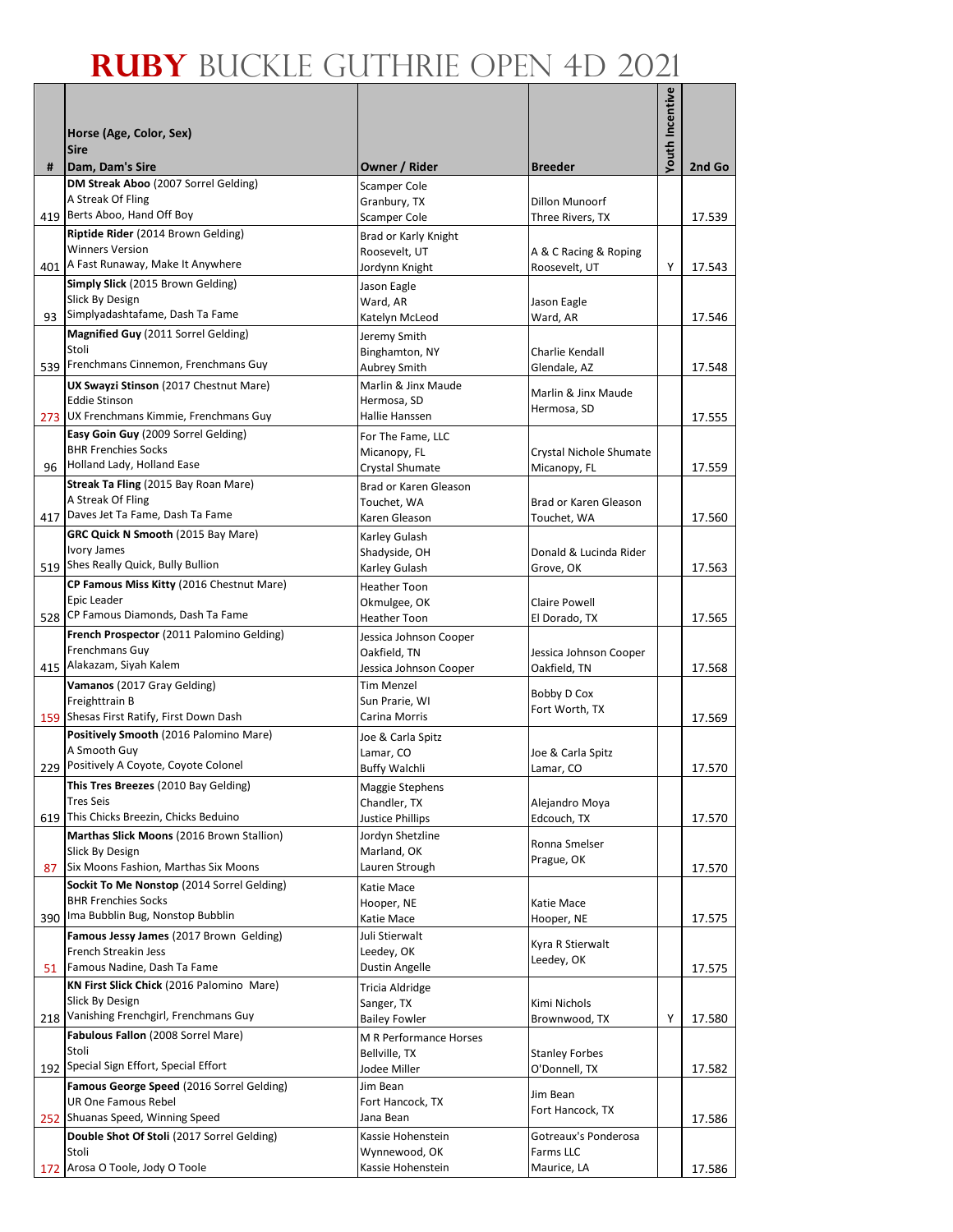|    |                                                                                  |                                      |                                 | <b>Youth Incentive</b> |        |
|----|----------------------------------------------------------------------------------|--------------------------------------|---------------------------------|------------------------|--------|
|    | Horse (Age, Color, Sex)                                                          |                                      |                                 |                        |        |
|    | <b>Sire</b>                                                                      |                                      |                                 |                        |        |
| #  | Dam, Dam's Sire                                                                  | Owner / Rider                        | <b>Breeder</b>                  |                        | 2nd Go |
|    | Margarita Red Rita (2012 Sorrel Mare)<br>Frenchmans Guy                          | Triple U Quarter Horses              |                                 |                        |        |
|    | 199 SLR Nick Of Time, Dash Ta Fame                                               | Marietta, OK<br>Pete Oen             | Alan Woodbury<br>Dickinson, ND  |                        | 17.587 |
|    | M R Smashed N Vegas (2017 Bay Roan Stallion)                                     | M R Performance Horses               |                                 |                        |        |
|    | French Streaktovegas                                                             | Bellville, TX                        | Jayme Robison<br>Magnolia, TX   |                        |        |
|    | 101 Jamaka Smash, Big Smash                                                      | Jodee Miller                         |                                 |                        | 17.589 |
|    | First Ladys Fling (2017 Sorrel Mare)<br>A Streak Of Fling                        | Laura Kennedy<br>Quitman, AR         | <b>Busby Quarterhorse LLC</b>   |                        |        |
|    | 162 GL Famous First Lady, Dash Ta Fame                                           | Laura Kennedy                        | Millsap, TX                     |                        | 17.589 |
|    | Design In Perfection (2017 Sorrel Gelding)                                       | Rita Masterson                       |                                 |                        |        |
|    | Slick By Design                                                                  | Enola, AR                            | Lisa O'Rourke-Fulton            |                        |        |
|    | 325 Perfection In Brown, Dashing Cleat                                           | Darren Boyce                         | Valentine, NE                   |                        | 17.591 |
|    | Pop The Bubbly (2017 Bay Gelding)                                                | Lee Pedone & Andrea Cline            | Copper Spring Ranch NM          |                        |        |
| 85 | Furyofthewind<br>Champagne Fame, Dash Ta Fame                                    | Springtown, TX<br>Andrea Cline       | LLC<br>Tularosa, NM             |                        | 17.591 |
|    | MCM Notdunnstreakin (2016 Mare)                                                  |                                      |                                 |                        |        |
|    | A Streak Of Fling                                                                | Danielle Collier                     | Dunn Ranch                      |                        |        |
|    | 618 Mullberry Canyon Moon, Martha Six Moons                                      | <b>Brandon Cullins</b>               | Wynnewood, OK                   |                        | 17.596 |
|    | License To Kill (2016 Sorrel Mare)                                               | Mattie Little Jackson                |                                 |                        |        |
|    | JL Dash Ta Heaven<br>533 Buggin To Kill, Flit To Kill                            | Goldsby, OK                          | Jud Little                      |                        |        |
|    |                                                                                  | Mattie Jackson                       | Ardmore, OK                     |                        | 17.598 |
|    | Jesse Famous Fling (2016 Sorrel Mare)<br>A Streak Of Fling                       | Bill & Cheryl Kennedy<br>Bennett, CO | Bill & Cheryl Kennedy           |                        |        |
|    | 119 Jesse Famous Girl, Jesse James Jr                                            | Andre Coelho                         | Bennett, CO                     |                        | 17.599 |
|    | KB Epic Angel (2015 Sorrel Mare)                                                 | Kay Blandford                        |                                 |                        |        |
|    | Epic Leader                                                                      | Sutherland Springs, TX               | Kay Blandford                   |                        |        |
|    | 191 Talents Dark Angel, Flaming Talent                                           | Kay Blandford                        | Sutherland Springs, TX          |                        | 17.601 |
|    | Famous By Design (2015 Brown Mare)<br>Slick By Design                            | Donna Workman                        |                                 |                        |        |
|    | 230 Nick Of Guy, Frenchmans Guy                                                  | Katy, TX<br><b>Brielle Workman</b>   | Nichole Logan<br>Rapid City, SD | Υ                      | 17.602 |
|    | Tres Down The Fame (2017 Sorrel Mare)                                            | Dean & Jessie Domann                 | <b>Victory Farms</b>            |                        |        |
|    | <b>Eddie Stinson</b>                                                             | Gainesville, TX                      | Ada, OK                         |                        |        |
|    | 142 Tres Down The Cash, Tres Seis<br>SX Blazin Brucolena (2014 Chestnut Gelding) | Jessie Domann                        |                                 |                        | 17.602 |
|    | Blazin Jetolena                                                                  | Greg & Lori Shearer<br>Wall, SD      | Greg & Lori Shearer             |                        |        |
|    | 239 SX Docs Digit, Doc Bruce                                                     | Lainee Sampson                       | Wall, SD                        |                        | 17.603 |
|    | Slick A Lena (2016 Bay Mare)                                                     | Nathan & Kylie Bowles                | Nathan & Kylie Bowles           |                        |        |
|    | Slick By Design                                                                  | Gainesville, TX                      | Gainesville, TX                 |                        |        |
|    | 78 Short Okie Lena, Okies Kickoff Return                                         | <b>Kylie Bowles</b>                  |                                 |                        | 17.605 |
|    | Goodness and Mercy (2014 Gray Mare)<br>Ivory James                               | Jerimie Harrell<br>Hazelhurst, GA    | Mercy Hinklin                   |                        |        |
|    | 453 Royally Streak, Royal Quick Dash                                             | Jordan Harrell                       | Livingston, TX                  |                        | 17.607 |
|    | Lordy Hez Dashin (2013 Bay Gelding)                                              | Sierra & Suzie Waldrep               |                                 |                        |        |
|    | JL Dash Ta Heaven                                                                | Lebanon, TN                          | Jud Little                      |                        |        |
|    | 291 Sheza Exclusive Dash, Down Home Dash                                         | Sierra Waldrep                       | Ardmore, OK                     |                        | 17.609 |
|    | Makin Ya Shake It (2017 Sorrel Stallion)<br>Makin Ya Famous                      | Jolene Montgomery<br>Purdon, TX      | Jeff & Leslie Makovy            |                        |        |
|    | 198 Call Mea Alibi, Call Me Together                                             | Jolene Montgomery                    | Corsicana, TX                   |                        | 17.610 |
|    | Blurry Bug Leo (2014 Brown Gelding)                                              | Todd Matte & Andrea Cline            |                                 |                        |        |
|    | Shawne Bug Leo                                                                   | Springtown, TX                       | Sheila Hill                     |                        |        |
|    | 362 CP Murrtal, Dash Ta Fame                                                     | Andrea Cline                         | Saint Anthony, ID               |                        | 17.611 |
|    | French Streakintwist (2016 Bay Roan Mare)                                        | Joe & Carla Spitz                    |                                 |                        |        |
|    | Streakin Boon Dox<br>614 A French Twist, Frenchmans Guy                          | Lamar, CO<br>Ashley Schafer          | Joe & Carla Spitz<br>Lamar, CO  |                        | 17.611 |
|    | Guys Im A Bunny Cat (2016 Bay Stallion)                                          | Jimmie Smith                         |                                 |                        |        |
|    | <b>Traffic Guy</b>                                                               | McDade, TX                           | Jimmie Smith                    |                        |        |
|    | 516 Firewater Scat Cat, Alive N Firen                                            | Jimmie Smith                         | McDade, TX                      |                        | 17.612 |
|    | Who Robbed Vegas (2015 Sorrel Gelding)                                           | Mark & Heidi Jacobson                | Echeta Performance              |                        |        |
|    | French Streaktovegas<br>255 Heywho Robbed Mysock, Hey Rob                        | Gillette, WY<br>Sheyenne Jacobsen    | Horses<br>Arlington, KS         |                        | 17.614 |
|    |                                                                                  |                                      |                                 |                        |        |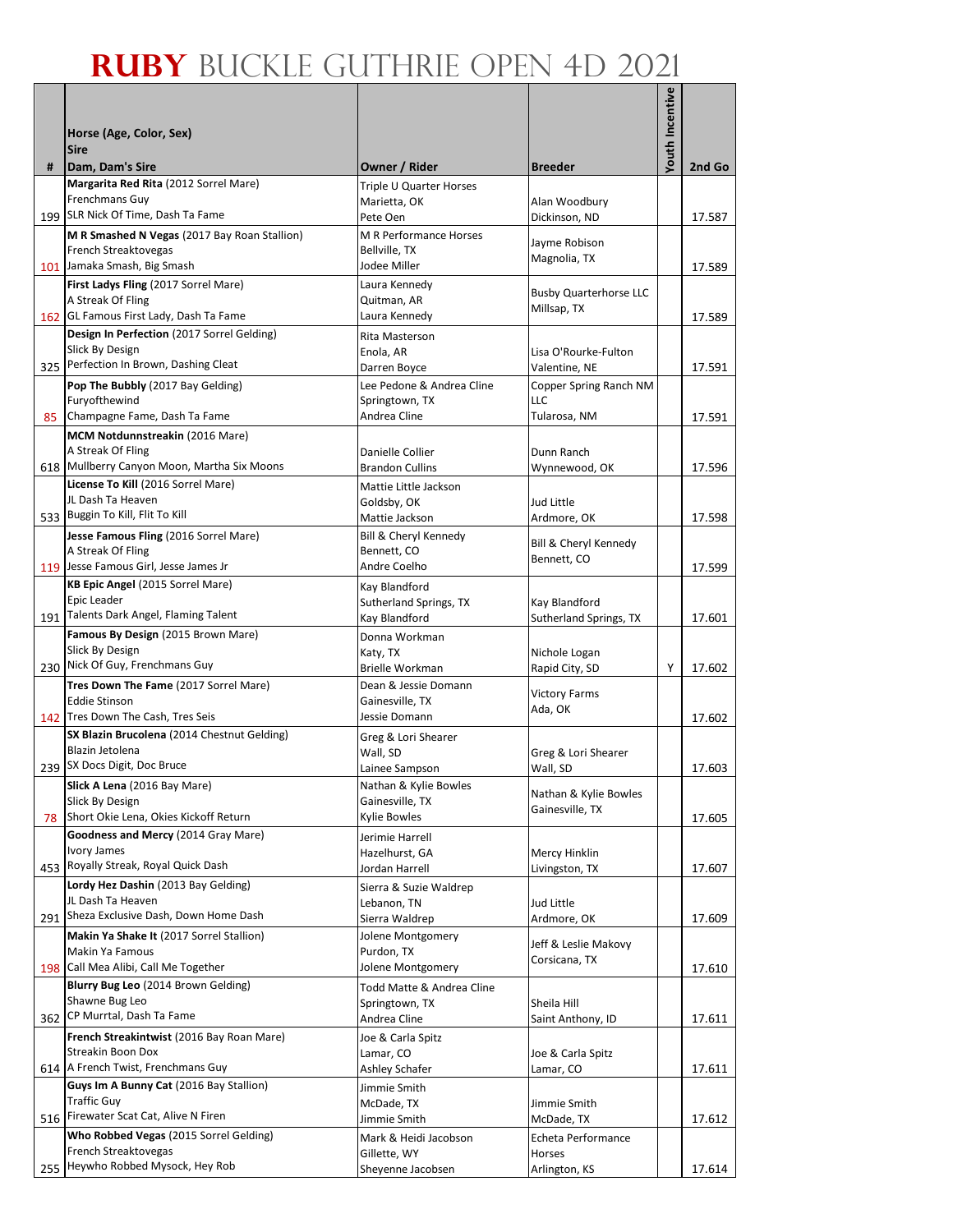|    |                                                                                      |                                       |                                                  | Youth Incentive |        |
|----|--------------------------------------------------------------------------------------|---------------------------------------|--------------------------------------------------|-----------------|--------|
|    | Horse (Age, Color, Sex)                                                              |                                       |                                                  |                 |        |
|    | <b>Sire</b>                                                                          |                                       |                                                  |                 |        |
| #  | Dam, Dam's Sire<br>Pressure Ta Streak (2016 Sorrel Gelding)                          | Owner / Rider<br>Sierra Melby         | <b>Breeder</b><br>Shannon Renee                  |                 | 2nd Go |
|    | No Pressure On Me                                                                    | Wilson, OK                            | Akerstrom                                        |                 |        |
|    | 166 Streakin First Fame, A Streak Of Fling                                           | Sierra Melby                          | Potter Valley, CA                                |                 | 17.616 |
|    | IRA New Moon (2016 Sorrel Mare)<br><b>Firewater Canyon</b>                           | Krista Irlbeck                        |                                                  |                 |        |
|    | 537   R A Grand Victory, CEO                                                         | Happy, TX<br>Krista Irlbeck           | Schiller Ranch LLC<br><b>College Station, TX</b> |                 | 17.618 |
|    | Intitled (2017 Sorrel Mare)                                                          | Tankersley & Cameron                  |                                                  |                 |        |
|    | No Pressure On Me                                                                    | Floresville, TX                       | John David Tice<br>Crossett, AR                  |                 |        |
|    | 290 Jezzabell, Famous Bugs                                                           | James Barnes                          |                                                  |                 | 17.618 |
|    | Paid For This Face (2016 Palomino Stallion)<br>Irish Pay                             | TK & Lainee Sampson<br>Interior, SD   | Gary & Andrea Peterson                           |                 |        |
|    | 18 French Fancy Face, Frenchmans Guy                                                 | Lainee Sampson                        | Rapid City, SD                                   |                 | 17.620 |
|    | Streakin Lil Perks (2017 Brown Roan Mare)                                            | Tricia Aldridge                       |                                                  |                 |        |
|    | Streakin Lil Wayne                                                                   | Sanger, TX                            | Don & Tracy McManus<br>Lone Grove, OK            |                 |        |
|    | 110 R Cash Master, Perks Master                                                      | Tricia Aldridge                       |                                                  |                 | 17.622 |
|    | Slick Em Up Sonny (2014 Gray Gelding)<br>Slick By Design                             | Mecca Hickox                          |                                                  |                 |        |
|    | 258 Me Merry Special Too, Too Special                                                | Stephenville, TX<br>Mecca Hickox      | Mecca Hickox<br>Lipan, TX                        |                 | 17.623 |
|    | Aintgotnothinonme (2016 Bay Mare)                                                    | Chelsea Erskine                       |                                                  |                 |        |
|    | Aint Seen Nothin Yet                                                                 | Battle Creek, MI                      | Chelsea Erskine                                  |                 |        |
|    | 221 Lil Bit Illegal, Illegal Runaway                                                 | Kelsey Treharne                       | Battle Creek, MI                                 |                 | 17.624 |
|    | VF Wheely Cool (2017 Sorrel Gelding)                                                 | <b>Victory Farms</b>                  | <b>Victory Farms</b>                             |                 |        |
|    | <b>Eddie Stinson</b><br>Wheely Quick, The Harder They Fall                           | Ada, OK<br>Kelsey Treharne            | Ada, OK                                          |                 |        |
| 80 | Eye Of The Storm (2017 Sorrel Mare)                                                  | James Moran                           |                                                  |                 | 17.628 |
|    | Furyofthewind                                                                        | Shepherd, TX                          | Michael Carlton                                  |                 |        |
|    | 292 Raspberry Jewel, Streakin Jewel                                                  | Kasey Moran                           | Livingston, LA                                   |                 | 17.629 |
|    | Hello Darling (2016 Palomino Mare)                                                   | <b>Tammy Bransom</b>                  | <b>Tammy Bransom</b>                             |                 |        |
|    | Stoli                                                                                | Collinsville, TX                      | Collinsville, TX                                 |                 |        |
|    | 118 What Firewater, Fire Water Flit<br><b>KM Famous Sniper</b> (2016 Sorrel Gelding) | Ceri Ward                             |                                                  |                 | 17.630 |
|    | First Down French                                                                    | Summer Hatch<br>Snowflake, AZ         | Katie McCaslan                                   |                 |        |
|    | 610 Dash Ta Fantasy, Dash Ta Fame                                                    | Dacota Monk                           | Raisin City, CA                                  |                 | 17.637 |
|    | Frenchies Bad Girl (2008 Palomino Mare)                                              | Kallyn Davang                         |                                                  |                 |        |
|    | Frenchmans Guy                                                                       | Wharton, TX                           | Kella Figueroa                                   |                 |        |
|    | 339 Shesa Bucket, Buckeye Bar Joe<br>Fury of the Sun (2012 Sorrel Gelding)           | Kallyn Davang                         | Bandera, TX                                      |                 | 17.639 |
|    | Furyofthewind                                                                        | Patricia Jons<br>Bonesteel, SD        | John & Cindy Baltezore                           |                 |        |
| 77 | Frenchmans Drifty Go, PC Frenchmans Mark                                             | Patricia Jons                         | Beresford, SD                                    |                 | 17.646 |
|    | MV Famous Margarita (2015 Bay Mare)                                                  | Trina & Fulton Murray                 |                                                  |                 |        |
|    | Furyofthewind<br>384 EMW Coco Fame, Dash Ta Fame                                     | Fort Worth, TX                        | Martha Wright                                    |                 |        |
|    | Peaks and Valleys (2015 Gray Mare)                                                   | Tillar Murray                         | Dublin, TX                                       |                 | 17.648 |
|    | <b>Firewater Canyon</b>                                                              | Jaime Barrow<br>Snyder, TX            | William Byron Forehand                           |                 |        |
|    | 132 Go On Luck, Krimps Elmer                                                         | Jaime Barrow                          | Green Cove Springs, FL                           |                 | 17.651 |
|    | Guyz Classy Lady (2015 Bay Mare)                                                     | Tasha Welsh                           |                                                  |                 |        |
|    | Frenchmans Guy                                                                       | Grandview, TX                         | <b>Bill &amp; Debbie Myers</b>                   |                 |        |
|    | 593 Danika, Special Leader                                                           | Tasha Welsh                           | Saint Onge, SD                                   |                 | 17.654 |
|    | Mamahadafling (2017 Bay Roan Mare)<br>A Streak Of Fling                              | Cinder Lakes Ranch<br>Valley View, TX | Cinder Lakes Ranch                               |                 |        |
|    | 124 Shegotitfromhermama, Reds Western Native                                         | Janna Brown                           | Valley View, TX                                  |                 | 17.657 |
|    | Totanka (2012 Dun Gelding)                                                           | Rebecca Weiner                        |                                                  |                 |        |
|    | <b>Tres Seis</b>                                                                     | Ocala, FL                             | Alejandro Moya                                   |                 |        |
|    | 264 Foxie Minnie, Game Patriot                                                       | Rebecca Weiner                        | Edcouch, TX                                      |                 | 17.658 |
|    | Cadillac N (2016 Sorrel Gelding)<br>Blazin Jetolena                                  | Kortney Kizer<br>Pep, NM              | <b>Busby Quarterhorse LLC</b>                    |                 |        |
|    | 193 Cadillacs N Karats, Whose Dat Bunny                                              | Kortney Kizer                         | Millsap, TX                                      |                 | 17.659 |
|    | Obviously French (2015 Sorrel Gelding)                                               | Chayni Chamberlin                     |                                                  |                 |        |
|    | <b>BHR Frenchies Socks</b>                                                           | Stephenville, TX                      | Camron Fambro                                    |                 |        |
|    | 178 Famous Junebug, Famous Jr                                                        | Chayni Chamberlin                     | Stephenville, TX                                 | Y               | 17.662 |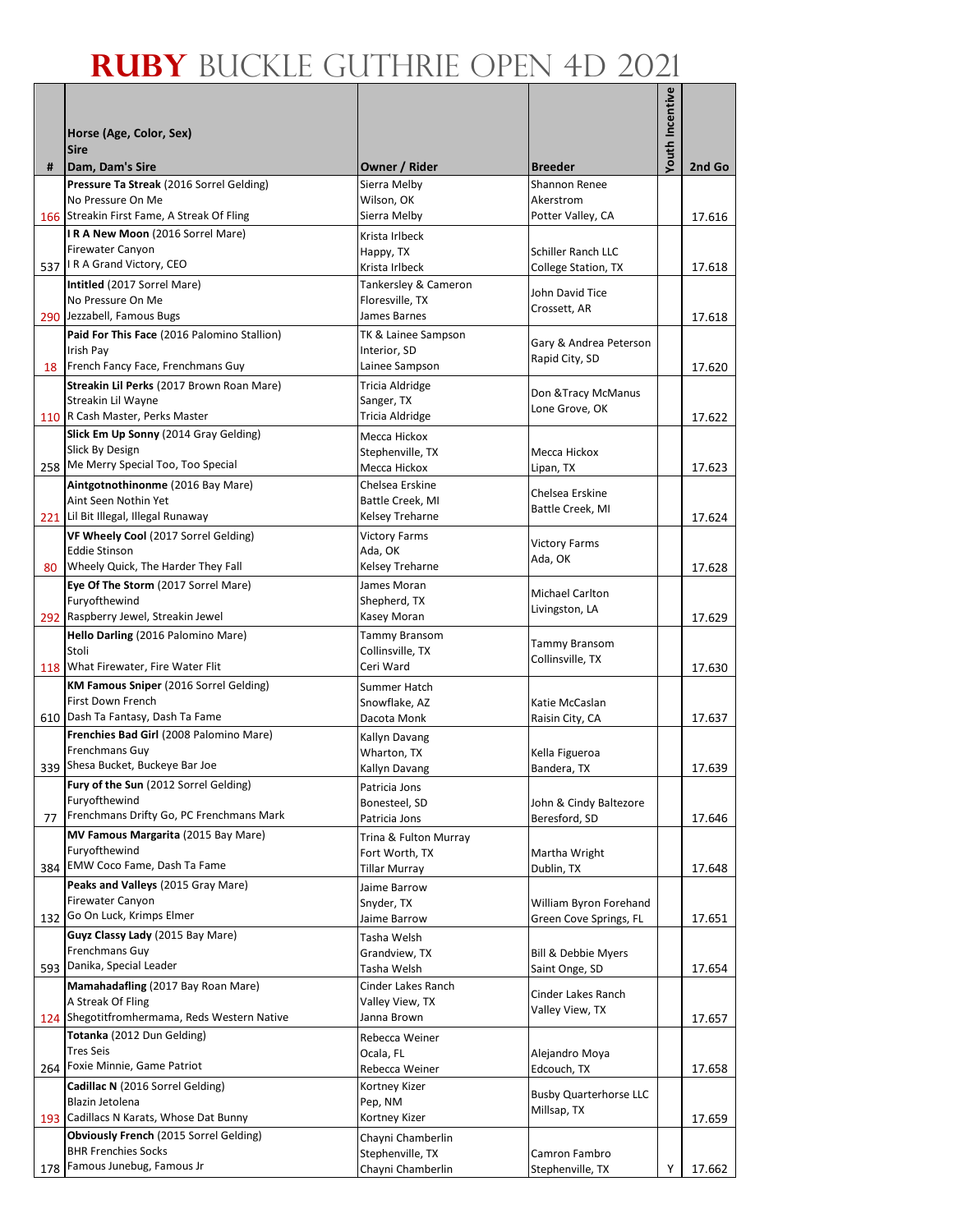|                 |                                                                              |                                            |                                       | Youth Incentive |        |
|-----------------|------------------------------------------------------------------------------|--------------------------------------------|---------------------------------------|-----------------|--------|
|                 | Horse (Age, Color, Sex)                                                      |                                            |                                       |                 |        |
|                 | <b>Sire</b>                                                                  |                                            |                                       |                 |        |
| #               | Dam, Dam's Sire                                                              | Owner / Rider                              | <b>Breeder</b>                        |                 | 2nd Go |
|                 | Big Time Traffic (2015 Buckskin Mare)<br><b>Traffic Guy</b>                  | Kirk Johnston                              |                                       |                 |        |
|                 | 215   I Am Nancys Girl, Big As I Am                                          | Anderson, TX<br><b>Maddy Dickens</b>       | Troy & Jamie Ashford<br>Lott, TX      |                 | 17.667 |
|                 | Rockin Maxine (2014 Sorrel Mare)                                             | <b>Hailey Beal</b>                         | Waltons Rockin W Ranch                |                 |        |
|                 | Rockin W                                                                     | Blackwell, TX                              | Inc                                   |                 |        |
|                 | 167 Zacks Lena, Zack T Wood                                                  | <b>Hailey Beal</b>                         | Fort Worth, TX                        | Y               | 17.668 |
|                 | Coats Guys Astreakin (2014 Buckskin Mare)<br>Frenchmans Guy                  | Larry Coats<br>San Angelo, TX              | Larry Coats                           |                 |        |
|                 | 435 Streakin Form, Rare Form                                                 | Alicia Bird                                | San Angelo, TX                        |                 | 17.669 |
|                 | MJ Barbwire Lane (2016 Gray Mare)                                            | Mark or Linda Jarvis                       | Mark & Linda Jarvis                   |                 |        |
|                 | The Goodbye Lane                                                             | Spanish Fork, UT                           | Spanish Fork, UT                      |                 |        |
|                 | 231 Winkens Express, Winken On Ya<br>JL I Luvcheapthrills (2017 Sorrel Mare) | Marcie Wilson<br><b>Dorminy Plantation</b> |                                       |                 | 17.673 |
|                 | JL Sirocco                                                                   | Fitzgerald, GA                             | <b>Jill Lane Quarter Horses</b>       |                 |        |
| 40              | Miss Twist Bug, Shawne Bug                                                   | Chelsea Bartlett                           | Fort Benton, MT                       |                 | 17.675 |
|                 | HR Heavens Haze (2017 Bay Stallion)                                          | <b>Kendall Pearse</b>                      | Thomas M O'Neal                       |                 |        |
|                 | JL Dash Ta Heaven<br>264 French Bouquet, Frenchmans Guy                      | Valley View, TX<br>Jessica Morris          | Choudrant, LA                         |                 | 17.676 |
|                 | Frenchmans Firestar (2014 Palomino Mare)                                     | <b>Wendy Platts</b>                        |                                       |                 |        |
|                 | Frenchmans Guy                                                               | Scottsdale, AZ                             | Jason & Melissa Mez                   |                 |        |
|                 | 441 Rojo Irish Barbie, Rojo Irish Bay                                        | <b>Wendy Platts</b>                        | Piedmont, SD                          |                 | 17.678 |
|                 | Okey Dokey Guy (2008 Bay Gelding)<br>Dats A Frenchman                        | Janae Ordeman                              |                                       |                 |        |
|                 | 575 Sheza Nifty Okie, Okey Dokey Dale                                        | Saratoga, WY<br>Janae Orderman             | Robert & Kay Weeks<br>Elk City, OK    |                 | 17.679 |
|                 | VF Mistys Liaison (2017 Gray Mare)                                           | Marcus McCrary                             | <b>Victory Farms</b>                  |                 |        |
|                 | Sixes Liason                                                                 | Fort Worth, TX                             | Ada, OK                               |                 |        |
|                 | 257 BN Misty Moon, Steppin For The Moon<br>La Epica (2015 Sorrel Mare)       | <b>Chris Martin</b>                        |                                       |                 | 17.679 |
|                 | Epic Leader                                                                  | Katie Weaver<br>Krum, TX                   | Holly Serensky-Lupo                   |                 |        |
|                 | 477 Dashing Valismy Name, Dashing Val                                        | Katie Weaver                               | Streetsboro, OH                       |                 | 17.682 |
|                 | Packin For Paris (2012 Gray Mare)                                            | Jackie Dotson                              |                                       |                 |        |
|                 | Frenchmans Guy<br>418 Packin For Payday, Jet's Pay Day                       | Johnstown, OH<br>Matt Boice                | Darlene Crumley<br>Spencer, OH        |                 | 17.683 |
|                 | Guys French Jet (2004 Buckskin Stallion)                                     | Angela Ganter                              |                                       |                 |        |
|                 | Frenchmans Guy                                                               | Abilene, TX                                | Ronald or Linda Paulson               |                 |        |
|                 | 586 Miss Landing Rocket, Easy Diamond Landing                                | Jackie Ganter                              | Fairfax, SD                           |                 | 17.686 |
|                 | Ivory Candy (2013 Bay Gelding)<br>Ivory James                                | Hanna Trimber                              | <b>Stanley Forbes</b>                 |                 |        |
|                 | 540 Jesses Candy, Mr Jess Perry                                              | Millsap, TX<br>Hanna Trimber               | O'Donnell, TX                         |                 | 17.688 |
|                 | French Open (2008 Bay Gelding)                                               | Amberley Snyder                            |                                       |                 |        |
|                 | Frenchmans Guy                                                               | Tremonton, UT                              | Lance Robinson                        |                 |        |
|                 | 341 Miss Eye Paint, Mr Eye Opener                                            | Amberley Snyder                            | Spanish Fork, UT                      |                 | 17.693 |
|                 | SR Royalstolimartini (2016 Gray Mare)<br>Stoli                               | Sabra O'Quinn<br>Ocala, FL                 | Bruce & Connie<br>Vansickle           |                 |        |
| 36 <sup>1</sup> | LK Crown Royal, Sun Frost                                                    | Sabra O'Quinn                              | Adamsville, OH                        |                 | 17.693 |
|                 | Leadthewaytovegas (2015 Sorrel Gelding)                                      | Randy &/or Sherell Davis                   |                                       |                 |        |
| 471             | French Streaktovegas<br>CD Special, Special Leader                           | Blanchard, OK                              | Sherri Cass                           |                 |        |
|                 | VQ Nonstop Stinson (2017 Sorrel Mare)                                        | <b>Sherell Davis</b><br>Jeff Varner        | Pierre, SD                            |                 | 17.694 |
|                 | <b>Eddie Stinson</b>                                                         | Sedalia, CO                                | Jeffrey Varner                        |                 |        |
|                 | 258 Honor This Nonstop, Mr Honor Bound                                       | Kelsey Treharne                            | Sedalia, CO                           |                 | 17.694 |
|                 | Heza Frosty Cowboy (2015 Sorrel Gelding)<br>Cowboys Cartel                   | Radley or Ashley Day                       |                                       |                 |        |
|                 | 440 Yu Laughing Frost, Hot Colours                                           | Volborg, MT<br>Ashley Day                  | Bill & Debbie Myers<br>Saint Onge, SD |                 | 17.696 |
|                 | Slicks Biankus Guy (2015 Bay Gelding)                                        | Wendy Cline                                |                                       |                 |        |
|                 | Slick By Design                                                              | Hempstead, TX                              | Karen Lynn Ottinger                   |                 |        |
| 420             | Biankusfrenchshasta, Captain Biankus                                         | Wendy Cline                                | Hondo, TX                             |                 | 17.698 |
|                 | Freighttrain Ta Fame (2015 Chestnut Mare)<br>Freighttrain B                  | Linda & Kortni McConnell<br>Hereford, TX   | Linda & Kortni<br>McConnell           |                 |        |
| 447             | Miss Sangria, Dash Ta Fame                                                   | Kortni McConnell                           | Hereford, TX                          |                 | 17.698 |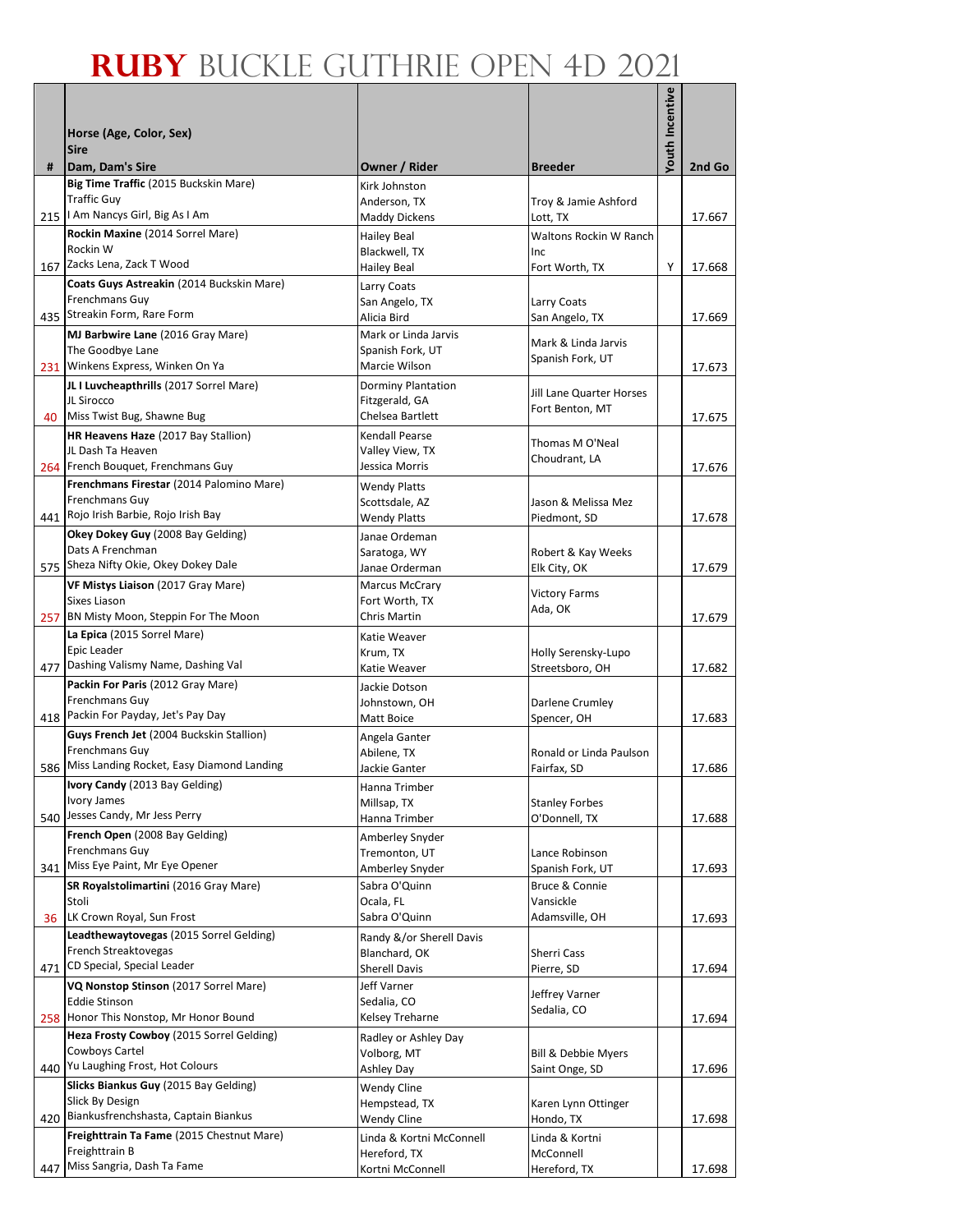| <b>/outh Incentive</b><br>Horse (Age, Color, Sex)<br><b>Sire</b><br>Dam, Dam's Sire<br>Owner / Rider<br>2nd Go<br><b>Breeder</b><br>#<br>Blazin Hot Chick (2016 Sorrel Mare)<br>Garett & Jenna Dana<br>Steven & Lori Janssen<br>Nipomo, CA<br>Blazin Jetolena<br>Austin, MN<br>Lindsey McLeod<br>275 Hot Playboy Chick, Hot Dasher<br>17.700<br>Bubba Guy (2013 Brown Gelding)<br>Mary Sorrells<br>Thomas & Elizabeth<br><b>Traffic Guy</b><br>Baker<br>Bryan, TX<br>376 Pure D Gold Gal, Pure D Dash<br>Mary Sorrells<br>Brenham, TX<br>17.704<br>French Kiss The Lady (2012 Buckskin Mare)<br>Linda Penland<br><b>Guys Eye Paint</b><br>Kountze, TX<br>Dawson Seeley<br>85 Tiny Patches Lady, Tiny Patch<br>Linda Penland<br>Spanish Fork, UT<br>17.706<br>Double RockinW (2015 Sorrel Gelding)<br>Cristin Posey<br>Walton's Rocking W<br>Rockin W<br>Stephenville, TX<br>Ranch Inc<br>168 Boon San Baby, Boon San<br>Cristin Posey<br>Fort Worth, TX<br>17.706<br>Traci MacDonald<br>Foxy Fiona (2016 Bay Mare)<br><b>Traci MacDonald</b><br>Shawne Bug Leo<br>Erskine, Alberta<br>Erskine, Alberta<br>242 Foxy Crime, Crimewave<br>Traci MacDonald<br>17.712<br>Painted Up Design (2015 Black Gelding)<br>Karen or Jamie Shock<br>Slick By Design<br>Jamie or Karen Shock<br>Thorndale, TX<br>500 The Glory Of Summer, Sonny Dee Summer<br>Karen Shock<br>Thorndale, TX<br>17.714<br>Painted Guy (2006 Buckskin Gelding)<br>Lance Robinson<br>Frenchmans Guy<br>Lance Robinson<br>Spanish Fork, UT<br>67 Miss Eye Paint, Mr Eye Opener<br>Savannah Pitchford<br>17.716<br>Spanish Fork, UT<br>JRFrenchnshameless (2015 Palomino Gelding)<br>Jennifer Rose<br>First Down French<br>Bakersfield, CA<br>Jacob or Cheri Spitzer<br>573 Mollys Peppy Barmaid, Gin And Peppy<br>Jennifer Rose<br>Tehachapi, CA<br>17.716<br>Fame Creek (2016 Chestnut Mare)<br>Ron Moosman<br>Ron or Laurie Moosman<br>Conn Creek<br>Morgan, UT<br>Morgan, UT<br>158 Makn Fame, Maknmoves<br>Haylee Moosman<br>17.719<br>VF Temptations (2014 Sorrel Gelding)<br>Debbie Rabb<br><b>Eddie Stinson</b><br>Llano, TX<br><b>Victory Farms</b><br>123 Red Temptress, Rolls of Romance<br>Cassidy Rabb<br>Ada, OK<br>17.721<br>Pay Da Man (2014 Bay Roan Gelding)<br>Joe & Annie Campbell<br>Bear Creek Quarter<br>A Streak Of Fling<br>Torrington, WY<br>Horses<br>124 VF Red Lights, Designer Red<br>Annie Campbell<br>Bienville, LA<br>17.721<br>HR My Fame Is Epic (2016 Sorrel Gelding)<br><b>BAJ Living Trust</b><br>Elizabeth S Hays<br>Epic Leader<br>Scottsdale, AZ<br>Arcadia, LA<br>131 Go Wilma Dash, Dash Ta Fame<br><b>Buffy Walchli</b><br>17.724<br>Hot Winter Fling (2010 Blue Roan Mare)<br>Joel & Kelly Jo Hillmann<br>A Streak Of Fling<br>Cokato. MN<br>Doug & Bonnie Percival<br>302 BJL Hot Winter Scotch, Hot Cabin Jack<br>Oxford, NE<br>Stella Hillmann<br>Υ<br>17.728<br>Moves Like Jagger (2016 Bay Roan Gelding)<br>Kellie Collier<br>Kellie Collier<br>A Streak Of Fling<br>Hereford, TX<br>Hereford, TX<br>33 Paper Doll, unknown<br>Kelsey Hayden<br>17.729<br>Fancy Corona (2009 Bay Mare)<br>Jamie Johnston<br><b>Prime Talent</b><br>Coyle, OK<br>Nogota Ranch<br>301 Time To Gogo, Tempo Jet<br>17.732<br>Jamie Johnston<br>De Leon Spgs, FL<br>KN Shesa Epic Girl (2016 Sorrel Mare)<br>Kimi Nichols<br>Epic Leader<br>Kimi Nichols<br>Brownwood, TX<br>315 KN Shesa Regulargirl, Nothin But Cash<br>Kimi Nichols<br>17.734<br>Brownwood, TX<br>Designed To Be Fast (2015 Bay Mare)<br>Maggie Poloncic<br>Slick By Design<br>Charleen Ornellas<br>Gillette, WY<br>240 Shesa Smokin Andi, Stormin Ed<br>Maggie Poloncic<br>Lemdore, CA<br>17.735<br>Senseistional (2013 Chestnut Mare)<br>Suzanne Hill<br><b>Tres Seis</b><br>Kirbyville, TX<br>Melissa Doose<br>244 French Queenie, Frenchmans Guy<br>Kyle Leleux<br>Mesquite, TX<br>17.737<br>Rockin Dandi (2012 Sorrel Mare)<br>Whitney Washburn<br>Rockin W<br>Enid, OK<br>Dottie St Clair Hill<br>Dulces Dandi, Dulces Peppy<br>354<br>Whitney Washburn<br>Glen Rose, TX<br>17.746<br>DontBJealous (2009 Bay Mare)<br>Julie Oliver<br>Stoli<br>Landenberg, PA<br>Derrell Riggan |  |  |  |
|--------------------------------------------------------------------------------------------------------------------------------------------------------------------------------------------------------------------------------------------------------------------------------------------------------------------------------------------------------------------------------------------------------------------------------------------------------------------------------------------------------------------------------------------------------------------------------------------------------------------------------------------------------------------------------------------------------------------------------------------------------------------------------------------------------------------------------------------------------------------------------------------------------------------------------------------------------------------------------------------------------------------------------------------------------------------------------------------------------------------------------------------------------------------------------------------------------------------------------------------------------------------------------------------------------------------------------------------------------------------------------------------------------------------------------------------------------------------------------------------------------------------------------------------------------------------------------------------------------------------------------------------------------------------------------------------------------------------------------------------------------------------------------------------------------------------------------------------------------------------------------------------------------------------------------------------------------------------------------------------------------------------------------------------------------------------------------------------------------------------------------------------------------------------------------------------------------------------------------------------------------------------------------------------------------------------------------------------------------------------------------------------------------------------------------------------------------------------------------------------------------------------------------------------------------------------------------------------------------------------------------------------------------------------------------------------------------------------------------------------------------------------------------------------------------------------------------------------------------------------------------------------------------------------------------------------------------------------------------------------------------------------------------------------------------------------------------------------------------------------------------------------------------------------------------------------------------------------------------------------------------------------------------------------------------------------------------------------------------------------------------------------------------------------------------------------------------------------------------------------------------------------------------------------------------------------------------------------------------------------------------------------------------------------------------------------------------------------------------------------------------------------------------------------------------------------------------------------------------------------------------------------------------------------------------------------------------------------------------------------------------------------------------------------------------------------------------------------------------------------------------------------------|--|--|--|
|                                                                                                                                                                                                                                                                                                                                                                                                                                                                                                                                                                                                                                                                                                                                                                                                                                                                                                                                                                                                                                                                                                                                                                                                                                                                                                                                                                                                                                                                                                                                                                                                                                                                                                                                                                                                                                                                                                                                                                                                                                                                                                                                                                                                                                                                                                                                                                                                                                                                                                                                                                                                                                                                                                                                                                                                                                                                                                                                                                                                                                                                                                                                                                                                                                                                                                                                                                                                                                                                                                                                                                                                                                                                                                                                                                                                                                                                                                                                                                                                                                                                                                                                                  |  |  |  |
|                                                                                                                                                                                                                                                                                                                                                                                                                                                                                                                                                                                                                                                                                                                                                                                                                                                                                                                                                                                                                                                                                                                                                                                                                                                                                                                                                                                                                                                                                                                                                                                                                                                                                                                                                                                                                                                                                                                                                                                                                                                                                                                                                                                                                                                                                                                                                                                                                                                                                                                                                                                                                                                                                                                                                                                                                                                                                                                                                                                                                                                                                                                                                                                                                                                                                                                                                                                                                                                                                                                                                                                                                                                                                                                                                                                                                                                                                                                                                                                                                                                                                                                                                  |  |  |  |
|                                                                                                                                                                                                                                                                                                                                                                                                                                                                                                                                                                                                                                                                                                                                                                                                                                                                                                                                                                                                                                                                                                                                                                                                                                                                                                                                                                                                                                                                                                                                                                                                                                                                                                                                                                                                                                                                                                                                                                                                                                                                                                                                                                                                                                                                                                                                                                                                                                                                                                                                                                                                                                                                                                                                                                                                                                                                                                                                                                                                                                                                                                                                                                                                                                                                                                                                                                                                                                                                                                                                                                                                                                                                                                                                                                                                                                                                                                                                                                                                                                                                                                                                                  |  |  |  |
|                                                                                                                                                                                                                                                                                                                                                                                                                                                                                                                                                                                                                                                                                                                                                                                                                                                                                                                                                                                                                                                                                                                                                                                                                                                                                                                                                                                                                                                                                                                                                                                                                                                                                                                                                                                                                                                                                                                                                                                                                                                                                                                                                                                                                                                                                                                                                                                                                                                                                                                                                                                                                                                                                                                                                                                                                                                                                                                                                                                                                                                                                                                                                                                                                                                                                                                                                                                                                                                                                                                                                                                                                                                                                                                                                                                                                                                                                                                                                                                                                                                                                                                                                  |  |  |  |
|                                                                                                                                                                                                                                                                                                                                                                                                                                                                                                                                                                                                                                                                                                                                                                                                                                                                                                                                                                                                                                                                                                                                                                                                                                                                                                                                                                                                                                                                                                                                                                                                                                                                                                                                                                                                                                                                                                                                                                                                                                                                                                                                                                                                                                                                                                                                                                                                                                                                                                                                                                                                                                                                                                                                                                                                                                                                                                                                                                                                                                                                                                                                                                                                                                                                                                                                                                                                                                                                                                                                                                                                                                                                                                                                                                                                                                                                                                                                                                                                                                                                                                                                                  |  |  |  |
|                                                                                                                                                                                                                                                                                                                                                                                                                                                                                                                                                                                                                                                                                                                                                                                                                                                                                                                                                                                                                                                                                                                                                                                                                                                                                                                                                                                                                                                                                                                                                                                                                                                                                                                                                                                                                                                                                                                                                                                                                                                                                                                                                                                                                                                                                                                                                                                                                                                                                                                                                                                                                                                                                                                                                                                                                                                                                                                                                                                                                                                                                                                                                                                                                                                                                                                                                                                                                                                                                                                                                                                                                                                                                                                                                                                                                                                                                                                                                                                                                                                                                                                                                  |  |  |  |
|                                                                                                                                                                                                                                                                                                                                                                                                                                                                                                                                                                                                                                                                                                                                                                                                                                                                                                                                                                                                                                                                                                                                                                                                                                                                                                                                                                                                                                                                                                                                                                                                                                                                                                                                                                                                                                                                                                                                                                                                                                                                                                                                                                                                                                                                                                                                                                                                                                                                                                                                                                                                                                                                                                                                                                                                                                                                                                                                                                                                                                                                                                                                                                                                                                                                                                                                                                                                                                                                                                                                                                                                                                                                                                                                                                                                                                                                                                                                                                                                                                                                                                                                                  |  |  |  |
|                                                                                                                                                                                                                                                                                                                                                                                                                                                                                                                                                                                                                                                                                                                                                                                                                                                                                                                                                                                                                                                                                                                                                                                                                                                                                                                                                                                                                                                                                                                                                                                                                                                                                                                                                                                                                                                                                                                                                                                                                                                                                                                                                                                                                                                                                                                                                                                                                                                                                                                                                                                                                                                                                                                                                                                                                                                                                                                                                                                                                                                                                                                                                                                                                                                                                                                                                                                                                                                                                                                                                                                                                                                                                                                                                                                                                                                                                                                                                                                                                                                                                                                                                  |  |  |  |
|                                                                                                                                                                                                                                                                                                                                                                                                                                                                                                                                                                                                                                                                                                                                                                                                                                                                                                                                                                                                                                                                                                                                                                                                                                                                                                                                                                                                                                                                                                                                                                                                                                                                                                                                                                                                                                                                                                                                                                                                                                                                                                                                                                                                                                                                                                                                                                                                                                                                                                                                                                                                                                                                                                                                                                                                                                                                                                                                                                                                                                                                                                                                                                                                                                                                                                                                                                                                                                                                                                                                                                                                                                                                                                                                                                                                                                                                                                                                                                                                                                                                                                                                                  |  |  |  |
|                                                                                                                                                                                                                                                                                                                                                                                                                                                                                                                                                                                                                                                                                                                                                                                                                                                                                                                                                                                                                                                                                                                                                                                                                                                                                                                                                                                                                                                                                                                                                                                                                                                                                                                                                                                                                                                                                                                                                                                                                                                                                                                                                                                                                                                                                                                                                                                                                                                                                                                                                                                                                                                                                                                                                                                                                                                                                                                                                                                                                                                                                                                                                                                                                                                                                                                                                                                                                                                                                                                                                                                                                                                                                                                                                                                                                                                                                                                                                                                                                                                                                                                                                  |  |  |  |
|                                                                                                                                                                                                                                                                                                                                                                                                                                                                                                                                                                                                                                                                                                                                                                                                                                                                                                                                                                                                                                                                                                                                                                                                                                                                                                                                                                                                                                                                                                                                                                                                                                                                                                                                                                                                                                                                                                                                                                                                                                                                                                                                                                                                                                                                                                                                                                                                                                                                                                                                                                                                                                                                                                                                                                                                                                                                                                                                                                                                                                                                                                                                                                                                                                                                                                                                                                                                                                                                                                                                                                                                                                                                                                                                                                                                                                                                                                                                                                                                                                                                                                                                                  |  |  |  |
|                                                                                                                                                                                                                                                                                                                                                                                                                                                                                                                                                                                                                                                                                                                                                                                                                                                                                                                                                                                                                                                                                                                                                                                                                                                                                                                                                                                                                                                                                                                                                                                                                                                                                                                                                                                                                                                                                                                                                                                                                                                                                                                                                                                                                                                                                                                                                                                                                                                                                                                                                                                                                                                                                                                                                                                                                                                                                                                                                                                                                                                                                                                                                                                                                                                                                                                                                                                                                                                                                                                                                                                                                                                                                                                                                                                                                                                                                                                                                                                                                                                                                                                                                  |  |  |  |
|                                                                                                                                                                                                                                                                                                                                                                                                                                                                                                                                                                                                                                                                                                                                                                                                                                                                                                                                                                                                                                                                                                                                                                                                                                                                                                                                                                                                                                                                                                                                                                                                                                                                                                                                                                                                                                                                                                                                                                                                                                                                                                                                                                                                                                                                                                                                                                                                                                                                                                                                                                                                                                                                                                                                                                                                                                                                                                                                                                                                                                                                                                                                                                                                                                                                                                                                                                                                                                                                                                                                                                                                                                                                                                                                                                                                                                                                                                                                                                                                                                                                                                                                                  |  |  |  |
|                                                                                                                                                                                                                                                                                                                                                                                                                                                                                                                                                                                                                                                                                                                                                                                                                                                                                                                                                                                                                                                                                                                                                                                                                                                                                                                                                                                                                                                                                                                                                                                                                                                                                                                                                                                                                                                                                                                                                                                                                                                                                                                                                                                                                                                                                                                                                                                                                                                                                                                                                                                                                                                                                                                                                                                                                                                                                                                                                                                                                                                                                                                                                                                                                                                                                                                                                                                                                                                                                                                                                                                                                                                                                                                                                                                                                                                                                                                                                                                                                                                                                                                                                  |  |  |  |
|                                                                                                                                                                                                                                                                                                                                                                                                                                                                                                                                                                                                                                                                                                                                                                                                                                                                                                                                                                                                                                                                                                                                                                                                                                                                                                                                                                                                                                                                                                                                                                                                                                                                                                                                                                                                                                                                                                                                                                                                                                                                                                                                                                                                                                                                                                                                                                                                                                                                                                                                                                                                                                                                                                                                                                                                                                                                                                                                                                                                                                                                                                                                                                                                                                                                                                                                                                                                                                                                                                                                                                                                                                                                                                                                                                                                                                                                                                                                                                                                                                                                                                                                                  |  |  |  |
|                                                                                                                                                                                                                                                                                                                                                                                                                                                                                                                                                                                                                                                                                                                                                                                                                                                                                                                                                                                                                                                                                                                                                                                                                                                                                                                                                                                                                                                                                                                                                                                                                                                                                                                                                                                                                                                                                                                                                                                                                                                                                                                                                                                                                                                                                                                                                                                                                                                                                                                                                                                                                                                                                                                                                                                                                                                                                                                                                                                                                                                                                                                                                                                                                                                                                                                                                                                                                                                                                                                                                                                                                                                                                                                                                                                                                                                                                                                                                                                                                                                                                                                                                  |  |  |  |
|                                                                                                                                                                                                                                                                                                                                                                                                                                                                                                                                                                                                                                                                                                                                                                                                                                                                                                                                                                                                                                                                                                                                                                                                                                                                                                                                                                                                                                                                                                                                                                                                                                                                                                                                                                                                                                                                                                                                                                                                                                                                                                                                                                                                                                                                                                                                                                                                                                                                                                                                                                                                                                                                                                                                                                                                                                                                                                                                                                                                                                                                                                                                                                                                                                                                                                                                                                                                                                                                                                                                                                                                                                                                                                                                                                                                                                                                                                                                                                                                                                                                                                                                                  |  |  |  |
|                                                                                                                                                                                                                                                                                                                                                                                                                                                                                                                                                                                                                                                                                                                                                                                                                                                                                                                                                                                                                                                                                                                                                                                                                                                                                                                                                                                                                                                                                                                                                                                                                                                                                                                                                                                                                                                                                                                                                                                                                                                                                                                                                                                                                                                                                                                                                                                                                                                                                                                                                                                                                                                                                                                                                                                                                                                                                                                                                                                                                                                                                                                                                                                                                                                                                                                                                                                                                                                                                                                                                                                                                                                                                                                                                                                                                                                                                                                                                                                                                                                                                                                                                  |  |  |  |
|                                                                                                                                                                                                                                                                                                                                                                                                                                                                                                                                                                                                                                                                                                                                                                                                                                                                                                                                                                                                                                                                                                                                                                                                                                                                                                                                                                                                                                                                                                                                                                                                                                                                                                                                                                                                                                                                                                                                                                                                                                                                                                                                                                                                                                                                                                                                                                                                                                                                                                                                                                                                                                                                                                                                                                                                                                                                                                                                                                                                                                                                                                                                                                                                                                                                                                                                                                                                                                                                                                                                                                                                                                                                                                                                                                                                                                                                                                                                                                                                                                                                                                                                                  |  |  |  |
|                                                                                                                                                                                                                                                                                                                                                                                                                                                                                                                                                                                                                                                                                                                                                                                                                                                                                                                                                                                                                                                                                                                                                                                                                                                                                                                                                                                                                                                                                                                                                                                                                                                                                                                                                                                                                                                                                                                                                                                                                                                                                                                                                                                                                                                                                                                                                                                                                                                                                                                                                                                                                                                                                                                                                                                                                                                                                                                                                                                                                                                                                                                                                                                                                                                                                                                                                                                                                                                                                                                                                                                                                                                                                                                                                                                                                                                                                                                                                                                                                                                                                                                                                  |  |  |  |
|                                                                                                                                                                                                                                                                                                                                                                                                                                                                                                                                                                                                                                                                                                                                                                                                                                                                                                                                                                                                                                                                                                                                                                                                                                                                                                                                                                                                                                                                                                                                                                                                                                                                                                                                                                                                                                                                                                                                                                                                                                                                                                                                                                                                                                                                                                                                                                                                                                                                                                                                                                                                                                                                                                                                                                                                                                                                                                                                                                                                                                                                                                                                                                                                                                                                                                                                                                                                                                                                                                                                                                                                                                                                                                                                                                                                                                                                                                                                                                                                                                                                                                                                                  |  |  |  |
|                                                                                                                                                                                                                                                                                                                                                                                                                                                                                                                                                                                                                                                                                                                                                                                                                                                                                                                                                                                                                                                                                                                                                                                                                                                                                                                                                                                                                                                                                                                                                                                                                                                                                                                                                                                                                                                                                                                                                                                                                                                                                                                                                                                                                                                                                                                                                                                                                                                                                                                                                                                                                                                                                                                                                                                                                                                                                                                                                                                                                                                                                                                                                                                                                                                                                                                                                                                                                                                                                                                                                                                                                                                                                                                                                                                                                                                                                                                                                                                                                                                                                                                                                  |  |  |  |
|                                                                                                                                                                                                                                                                                                                                                                                                                                                                                                                                                                                                                                                                                                                                                                                                                                                                                                                                                                                                                                                                                                                                                                                                                                                                                                                                                                                                                                                                                                                                                                                                                                                                                                                                                                                                                                                                                                                                                                                                                                                                                                                                                                                                                                                                                                                                                                                                                                                                                                                                                                                                                                                                                                                                                                                                                                                                                                                                                                                                                                                                                                                                                                                                                                                                                                                                                                                                                                                                                                                                                                                                                                                                                                                                                                                                                                                                                                                                                                                                                                                                                                                                                  |  |  |  |
|                                                                                                                                                                                                                                                                                                                                                                                                                                                                                                                                                                                                                                                                                                                                                                                                                                                                                                                                                                                                                                                                                                                                                                                                                                                                                                                                                                                                                                                                                                                                                                                                                                                                                                                                                                                                                                                                                                                                                                                                                                                                                                                                                                                                                                                                                                                                                                                                                                                                                                                                                                                                                                                                                                                                                                                                                                                                                                                                                                                                                                                                                                                                                                                                                                                                                                                                                                                                                                                                                                                                                                                                                                                                                                                                                                                                                                                                                                                                                                                                                                                                                                                                                  |  |  |  |
|                                                                                                                                                                                                                                                                                                                                                                                                                                                                                                                                                                                                                                                                                                                                                                                                                                                                                                                                                                                                                                                                                                                                                                                                                                                                                                                                                                                                                                                                                                                                                                                                                                                                                                                                                                                                                                                                                                                                                                                                                                                                                                                                                                                                                                                                                                                                                                                                                                                                                                                                                                                                                                                                                                                                                                                                                                                                                                                                                                                                                                                                                                                                                                                                                                                                                                                                                                                                                                                                                                                                                                                                                                                                                                                                                                                                                                                                                                                                                                                                                                                                                                                                                  |  |  |  |
|                                                                                                                                                                                                                                                                                                                                                                                                                                                                                                                                                                                                                                                                                                                                                                                                                                                                                                                                                                                                                                                                                                                                                                                                                                                                                                                                                                                                                                                                                                                                                                                                                                                                                                                                                                                                                                                                                                                                                                                                                                                                                                                                                                                                                                                                                                                                                                                                                                                                                                                                                                                                                                                                                                                                                                                                                                                                                                                                                                                                                                                                                                                                                                                                                                                                                                                                                                                                                                                                                                                                                                                                                                                                                                                                                                                                                                                                                                                                                                                                                                                                                                                                                  |  |  |  |
|                                                                                                                                                                                                                                                                                                                                                                                                                                                                                                                                                                                                                                                                                                                                                                                                                                                                                                                                                                                                                                                                                                                                                                                                                                                                                                                                                                                                                                                                                                                                                                                                                                                                                                                                                                                                                                                                                                                                                                                                                                                                                                                                                                                                                                                                                                                                                                                                                                                                                                                                                                                                                                                                                                                                                                                                                                                                                                                                                                                                                                                                                                                                                                                                                                                                                                                                                                                                                                                                                                                                                                                                                                                                                                                                                                                                                                                                                                                                                                                                                                                                                                                                                  |  |  |  |
|                                                                                                                                                                                                                                                                                                                                                                                                                                                                                                                                                                                                                                                                                                                                                                                                                                                                                                                                                                                                                                                                                                                                                                                                                                                                                                                                                                                                                                                                                                                                                                                                                                                                                                                                                                                                                                                                                                                                                                                                                                                                                                                                                                                                                                                                                                                                                                                                                                                                                                                                                                                                                                                                                                                                                                                                                                                                                                                                                                                                                                                                                                                                                                                                                                                                                                                                                                                                                                                                                                                                                                                                                                                                                                                                                                                                                                                                                                                                                                                                                                                                                                                                                  |  |  |  |
|                                                                                                                                                                                                                                                                                                                                                                                                                                                                                                                                                                                                                                                                                                                                                                                                                                                                                                                                                                                                                                                                                                                                                                                                                                                                                                                                                                                                                                                                                                                                                                                                                                                                                                                                                                                                                                                                                                                                                                                                                                                                                                                                                                                                                                                                                                                                                                                                                                                                                                                                                                                                                                                                                                                                                                                                                                                                                                                                                                                                                                                                                                                                                                                                                                                                                                                                                                                                                                                                                                                                                                                                                                                                                                                                                                                                                                                                                                                                                                                                                                                                                                                                                  |  |  |  |
|                                                                                                                                                                                                                                                                                                                                                                                                                                                                                                                                                                                                                                                                                                                                                                                                                                                                                                                                                                                                                                                                                                                                                                                                                                                                                                                                                                                                                                                                                                                                                                                                                                                                                                                                                                                                                                                                                                                                                                                                                                                                                                                                                                                                                                                                                                                                                                                                                                                                                                                                                                                                                                                                                                                                                                                                                                                                                                                                                                                                                                                                                                                                                                                                                                                                                                                                                                                                                                                                                                                                                                                                                                                                                                                                                                                                                                                                                                                                                                                                                                                                                                                                                  |  |  |  |
|                                                                                                                                                                                                                                                                                                                                                                                                                                                                                                                                                                                                                                                                                                                                                                                                                                                                                                                                                                                                                                                                                                                                                                                                                                                                                                                                                                                                                                                                                                                                                                                                                                                                                                                                                                                                                                                                                                                                                                                                                                                                                                                                                                                                                                                                                                                                                                                                                                                                                                                                                                                                                                                                                                                                                                                                                                                                                                                                                                                                                                                                                                                                                                                                                                                                                                                                                                                                                                                                                                                                                                                                                                                                                                                                                                                                                                                                                                                                                                                                                                                                                                                                                  |  |  |  |
|                                                                                                                                                                                                                                                                                                                                                                                                                                                                                                                                                                                                                                                                                                                                                                                                                                                                                                                                                                                                                                                                                                                                                                                                                                                                                                                                                                                                                                                                                                                                                                                                                                                                                                                                                                                                                                                                                                                                                                                                                                                                                                                                                                                                                                                                                                                                                                                                                                                                                                                                                                                                                                                                                                                                                                                                                                                                                                                                                                                                                                                                                                                                                                                                                                                                                                                                                                                                                                                                                                                                                                                                                                                                                                                                                                                                                                                                                                                                                                                                                                                                                                                                                  |  |  |  |
|                                                                                                                                                                                                                                                                                                                                                                                                                                                                                                                                                                                                                                                                                                                                                                                                                                                                                                                                                                                                                                                                                                                                                                                                                                                                                                                                                                                                                                                                                                                                                                                                                                                                                                                                                                                                                                                                                                                                                                                                                                                                                                                                                                                                                                                                                                                                                                                                                                                                                                                                                                                                                                                                                                                                                                                                                                                                                                                                                                                                                                                                                                                                                                                                                                                                                                                                                                                                                                                                                                                                                                                                                                                                                                                                                                                                                                                                                                                                                                                                                                                                                                                                                  |  |  |  |
|                                                                                                                                                                                                                                                                                                                                                                                                                                                                                                                                                                                                                                                                                                                                                                                                                                                                                                                                                                                                                                                                                                                                                                                                                                                                                                                                                                                                                                                                                                                                                                                                                                                                                                                                                                                                                                                                                                                                                                                                                                                                                                                                                                                                                                                                                                                                                                                                                                                                                                                                                                                                                                                                                                                                                                                                                                                                                                                                                                                                                                                                                                                                                                                                                                                                                                                                                                                                                                                                                                                                                                                                                                                                                                                                                                                                                                                                                                                                                                                                                                                                                                                                                  |  |  |  |
|                                                                                                                                                                                                                                                                                                                                                                                                                                                                                                                                                                                                                                                                                                                                                                                                                                                                                                                                                                                                                                                                                                                                                                                                                                                                                                                                                                                                                                                                                                                                                                                                                                                                                                                                                                                                                                                                                                                                                                                                                                                                                                                                                                                                                                                                                                                                                                                                                                                                                                                                                                                                                                                                                                                                                                                                                                                                                                                                                                                                                                                                                                                                                                                                                                                                                                                                                                                                                                                                                                                                                                                                                                                                                                                                                                                                                                                                                                                                                                                                                                                                                                                                                  |  |  |  |
|                                                                                                                                                                                                                                                                                                                                                                                                                                                                                                                                                                                                                                                                                                                                                                                                                                                                                                                                                                                                                                                                                                                                                                                                                                                                                                                                                                                                                                                                                                                                                                                                                                                                                                                                                                                                                                                                                                                                                                                                                                                                                                                                                                                                                                                                                                                                                                                                                                                                                                                                                                                                                                                                                                                                                                                                                                                                                                                                                                                                                                                                                                                                                                                                                                                                                                                                                                                                                                                                                                                                                                                                                                                                                                                                                                                                                                                                                                                                                                                                                                                                                                                                                  |  |  |  |
|                                                                                                                                                                                                                                                                                                                                                                                                                                                                                                                                                                                                                                                                                                                                                                                                                                                                                                                                                                                                                                                                                                                                                                                                                                                                                                                                                                                                                                                                                                                                                                                                                                                                                                                                                                                                                                                                                                                                                                                                                                                                                                                                                                                                                                                                                                                                                                                                                                                                                                                                                                                                                                                                                                                                                                                                                                                                                                                                                                                                                                                                                                                                                                                                                                                                                                                                                                                                                                                                                                                                                                                                                                                                                                                                                                                                                                                                                                                                                                                                                                                                                                                                                  |  |  |  |
|                                                                                                                                                                                                                                                                                                                                                                                                                                                                                                                                                                                                                                                                                                                                                                                                                                                                                                                                                                                                                                                                                                                                                                                                                                                                                                                                                                                                                                                                                                                                                                                                                                                                                                                                                                                                                                                                                                                                                                                                                                                                                                                                                                                                                                                                                                                                                                                                                                                                                                                                                                                                                                                                                                                                                                                                                                                                                                                                                                                                                                                                                                                                                                                                                                                                                                                                                                                                                                                                                                                                                                                                                                                                                                                                                                                                                                                                                                                                                                                                                                                                                                                                                  |  |  |  |
|                                                                                                                                                                                                                                                                                                                                                                                                                                                                                                                                                                                                                                                                                                                                                                                                                                                                                                                                                                                                                                                                                                                                                                                                                                                                                                                                                                                                                                                                                                                                                                                                                                                                                                                                                                                                                                                                                                                                                                                                                                                                                                                                                                                                                                                                                                                                                                                                                                                                                                                                                                                                                                                                                                                                                                                                                                                                                                                                                                                                                                                                                                                                                                                                                                                                                                                                                                                                                                                                                                                                                                                                                                                                                                                                                                                                                                                                                                                                                                                                                                                                                                                                                  |  |  |  |
|                                                                                                                                                                                                                                                                                                                                                                                                                                                                                                                                                                                                                                                                                                                                                                                                                                                                                                                                                                                                                                                                                                                                                                                                                                                                                                                                                                                                                                                                                                                                                                                                                                                                                                                                                                                                                                                                                                                                                                                                                                                                                                                                                                                                                                                                                                                                                                                                                                                                                                                                                                                                                                                                                                                                                                                                                                                                                                                                                                                                                                                                                                                                                                                                                                                                                                                                                                                                                                                                                                                                                                                                                                                                                                                                                                                                                                                                                                                                                                                                                                                                                                                                                  |  |  |  |
|                                                                                                                                                                                                                                                                                                                                                                                                                                                                                                                                                                                                                                                                                                                                                                                                                                                                                                                                                                                                                                                                                                                                                                                                                                                                                                                                                                                                                                                                                                                                                                                                                                                                                                                                                                                                                                                                                                                                                                                                                                                                                                                                                                                                                                                                                                                                                                                                                                                                                                                                                                                                                                                                                                                                                                                                                                                                                                                                                                                                                                                                                                                                                                                                                                                                                                                                                                                                                                                                                                                                                                                                                                                                                                                                                                                                                                                                                                                                                                                                                                                                                                                                                  |  |  |  |
|                                                                                                                                                                                                                                                                                                                                                                                                                                                                                                                                                                                                                                                                                                                                                                                                                                                                                                                                                                                                                                                                                                                                                                                                                                                                                                                                                                                                                                                                                                                                                                                                                                                                                                                                                                                                                                                                                                                                                                                                                                                                                                                                                                                                                                                                                                                                                                                                                                                                                                                                                                                                                                                                                                                                                                                                                                                                                                                                                                                                                                                                                                                                                                                                                                                                                                                                                                                                                                                                                                                                                                                                                                                                                                                                                                                                                                                                                                                                                                                                                                                                                                                                                  |  |  |  |
|                                                                                                                                                                                                                                                                                                                                                                                                                                                                                                                                                                                                                                                                                                                                                                                                                                                                                                                                                                                                                                                                                                                                                                                                                                                                                                                                                                                                                                                                                                                                                                                                                                                                                                                                                                                                                                                                                                                                                                                                                                                                                                                                                                                                                                                                                                                                                                                                                                                                                                                                                                                                                                                                                                                                                                                                                                                                                                                                                                                                                                                                                                                                                                                                                                                                                                                                                                                                                                                                                                                                                                                                                                                                                                                                                                                                                                                                                                                                                                                                                                                                                                                                                  |  |  |  |
|                                                                                                                                                                                                                                                                                                                                                                                                                                                                                                                                                                                                                                                                                                                                                                                                                                                                                                                                                                                                                                                                                                                                                                                                                                                                                                                                                                                                                                                                                                                                                                                                                                                                                                                                                                                                                                                                                                                                                                                                                                                                                                                                                                                                                                                                                                                                                                                                                                                                                                                                                                                                                                                                                                                                                                                                                                                                                                                                                                                                                                                                                                                                                                                                                                                                                                                                                                                                                                                                                                                                                                                                                                                                                                                                                                                                                                                                                                                                                                                                                                                                                                                                                  |  |  |  |
|                                                                                                                                                                                                                                                                                                                                                                                                                                                                                                                                                                                                                                                                                                                                                                                                                                                                                                                                                                                                                                                                                                                                                                                                                                                                                                                                                                                                                                                                                                                                                                                                                                                                                                                                                                                                                                                                                                                                                                                                                                                                                                                                                                                                                                                                                                                                                                                                                                                                                                                                                                                                                                                                                                                                                                                                                                                                                                                                                                                                                                                                                                                                                                                                                                                                                                                                                                                                                                                                                                                                                                                                                                                                                                                                                                                                                                                                                                                                                                                                                                                                                                                                                  |  |  |  |
|                                                                                                                                                                                                                                                                                                                                                                                                                                                                                                                                                                                                                                                                                                                                                                                                                                                                                                                                                                                                                                                                                                                                                                                                                                                                                                                                                                                                                                                                                                                                                                                                                                                                                                                                                                                                                                                                                                                                                                                                                                                                                                                                                                                                                                                                                                                                                                                                                                                                                                                                                                                                                                                                                                                                                                                                                                                                                                                                                                                                                                                                                                                                                                                                                                                                                                                                                                                                                                                                                                                                                                                                                                                                                                                                                                                                                                                                                                                                                                                                                                                                                                                                                  |  |  |  |
|                                                                                                                                                                                                                                                                                                                                                                                                                                                                                                                                                                                                                                                                                                                                                                                                                                                                                                                                                                                                                                                                                                                                                                                                                                                                                                                                                                                                                                                                                                                                                                                                                                                                                                                                                                                                                                                                                                                                                                                                                                                                                                                                                                                                                                                                                                                                                                                                                                                                                                                                                                                                                                                                                                                                                                                                                                                                                                                                                                                                                                                                                                                                                                                                                                                                                                                                                                                                                                                                                                                                                                                                                                                                                                                                                                                                                                                                                                                                                                                                                                                                                                                                                  |  |  |  |
|                                                                                                                                                                                                                                                                                                                                                                                                                                                                                                                                                                                                                                                                                                                                                                                                                                                                                                                                                                                                                                                                                                                                                                                                                                                                                                                                                                                                                                                                                                                                                                                                                                                                                                                                                                                                                                                                                                                                                                                                                                                                                                                                                                                                                                                                                                                                                                                                                                                                                                                                                                                                                                                                                                                                                                                                                                                                                                                                                                                                                                                                                                                                                                                                                                                                                                                                                                                                                                                                                                                                                                                                                                                                                                                                                                                                                                                                                                                                                                                                                                                                                                                                                  |  |  |  |
|                                                                                                                                                                                                                                                                                                                                                                                                                                                                                                                                                                                                                                                                                                                                                                                                                                                                                                                                                                                                                                                                                                                                                                                                                                                                                                                                                                                                                                                                                                                                                                                                                                                                                                                                                                                                                                                                                                                                                                                                                                                                                                                                                                                                                                                                                                                                                                                                                                                                                                                                                                                                                                                                                                                                                                                                                                                                                                                                                                                                                                                                                                                                                                                                                                                                                                                                                                                                                                                                                                                                                                                                                                                                                                                                                                                                                                                                                                                                                                                                                                                                                                                                                  |  |  |  |
|                                                                                                                                                                                                                                                                                                                                                                                                                                                                                                                                                                                                                                                                                                                                                                                                                                                                                                                                                                                                                                                                                                                                                                                                                                                                                                                                                                                                                                                                                                                                                                                                                                                                                                                                                                                                                                                                                                                                                                                                                                                                                                                                                                                                                                                                                                                                                                                                                                                                                                                                                                                                                                                                                                                                                                                                                                                                                                                                                                                                                                                                                                                                                                                                                                                                                                                                                                                                                                                                                                                                                                                                                                                                                                                                                                                                                                                                                                                                                                                                                                                                                                                                                  |  |  |  |
| 348 Sunset Leo Badger, El Jefe Leo<br>Julie Oliver<br>Merkel, TX<br>17.748                                                                                                                                                                                                                                                                                                                                                                                                                                                                                                                                                                                                                                                                                                                                                                                                                                                                                                                                                                                                                                                                                                                                                                                                                                                                                                                                                                                                                                                                                                                                                                                                                                                                                                                                                                                                                                                                                                                                                                                                                                                                                                                                                                                                                                                                                                                                                                                                                                                                                                                                                                                                                                                                                                                                                                                                                                                                                                                                                                                                                                                                                                                                                                                                                                                                                                                                                                                                                                                                                                                                                                                                                                                                                                                                                                                                                                                                                                                                                                                                                                                                       |  |  |  |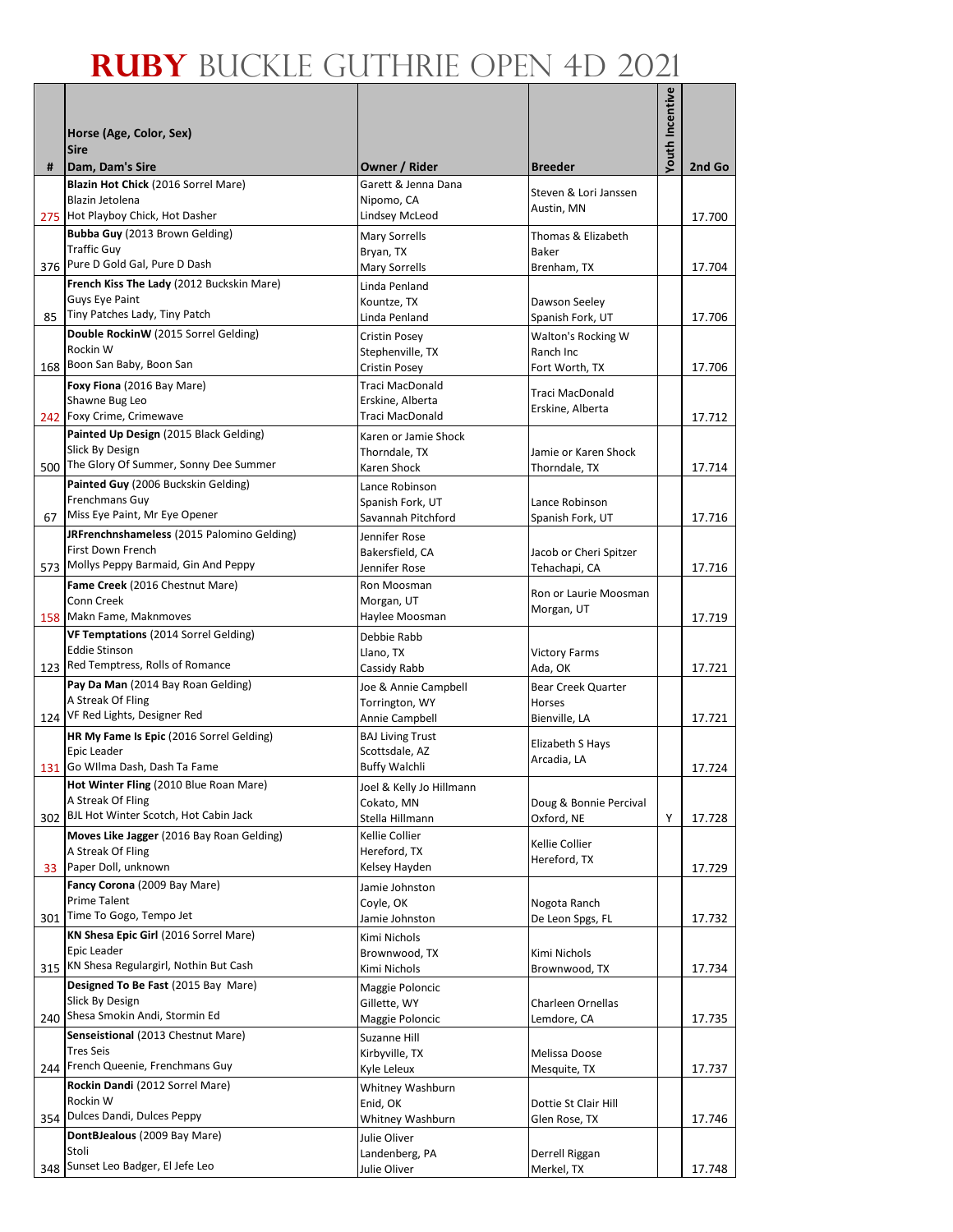|     |                                                                                 |                                            |                                       | <b>Youth Incentive</b> |        |
|-----|---------------------------------------------------------------------------------|--------------------------------------------|---------------------------------------|------------------------|--------|
|     | Horse (Age, Color, Sex)                                                         |                                            |                                       |                        |        |
|     | <b>Sire</b>                                                                     |                                            |                                       |                        |        |
| #   | Dam, Dam's Sire                                                                 | Owner / Rider                              | <b>Breeder</b>                        |                        | 2nd Go |
|     | <b>BCK Dally N Sunshine (2013 Palomino Mare)</b>                                | G5 Land & Livestock LLC                    |                                       |                        |        |
|     | PC Redwood Manny<br>PH Jazzy Judy, Tuff Buddy Cash                              | Payson, UT<br>Charlie Gleave               | Dawson Seeley                         |                        |        |
| 114 | Flossy Stinson (2015 Sorrel Mare)                                               | Luke Workman                               | Spanish Fork, UT                      | Υ                      | 17.759 |
|     | <b>Eddie Stinson</b>                                                            | Wilburton, OK                              | <b>Victory Farms</b>                  |                        |        |
| 414 | Curiocity Corners, Silver Lucky Buck                                            | Jody McKay                                 | Ada, OK                               |                        | 17.762 |
|     | Mitey Pitstopinvegas (2016 Gray Mare)                                           | LeDona Newcomb                             |                                       |                        |        |
|     | French Streaktovegas<br>A Mitey Tuff Gal, Ultimate Smasher                      | Elk City, OK                               | Lani M Smith Rust                     |                        |        |
| 95  | Be My Valentine Guy (2012 Red Dun Gelding)                                      | <b>Billie Ann Harmon</b><br>Merritt Potter | Stephenville, TX                      |                        | 17.770 |
|     | <b>Traffic Guy</b>                                                              | Moody, TX                                  | Jackie Jatzlau                        |                        |        |
| 241 | Hanks Nonstop Faith, Letta Hank Do It                                           | <b>Merritt Potter</b>                      | Giddings, TX                          |                        | 17.772 |
|     | Bardells Vegas Guy (2017 Gray Stallion)                                         | <b>Beth Laine</b>                          | <b>Beth Laine</b>                     |                        |        |
|     | French Streaktovegas                                                            | Las Vegas, NV                              | Las Vegas, NV                         |                        |        |
| 191 | Bardells Jubilee, Gray Bardell<br>Cadi Ta Fame (2015 Sorrel Mare)               | Taylor Hildreth                            |                                       |                        | 17.778 |
|     | A Smooth Guy                                                                    | Brad or Karen Gleason<br>Touchet, WA       | Brad or Karen Gleason                 |                        |        |
|     | 316 Daves Jet Ta Fame, Dash Ta Fame                                             | Karen Gleason                              | Touchet, WA                           |                        | 17.781 |
|     | Uno No Fury (2017 Bay Gelding)                                                  | Jason & Leslie Willis                      | Copper Spring Ranch NM                |                        |        |
|     | Furyofthewind                                                                   | Chester, SC                                | LLC                                   |                        |        |
|     | 58 Dashing Uno, Dashin Is Easy<br>KM Perksofbeingfrench (2011 Palomino Gelding) | Leslie Willis                              | Tularosa, NM                          |                        | 17.785 |
|     | First Down French                                                               | <b>Bailee Snow</b><br>Bentonville, AR      | Katie L McCaslan                      |                        |        |
| 38  | Silk Perks, Dash For Perks                                                      | <b>Bailee Snow</b>                         | Raisin City, CA                       |                        | 17.786 |
|     | Canyon Of Roses (2015 Gray Mare)                                                | Copper Spring Ranch NM, LLC                |                                       |                        |        |
|     | <b>Firewater Canyon</b>                                                         | Tularosa, NM                               | <b>Edwin Davis</b>                    |                        |        |
|     | 508 A Rose For You, PYC Paint Your Wagon                                        | Lisa Anderson                              | Jefferson, GA                         |                        | 17.786 |
|     | Streakin Ta Heaven (2013 Bay Mare)<br>JL Dash Ta Heaven                         | Celsey Hoffman<br>Bowie, TX                | Jud Little                            |                        |        |
|     | 386 Streakin For Fame, Dash Ta Fame                                             | Celsey Hoffman                             | Ardmore, OK                           |                        | 17.789 |
|     | VF Born Ta Be Wild (2016 Sorrel Gelding)                                        | Brian & Jodi Edwards                       |                                       |                        |        |
|     | Born Ta Be Famous                                                               | Jackson, WY                                | <b>Victory Farms</b><br>Ada, OK       |                        |        |
| 70  | VF Candy Money, On The Money Red                                                | Jodi Edwards                               |                                       |                        | 17.789 |
|     | Famous Rose Can (2017 Brown Mare)<br>Freckles Ta Fame                           | Brenda Hinze<br>Ault, CO                   | Joe & Carla Spitz                     |                        |        |
| 22  | Streakin Joesy Rose, A Streak of Fling                                          | Jill Hinze                                 | Lamar, CO                             |                        | 17.789 |
|     | Hoosier Stinson (2010 Bay Gelding)                                              | Heidi Crider                               |                                       |                        |        |
|     | <b>Eddie Stinson</b>                                                            | Huntingdon, TN                             | <b>Blue Lake Farms</b>                |                        |        |
| 265 | Hoosier Mama, Bends Me Mind                                                     | Heidi Crider                               | Terre Haute, IN                       |                        | 17.791 |
|     | Red Hot Lady Rebel (2015 Sorrel Mare)<br>Ur One Famous Rebel                    | Laci Woodward<br>Coweta, OK                | Jana Pierce Bean                      |                        |        |
| 611 | Who Dat Tiger, Banjo Rondo Red Tx                                               | Laci Woodward                              | Fort Hancock, TX                      |                        | 17.794 |
|     | VF Eddies Lil Cat (2013 Sorrel Mare)                                            | Jeremy Smith                               |                                       |                        |        |
|     | <b>Eddie Stinson</b>                                                            | Binghamton, NY                             | <b>Victory Farms</b>                  |                        |        |
|     | 493 Longshot Lover, Little Cat Olena                                            | Aubrey Smith                               | Ada, OK                               |                        | 17.797 |
|     | Showered In Kisses (2016 Red Roan Mare)<br>JL Dash Ta Heaven                    | Sharon Koehler<br>Amarillo, TX             | Jud Little                            |                        |        |
| 502 | Dinkys Purple Rain, Dinky's Red Man                                             | Kortni McConnell                           | Ardmore, OK                           |                        | 17.801 |
|     | Gambleonthestreaker (2008 Sorrel Gelding)                                       | Sherri Cass                                |                                       |                        |        |
|     | A Streak Of Fling                                                               | Pierre, SD                                 | Stephen Harvey                        |                        |        |
| 91  | Pressey Gamble, Raise The Gamble                                                | Taylyn Cass                                | Lebanon, IN                           | Υ                      | 17.805 |
|     | Colour Me Smooth (2012 Buckskin Gelding)<br>A Smooth Guy                        | Kalie Corley<br>Broussard, LA              |                                       |                        |        |
| 350 | Colours Of A Lady, Hot Colours                                                  | Kalie Corley                               | Bill & Debbie Myers<br>Saint Onge, SD |                        | 17.805 |
|     | Goodbye Tax Man (2015 Gray Gelding)                                             | Kallee Munns                               |                                       |                        |        |
|     | The Goodbye Lane                                                                | Promontory, UT                             | Kallee Cross Munns                    |                        |        |
| 588 | JHS Tax Hawk, Skye Dee Dash                                                     | Kallee Munns                               | Snowville, UT                         |                        | 17.805 |
|     | Goodbye Gidget (2013 Buckskin Mare)<br>The Goodbye Lane                         | <b>Maley Shockley</b><br>Mapleton, UT      | Helina Carter Thomas                  |                        |        |
| 109 | Docs Foxy Gidget, Swift Goodbye                                                 | <b>Maley Shockley</b>                      | Spanish Fork, UT                      | Y                      | 17.809 |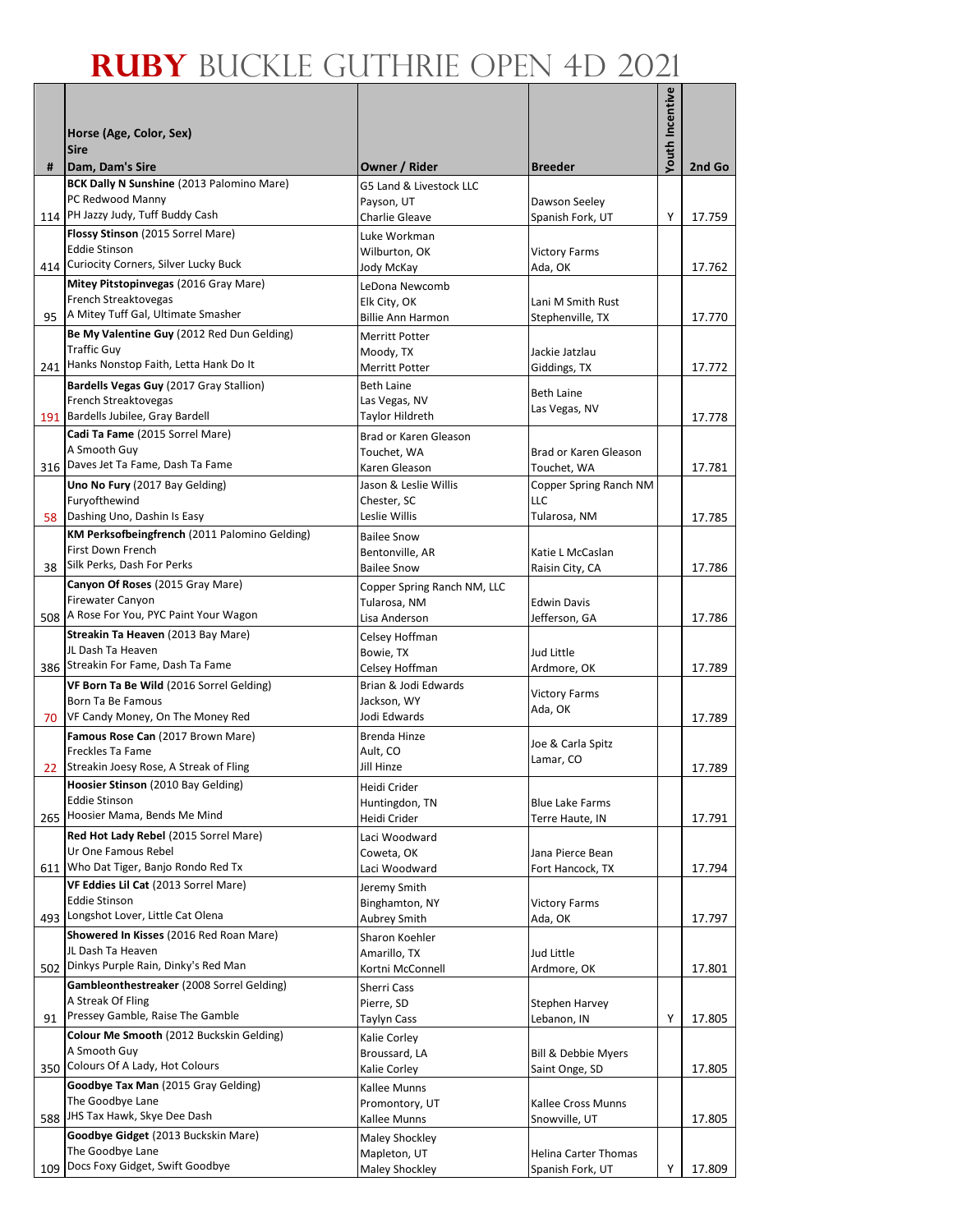| #  | Horse (Age, Color, Sex)<br><b>Sire</b><br>Dam, Dam's Sire                                                 | Owner / Rider                                                        | <b>Breeder</b>                                   | <b>Youth Incentive</b> | 2nd Go      |                                 |                            |                        |                  |
|----|-----------------------------------------------------------------------------------------------------------|----------------------------------------------------------------------|--------------------------------------------------|------------------------|-------------|---------------------------------|----------------------------|------------------------|------------------|
|    | Doubledownonthisguy (2016 Palomino Gelding)                                                               | Roger & Margaret Jones                                               |                                                  |                        |             |                                 |                            |                        |                  |
|    | Frenchmans Guy<br>30 Kwynns Dash, Dash Ta Fame                                                            | Farson, WY<br>Margaret Jones                                         | Margaret Jones<br>Farson, WY                     |                        | 17.809      |                                 |                            |                        |                  |
|    | Boomer Sooner (2016 Palomino Gelding)<br><b>Eddie Stinson</b><br>225 Bullys Buggy Babe, Bullys On Fire    | Michelle Noterman<br>Purcell, OK<br>Michelle Noterman                | <b>Victory Farms</b><br>Ada, OK                  |                        | 17.812      |                                 |                            |                        |                  |
|    | Fortunate Frenchgirl (2012 Chestnut Mare)<br><b>BHR Frenchies Socks</b><br>144 For The Fame, Dash Ta Fame | For The Fame, LLC<br>Micanopy, FL<br>Crystal Shumate                 | Crystal Nichole Shumate<br>Micanopy, FL          |                        | 17.817      |                                 |                            |                        |                  |
|    | Dashin Ta Penny (2015 Bay Roan Mare)<br>A Dash Ta Streak<br>422 Short Penny, Dash Ta Fame                 | Hank & Stephanie Williams<br>Norwood, CO<br>Harlie Zehnder           | Kelly Gorrell<br>Beach, ND                       |                        | 17.819      |                                 |                            |                        |                  |
|    | Designed To Gab (2016 Black Mare)<br>Slick By Design<br>202 Ba Tee It Up Ta Fame, Dash Ta Fame            | Lee Pedone<br>Sunset, TX<br>Ryann Pedone                             | Kathy Donegan<br>Bluff Dale, TX                  |                        | 17.820      |                                 |                            |                        |                  |
|    | Buckstreakin Naked (2016 Buckskin Gelding)<br>A Streak Of Fling                                           | Hank & Stephanie Williams<br>Norwood, CO                             | Leslie Bailey<br>Pauls Valley, OK                |                        |             |                                 |                            |                        |                  |
|    | 75 French Bar Belle, Frenchmans Guy<br>Peachy And Juicy (2016 Palomino Mare)<br>Blazin Jetolena           | Harlie Zehnder<br>Quad Boenker<br>Weatherford, TX                    | <b>Heath Boucher</b><br>Galion, OH               |                        | 17.822      |                                 |                            |                        |                  |
|    | 43 SX Frenchmans Peach, Frenchmans Guy<br>JLR Showcase Design (2015 Bay Mare)<br>Slick By Design          | Andrea Cline<br>Jana L Riley<br>Paige, TX                            | Jana L Riley                                     |                        | 17.824      |                                 |                            |                        |                  |
|    | 456 Fabulous Parade, Frenchmans Fabulous<br>MTS Mister Brilliant (2010 Brown Gelding)                     | Jana L Riley<br><b>Sharee Stamper</b>                                | Paige, TX                                        |                        | 17.825 3D-1 |                                 | <u>\$6,109 \$719 \$359</u> |                        |                  |
|    | Ivory James<br>30 Addietakesall, Takin On The Cash<br>Penny For Ur Flit (2013 Palomino Mare)              | Lindsay, OK<br><b>Sharee Stamper</b>                                 | Michael T Samples<br>Abilene, KS                 |                        | 17.826      | $3D-2$                          | <u>\$4,154 \$489 \$244</u> |                        |                  |
| 55 | JL Dash Ta Heaven<br>Fashion Star Flit, Fire Water Flit                                                   | Melora Potter<br>Marion, KY<br>Karsyn Potter                         | Dan & Kasey Etbauer<br>Goodwell, OK              | Y                      | 17.827      | $3D-3$                          | \$3,177 \$374 \$187        |                        |                  |
|    | FL Forget Me Not (2008 Sorrel Gelding)<br>Blazin Jetolena<br>347 RJ Frenchmans Blonde, Frenchmans Guy     | Sara Boies<br>Indianola, IA<br>Sara Boies                            | Jerry Adamson<br>Cody, NE                        |                        | 17.828 3D-4 |                                 | \$2,248 \$265 \$132        |                        |                  |
| 13 | Dash Ta Perfection (2015 Sorrel Mare)<br>A Dash Ta Streak<br>Perfection In Brown, Dashing Cleat           | Ryann Pedone<br>Sunset, TX<br>Ryann Pedone                           | David D James<br>Purcell, OK                     |                        | 17.832 3D-5 |                                 | \$1,833 \$216 \$108        |                        |                  |
|    | She Pays The Piper (2015 Sorrel Mare)<br>Irish Pay<br>285 NF French Kizzi, Frenchmans Guy                 | TK & Lainee Sampson<br>Interior, SD<br>Lainee Sampson                | Thomas & Lainee<br>Sampson<br>Interior, SD       |                        | 17.837      | $3D-6$                          | \$1,417 \$167 \$83         |                        |                  |
|    | <b>SBW Repeat (2016 Sorrel Gelding)</b><br>Blazin Jetolena                                                | Stephanie Wheeler<br>Hattiesburg, MS                                 | Stephanie Wheeler                                |                        |             |                                 |                            |                        |                  |
|    | 185 SX Dr Peacharita, Dr Nick Bar<br>Famous French Moon (2013 Sorrel Mare)<br>First Down French           | <b>Brian Wheeler</b><br><b>Emily Griffin</b><br>Saint George, KS     | Hattiesburg, MS<br>Katie L McCaslan              |                        | 17.838      | $3D-7$                          | \$1,124 \$132 \$66         |                        |                  |
|    | 455 Famous N Sixy, Famous Charmer<br>Big Texx (2016 Bay Gelding)<br>Tres Seis                             | <b>Emily Griffin</b><br>Scott Duke & Hilary Roberts<br>Vancleave, MS | Raisin City, CA<br>Diane Beckmann                |                        | 17.840      | $3D-8$                          |                            | \$880 \$104 \$52       |                  |
|    | 253 Diamond For Lois, Chicks Beduino<br>Heavens Illuminator (2014 Gray Gelding)<br>JL Dash Ta Heaven      | Ty Marks<br><b>Tracy Lambert</b>                                     | Gainesville, TX                                  |                        |             | 17.842 3D-9/10                  | <u>\$733</u>               |                        | <u>\$86</u> \$43 |
|    | 403 TR Dashing Badger, Mr Illuminator<br>Rivonsfruitytutifigg (2017 Brown Gelding)                        | Grandbury, TX<br><b>Tracy Lambert</b><br>Kissmyfairytale Inc         | Jud Little<br>Ardmore, OK<br>Kissmyfairytale Inc |                        | 17.842      | $3D-9/10$                       | \$733                      |                        | <u>\$86</u> \$43 |
|    | Streakin Boon Dox<br>268 Rivons Toggle Annie, Rare Bar<br>Prime Time Ta Streak (2013 Bay Gelding)         | Azle, TX<br>Sierra Shields<br>Maggie Poloncic                        | Azle, TX<br>Copper Spring Ranch NM               |                        | 17.845      | 3D-11                           | <u>\$513</u>               |                        | \$60 \$30        |
|    | Prime Talent<br>181 Expressly Six, Streakin Six                                                           | Gillette, WY<br>Maggie Poloncic                                      | LLC<br>Tularosa, NM                              |                        |             | 17.847 3D-12/13                 |                            | <u>\$464 \$55 \$27</u> |                  |
|    | VF Victoria Stinson (2017 Sorrel Mare)<br><b>Eddie Stinson</b><br>68 Bag The Hawk, Track Rebel            | Colton Melby<br>Wilson, OK<br>Sierra Melby                           | <b>Victory Farms</b><br>Ada, OK                  |                        |             | 17.847 3D-12/13 \$464 \$55 \$27 |                            |                        |                  |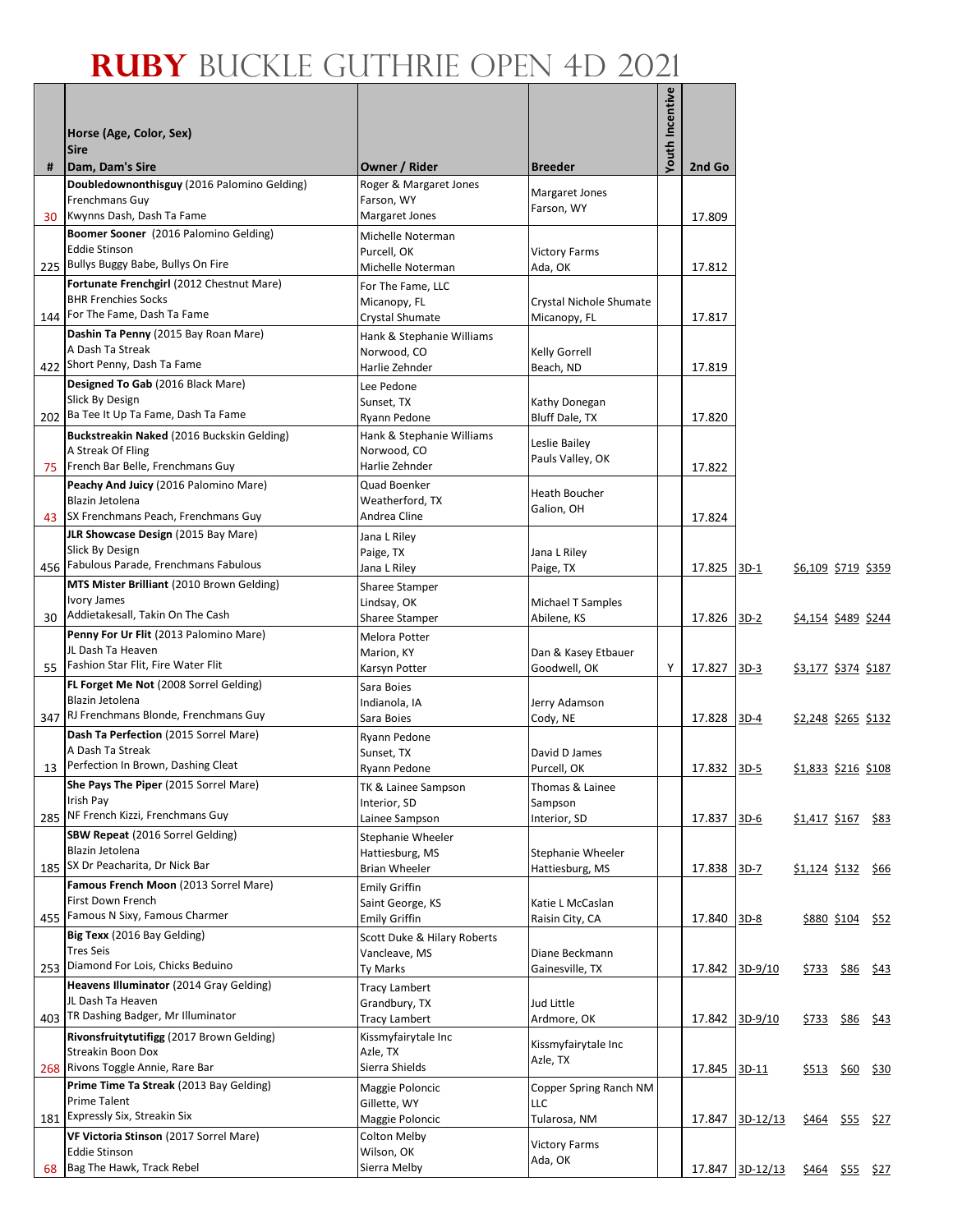|   |                                                                             |                                                |                                              | <b>/outh Incentive</b> |        |                 |                   |           |             |
|---|-----------------------------------------------------------------------------|------------------------------------------------|----------------------------------------------|------------------------|--------|-----------------|-------------------|-----------|-------------|
|   | Horse (Age, Color, Sex)                                                     |                                                |                                              |                        |        |                 |                   |           |             |
|   | <b>Sire</b>                                                                 |                                                |                                              |                        |        |                 |                   |           |             |
| # | Dam, Dam's Sire<br>Lil Mis Packin Fame (2017 Bay Mare)                      | Owner / Rider<br>Julie Erkamaa                 | Breeder                                      |                        | 2nd Go |                 |                   |           |             |
|   | <b>BHR Frenchies Socks</b>                                                  | East Troy, WI                                  | Julie Erkamaa                                |                        |        |                 |                   |           |             |
|   | 144 Packin Ta Fame, Dash Ta Fame                                            | <b>Shawn Varpness</b>                          | East Troy, WI                                |                        | 17.857 | 3D-14           | \$398             | \$47 \$23 |             |
|   | Oh So French (2011 Palomino Mare)                                           | John Jacobi                                    |                                              |                        |        |                 |                   |           |             |
|   | Frenchmans Guy<br>104 Oh So Effort, Special Effort                          | Murchison, TX<br>Melissa Brandt                | <b>Tyrell R Moody</b><br>Letcher, SD         |                        |        | 17.862 3D-15/16 | \$367 \$43 \$22   |           |             |
|   | A Dash Of Chocolate (2017 Chestnut Mare)                                    | Dean & Jessie Domann                           |                                              |                        |        |                 |                   |           |             |
|   | The Red Dasher                                                              | Gainesville, TX                                | Dean & Jessie Domann<br>Gainesville, TX      |                        |        |                 |                   |           |             |
|   | 96 Betterthan Chocolate, Merridoc                                           | Jessie Domann                                  |                                              |                        |        | 17.862 3D-15/16 | <u>\$367</u> \$43 |           | <u>\$22</u> |
|   | Frenchbesitocaliente (2011 Palomino Mare)<br><b>Frenchmans Guy</b>          | Melinda Edwards Dunn<br>Pleasanton, TX         | Charles & Kristie<br>Peterson                |                        |        |                 |                   |           |             |
|   | 59 Winsome Fame, Dash Ta Fame                                               | Melinda Edwards Dunn                           | Lott, TX                                     |                        | 17.865 |                 |                   |           |             |
|   | Slick Illusion (2016 Sorrel Stallion)                                       | Sandy Maresh                                   |                                              |                        |        |                 |                   |           |             |
|   | Slick By Design<br>527 Dashing Brown Beauty, First Place Dash               | Needville, TX                                  | Anna K McAleer                               |                        |        |                 |                   |           |             |
|   | MJ Lola Lane (2015 Chestnut Mare)                                           | Kelsey Treharne<br>Mark or Linda Jarvis        | Brookshire, TX                               |                        | 17.865 |                 |                   |           |             |
|   | The Goodbye Lane                                                            | Spanish Fork, UT                               | Mark & Linda Jarvis                          |                        |        |                 |                   |           |             |
|   | 226 Pappys Fools Ta Fame, Easy Illusion                                     | Marcie Wilson                                  | Spanish Fork, UT                             |                        | 17.867 |                 |                   |           |             |
|   | Kold Feet (2015 Gray Gelding)                                               | Summer Run Inc                                 |                                              |                        |        |                 |                   |           |             |
|   | Frenchmans Guy<br>204 Dr Runaway Bride, SC Chiseled In Stone                | Buffalo, MN<br>Maren Luedemann                 | Summer Run Inc<br>Buffalo, MN                |                        | 17.868 |                 |                   |           |             |
|   | KVS Firewaternheaven (2017 Sorrel Gelding)                                  | Kurt Vonn Stone                                |                                              |                        |        |                 |                   |           |             |
|   | JL Dash Ta Heaven                                                           | Lebanon, TN                                    | Kurt Vonn Stone<br>Lebanon, TN               |                        |        |                 |                   |           |             |
|   | 209 Jessie Firewater, Fire Water Flit                                       | Sierra Waldrep                                 |                                              |                        | 17.869 |                 |                   |           |             |
|   | AllJokesAside (2015 Brown Gelding)<br><b>Eddie Stinson</b>                  | Ginger Billingsley                             |                                              |                        |        |                 |                   |           |             |
|   | 254 Mia Teese, Rebel Dasher                                                 | San Saba, TX<br>Ginger Billingsley             | <b>Shawn Coates</b><br>Weatherford, TX       |                        | 17.872 |                 |                   |           |             |
|   | The Love Jet (2017 Sorrel Gelding)                                          | Jeff & Buffy Walchli                           |                                              |                        |        |                 |                   |           |             |
|   | Blazin Jetolena                                                             | Aguila, AZ                                     | <b>Busby Quarterhorse LLC</b><br>Millsap, TX |                        |        |                 |                   |           |             |
|   | 174 GL Famous First Lady, Dash Ta Fame                                      | <b>Buffy Walchli</b>                           |                                              |                        | 17.873 |                 |                   |           |             |
|   | Liquidcourage 72 (2016 Red Roan Stallion)<br>Bet Hesa Cat                   | 70 Ranch Performance Horses<br>Gainesville, TX | Ware Farms                                   |                        |        |                 |                   |           |             |
|   | 270 Eutaw, Ocean Runaway                                                    | Kelsey Treharne                                | Millsap, TX                                  |                        | 17.877 |                 |                   |           |             |
|   | Doc Manny (2008 Brown Gelding)                                              | Kenlee Kunz                                    |                                              |                        |        |                 |                   |           |             |
|   | PC Redwood Manny<br>29 Orange Merridoc, Merridoc                            | Montpelier, ID                                 | Lee Ray Shepherd                             | Y                      | 17.883 |                 |                   |           |             |
|   | Tex Walka (2017 Bay Gelding)                                                | Kenlee Kunz<br>Lyndee Stairs                   | Spanish Fork, UT<br>Doug Brown & Tim         |                        |        |                 |                   |           |             |
|   | Slick By Design                                                             | Hanford, CA                                    | Parker                                       |                        |        |                 |                   |           |             |
|   | 41 Rene To Run, Rene Dan Jet                                                | Lyndee Stairs                                  | Paso Robles, CA                              |                        | 17.883 |                 |                   |           |             |
|   | Lady Frencholena (2016 Sorrel Mare)<br>Blazin Jetolena                      | Jan Iberlin & Kortney Fisher<br>Bluff Dale, TX | Jan Wagensen Fisher                          |                        |        |                 |                   |           |             |
|   | 56 French Lady Nick Bar, Dr Nick Bar                                        | Kortney Fisher                                 | Buffalo, WY                                  |                        | 17.885 |                 |                   |           |             |
|   | Super De Shine (2013 Bay Mare)                                              | <b>Elliot Equine Services</b>                  |                                              |                        |        |                 |                   |           |             |
|   | <b>BHR Frenchies Socks</b>                                                  | Williston, FL                                  | Elliot Equine Services Inc                   |                        |        |                 |                   |           |             |
|   | 334 Kas Shes De Lucks, Super De Kas<br>Smooth As Toast (2009 Buckskin Mare) | Rylee Elliot-Howell                            | Newberry, FL                                 |                        | 17.886 |                 |                   |           |             |
|   | A Smooth Guy                                                                | Tracy & Dusti Swan<br>Hubbard, TX              | Fred & Clara Wilson                          |                        |        |                 |                   |           |             |
|   | 23 Nother Wild Card, Dox Bueno Dinero                                       | Darbi Swan                                     | Newcastle, WY                                | Υ                      | 17.888 |                 |                   |           |             |
|   | Frenchmansdiscorose (2014 Gray Mare)                                        | Driver Land & Cattle Co LLC                    |                                              |                        |        |                 |                   |           |             |
|   | Frenchmans Guy<br>238 Dance N Lights, Dash For Perks                        | Garden City, TX                                | Jeff & Eva Marie Hepper                      |                        |        |                 |                   |           |             |
|   | Merridocs Sunny Guy (2012 Buckskin Gelding)                                 | Jordan Driver<br>Kasslie Branson               | Kenne, ND                                    |                        | 17.889 |                 |                   |           |             |
|   | <b>Traffic Guy</b>                                                          | Genola, UT                                     | Troy & Jamie Ashford                         |                        |        |                 |                   |           |             |
|   | 620 JB Docs Lil Tootsie, Merridoc                                           | Kasslie Branson                                | Lott, TX                                     |                        | 17.893 |                 |                   |           |             |
|   | Mountains R Blue (2013 Buckskin Gelding)<br>Frenchmans Guy                  | Brian & Lisa Anderson                          |                                              |                        |        |                 |                   |           |             |
|   | 553 Featurette For Sure, Feature Mr Jess                                    | Tularosa, NM<br>Lisa Anderson                  | Brian & Lisa Anderson<br>Tularosa, NM        |                        | 17.894 |                 |                   |           |             |
|   | MR Streakininmythird (2017 Gelding)                                         | M R Performance Horses                         |                                              |                        |        |                 |                   |           |             |
|   | French Streaktovegas                                                        | Bellville, TX                                  | Jayme Robinson                               |                        |        |                 |                   |           |             |
|   | 293 Texas Tee Bird, Iron Bird                                               | Jacee Miller                                   |                                              |                        | 17.901 |                 |                   |           |             |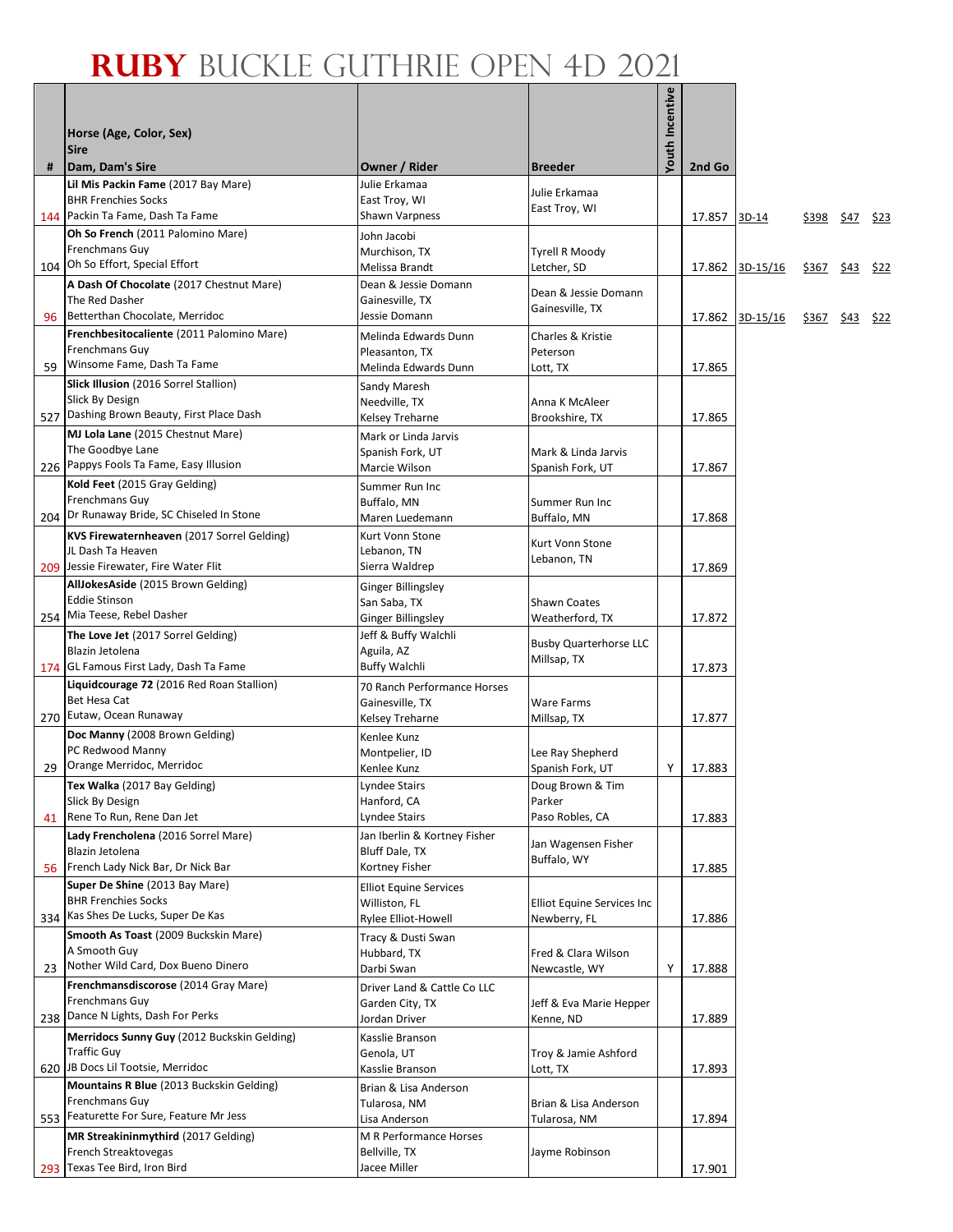|    |                                                                                   |                                       |                                           | Youth Incentive |        |
|----|-----------------------------------------------------------------------------------|---------------------------------------|-------------------------------------------|-----------------|--------|
|    |                                                                                   |                                       |                                           |                 |        |
|    | Horse (Age, Color, Sex)<br><b>Sire</b>                                            |                                       |                                           |                 |        |
| #  | Dam, Dam's Sire                                                                   | Owner / Rider                         | <b>Breeder</b>                            |                 | 2nd Go |
|    | Bullazin For Perks (2017 Black Stallion)                                          | <b>Derrick Darling</b>                | <b>Derrick Darling</b>                    |                 |        |
|    | Blazin Jetolena                                                                   | Lamont, OK                            | Lamont, OK                                |                 |        |
|    | 12 Dash To Honor, Bully Bullion<br>Frenchgirl Fame (2011 Chestnut Mare)           | Pete Oen                              |                                           |                 | 17.902 |
|    | <b>BHR Frenchies Socks</b>                                                        | Danielle Rowe<br>Canton, GA           | Crystal Nichole Shumate                   |                 |        |
| 39 | For The Fame, Dash Ta Fame                                                        | Derek Piel                            | Micanopy, FL                              |                 | 17.903 |
|    | Aflingwithfreckles (2016 Sorrel Stallion)                                         | Sierra Melby                          | Suzanne                                   |                 |        |
|    | A Streak Of Fling                                                                 | Wilson, OK                            | Hill/Southwestern Farms                   |                 |        |
|    | 16 Justa Redhotfreckles, Just A Freckles<br>Lets Get Rollin (2014 Sorrel Gelding) | Sierra Melby                          | Kirbyville, TX                            |                 | 17.906 |
|    | Blazin Jetolena                                                                   | Jessica Asher<br>Tazewell, TN         | <b>Busby Quarterhorse LLC</b>             |                 |        |
|    | 598 Rollin Nickie, As Good As Nick Gets                                           | Calya Small                           | Millsap, TX                               |                 | 17.907 |
|    | This Guys No Angel (2011 Palomino Stallion)                                       | John Maubach                          |                                           |                 |        |
|    | Frenchmans Guy                                                                    | Purcell, OK                           | <b>Bill &amp; Debbie Myers</b>            |                 |        |
| 98 | Briscos Angel, Brisco County Jr.                                                  | Ceri Ward                             | Saint Onge, SD                            |                 | 17.908 |
|    | Honkytonkbadonkedonk (2015 Bay Mare)<br>The Goodbye Lane                          | Brad or Karly Knight<br>Roosevelt, UT | Dawson Seeley                             |                 |        |
|    | 570 PH Jazzy Judy, Tuff Buddy Cash                                                | Edria Day                             | Spanish Fork, UT                          |                 | 17.910 |
|    | Miss Ziggy Stinson (2011 Sorrel Mare)                                             | Brenda Rector                         |                                           |                 |        |
|    | <b>Eddie Stinson</b>                                                              | Terre Haute, IN                       | <b>Blue Lake Farms</b>                    |                 |        |
|    | 490 Miss Ziggy Bug, Fe Fe's Bug                                                   | Randa Rector                          | Terre Haute, IN                           |                 | 17.911 |
|    | Double Down Stinson (2015 Bay Gelding)<br><b>Eddie Stinson</b>                    | Patricia Ralls                        |                                           |                 |        |
|    | 571 Sheza Lotta Perks, Dash For Perks                                             | Gainesville, TX<br>Veronica Swales    | <b>Shawn Coates</b><br>Weatherford, TX    |                 | 17.915 |
|    | Lipstick Onmy Corona (2015 Bay Mare)                                              | Anita Wiescamp                        |                                           |                 |        |
|    | Furyofthewind                                                                     | Quitman, TX                           | <b>Bob Moore Farms</b>                    |                 |        |
|    | 607 Shiv Katall, Shazoom                                                          | Amy Butler                            | Norman, OK                                |                 | 17.917 |
|    | SD Dash Ta Colonel (2016 Bay Roan Gelding)                                        | <b>Todd Graff</b>                     | Steve Dymond                              |                 |        |
|    | A Dash Ta Streak<br>178 Spartans Bay Slider, Colonel Austin                       | Ainsworth, NE<br>Hilary Van Gerpen    | Adel, IA                                  |                 | 17.919 |
|    | Blue Eyed Barbie (2014 Cremello Mare)                                             | Tammy Fischer                         |                                           |                 |        |
|    | <b>Traffic Guy</b>                                                                | Giddings, TX                          | Jackie Jatzlau                            |                 |        |
| 61 | Hanks Sweet Label, Letta Hank Do It                                               | Tammy Fischer                         | Giddings, TX                              |                 | 17.921 |
|    | JJJ Bugs Is R Star (2011 Sorrel Gelding)<br>Shawne Bug Leo                        | <b>Stacy Tucker</b>                   |                                           |                 |        |
|    | 303 R Star, Marthas Six Moons                                                     | San Tan Valley, AZ<br>Stacy Tucker    | Jo & Latricia Duke<br>College Station, TX |                 | 17.921 |
|    | He Rocks His Socks (2015 Chestnut Gelding)                                        | Jennifer McGraw                       |                                           |                 |        |
|    | <b>BHR Frenchies Socks</b>                                                        | Ocala, FL                             | Pine Island Ranch                         |                 |        |
|    | 282 Fortunes N Lace, Brisco County Jr                                             | Jennifer McGraw                       | Deridder, LA                              |                 | 17.925 |
|    | Meade In France (2015 Buckskin Mare)                                              | Shane & Jana Sickler                  |                                           |                 |        |
|    | Frenchmans Guy<br>324 Robin Meade, Dash Ta Fame                                   | Gladstone, ND<br>Hope Raley           | Shane & Hope Sickler<br>Gladstone, ND     |                 | 17.929 |
|    | Buck L Bunny (2016 Black Gelding)                                                 | Brett/Jana/Jada Haken                 |                                           |                 |        |
|    | No Pressure On Me                                                                 | Pawnee, OK                            | Martha Jean Reeves<br>Weatherford, TX     |                 |        |
|    | 175 Ryonsfastbucklebunny, Fast Flying Ryon                                        | Jada Brooke Haken                     |                                           |                 | 17.935 |
|    | EPH Streakin Toro (2014 Bay Roan Mare)                                            | <b>Kelly Anders</b>                   | Echeta Performance                        |                 |        |
|    | French Streaktovegas<br>205 Toros Pacific Jet, Jet Toro                           | Wasta, SD<br>Kelly Anders             | Horses LLC<br>Gillette, WY                |                 | 17.936 |
|    | One Smooth Oakie (2016 Sorrel Mare)                                               | Kathy Campbell                        | Copper Spring Ranch                       |                 |        |
|    | A Smooth Guy                                                                      | Morristown, AZ                        | NM, LLC                                   |                 |        |
|    | 224 Dales No Oakie, Okey Dokey Dale                                               | Shyann Lucas                          | Tularosa, NM                              |                 | 17.936 |
|    | First Down Fling (2016 Chestnut Gelding)                                          | James Rogers                          | Eaves Horses Family LTD                   |                 |        |
|    | A Streak Of Fling<br>561 Buckshot Delight, First Down Dash                        | Elk City, OK                          | Part                                      |                 |        |
|    | Hez Jettin Ta Fame (2016 Bay Gelding)                                             | Kagen Davis<br>Jordon Briggs          | Edmond, OK                                |                 | 17.936 |
|    | Blazin Jetolena                                                                   | Chilton, TX                           | Jimi Lou Woodard                          |                 |        |
|    | 143 Ta Wonder, Dash Ta Fame                                                       | Jordan Briggs                         | Decatur, TX                               |                 | 17.937 |
|    | PG Designed To Fire (2017 Chestnut Mare)                                          | Nancy Leach                           | Paige A Greenwell                         |                 |        |
|    | Slick By Design                                                                   | Okeechobee, FL                        | Alva, FL                                  |                 |        |
| 42 | Fired By Cash, Cash Not Credit                                                    | Taylor Jacob                          |                                           |                 | 17.938 |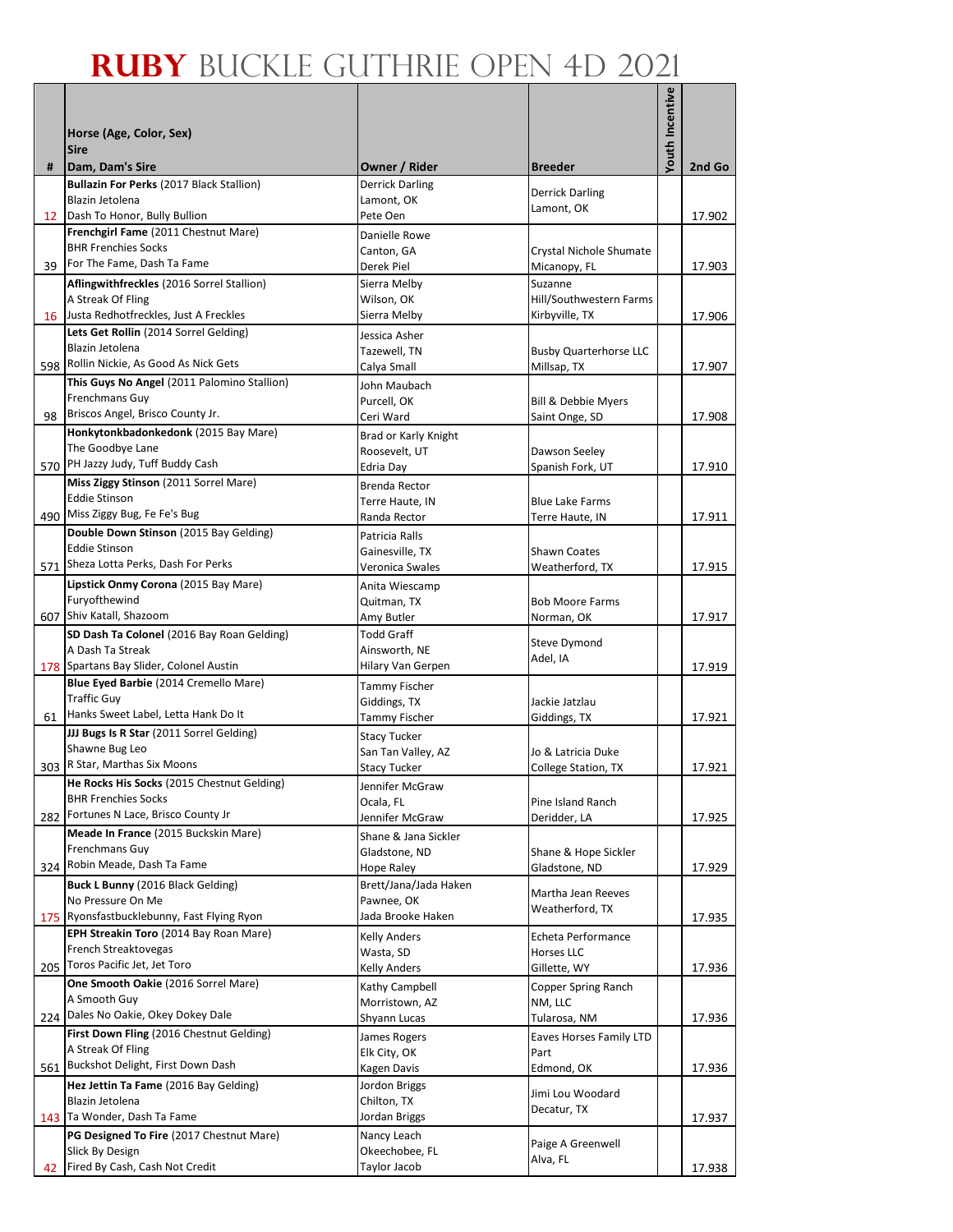|     |                                                                      |                                                |                                               | Youth Incentive |        |
|-----|----------------------------------------------------------------------|------------------------------------------------|-----------------------------------------------|-----------------|--------|
|     | Horse (Age, Color, Sex)                                              |                                                |                                               |                 |        |
|     | <b>Sire</b>                                                          |                                                |                                               |                 |        |
| #   | Dam, Dam's Sire<br>UX Smooth Stevi (2014 Palomino Mare)              | Owner / Rider<br>Carl & D'Ann Gehlsen          | <b>Breeder</b>                                |                 | 2nd Go |
|     | A Smooth Guy                                                         | Mission, SD                                    | Marlin & Jinx Maude                           |                 |        |
|     | 186 UX Firewater Lizzie, Firewater Frost                             | D'Ann Gehlsen                                  | Hermosa, SD                                   |                 | 17.940 |
|     | Cinch Me Up Ta Win (2011 Sorrel Gelding)                             | <b>Addison Byars</b>                           |                                               |                 |        |
|     | <b>BHR Frenchies Socks</b><br>260 Orange Light, Gold Spring          | Bridgeport, TX                                 | Andrea Wolf                                   |                 |        |
|     | HH Deacon (2015 Sorrel Gelding)                                      | <b>Addison Byars</b><br>Alfred & Nikki Hansen  | Sunset, TX                                    | Υ               | 17.941 |
|     | A Smooth Guy                                                         | Dickinson, ND                                  | Bob or Rose Hansen                            |                 |        |
|     | 268 Lindas Signature, Hard Cash Dash                                 | Nikki Hansen                                   | Dickinson, ND                                 |                 | 17.941 |
|     | Chile Cole (2013 Sorrel Gelding)                                     | Scamper Cole                                   |                                               |                 |        |
|     | <b>Tres Seis</b>                                                     | Granbury, TX                                   | Dick Wellborn                                 |                 |        |
|     | 512 Stolie Model, Stoli<br>California Cash 37* (2013 Brown Stallion) | Scamper Cole                                   | Datil, NM                                     |                 | 17.944 |
|     | Jess Louisiana Blue                                                  | Raise The Bar Perf Horses LLC<br>Vicksburg, MI | Shannon Renee<br>Akerstrom                    |                 |        |
| 583 | Cash Perks, Dash For Cash                                            | Rass Pederson                                  | Potter Valley, CA                             |                 | 17.944 |
|     | Six Frosted Freckles (2017 Bay Roan Mare)                            | <b>Debbie Cummings</b>                         |                                               |                 |        |
|     | French Streaktovegas                                                 | Plantersville, TX                              | <b>Reginald E Morris</b><br>Plantersville, TX |                 |        |
| 7   | Tuff Turnin Freckle, A Freckle Legacy                                | Jodee Miller                                   |                                               |                 | 17.946 |
|     | HH Lettie Kellogg (2013 Palomino Mare)                               | Alfred & Nikki Hansen                          |                                               |                 |        |
|     | Cowboys Cartel<br>314 Dynamite Rain, Montana Easy Move               | Dickinson, ND<br>Nikki Hansen                  | Alfred Hansen<br>Dickinson, ND                |                 | 17.949 |
|     | Slick As Pi (2015 Bay Gelding)                                       | Deanna Rutledge                                |                                               |                 |        |
|     | Slick By Design                                                      | Aubrey, TX                                     | Deanna C Rutledge                             |                 |        |
|     | 217 EMW Cherri Pi, Woodbridge                                        | <b>Brade Rutledge</b>                          | Aubrey, TX                                    |                 | 17.950 |
|     | JQH Rockin Chick (2016 Sorrel Mare)                                  | Sara Chopin                                    |                                               |                 |        |
|     | Rockin W                                                             | Canyon, TX                                     | Skip Jones                                    |                 |        |
|     | 568 Wilsons Lil Chick, Wilsons Lil Freckles                          | Sara Chopin                                    | Amarillo, TX                                  |                 | 17.955 |
|     | We Paint The Wind (2014 Bay Gelding)<br>Furyofthewind                | Anita Wiescamp<br>Quitman, TX                  | Dean Spears                                   |                 |        |
|     | 622 Paint Me Precious, PYC Paint Your Wagon                          | Amy Butler                                     | Colcord, OK                                   |                 | 17.956 |
|     | KW Frenchmans Fame (2009 Chestnut Gelding)                           | Melissa Carr                                   |                                               |                 |        |
|     | Frenchmans Guy                                                       | Platteville. WI                                | Ken & Karen Wearin                            |                 |        |
|     | 344 Dashin N Blushin, Dash Ta Fame                                   | Melissa Carr                                   | De Leon, TX                                   |                 | 17.959 |
|     | Ray A Drop Of Sun (2015 Palomino Gelding)<br>PC Redwood Manny        | Cody & Maegan Heiner                           | Dawson Seeley                                 |                 |        |
|     | 56 Bardust Wrangler, Mucho Barduster                                 | Corinne, UT<br>Maegan Heiner                   | Spanish Fork, UT                              |                 | 17.963 |
|     | Fiftyshadesofblonde (2017 Palomino Mare)                             | Jay & Bobbie Rogers                            |                                               |                 |        |
|     | <b>Traffic Guy</b>                                                   | El Campo, TX                                   | <b>Bobbie Rogers</b>                          |                 |        |
|     | 138 Party Pony, Tamu Nu Rey Jay                                      | Janet Staton                                   | El Campo, TX                                  |                 | 17.963 |
|     | <b>GL Six Flits N Fame</b> (2015 Chestnut Gelding)                   | Abigail Poe                                    | Gun Lake Performance                          |                 |        |
|     | Aint Seen Nothin Yet<br>Looks To Kill For, Flit To Kill              | Fitzgerald, GA                                 | Horses                                        |                 |        |
| 1   | Leo Got Smashedagain (2010 Sorrel Gelding)                           | Abigail Poe<br>Kimmi Byler                     | Tifton, GA                                    | Υ               | 17.976 |
|     | Shawne Bug Leo                                                       | Bellville, TX                                  | Latricia Duke                                 |                 |        |
| 609 | VF One Smashedagain, Chicks Gunsmoke                                 | Kimmi Byler                                    | College Station, TX                           |                 | 17.976 |
|     | Irosesuchastinson (2014 Palomino Mare)                               | <b>Tammy Brown</b>                             |                                               |                 |        |
|     | <b>Eddie Stinson</b>                                                 | Bishopville, SC                                | Danny K Carroll                               |                 |        |
| 426 | Oro Rose, Man in The Money<br>LH A Smooth Success (2014 Sorrel Mare) | Jordan Brown                                   | Raymore, MS                                   | Υ               | 17.981 |
|     | A Smooth Guy                                                         | Larry K Hancock<br>Wickenburg, AZ              | Larry K Hancock                               |                 |        |
|     | 400 Success By Biankus, Captain Biankus                              | Madilyn Todd                                   | Wickenburg, AZ                                | Υ               | 17.982 |
|     | Ruby Rubacuori (2017 Red Roan Mare)                                  | Jody & Tracy Henderson                         |                                               |                 |        |
|     | A Dash Ta Streak                                                     | Alvarado, TX                                   | Jody & Tracy Henderson<br>Alvarado, TX        |                 |        |
|     | 248 War Lena Kitty, War Lena Bars                                    | Ryann Pedone                                   |                                               |                 | 17.983 |
|     | Guyko (2015 Sorrel Mare)<br>Frenchmans Guy                           | Helen McGraw                                   |                                               |                 |        |
|     | 159 Kobabe, Kodo                                                     | Pilot Point, TX<br><b>Brittany Pierson</b>     | Helen McGraw<br>Dallas, TX                    |                 | 17.984 |
|     | Taken U Flyn (2005 Brown Mare)                                       | Rylee Allen                                    |                                               |                 |        |
|     | JD Look                                                              | Wallsburg, UT                                  | Charles McRae                                 |                 |        |
| 307 | Lady Cash It, Juno Dat Cash                                          | Ryann Becker                                   | Milton Freewater OR                           | Υ               | 17.986 |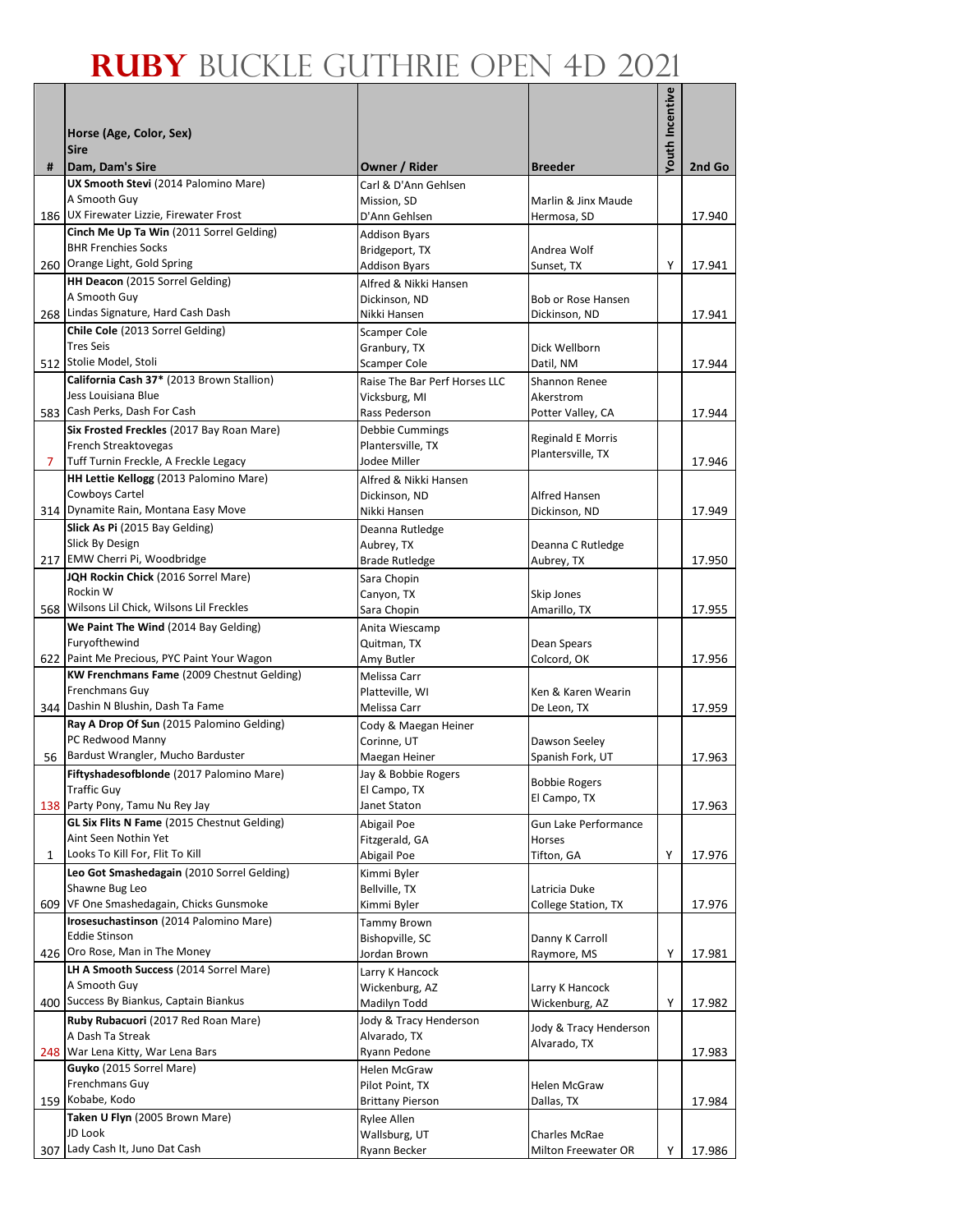|     |                                                                |                                              |                                         | <b>Youth Incentive</b> |        |
|-----|----------------------------------------------------------------|----------------------------------------------|-----------------------------------------|------------------------|--------|
|     | Horse (Age, Color, Sex)                                        |                                              |                                         |                        |        |
| #   | <b>Sire</b><br>Dam, Dam's Sire                                 | Owner / Rider                                | <b>Breeder</b>                          |                        | 2nd Go |
|     | Born In A Hot Lane (2015 Palomino Gelding)                     | <b>Elizabeth Akins</b>                       |                                         |                        |        |
|     | Born Ta Be Famous                                              | Lebanon, TN                                  | Kris Suard                              |                        |        |
|     | 247 One Hot Lane, Lanes Leinster                               | Sierra Waldrep                               | Thibodaux, LA                           | Υ                      | 17.987 |
|     | Ethan Edwards (2017 Sorrel Gelding)<br>Rockin W                | Roy Gene Evans<br>Dallas, TX                 | Roy Gene Evans                          |                        |        |
|     | 260 Seven Wives, Playin Stylish                                | Morgan Anderson                              | Dallas, TX                              |                        | 17.987 |
|     | Eddies Dash (2011 Sorrel Mare)                                 | Melinda Schexnaider                          |                                         |                        |        |
|     | <b>Eddie Stinson</b><br>Brays Gray Dash, Dashing Cleat         | Shreveport, LA<br>Melinda Schexnaider        | Julien Stevens Jr                       |                        |        |
| 73  | Best Spot In Traffic (2015 Buckskin Gelding)                   | J. Korin Matthijetz                          | Leesville, LA                           |                        | 17.988 |
|     | <b>Traffic Guy</b>                                             | Lexington, TX                                | J. Korin Matthijetz                     |                        |        |
|     | 160 Shall Be Best, Confederate Leader                          | Kory Matthijetz                              | Lexington, TX                           |                        | 17.989 |
|     | Lady Mystique Streak (2013 Gray Mare)                          | Mika Drews                                   |                                         |                        |        |
|     | A Streak Of Fling<br>111 Lady Chivato, Dash To Chivato         | Thedford, NE<br>Mika Drews                   | Randy or Karie Lyn Suhn<br>Riverton, WY |                        | 18.000 |
|     | Paid For A Fling (2015 Buckskin Gelding)                       | DeAnn Morgan                                 |                                         |                        |        |
|     | Irish Pay                                                      | Stephenville, TX                             | Thomas K Sampson                        |                        |        |
|     | 367 Torias Little Fling, A Streak Of Fling                     | DeAnn Morgan                                 | Interior, SD                            |                        | 18.005 |
|     | No Coolin This Jet (2016 Sorrel Gelding)                       | <b>Ivy Hurst</b>                             | <b>Busby Quarterhorse LLC</b>           |                        |        |
|     | Blazin Jetolena<br>210 Little Bit Superior, Dash Ta Fame       | Springer, OK<br>Danyelle Campbell            | Millsap, TX                             |                        | 18.005 |
|     | Smooth Ruby Jean (2013 Bay Mare)                               | Cindy Wright                                 |                                         |                        |        |
|     | A Smooth Guy                                                   | Westville, FL                                | <b>Barlow Livestock</b>                 |                        |        |
|     | 383 Fame Ta Throw, Dash Ta Fame                                | Lacey Wright-Barnes                          | Gillette, WY                            |                        | 18.007 |
|     | Blazin Monkey Wrench (2007 Sorrel Mare)                        | <b>Houck Horse Company</b>                   |                                         |                        |        |
| 69  | Blazin Jetolena<br>Ooh Bunny Lala, Sail On Bunny               | North Branch, MN<br>Lana Houck               | Candice Lyn Chintis<br>Tucson, AZ       | Υ                      | 18.009 |
|     | Cash Me In Heaven (2017 Sorrel Gelding)                        | Scott Duke & Hilary Roberts                  |                                         |                        |        |
|     | JL Dash Ta Heaven                                              | Vancleave, MS                                | Jud Little                              |                        |        |
|     | 106 Smooth Cashin Gal, Cash Not Credit                         | <b>Scott Duke</b>                            | Ardmore, OK                             |                        | 18.012 |
|     | HBS Mayan Gold (2009 Palomino Mare)<br>Frenchmans Guy          | M R Performance Horses                       |                                         |                        |        |
|     | 193 Justwhatiaskfor, Raise Your Glass                          | Bellville, TX<br>Jayme Robinson              | Lori Ross<br>Olathe, CO                 |                        | 18.013 |
|     | RB Prince OfA Guy (2015 Sorrel Gelding)                        | Ian & Megan Welles                           |                                         |                        |        |
|     | <b>Traffic Guy</b>                                             | Buffalo, WY                                  | <b>Ronny Bumpus</b>                     |                        |        |
|     | 584 Peppys Sun Princess, Ninas Peppy Doc                       | Michelle Alley                               | Lampasas, TX                            |                        | 18.015 |
|     | Money Beea Blazin (2016 Sorrel Mare)                           | Karl Yurko DVM<br>Wheeling, WV               | Karl Yurko DVM                          |                        |        |
|     | Blazin Jetolena<br>200 Beea Stash Of Money, The Money Doctor   | Ryann Pedone                                 | Wheeling, WV                            |                        | 18.015 |
|     | Krome (2015 Sorrel Gelding)                                    | Emma Olson                                   |                                         |                        |        |
|     | Blazin Jetolena                                                | Mayer, MN                                    | Kassie Honensten                        |                        |        |
|     | 196 Rocky Top Sue, Dashing Cleat                               | Emma Olson                                   | Wynnewood, OK                           |                        | 18.017 |
|     | This Guyz Got Fire (2017 Palomino Gelding)<br>A Guy With Proof | Garrett & Brittany Tonozzi<br>Lampasas, TX   | Brittany Pozzi Tonozzi                  |                        |        |
|     | 132 Yeah Shebe Firen, Alive N Firen                            | <b>Brittany Tonozzi</b>                      | Lampasas, TX                            |                        | 18.022 |
|     | A Legendary Fling (2016 Bay Roan Gelding)                      | Jody & Tracy Henderson                       |                                         |                        |        |
|     | A Streak Of Fling                                              | Alvarado, TX                                 | Jody & Tracy Henderson<br>Alvarado, TX  |                        |        |
| 184 | War Lena Kitty, War Lena Bars                                  | Kelsey Treharne                              |                                         |                        | 18.023 |
|     | Tres For Me (2014 Bay Gelding)<br><b>Tres Seis</b>             | John & Elisabeth Hollmann<br>Hot Springs, SD | John & Elisabeth<br>Hollmann            |                        |        |
|     | 459 Mean To Me, Corona Cartel                                  | Kortney Fisher                               | Hot Springs, SD                         |                        | 18.025 |
|     | Vixens Ivory Hero (2014 Bay Gelding)                           | Sydney Hollingsworth                         |                                         |                        |        |
|     | <b>Ivory James</b>                                             | Stillwater, OK                               | Brenda Reiswig                          |                        |        |
|     | 592 Valiant Red Vixen, Valiant Hero                            | Sydney Hollingsworth                         | Bismarck, ND                            | Υ                      | 18.030 |
|     | A Smooth Hula Queen (2015 Palomino Mare)<br>A Smooth Guy       | Audra Masterson<br>Purcell, OK               | Kelsey Jones Cawley                     |                        |        |
|     | 483 Nicks Hula Queen, As Good As Nick Gets                     | Audra Masterson                              | Bloomington, TX                         |                        | 18.032 |
|     | Miss Americann Pie (2013 Sorrel Mare)                          | Canadian River QH LLC                        | Henrichs/Cowboy                         |                        |        |
|     | As Good As Nick Gets                                           | Norman, OK                                   | Dentist FM LLC                          |                        |        |
| 388 | Cosmotoligist, Dash Ta Fame                                    | Lana Merrick-Bailey                          | Dodge City, KS                          |                        | 18.034 |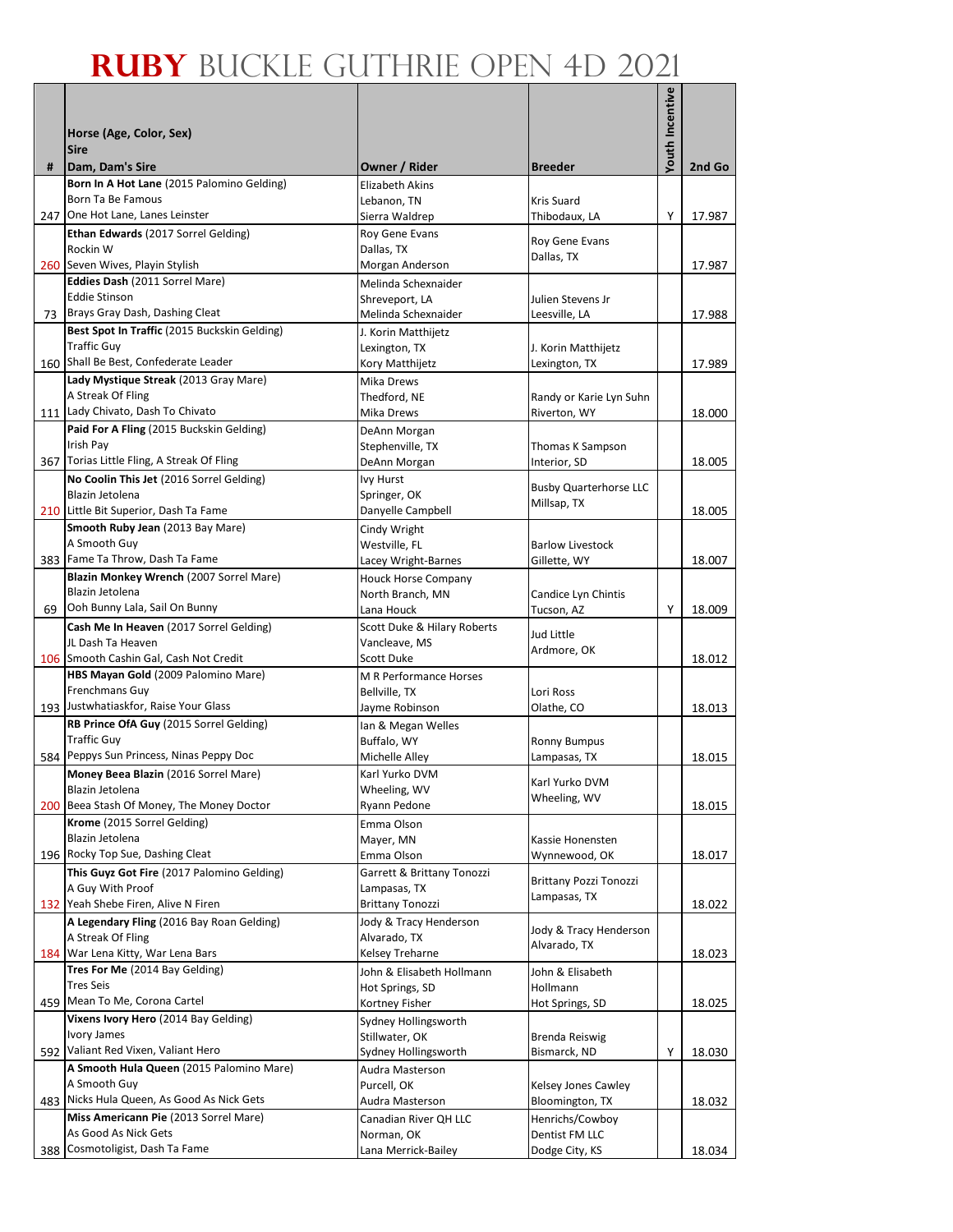|     |                                                                             |                                              |                                  | <b>/outh Incentive</b> |        |
|-----|-----------------------------------------------------------------------------|----------------------------------------------|----------------------------------|------------------------|--------|
|     | Horse (Age, Color, Sex)                                                     |                                              |                                  |                        |        |
|     | <b>Sire</b>                                                                 |                                              | <b>Breeder</b>                   |                        |        |
| #   | Dam, Dam's Sire<br>MCM Rocket Man (2017 Gray Gelding)                       | Owner / Rider<br>Jason Martin & Charlie Cole |                                  |                        | 2nd Go |
|     | <b>BHR Frenchies Socks</b>                                                  | Pilot Point, TX                              | Matt Dunn<br>Bismarck, MO        |                        |        |
|     | 140 Mulberry Canyon Moon, Marthas Six Moons                                 | Caroline Boucher                             |                                  |                        | 18.034 |
|     | Lkstreakinfrenchdown (2008 Sorrel Mare)<br>Frenchmans Guy                   | Sherri Cass<br>Pierre, SD                    | Aimee Olson & Leo Kay            |                        |        |
|     | 134 Dashing Minstral, First Down Dash                                       | <b>Taylyn Cass</b>                           | Bluff Dale, TX                   | Υ                      | 18.037 |
|     | SR Blazin Catalena (2013 Black Gelding)                                     | Jeanette Johnson                             |                                  |                        |        |
|     | Blazin Jetolena                                                             | Axtell, NE                                   | Marri Sowko                      |                        |        |
|     | 152 Beau Koo Jaz, Rare Bar<br>Design To Flash (2016 Bay Gelding)            | Pete Oen<br>Pattie Marshall                  | Greeley, CO                      |                        | 18.037 |
|     | Slick By Design                                                             | Plainwell, MI                                | Pattie Marshall                  |                        |        |
|     | 581 Flashy Ms Ease, First To Flash                                          | <b>Brad Marshall</b>                         | Plainwell, MI                    |                        | 18.038 |
|     | Sexy Lil Fritz (2015 Bay Mare)                                              | Kevin & Summer Kosel                         |                                  |                        |        |
|     | Aint Seen Nothin Yet<br>535 Dallas Fritz Finale, Dallas Fritz               | Glenham, SD<br>Summer Kosel                  | Ron Reed<br>Lawrence, KS         |                        | 18.039 |
|     | Carrie Me Ta Heaven (2015 Sorrel Mare)                                      | <b>Brad Lieblong</b>                         |                                  |                        |        |
|     | JL Dash Ta Heaven                                                           | Jonesboro, AR                                | Jud Little                       |                        |        |
|     | 165 Ms Carrie Lou, First Down Dash                                          | Dustin Angelle                               | Ardmore, OK                      |                        | 18.043 |
|     | Cool To Be Cashin (2016 Brown Mare)                                         | JL Jennifer McGraw                           | Jud Little                       |                        |        |
|     | Dash Ta Heaven<br>Cool<br>294 Perky, Dash For Perks                         | Ocala, FL<br>Rylee Elliot-Howell             | Ardmore, OK                      |                        | 18.046 |
|     | French Streakofgrace (2015 Bay Roan Mare)                                   | Ryan & Stacie Boudrie                        |                                  |                        |        |
|     | French Streaktovegas                                                        | Boling, TX                                   | Ryan & Stacie Boudrie            |                        |        |
|     | 481 Red Bugs Hancock, Sage Creek Hancock                                    | Stacie Boudrie                               | Boling, TX                       |                        | 18.047 |
|     | Pipers Design (2016 Bay Gelding)<br>Slick By Design                         | Radley or Ashley Day<br>Volborg, MT          | Radley or Ashley Day             |                        |        |
|     | 84 Bucks For Bullet, Frenchmans Bullet                                      | Ashley Day                                   | Volborg, MT                      |                        | 18.053 |
|     | Born In The Fastlane (2015 Bay Gelding)                                     | Schelista Glenn                              |                                  |                        |        |
|     | Born Ta Be Famous                                                           | Traskwood, AR                                | Kris Suard                       |                        |        |
|     | 231 One Hot Lane, Lanes Leinster<br>Heza Swift Spyder (2016 Sorrel Gelding) | Darren Boyce<br>Brad or Karly Knight         | Thibodaux, LA                    |                        | 18.054 |
|     | The Goodbye Lane                                                            | Roosevelt, UT                                | Clay Peck                        |                        |        |
|     | 250 Coops Glory, BF Heza Hot Shot                                           | <b>Stacy Glause</b>                          | Lehi, UT                         |                        | 18.055 |
|     | Fortunes Fling (2014 Bay Mare)                                              | Laura Julkowski                              |                                  |                        |        |
|     | A Streak Of Fling<br>603 Bullys Special Prize, Bully Bullion                | Orr, MN<br>Laura Julkowski                   | Melissa Mae Cave<br>Cook, MN     |                        | 18.058 |
|     | Playing In Traffic (2017 Bay Gelding)                                       | Laura Nemec                                  |                                  |                        |        |
|     | <b>Traffic Guy</b>                                                          | Mt Calm, TX                                  | Laura Nemec<br>Mt Calm, TX       |                        |        |
|     | 37 Explode N Cash, Explode On Demand                                        | <b>Abigail Plants</b>                        |                                  |                        | 18.059 |
|     | Fire On Arrival (2012 Black Gelding)<br>Blazin Jetolena                     | Jana Perry<br>Cut Bank, MT                   | Teri Dinnell & Jana Perry        |                        |        |
| 79  | Truly De Great, Floyd De Great                                              | Dylynn Dewbre                                | Saint Ignatius, MT               | Y                      | 18.064 |
|     | Lethal By Design (2016 Bay Mare)                                            | <b>Shelley Spratt</b>                        |                                  |                        |        |
|     | Slick By Design                                                             | Phoenix, AZ                                  | Self Birgit                      |                        |        |
|     | 214 TR Miss Graygun, Playgun<br>Cooper 777 (2015 Chestnut Gelding)          | <b>Shelley Spratt</b>                        | Pilot Point, TX                  |                        | 18.066 |
|     | JB Proud N Famous                                                           | Shyann Lucas<br>Morristown, AZ               | Larry & Bonnie Blain             |                        |        |
|     | 287 Orange Merridoc, Merridoc                                               | Shyann Lucas                                 | Spanish Fork, UT                 |                        | 18.067 |
|     | Streaktafamenroyalty (2014 Bay Stallion)                                    | Linda Stenerson                              |                                  |                        |        |
|     | A Streak Of Fling<br>452 Ms Dash Ta Fame, Dash Ta Fame                      | Bonsall, CA<br>Janelle Paul                  | Linda Stenerson<br>Bonsall, CA   |                        | 18.067 |
|     | Code Name Eagle (2013 Sorrel Gelding)                                       | Devyn Madonna                                |                                  |                        |        |
|     | One Famous Eagle                                                            | Sallisaw, OK                                 | Lana G Merrick-Bailey            |                        |        |
| 357 | Dash Ta Spend, Dash Ta Fame                                                 | Devyn Madonna                                | Norman, OK                       |                        | 18.073 |
|     | Goldy Gopher (2017 Sorrel Mare)<br><b>Eddie Stinson</b>                     | Michelle Noterman                            |                                  |                        |        |
|     | 269 Bullys Buggy Babe, Bulls On Fire                                        | Purcell, OK<br>Michelle Noterman             | Michelle Noterman<br>Purcell, OK |                        | 18.077 |
|     | Frenchman By Design (2016 Sorrel Stallion)                                  | M & M Performance Horses                     | Melissa Brandt                   |                        |        |
|     | Slick By Design                                                             | Bismarck, ND                                 | Hermosa, SD                      |                        |        |
|     | 154 Silky French Pie, Frenchmans Guy                                        | Tisa Lee Peek                                |                                  |                        | 18.077 |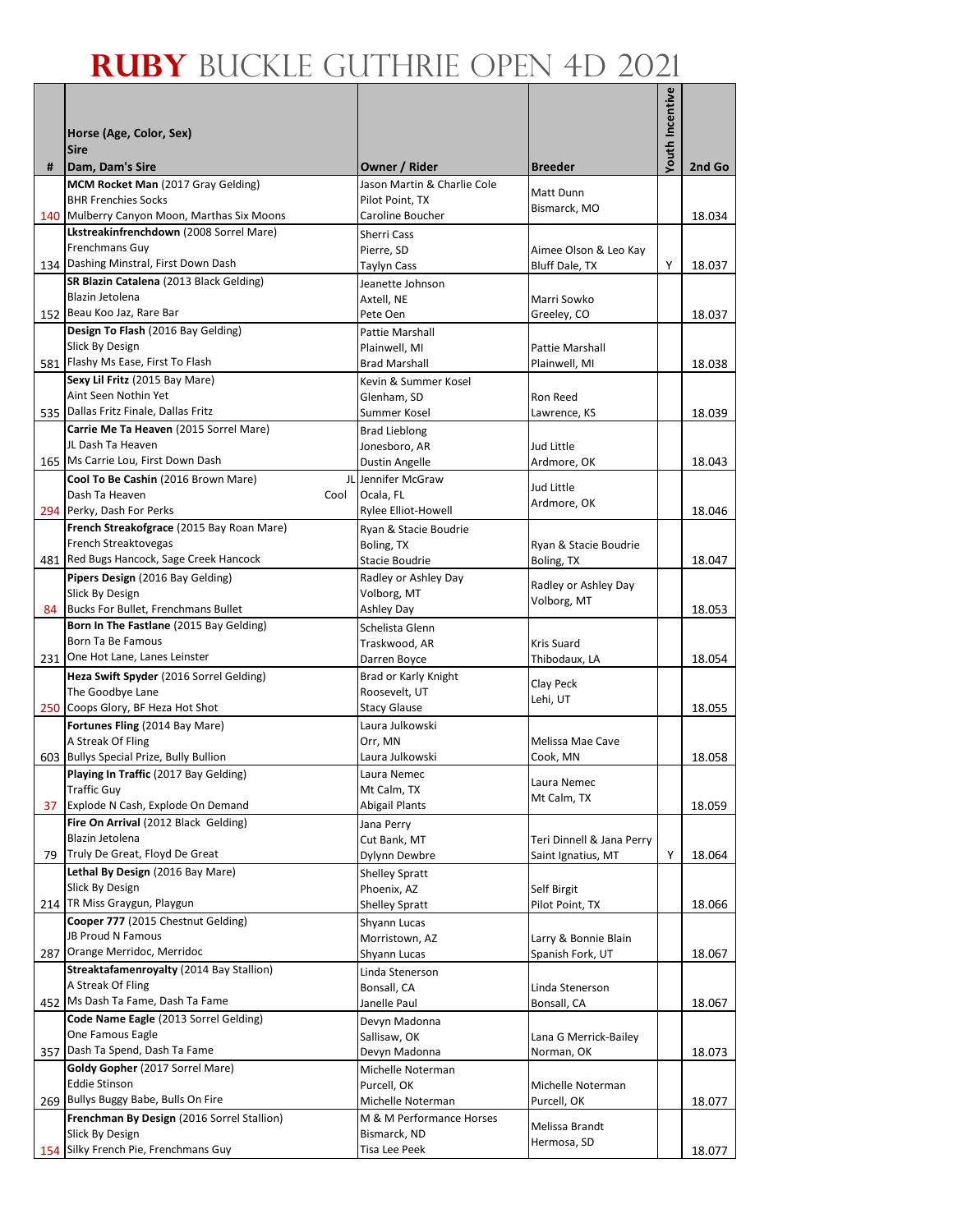|    |                                                                        |                                                 |                           | Youth Incentive |        |
|----|------------------------------------------------------------------------|-------------------------------------------------|---------------------------|-----------------|--------|
|    | Horse (Age, Color, Sex)                                                |                                                 |                           |                 |        |
|    | <b>Sire</b>                                                            |                                                 |                           |                 |        |
| #  | Dam, Dam's Sire                                                        | Owner / Rider                                   | <b>Breeder</b>            |                 | 2nd Go |
|    | A Sassy Angel (2015 Palomino Mare)                                     | Teresa Marr                                     |                           |                 |        |
|    | Frenchmans Guy                                                         | Tularosa, NM                                    | Teresa Marr               |                 | 18.078 |
|    | 621 A Sassy Dash, Dash Ta Fame<br>Kool Rocketman (2017 Sorrel Gelding) | <b>Shacie Marr</b><br>Scott & Tiffeny Accomazzo | Tularosa, NM              |                 |        |
|    | <b>Valiant Hero</b>                                                    | Stephenville, TX                                | Brenda Reiswig            |                 |        |
|    | 104 One Kool Wagon, PYC Paint Your Wagon                               | Ryann Pedone                                    | Bismark, ND               |                 | 18.083 |
|    | VF Coup Fulla Coins (2013 Sorrel Gelding)                              | Cassidy Rabb                                    |                           |                 |        |
|    | <b>Eddie Stinson</b><br>290 VF Coup De Ville, Burrs First Down         | Llano, TX                                       | <b>Victory Farms</b>      |                 |        |
|    | Transcending Ta Fame (2017 Sorrel Gelding)                             | Debbie Rabb<br>Julie Erkamaa                    | Ada, OK                   |                 | 18.089 |
|    | <b>BHR Frenchies Socks</b>                                             | East Troy, WI                                   | Julie Erkamaa             |                 |        |
|    | 188 Packin Ta Fame, Dash Ta Fame                                       | Shawn Varpness                                  | East Troy, WI             |                 | 18.097 |
|    | Merri Eddies Sun (2016 Chestnut Mare)                                  | Janae Ordeman                                   | Janae Ordeman             |                 |        |
|    | <b>Eddie Stinson</b>                                                   | Saratoga, WY                                    | Saratoga, WY              |                 |        |
|    | 26 Six Hex Frost, Sundewit                                             | Janae Orderman                                  |                           |                 | 18.099 |
|    | VF Slick Trick (2015 Sorrel Mare)<br>Slick By Design                   | <b>Chloe Castle</b><br>Rush Springs, OK         | Rebecca Stimax            |                 |        |
|    | 470 Six Fols Dash, First Down Dash                                     | <b>Chloe Castle</b>                             | Marion, IN                | Υ               | 18.104 |
|    | Good Timin Guy (2014 Sorrel Gelding)                                   | Jennifer McGraw                                 |                           |                 |        |
|    | <b>BHR Frenchies Socks</b>                                             | Ocala, FL                                       | Deborah J Semarge         |                 |        |
|    | 235 Good Timin Tinks, Good Timin Hank                                  | Jennifer McGraw                                 | Alachua, FL               |                 | 18.107 |
|    | Buy Jordina (2017 Brown Mare)                                          | Jordan Harrell                                  | Elsa Mendoza              |                 |        |
|    | Fast Prize Jordan<br>190 Buy Who, Eyesa Speical                        | Hazelhurst, GA<br>Jordan Harrell                | Luling, TX                |                 | 18.108 |
|    | Blazin Nonstop (2013 Bay Mare)                                         | Amberley Snyder                                 |                           |                 |        |
|    | Blazin Jetolena                                                        | Elk Ridge, UT                                   | Jacob Robyn               |                 |        |
|    | 292 Amelias Nonstop, Furyofthewind                                     | Autumn Snyder                                   | Carmine, TX               |                 | 18.110 |
|    | Miss Zana (2016 Sorrel Mare)                                           | Jon & Tisa Peek                                 | <b>Victory Farms</b>      |                 |        |
|    | <b>Eddie Stinson</b>                                                   | Bismarck, ND<br>Tisa Lee Peek                   | Ada, OK                   |                 |        |
|    | 204 KS Hoszana, Big As I Am<br>Playgun Manny (2014 Buckskin Gelding)   | B Spur'n Ranch                                  | Lance Robinson & Max      |                 | 18.110 |
|    | PC Redwood Manny                                                       | Payson, UT                                      | Anderson                  |                 |        |
|    | 330 Painted Playgun, Playgun                                           | Lauren Porter                                   | Spanish Fork, UT          |                 | 18.115 |
|    | Traffic Kat (2013 Black Gelding)                                       | Jimmie Smith                                    |                           |                 |        |
|    | <b>Traffic Guy</b>                                                     | McDade, TX                                      | Michael Sanchez           |                 |        |
|    | 556 Blue Berry Kitty Kat, RF Bob Cat                                   | Jimmie Smith                                    | McDade, TX                |                 | 18.115 |
|    | MR Mulberrymoonfling (2016 Gray Mare)<br>A Streak Of Fling             | M R Performance Horses<br>Bellville, TX         | Matt & Bendi Dunn         |                 |        |
|    | 150 Mulberry Canyon Moon, Marthas Six Moons                            | Jodee Miller                                    | Bismarck, MO              |                 | 18.133 |
|    | A Fling With Doc (2016 Bay Roan Gelding)                               | <b>Beth Peterson</b>                            | <b>Beth Peterson</b>      |                 |        |
|    | A Streak Of Fling                                                      | Texarkana, TX                                   | Texarkana, TX             |                 |        |
| 53 | Santee Nick Bar, Dr Nick Bar                                           | Jennifer Burgess                                |                           |                 | 18.145 |
|    | Guns Fancy Fling (2010 Bay Roan Mare)<br>A Streak Of Fling             | <b>Heather Leeper</b><br>Wilmore, KS            | Cathi T Carroll           |                 |        |
|    | 233 Guns Fancy Chex, NU Chex To Cash                                   | Heather Leeper                                  | Edmond, OK                |                 | 18.147 |
|    | Hesa Smart Rocker (2014 Sorrel Gelding)                                | Paige Belle Wiseman                             |                           |                 |        |
|    | Rockin W                                                               | Paola, KS                                       | Hill Dottie St Clair      |                 |        |
|    | 439 RPL Smart Lil Jewel, Peptoboonsmal                                 | Paige Wiseman                                   | Glen Rose, TX             |                 | 18.147 |
|    | Unbroken Belle (2017 Brown Mare)<br>PYC Paint Your Wagon               | Triple U Quarter Horses<br>Marietta, OK         | Alan Woodbury             |                 |        |
| 99 | Tell Em Belle, Tres Seis                                               | Pete Oen                                        | Dickinson, ND             |                 | 18.149 |
|    | Streakin French Dash (2008 Bay Roan Mare)                              | Rudie Hepper                                    | <b>Fulton Performance</b> |                 |        |
|    | A Streak Of Fling                                                      | Wing, ND                                        | Horses                    |                 |        |
|    | 284 Frenchmans Dashin Six, Frenchmans Guy                              | Rudie Hepper                                    | Valentine, NE             |                 | 18.156 |
|    | FL Buy Me A Cocktail (2016 Bay Roan Gelding)                           | Samantha Flannery                               | Zoe Ann Huffman           |                 |        |
|    | French Streaktovegas<br>155 Gayla Andi, Dok Dander                     | Mission, SD<br>Samantha Flannery                | Whitman, NE               |                 | 18.157 |
|    | Mutton Buston (2017 Brown Gelding)                                     | Taylor & Rylee Shields                          |                           |                 |        |
|    | Furyofthewind                                                          | Cochrane, Alberta                               | Casey Calais              |                 |        |
| 14 | Madisons Corona, Corona Cocktail                                       | <b>Rylee Shields</b>                            | Vinton, LA                |                 | 18.161 |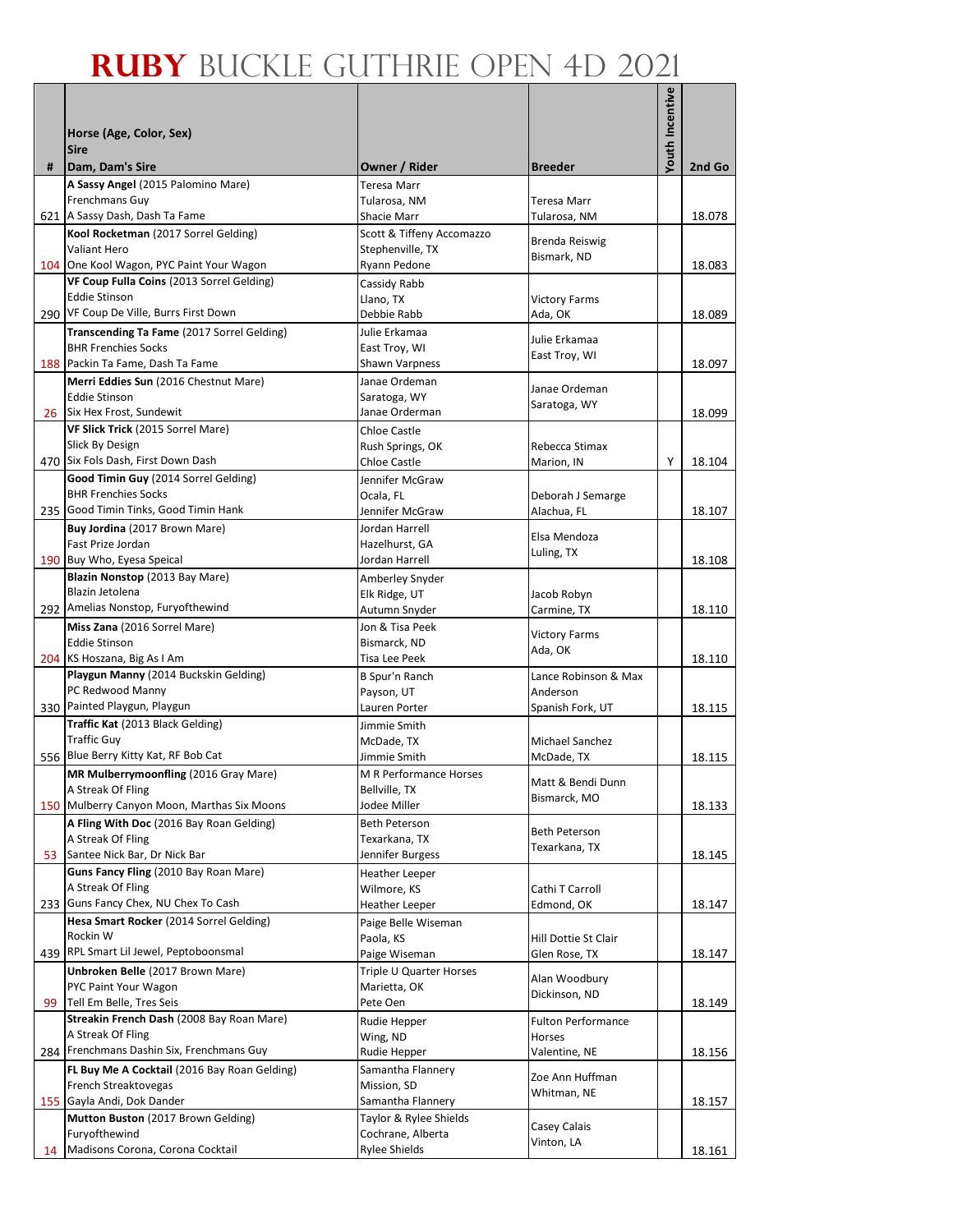|    |                                                                 |                                          |                                            | Youth Incentive |        |
|----|-----------------------------------------------------------------|------------------------------------------|--------------------------------------------|-----------------|--------|
|    | Horse (Age, Color, Sex)                                         |                                          |                                            |                 |        |
|    | <b>Sire</b>                                                     |                                          |                                            |                 |        |
| #  | Dam, Dam's Sire<br>Designers Fire N Ice (2007 Dun Mare)         | Owner / Rider                            | <b>Breeder</b>                             |                 | 2nd Go |
|    | Designer Red                                                    | Tara Rafftery<br>Stanchfield, MN         | Kenneth or Barbara<br><b>Burns</b>         |                 |        |
|    | 499 Flits Fire And Ice, Fire Water Flit                         | <b>Emily Rafftery</b>                    | Atlanta, TX                                | Υ               | 18.162 |
|    | SJS Designedbyflair (2015 Bay Stallion)                         | <b>Rylee Shields</b>                     |                                            |                 |        |
|    | Slick By Design<br>468 Famous French Flair, Dash Ta Fame        | Cochrane, Alberta                        | Shane & Hope Sickler                       |                 |        |
|    | Jawanadance N Vegas (2016 Bay Roan Mare)                        | <b>Rylee Shields</b><br>Shyann Lucas     | Gladstone, ND                              |                 | 18.165 |
|    | French Streaktovegas                                            | Morristown. AZ                           | Jim & Kathy Lucas                          |                 |        |
|    | 141 Jawanadance, Cashin Man                                     | Shyann Lucas                             | Jackson, WY                                |                 | 18.168 |
|    | One Slick Darlin (2016 Black Mare)                              | Larry Reynolds                           | Bashaw & Fischer                           |                 |        |
|    | Slick By Design<br>76 Yes Darlin, Okey Dokey Dale               | Collinsville, TX<br>Ryan Reynolds        | Ledbetter, TX                              |                 | 18.169 |
|    | Bea Bop Olena (2017 Sorrel Mare)                                | Jana Perry                               |                                            |                 |        |
|    | Blazin Jetolena                                                 | Cut Bank, MT                             | Jana L Perry<br>Cut Bank, MT               |                 |        |
| 39 | Brandons Love, Apollo                                           | Jana Perry                               |                                            |                 | 18.173 |
|    | Guyz Speedy Girl (2016 Bay Mare)<br>Frenchmans Guy              | Kathy Campbell<br>Morristown, AZ         | <b>Bill &amp; Debbie Myers</b>             |                 |        |
|    | 79   A Speedy Lena, World Speed                                 | Kathy Campbell                           | Saint Onge, SD                             |                 | 18.183 |
|    | Bay Area Barbara (2012 Palomino Mare)                           | Del Farms, LLC                           |                                            |                 |        |
|    | As Good As Nick Gets                                            | Bush, LA                                 | Amy Williams                               |                 |        |
|    | 408 Six Moons Blonde, PC Frenchman                              | Cambrie Delaune                          | Sandia, TX                                 |                 | 18.189 |
|    | Eddies Frostedcorona (2017 Sorrel Mare)<br><b>Eddie Stinson</b> | <b>Curtis Walker</b><br>Lake Kiowa, TX   | <b>Victory Farms</b>                       |                 |        |
|    | 265 Frosties Corona, Southern Corona                            | Lauren Howe                              | Ada, OK                                    |                 | 18.189 |
|    | MP Hot Hayday* (2016 Stallion)                                  | <b>Sirens Performance</b>                |                                            |                 |        |
|    | PC Frenchman Hayday<br>MP                                       | Caroline Boucher                         | Mel Potter                                 |                 |        |
|    | 286 Nelle Wood, Lone Drifter                                    |                                          |                                            |                 | 18.194 |
|    | Clever Quick Leo (2014 Gelding)<br>Shawne Bug Leo               | Mandi Jo Fox<br>Hempstead, TX            | Kelsey Jone Cawley                         |                 |        |
|    | 615 Clever Curve, Clever Deceit                                 | Mandi Jo Fox                             | Bloomington, TX                            |                 | 18.197 |
|    | VF Blazin N Zoomin (2010 Sorrel Gelding)                        | Peter & Veronica Hennis                  |                                            |                 |        |
|    | Blazin Jetolena<br>34 Faster Than Zoom, Shazoom                 | Dewey, OK                                | Candice Lyn Chintis                        |                 |        |
|    | Tres My Tracks (2010 Sorrel Gelding)                            | Veronica (Roni) Hennis                   | Tucson, AZ                                 |                 | 18.199 |
|    | <b>Tres Seis</b>                                                | Sue Ahlgren<br>Darwin, MN                | <b>Tom Pouliot</b>                         |                 |        |
| 42 | Lenas Rare Lady, Rare Form                                      | Sue Ahlgren                              | Loretto, MN                                |                 | 18.201 |
|    | Smooth Hershey High (2014 Bay Gelding)                          | Brad or Karly Knight                     |                                            |                 |        |
|    | A Smooth Guy<br>276 On A Hershey High, On A High                | Roosevelt, UT                            | Tyler or Kelcy Schaffner                   |                 |        |
|    | This Lady Takin Cash (2015 Chestnut Mare)                       | Kaecee Knight<br>Codi McCorkle           | Stephenville, TX                           |                 | 18.201 |
|    | Aint Seen Nothin Yet                                            | Lampsas, TX                              | Ron Reed                                   |                 |        |
|    | 525 Fuels Billy Jean, Oklahoma Fuel                             | Codi McCorkle                            | Lawrence, KS                               |                 | 18.201 |
|    | Tres French Kiss (2017 Buckskin Mare)                           | <b>Shelly Shields</b>                    | <b>Winning Quarters LLC</b>                |                 |        |
|    | <b>Tres Fortunes</b><br>206 JHB Gold Jet, Frenchmans Gold Guy   | Burneyville, OK<br><b>Shelly Shields</b> | Cochrane, Alberta                          |                 | 18.202 |
|    | Ima Standup Guy (2016 Sorrel Gelding)                           | Clay & Cassidy Deen                      |                                            |                 |        |
|    | Frenchmans Guy                                                  | Wills Point, TX                          | Bill & Debbie Myers                        |                 |        |
|    | 552 Hot Movida, Hot Colours                                     | Cassidy Deen                             | Saint Onge, SD                             |                 | 18.214 |
|    | Beter Watchthis Guyz (2016 Buckskin Mare)                       | <b>Wendy Platts</b>                      | <b>Bill &amp; Debbie Myers</b>             |                 |        |
| 32 | Frenchmans Guy<br>Serious Spender, Bills Ryon                   | Scottsdale, AZ<br><b>Wendy Platts</b>    | Saint Onge, SD                             |                 | 18.217 |
|    | Getcha Some Pie (2017 Brown Mare)                               | Tricia Aldridge                          | Copper Spring Ranch NM                     |                 |        |
|    | Furyofthewind                                                   | Sanger, TX                               | LLC                                        |                 |        |
| 17 | Pies Best Punkin, Pie In The Sky                                | Tricia Aldridge                          | Tularosa, NM                               |                 | 18.218 |
|    | VF Coup De Grace (2017 Bay Mare)<br><b>Eddie Stinson</b>        | Jennifer McGraw<br>Ocala, FL             | <b>Victory Farms</b>                       |                 |        |
|    | 246 VF Coup De Ville, Burrs First Down                          | Rylee Elliot-Howell                      | Ada, OK                                    |                 | 18.221 |
|    | Eddie Got The Money (2016 Sorrel Mare)                          | Tara Rafftery                            |                                            |                 |        |
|    | <b>Eddie Stinson</b>                                            | Stanchfield, MN                          | <b>Wagenknecht Stables</b><br>Smithton, MO |                 |        |
| 31 | The Moneys Done Gone, On The Money Red                          | <b>Emily Rafftery</b>                    |                                            | Υ               | 18.225 |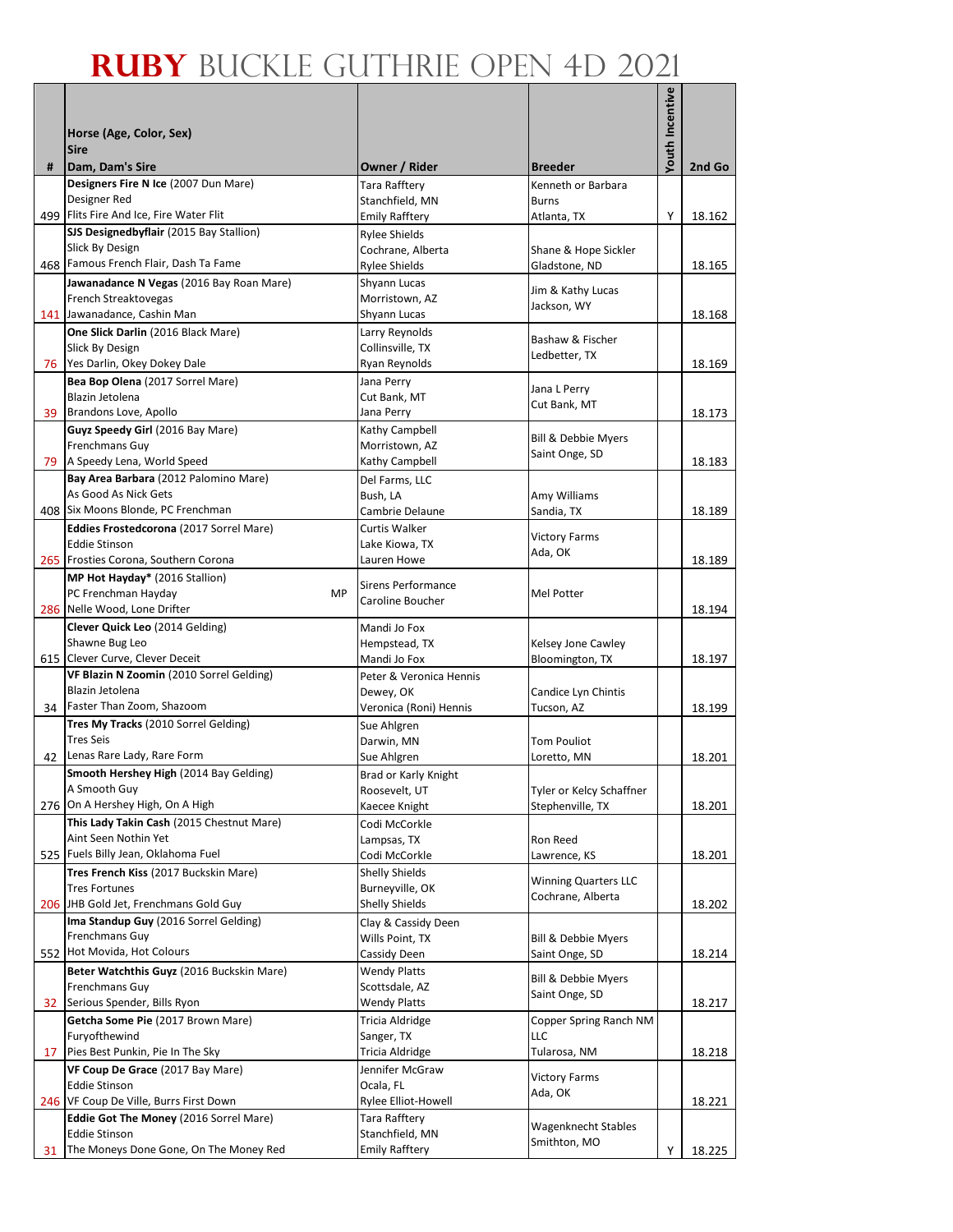|                 | Horse (Age, Color, Sex)                                                           |                                           |                                        | Youth Incentive |        |
|-----------------|-----------------------------------------------------------------------------------|-------------------------------------------|----------------------------------------|-----------------|--------|
|                 | <b>Sire</b>                                                                       |                                           |                                        |                 |        |
| #               | Dam, Dam's Sire                                                                   | Owner / Rider                             | <b>Breeder</b>                         |                 | 2nd Go |
|                 | SX Smooth Drambouie (2011 Sorrel Gelding)<br>A Smooth Guy                         | Greg & Lori Shearer                       |                                        |                 |        |
| 41              | SX Docs Cricketta, Doc Bruce                                                      | Wall, SD<br>Lainee Sampson                | Greg & Lori Shearer<br>Wall, SD        |                 | 18.228 |
|                 | Seeking The Fame (2010 Sorrel Mare)                                               | Nicole Whitby Ramburger                   |                                        |                 |        |
|                 | Carrizzo                                                                          | Blum, TX                                  | Frank Moore Jr                         |                 |        |
| 83              | Gracies Little Jewel, Streakin Jewel                                              | Nicole Ramburger                          | Greenville, SC                         |                 | 18.234 |
|                 | Now Dats Frenchin (2016 Palomino Mare)                                            | Greg Torgerson                            | Kourtney Woods                         |                 |        |
| 28              | Dats A Frenchman<br>CSE Dash Of Boston, Dash Of Royal Gold                        | Richfield, UT<br>Jayda Torgerson          | Fallon, NV                             | Υ               | 18.234 |
|                 | The Maze Runner (2017 Sorrel Gelding)                                             | Josefina Barbero                          |                                        |                 |        |
|                 | Be A Magnolia Runner                                                              | Eugene, OR                                | Brittany Pozzi Tonozzi<br>Lampasas, TX |                 |        |
| 47              | Kisskiss Bangbang, Dash Ta Fame                                                   | <b>Brittany Tonozzi</b>                   |                                        |                 | 18.237 |
|                 | RB Rare French Kiss (2016 Bay Mare)                                               | Ronda Hudson Dowding                      | Ronda M Hudson-                        |                 |        |
|                 | Frenchmans Guy<br>121 Rarely Fired, Rare Bar                                      | Oklahoma City, OK<br>Jennilee Thompson    | Dowdling<br>Oklahoma City, OK          |                 | 18.237 |
|                 | Star N Blazin Fame (2017 Sorrel Mare)                                             | Dave & Lori Zabel                         |                                        |                 |        |
|                 | Blazin Jetolena                                                                   | Horace, ND                                | Jeff & Teresa Deason                   |                 |        |
|                 | 236 Noshameinmyfame, Dash Ta Fame                                                 | Molli Montgomery                          | Cresson, TX                            |                 | 18.243 |
|                 | Epic Party In Vegas (2014 Sorrel Mare)                                            | <b>Mission Ranch LLC</b>                  |                                        |                 |        |
|                 | Epic Leader<br>128 Shootin Tootin Party, Shout Yeah                               | Wynne, AR<br>Niki Lewis                   | Jimmy Leek<br>Wynne, AR                |                 | 18.247 |
|                 | Famoso Tres Sietes (2011 Brown Stallion)                                          | <b>Grandview Farms LLC</b>                | Shannon Renee                          |                 |        |
|                 | <b>Tres Seis</b>                                                                  | Canonsburg, PA                            | Akerstrom                              |                 |        |
|                 | 44 Fanny May Dash, Dash Ta Fame                                                   | Abby Yarkosky                             | Potter Valley, CA                      |                 | 18.250 |
|                 | Ima Famous Spider (2017 Sorrel Gelding)                                           | Dakota Bingham                            |                                        |                 |        |
|                 | Freckles Ta Fame<br>20 Ima Skippin Gold Bar, Ima J Bar Bull                       | Delta, CO                                 | Sean & Kelli Bingham                   |                 |        |
|                 | DTV Bucky Cartel (2009 Buckskin Mare)                                             | Dakota Bingham<br>Triple U Quarter Horses | Olathe, CO                             |                 | 18.251 |
|                 | Corona Cartel                                                                     | Marietta, OK                              | Alan Woodbury                          |                 |        |
|                 | 343 Dash Ta Vanila, Dash Ta Fame                                                  | <b>Haley Hughes</b>                       | Dickinson, ND                          |                 | 18.254 |
|                 | Smooth Painted Wagon (2016 Bay Mare)                                              | <b>Heather Colletti</b>                   | <b>Heather Colletti</b>                |                 |        |
|                 | A Smooth Guy<br>251 VF Paint Me A Prize, PYC Paint Your Wagon                     | Peyton, CO<br><b>Heather Colletti</b>     | Peyton, CO                             |                 |        |
|                 | A Guy With Try (2013 Palomino Gelding)                                            | Arlis & Lea Baze                          |                                        |                 | 18.269 |
|                 | Frenchmans Guy                                                                    | Dublin, TX                                | Bill & Debbie Myers                    |                 |        |
|                 | 355 Generals French Lady, Bogies General                                          | Lea Baze                                  | Saint Onge, SD                         |                 | 18.270 |
|                 | Cheep Thrills (2016 Red Dunn Mare)                                                | Lazy Ear Performance Horses               | Lazy Ear Performance                   |                 |        |
|                 | A Streak Of Fling                                                                 | Clearwater, MN                            | Horses                                 |                 |        |
| 27              | Shes Playin For Chex, Cowboy Medley<br>Fooled By Design (2015 Sorrel Gelding)     | Erin Bayer<br>Jason & Andrea Newman       | Clearwater, MN                         |                 | 18.272 |
|                 | Slick By Design                                                                   | Vernal. UT                                | Gianna O Desimoni                      |                 |        |
|                 | 532 RH Apache Darline, Apache Blue Boy                                            | Andrea Newman                             | Napa, GA                               |                 | 18.273 |
|                 | SnickelFritz Fling (2009 Bay Gelding)                                             | Mose Hebbert                              |                                        |                 |        |
|                 | A Streak Of Fling                                                                 | Hyannis, NE                               | Mose Hebbert                           |                 |        |
| 24 <sub>1</sub> | Snickelfritz Gal, Snickelfritz Jake<br>Cowboyz Gunsmoke (2017 Buckskin Gelding)   | Randus Sheets<br>Evlsia Huber             | Hyannis, NE                            |                 | 18.276 |
|                 | Cowboys Cartel                                                                    | Glendive, MT                              | Bill & Debbie Myers                    |                 |        |
|                 | 229 Shez The One Guys, Frenchmans Guy                                             | Tasha Welsh                               | Saint Onge, SD                         |                 | 18.276 |
|                 | Bola De Fuego* (2016 Bay Stallion)                                                | Danielle Stubstad                         | Christine & Debra                      |                 |        |
|                 | Fire Water Flit                                                                   | Ocala, FL                                 | Langlois                               |                 |        |
|                 | 232 Beam Me Up Kelly, First Down Kelly<br>Seven S Cowgirlsrock (2015 Sorrel Mare) | Jenna Dominick<br>Karin Nielsen           | Watsonville, CA                        |                 | 18.276 |
|                 | Rockin W                                                                          | Louisburg, KS                             | R T Stuart Rranch LLC                  |                 |        |
|                 | 496 Seven S Docs Cowgirl, Genuine Doc                                             | Camrin Sellers                            | Waurika, OK                            |                 | 18.279 |
|                 | Sierra Skye (2017 Bay Mare)                                                       | Scott Duke & Hilary Roberts               | Jud Little                             |                 |        |
|                 | JL Dash Ta Heaven                                                                 | Vancleave, MS                             | Ardmore, OK                            |                 |        |
|                 | 153 Sierras Cashin In, Cash Not Credit<br>Smooth Aces (2010 Red Dunn Mare)        | Scott Duke<br>Kiowa Creek Perf Horses     |                                        |                 | 18.279 |
|                 | A Smooth Guy                                                                      | Purcell, OK                               | Bill & Debbie Myers                    |                 |        |
| 31              | Red Ace Three, Laughing Dun Bar                                                   | Carole Strickland                         | Saint Onge, SD                         |                 | 18.282 |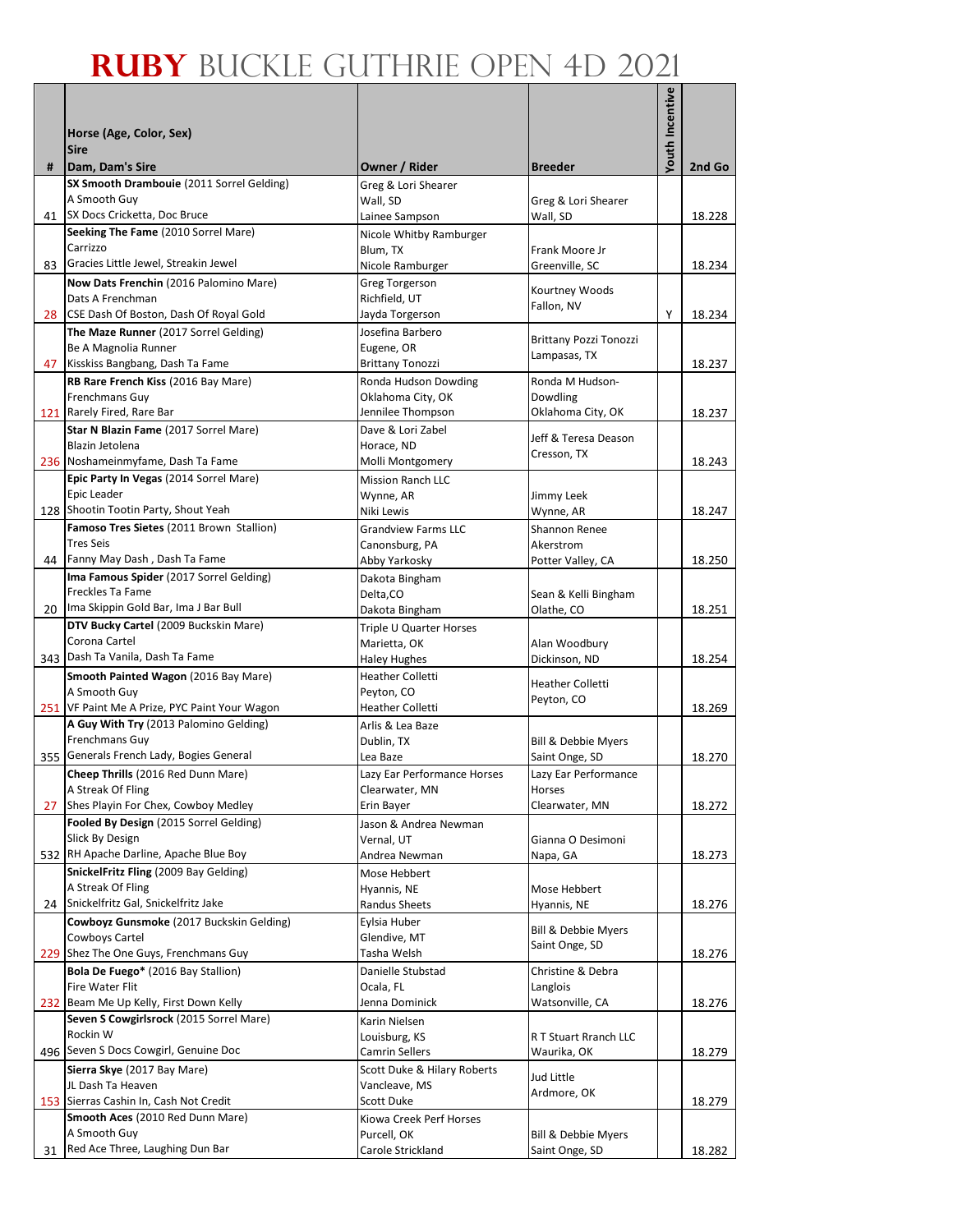|    | Horse (Age, Color, Sex)<br><b>Sire</b>                                                           |                                                             |                                     | Youth Incentive |        |          |                            |                  |                  |
|----|--------------------------------------------------------------------------------------------------|-------------------------------------------------------------|-------------------------------------|-----------------|--------|----------|----------------------------|------------------|------------------|
| #  | Dam, Dam's Sire                                                                                  | Owner / Rider                                               | <b>Breeder</b>                      |                 | 2nd Go |          |                            |                  |                  |
|    | Bugginforafling (2007 Bay Roan Mare)<br>A Streak Of Fling<br>574 First Vagabond, Little Vagabond | <b>Heather Haltom</b><br>Jones, OK<br><b>Heather Haltom</b> | Jeremy Lyons                        |                 | 18.289 |          |                            |                  |                  |
|    | Easy On The Vodka (2016 Sorrel Gelding)                                                          | Malissa Blackman                                            | Sparks, OK                          |                 |        |          |                            |                  |                  |
|    | Triple Vodka<br>602 IB Striking, Trux Boy                                                        | Odessa, TX<br>Malissa Blackman                              | Kimberly L Blackmon<br>Ganado, TX   |                 | 18.298 |          |                            |                  |                  |
|    | Fast Under Pressure (2017 Sorrel Mare)<br>No Pressure On Me                                      | Aubrey Smith<br>Binghamton, NY                              | <b>Martha Reeves</b><br>Bismark, ND |                 |        |          |                            |                  |                  |
| 59 | Ryonsfastbucklebunny, Fast Flying Ryon<br>Watch My Swagger (2016 Bay Gelding)                    | Ryann Pedone<br>Byron & Mary Walker                         | Copper Spring Ranch NM              |                 | 18.303 |          |                            |                  |                  |
|    | Prime Talent                                                                                     | Ennis, TX                                                   | LLC                                 |                 |        |          |                            |                  |                  |
| 77 | Shez Dash Ta Fame, Dash Ta Fame<br>Miss Edy Stinson (2017 Bay Mare)                              | Mary Walker<br><b>Brad Lieblong</b>                         | Tularosa, NM                        |                 | 18.303 |          |                            |                  |                  |
|    | <b>Eddie Stinson</b>                                                                             | Jonesboro, AR                                               | <b>Michael T Samples</b>            |                 |        |          |                            |                  |                  |
|    | 93 Enticingly Fast, Scrutinizer                                                                  | Dustin Angelle                                              | Abilene, KS                         |                 | 18.309 |          |                            |                  |                  |
|    | FL Epic Sized Gem (2016 Sorrel Mare)<br>Epic Leader                                              | Samantha Flannery<br>Mission, SD                            | Samantha Flannery<br>Mission, SD    |                 |        |          |                            |                  |                  |
|    | 203 Miss Geminy Oak, Docs Oak<br>Dynamos Wonder RRR (2015 Palomino Mare)                         | Samantha Flannery                                           |                                     |                 | 18.315 |          |                            |                  |                  |
|    | Dashin Dynamo<br>182 Drifting Wonder RRR, CMG Wonder Smoke                                       | Kayla Coker<br>Greenville, AL<br>Kayla Coker                | Sammy Gilbreath<br>Florence, AL     |                 | 18.326 | $4D-1/2$ | \$6,109 \$719 \$359        |                  |                  |
|    | Rainys Flyer (2016 Buckskin Mare)                                                                | Chyanne Soffel                                              | Chyanne Soffel                      |                 |        |          |                            |                  |                  |
|    | Guys Eye Paint                                                                                   | The Circleville, UT<br>Chyanne Soffel                       | Circleville, UT                     |                 |        |          |                            |                  |                  |
|    | 296 Rainbow Flyer, Strawfly Special<br>Smooth Charly (2012 Bay Mare)                             | Tammy Thompson                                              | Tony Greaves & Tim                  |                 | 18.326 | $4D-1/2$ | \$6,109 \$719 \$359        |                  |                  |
|    | A Smooth Guy                                                                                     | Queen Creek, AZ                                             | Oliver                              |                 |        |          |                            |                  |                  |
|    | 100 Pretty N Famous, Pretty Boy Perry                                                            | <b>Tammy Thompson</b>                                       | West Bountiful, UT                  |                 | 18.327 | $4D-3$   | <u>\$3,177 \$374 \$187</u> |                  |                  |
|    | A Smooth Starbert (2017 Palomino Mare)                                                           | Marlena Williams                                            | Greg & Marlena Williams             |                 |        |          |                            |                  |                  |
|    | A Smooth Guy<br>161 Baileys Snow Flake, Starbert Champ Kelly                                     | Morrilton, AR<br>Marlena Williams                           | Morrilton, AR                       |                 | 18.334 | $4D-4$   | <u>\$2,248 \$265 \$132</u> |                  |                  |
|    | Ivy N Lace (2012 Bay Mare)                                                                       | Sigrid Scheid                                               |                                     |                 |        |          |                            |                  |                  |
|    | Ivory James                                                                                      | Hazen, ND                                                   | Larry Sharp                         |                 |        |          |                            |                  |                  |
| 76 | Gladness, Dashin Bye                                                                             | Sigrid Scheid                                               | Mindenmines, MO                     |                 | 18.335 | $4D-5$   | \$1,833 \$216 \$108        |                  |                  |
|    | Return My Socks (2017 Bay Mare)<br><b>BHR Frenchies Socks</b>                                    | Kevin & Summer Kosel<br>Glenham, SD                         | Matt Dunn                           |                 |        |          |                            |                  |                  |
|    | 46 Less Return, Dashing Investment                                                               | Summer Kosel                                                | Bismarck, MO                        |                 | 18.342 | $4D-6$   | \$1,417 \$167 \$83         |                  |                  |
|    | HP Famous Design (2017 Gray Gelding)<br>Slick By Design                                          | Carl & Valinda Moore<br>Kennedale, TX                       | Charle Cole & Jason<br>Martin       |                 |        |          |                            |                  |                  |
|    | 135 HP Fiesta Fame, Dash Ta Fame                                                                 | Emma Abbot                                                  | Pilot Point, TX                     |                 | 18.346 | $4D-7$   | \$1,124 \$132 \$66         |                  |                  |
|    | A Dash Of Mulberry (2017 Gray Mare)                                                              | Ken English                                                 | <b>Biar Quarter Horses</b>          |                 |        |          |                            |                  |                  |
|    | Mulberry Fame                                                                                    | La Vernia, TX                                               | Belgrade, MN                        |                 |        |          |                            |                  |                  |
|    | 125 Takin A Mac Bug, Takin On Shawne<br>Runnin To The Flame (2010 Sorrel Mare)                   | Ken English<br>Josie McMurtrey                              |                                     |                 | 18.348 | $4D-8$   |                            | \$880 \$104 \$52 |                  |
|    | Be A Magnolia Runner                                                                             | Abilene, TX                                                 | D Pharr/Brittany Pozzi              |                 |        |          |                            |                  |                  |
| 32 | Seco Flaming Jet, Flaming Jet                                                                    | Payton McMurtrey                                            | Victoria, TX                        | Υ               | 18.353 | $4D-9$   | \$733                      | <u>\$86</u> \$43 |                  |
|    | Stinsons Shocker (2015 Chestnut Gelding)                                                         | Keith & Angie Dowell                                        |                                     |                 |        |          |                            |                  |                  |
|    | <b>Eddie Stinson</b><br>517 Hels Honor, BJS Special Honor                                        | Byhalia, MS<br>Cory Dowell                                  | Keith & Angie Dowell<br>Byhalia, MS |                 | 18.354 | 4D-10    |                            |                  |                  |
|    | Thirty Six Power (2010 Bay Gelding)                                                              | Franceska Sweeny                                            |                                     |                 |        |          | \$587                      | \$69             | <u>\$35</u>      |
|    | <b>Tres Seis</b>                                                                                 | Saranton, PA                                                | Mike Vaughan                        |                 |        |          |                            |                  |                  |
|    | 33 Sting Scorpion Sting, Strawfly Special                                                        | Franceska Sweeney                                           | Norman, OK                          |                 | 18.361 | 4D-11    | <u>\$513</u>               | \$60 \$30        |                  |
|    | Dancin Streak (2015 Sorrel Gelding)                                                              | Mandi Jo Fox                                                |                                     |                 |        |          |                            |                  |                  |
|    | A Streak Of Fling<br>209 French Dance Girl, Frenchmans Guy                                       | Hempstead, TX<br>Mandi Jo Fox                               | Julie Wetering<br>Parker, SD        |                 | 18.368 | 4D-12    | <u>\$464</u>               |                  | <u>\$55</u> \$27 |
|    | Famous Dash Ta Vegas* (2015 Bay Stallion)                                                        | Annette Anderson                                            |                                     |                 |        |          |                            |                  |                  |
|    | Dash Ta Fame                                                                                     | Susanville, CA                                              | Kenneth Waggoner                    |                 |        |          |                            |                  |                  |
|    | 206 Corona Koolaid, Corona Cartel                                                                | Dale Long                                                   | Madill, OK                          |                 | 18.374 | $4D-13$  |                            |                  |                  |
|    | Ima Streak Of Fame (2016 Bay Mare)<br>A Streak Of Fling                                          | Teresa Marr<br>Tularosa, NM                                 | Teresa Marr                         |                 |        |          |                            |                  |                  |
|    | 604 Six Packin Sassy, Dash Ta Fame                                                               | Shacie Marr                                                 | Tularosa, NM                        |                 | 18.379 | 4D-14    | <u>\$398 \$47 \$23</u>     |                  |                  |
|    |                                                                                                  |                                                             |                                     |                 |        |          |                            |                  |                  |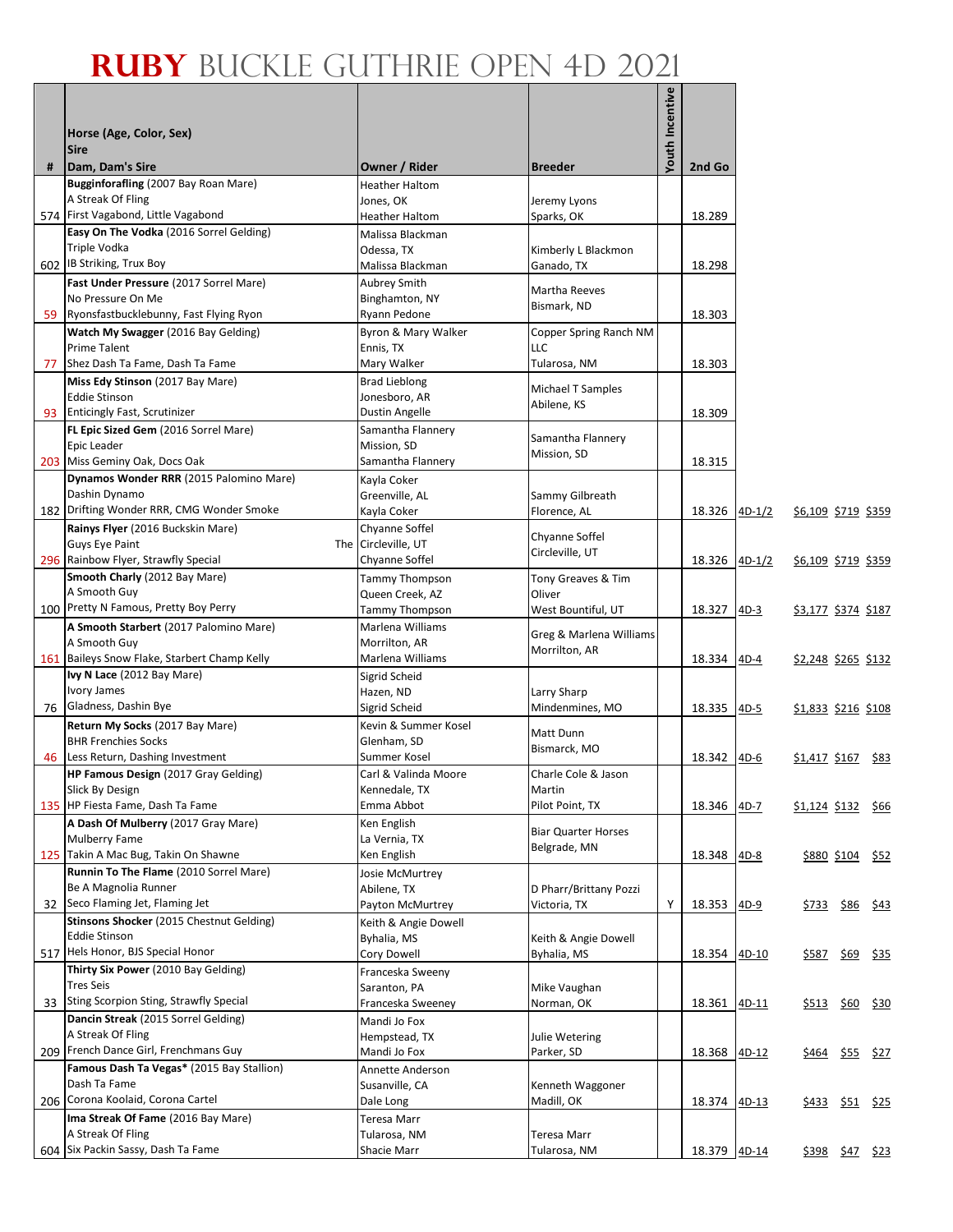|   |                                                                              |                                                |                                | outh Incentive |              |
|---|------------------------------------------------------------------------------|------------------------------------------------|--------------------------------|----------------|--------------|
|   | Horse (Age, Color, Sex)                                                      |                                                |                                |                |              |
|   | <b>Sire</b>                                                                  |                                                |                                |                |              |
| # | Dam, Dam's Sire<br>Pyromaniak (2017 Gray Gelding)                            | <b>Owner / Rider</b><br>Nickelbar Ranch LLC    | <b>Breeder</b>                 |                | 2nd Go       |
|   | Shawne Bug Leo                                                               | San Angelo, TX                                 | Nickelbar Ranch LLC            |                |              |
|   | 136 Start The Fire, Desirio                                                  | <b>Dustin Angelle</b>                          | San Angelo, TX                 |                | 18.380<br>4C |
|   | Juicy Peach (2016 Palomino Mare)                                             | <b>Heath Boucher</b>                           | <b>Heath Boucher</b>           |                |              |
| 4 | Blazin Jetolena<br>SX Frenchmans Peach, Frenchmans Guy                       | Galion, OH<br>Hallie Hanssen                   | Galion, OH                     |                |              |
|   | SR Epic Wildcatter (2016 Gray Gelding)                                       | Brent & Tammy Hickey                           |                                |                | 18.381       |
|   | Epic Leader                                                                  | Godley, TX                                     | Schiller Ranch LLC             |                |              |
|   | 549   I R A Grand Victory, CEO                                               | <b>Brooke Hickey</b>                           | College Station, TX            |                | 18.402       |
|   | FrenchmansFamousLady (2017 Palomino Mare)                                    | Larry & Denice Bledsoe                         | Jud Little                     |                |              |
|   | JL Dash Ta Heaven<br>180 Frenchmans Lana, Frenchmans Guy                     | Homer, NE<br>Hallie Hanssen                    | Ardmore, OK                    |                | 18.406       |
|   | Milliondollastreaker (2016 Bay Mare)                                         | Ashley Schoppa                                 |                                |                |              |
|   | French Streaktovegas                                                         | Magnolia, TX                                   | Pam E Kennon<br>Farmington, MO |                |              |
|   | 255 CC Cartel, Southern Cartel                                               | Ashley Schoppa                                 |                                |                | 18.409       |
|   | RSR Speed Com Manny (2014 Palomino Gelding)                                  | Okelberry Livestock                            |                                |                |              |
|   | PC Redwood Manny<br>407 Speed Dot Com, Sixarun                               | Goshen, UT<br>Annie Okelberry                  | TK Swan Jr<br>Kaysville, UT    |                | 18.418       |
|   | Better By Design (2017 Bay Mare)                                             | James Coffelt                                  |                                |                |              |
|   | Slick By Design                                                              | Ponce De Leon, MO                              | James & Juanita Coffelt        |                |              |
|   | 163 PC Smart Little Lena, PC Smart Cat                                       | Makayla Coffelt                                | Ponce De Leon, MO              |                | 18.419       |
|   | Shesadesignerteddy (2015 Bay Mare)                                           | Emma Abbot                                     | James &/or Savanah             |                |              |
|   | Slick By Design<br>522 Shes Free To Flame, Flaming Fire Water                | Bluff Dale, TX<br>Emma Abbot                   | Reeves                         |                | 18.435       |
|   | <b>Outstanding Pay (2014 Brown Mare)</b>                                     | Mary Ellen Bullard                             | Cross Plains, TX               |                |              |
|   | Irish Pay                                                                    | Andalusia, AL                                  | David or Lisa O'Keefe          |                |              |
|   | 237 Elite Mercedes, Freckles Elite                                           | Kayla Coker                                    | Mohall, ND                     |                | 18.442       |
|   | Annieaintlds (2016 Bay Mare)                                                 | Jessica Cronquist                              | Cody & Sharlie Wade            |                |              |
|   | PC Redwood Manny<br>82 LDS Im No Angel, Hawkish                              | Hooper, UT<br>Jessica Cronquist                | Hooper, UT                     |                | 18.443       |
|   | Blazin High Velocity (2008 Brown Mare)                                       | Tara Rafftery                                  |                                |                |              |
|   | Blazin Jetolena                                                              | Stanchfield, MN                                | Jessica Hardy                  |                |              |
|   | 451 Jet Serenade, Theodore Joseph                                            | <b>Emily Rafftery</b>                          | Cedar City, UT                 | Υ              | 18.446       |
|   | Firewaters Design (2007 Sorrel Gelding)<br>Designer Red                      | <b>Ashley Meyer</b><br>Zwingle, IA             | Mary Ann & Gordon<br>Payne     |                |              |
|   | 309 Primrose Firewater, Dun Lucky Dee                                        | Ashley Meyer                                   | Sulpher Springs, TX            |                | 18.447       |
|   | A Streak Of Scarlett (2014 Sorrel Gelding)                                   | Southwestern Farms                             |                                |                |              |
|   | A Streak Of Fling                                                            | Kirbyville, TX                                 | James D or Ruth S Haislip      |                |              |
|   | 147 Go Royal Scarlett, Royal Go Go<br>Stoli N Dynamite (2016 Sorrel Gelding) | Kyle Leleux                                    | Acampo, CA                     |                | 18.453       |
|   | Stoli                                                                        | Ashley Schoppa<br>Magnolia, TX                 | Charles & Kristie<br>Peterson  |                |              |
|   | 578 A French Cutie, Frenchmans Guy                                           | Jodee Miller                                   | Lott, TX                       |                | 18.457       |
|   | Epic Dasher (2015 Gray Mare)                                                 | Courtney Barnett                               |                                |                |              |
|   | Epic Leader                                                                  | Mandridge, KS                                  | Lindsey Dominguez              |                |              |
|   | 534 Sunfrost Dasher, Bestcreditmesunfrost<br>Grace Cloud (2012 Bay Mare)     | Courtney Barnett                               | Chickasha, OK                  |                | 18.458       |
|   | <b>Ivory James</b>                                                           | Blaezi Calico<br>Oktaha, OK                    | Preston & Karen Cloud          |                |              |
|   | 263 Audreys Trick, Favorite Trick                                            | Blaezi Calico                                  | Sallisaw, OK                   |                | 18.462       |
|   | LL Smarts Proud Dash (2015 Bay Stallion)                                     | Aubrey Largent                                 |                                |                |              |
|   | JB Proud N Famous<br>172 What A Go Tyra, Ill Be Smart                        | Lubbock, TX                                    | Largent Livestock              |                |              |
|   | Linda Stinson (2017 Bay Mare)                                                | Olivia Largent<br>Shelton Headley              | Anderson, CA                   |                | 18.463       |
|   | <b>Eddie Stinson</b>                                                         | Port Gibson, MS                                | Linda Hafner                   |                |              |
|   | 285 Perks Painted Lady, Dash For Perks                                       | Shelton Headley                                | Cincinnati, OH                 |                | 18.472       |
|   | Another French Boy (2015 Palomino Gelding)                                   | <b>Brent Hickey</b>                            |                                |                |              |
|   | Frenchmans Guy<br>554 Rojo Irish Barbie, Rojo Irish Bay                      | Godley, TX                                     | Jason & Melissa Mez            |                |              |
|   | Ivory On Fire (2016 Brown Mare)                                              | <b>Brooke Hickey</b><br>Rhett & Shelby Ridling | Piedmont, SD                   |                | 18.477       |
|   | <b>Ivory James</b>                                                           | Sentinel, OK                                   | Vickie Adams                   |                |              |
|   | 54 Lil Miss Firewater, Fire Water Flit                                       | Kenna Squires                                  | Gainseville, TX                |                | 18.477       |

0-15 \$367 \$43 \$22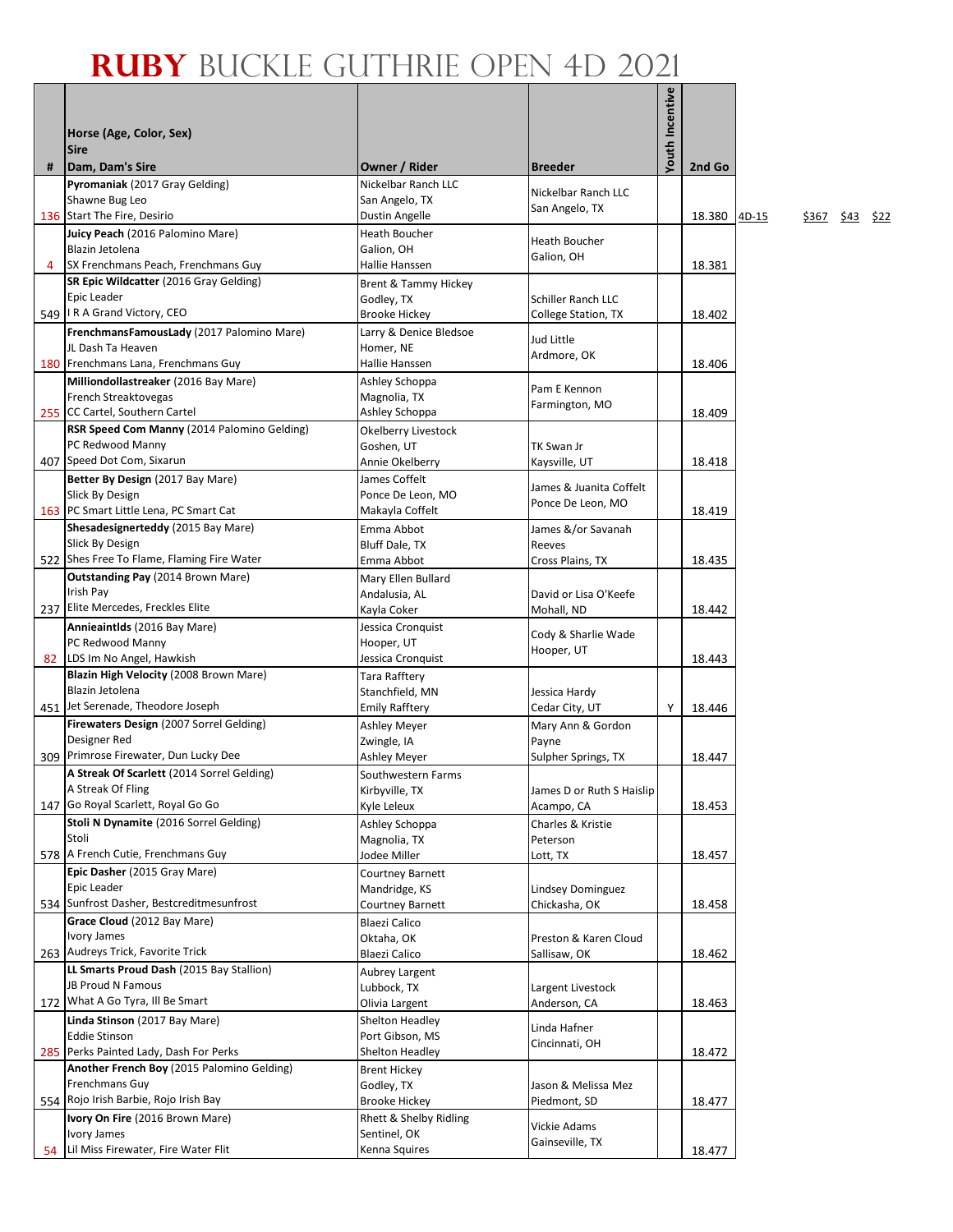|     |                                                                       |                                           |                                          | Youth Incentive |        |
|-----|-----------------------------------------------------------------------|-------------------------------------------|------------------------------------------|-----------------|--------|
|     | Horse (Age, Color, Sex)                                               |                                           |                                          |                 |        |
|     | <b>Sire</b>                                                           |                                           |                                          |                 |        |
| #   | Dam, Dam's Sire                                                       | Owner / Rider                             | <b>Breeder</b>                           |                 | 2nd Go |
|     | A Smooth Movin Lucy (2015 Red Roan Mare)                              | Janesa Lange                              |                                          |                 |        |
|     | A Smooth Guy<br>543 Heartland Patti, Kings Mr Gold                    | Belle Fourche, SD<br>Janesa Lange         | Janesa Lange<br>Belle Fourche, SD        |                 | 18.479 |
|     | The Noticer (2013 Brown Gelding)                                      | Okelberry Livestock                       |                                          |                 |        |
|     | <b>Ivory James</b>                                                    | Goshen, UT                                | <b>Bobby D Cox</b>                       |                 |        |
|     | 361 Jess Genuine, Mr Jess Perry                                       | Annie Okelberry                           | Fort Worth, TX                           |                 | 18.484 |
|     | Quick Trick Leo (2017 Sorrel Gelding)                                 | Jenna Earls                               |                                          |                 |        |
| 274 | Shawne Bug Leo<br>Vals Trick, Dashing Val                             | Wynne, AR                                 | Running On Empty LLC                     |                 | 18.497 |
|     | CM A Swift Corona (2016 Bay Mare)                                     | Darren Boyce<br>Trent & Deena Van Tassell | Tishomingo, OK                           |                 |        |
|     | The Goodbye Lane                                                      | Portage, UT                               | Cole & Marcie Wilson                     |                 |        |
| 73  | CM Corona Onthehouse, Stel Corona                                     | Deena Van Tassell                         | Spanish Fork, UT                         |                 | 18.498 |
|     | Shez Smashinly Smooth (2015 Buckskin Mare)                            | Tammy Thompson                            |                                          |                 |        |
|     | A Smooth Guy<br>45 Smashingly Classic, A Classic Dash                 | Queen Creek, AZ                           | Bill & Debbie Myers                      |                 |        |
|     |                                                                       | Tammy Thompson<br>Odilon Diniz Neto       | Saint Onge, SD                           |                 | 18.501 |
|     | One Epic Lady (2017 Gray Mare)<br>Epic Leader                         | <b>Brazil</b>                             | Kassie Mowry                             |                 |        |
|     | 192 CP Eyestheone, Dash Ta Fame                                       | Lacey Harmon                              | Dublin, TX                               |                 | 18.503 |
|     | Streakin Little Cat (2014 Bay Mare)                                   | Kipty Watt                                |                                          |                 |        |
|     | A Streak Of Fling                                                     | Canyon, TX                                | Walker James Watt                        |                 |        |
|     | 433 Silver Marbles, Cat Silver<br>Headlyne News (2016 Sorrel Gelding) | Kipty Watt                                | Claresholm, AB                           |                 | 18.505 |
|     | Frenchmans Guy                                                        | Shane & Jana Sickler<br>Gladstone, ND     | Shane & Hope Sickler                     |                 |        |
|     | 278 Robin Meade, Dash Ta Fame                                         | <b>Hope Raley</b>                         | Gladstone, ND                            |                 | 18.532 |
|     | Rock Roll N Dash (2017 Chestnut Mare)                                 | <b>Headwater Farms</b>                    |                                          |                 |        |
|     | The Red Dasher                                                        | Zellwood, FL                              | Robyn Herring<br>Huntington, TX          |                 |        |
|     | 217 Letta Girl Roll, Letta Hank Do It                                 | <b>Boo Flournoy</b>                       |                                          |                 | 18.533 |
|     | Return Of A Hero (2014 Black Mare)<br>Valiant Hero                    | Allie Zant                                |                                          |                 |        |
|     | 130 Less Return, Dashinginvestment                                    | Stephenville, TX<br>Allie Zant            | Jud Little Ranch<br>Springer, OK         |                 | 18.539 |
|     | Fast N Fergie (2015 Bay Mare)                                         | Kristina Brem                             |                                          |                 |        |
|     | Freighttrain B                                                        | Azie, TX                                  | Authur Loftis                            |                 |        |
|     | 434 Little Prairie, Royal Quick Dash                                  | Kristina Brem                             | Burleson, TX                             |                 | 18.539 |
|     | BT Scoredlolastinson (2014 Bay Mare)<br><b>Eddie Stinson</b>          | <b>Bridget Thomas</b>                     |                                          |                 |        |
|     | 48 Scored Big Time, Even The Score                                    | Combine, TX<br><b>Billie Ann Harmon</b>   | <b>Bridget Ann Thomas</b><br>Combine, TX |                 | 18.543 |
|     | Lizs Star Bug (2017 Sorrel Mare)                                      | Arbie & Betty Miller                      |                                          |                 |        |
|     | Shawne Bug Leo                                                        | Hico, TX                                  | Arbie & Betty Miller                     |                 |        |
| 322 | County Line Liz, Mister Te Jay                                        | Jacque Woolman                            | Hico, TX                                 |                 | 18.546 |
|     | Rockin Hickory Budha (2017 Sorrel Mare)                               | Mike Stephens                             | <b>Eddie Dunn</b>                        |                 |        |
| 137 | Rockin W<br>Trinity Listobuda, Listolena                              | Covington, LA<br>Hailey Stephens          | Uniontown, AR                            |                 | 18.557 |
|     | Dazzle Me Talent (2010 Bay Mare)                                      | Denim Wilson                              |                                          |                 |        |
|     | <b>Prime Talent</b>                                                   | Tabiona, UT                               | Natalie Brown Cates                      |                 |        |
|     | 365 Flitbars Spur, Flit Bar Beggar                                    | Denim Wilson                              | Monticello, AR                           | Υ               | 18.563 |
|     | Blazen Bug Cuz (2005 Sorrel Gelding)                                  | Brad or Karly Knight                      | Vaughan & Mary                           |                 |        |
| 326 | Blazin Jetolena<br>Wahinis Bug Cuz, Bug Cuz                           | Roosevelt, UT                             | Watkins<br>Madison, MS                   |                 |        |
|     | Pretty Smooth Guy (2013 Sorrel Gelding)                               | Kaecee Knight<br>Janesa Lange             |                                          |                 | 18.567 |
|     | A Smooth Guy                                                          | Belle Fourche, SD                         | Luther Lange                             |                 |        |
|     | 497 Hey Pretty Mama, Lucky Joe Lynx                                   | Janesa Lange                              | Wall, SD                                 |                 | 18.567 |
|     | Famous Wildcat (2007 Chestnut Mare)                                   | Shyann Lucas                              |                                          |                 |        |
|     | JB Proud N Famous<br>308 JW Kentucky Wildcat, Lil Wildcat             | Morristown, AZ                            | M Jones                                  |                 |        |
|     | Shesa Crowd Pleaser (2016 Sorrel Mare)                                | Kathy Campbell<br>Janett Dykes            | Joseph, UT                               |                 | 18.571 |
|     | Carrizzo                                                              | Baxley, GA                                | Frank Moore Jr                           |                 |        |
| 220 | Gracies Little Jewel, Streakin Jewel                                  | Gary Dykes                                | Greenville, SC                           |                 | 18.576 |
|     | Born Ta Be A Cowboy* (2016 Buckskin Stallion)                         | Nichols & Kara Caspers                    | Arrow Y Ranch                            |                 |        |
|     | Sadies Borntoperform                                                  | New Underwood, SD                         | Wasta, SD                                |                 |        |
| 20  | Boons Drift Girl, PC Boonlacious                                      | Tessa Caspers                             |                                          |                 | 18.579 |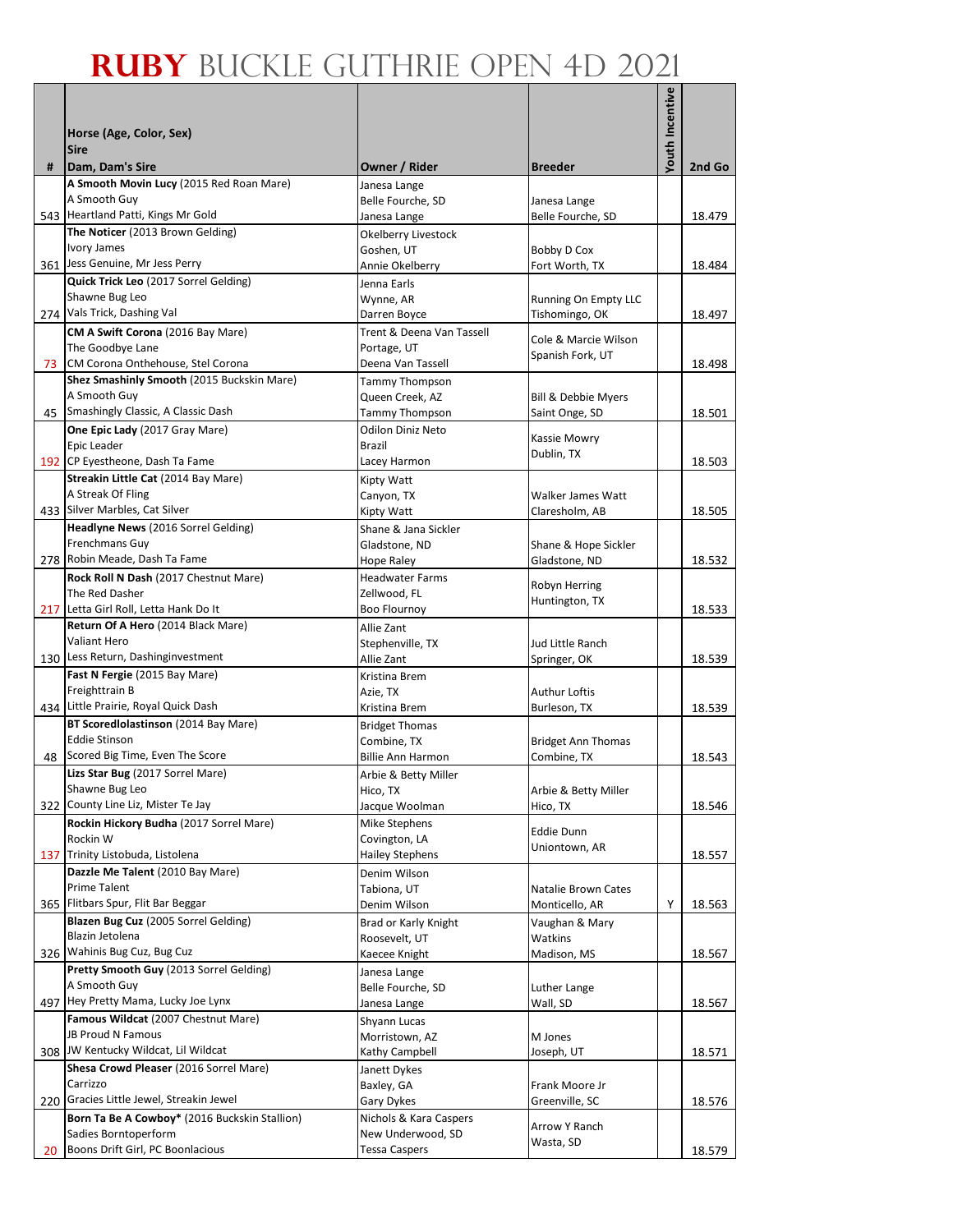|     |                                                               |                                      |                                       | <b>Youth Incentive</b> |        |
|-----|---------------------------------------------------------------|--------------------------------------|---------------------------------------|------------------------|--------|
|     | Horse (Age, Color, Sex)                                       |                                      |                                       |                        |        |
|     | <b>Sire</b>                                                   |                                      |                                       |                        |        |
| #   | Dam, Dam's Sire                                               | Owner / Rider                        | <b>Breeder</b>                        |                        | 2nd Go |
|     | A Fling Of Fame (2016 Blue Roan Mare)<br>A Streak Of Fling    | Pete Oen<br>Ardmore, OK              | Darian Burt                           |                        |        |
|     | 152 DTF Puddin Cake, Dash Ta Fame                             | Pete Oen                             | West Jordan, UT                       |                        | 18.581 |
|     | Famous Eddie (2014 Sorrel Gelding)                            | Clint & Chelsea Durbin               |                                       |                        |        |
|     | <b>Eddie Stinson</b>                                          | Guymon, OK                           | Molly Powell                          |                        |        |
|     | 296 Disco Bling, Frenchmans Guy                               | Chelsea Durbin                       | Stephenville, TX                      |                        | 18.602 |
|     | SH Streak Of Fame (2013 Sorrel Mare)<br>A Streak Of Fling     | Sherri Cass<br>Pierre, SD            | Shaina M Huffman                      |                        |        |
|     | 200 Sudden Susan, Dash Ta Fame                                | Sherri Cass                          | Selby, SD                             |                        | 18.606 |
|     | Not A Tres Of Terror (2015 Bay Gelding)                       | Jennifer Phillips                    |                                       |                        |        |
|     | <b>Tres Seis</b>                                              | Panhandle, TX                        | Ware Farms                            |                        |        |
|     | 482 Eutaw, Ocean Runaway                                      | Jennifer Phillips                    | Millsap, TX                           |                        | 18.610 |
|     | Just Another Fling (2006 Sorrel Gelding)<br>A Streak Of Fling | Reese Cattle Company<br>Roswell, NM  | D Bar 7 Quarter Horses                |                        |        |
|     | 66 Jessi Pep San, Sonny Pep San                               | <b>Braden Widener</b>                | Salem, SD                             |                        | 18.611 |
|     | Vegas Slashndash (2017 Blue Roan Gelding)                     | Leslie Buchanan                      |                                       |                        |        |
|     | The Goodbye Lane                                              | Paradise Valley, AZ                  | Jeffrey Crockett<br>Spanish Fork, UT  |                        |        |
|     | 272 Cashes Little Linda, Oh Moore Cash                        | Peggy Hall                           |                                       |                        | 18.620 |
|     | Tres Seis Smooches (2009 Chestnut Mare)<br><b>Tres Seis</b>   | Angelle Carter                       |                                       |                        |        |
| 27  | Sheza Soverign Dash, Royal Soverign                           | Whitby, ON<br>Angelle Carter         | Angelle Carter<br>Whitby, ON          |                        | 18.632 |
|     | Heza Smooth Jet (2016 Sorrel Gelding)                         | DeAnn Morgan                         |                                       |                        |        |
|     | A Smooth Guy                                                  | Stephenville, TX                     | Bill & Debbie Myers<br>Saint Onge, SD |                        |        |
| 35  | Miss T Bar Two, Hot Colours                                   | DeAnn Morgan                         |                                       |                        | 18.643 |
|     | Little Prairie Wagon (2010 Brown Gelding)                     | Charoltte & Brett Northam            | Arthur Loftis & John                  |                        |        |
|     | PYC Paint Your Wagon<br>346 Little Prairie, Royal Quick Dash  | Ada, OK<br><b>Wylene Davis</b>       | Turner<br>Lewisville, TX              |                        | 18.663 |
|     | Sheza French O Toole (2013 Sorrel Mare)                       | <b>Stacy Tucker</b>                  |                                       |                        |        |
|     | First Down French                                             | San Tan Valley, AZ                   | Taylor Lawson                         |                        |        |
|     | 612 Reckless Run O Toole, Jody O Toole                        | <b>Stacy Tucker</b>                  | New Waverly, TX                       |                        | 18.671 |
|     | Designer Rocks (2017 Sorrel Gelding)                          | Sierra Melby                         | A E Woodward                          |                        |        |
|     | Slick By Design<br>115 Research Rocks, Research               | Wilson, OK<br>Sierra Melby           | Coshocton, OH                         |                        | 18.683 |
|     | BullyzDashOfDynamite (2016 Gray Gelding)                      | Kylie Kaylor                         | Rebecca Shaginaw-                     |                        |        |
|     | Dashin Dynamo                                                 | Crowheart, WY                        | <b>Brewster</b>                       |                        |        |
|     | 74 Rear Drive, Bully Bullion                                  | Kylie Kaylor                         | Fort Cobb, OK                         |                        | 18.685 |
|     | Miss Nickity Slick (2016 Bay Mare)                            | Kristen Yunker Mars                  | Kristen Yunker Mars                   |                        |        |
|     | Slick By Design<br>227 Rock on Nicky, Dr Red Rock             | Frankfort, IL<br>Kristen Yunker Mars | Frankfort, IL                         |                        | 18.693 |
|     | Nicks Got Perks (2016 Sorrel Gelding)                         | Brandi Geiger & Gay Wynn             |                                       |                        |        |
|     | As Good As Nick Gets                                          | Williston, FL                        | Shelley Sullivan                      |                        |        |
|     | 288 Sixes Perks, Dash For Perks                               | Rylee Elliot-Howell                  | Hattiesburg, MS                       |                        | 18.698 |
|     | Dorothys Millions (2017 Bay Mare)                             | Robert & Christina Zimmerly          | Robert & Christina                    |                        |        |
|     | This Fame Is On Fire<br>149 Too Special Maria, Eyesa Speical  | Creston, OH<br>Matt Boice            | Zimmerly<br>Creston, Ohio             |                        | 18.701 |
|     | EB Ripple Effect (2015 Brown Gelding)                         | Jennifer Harris                      |                                       |                        |        |
|     | Ivory James                                                   | Sanderson, FL                        | Elyse Nicole Busby                    |                        |        |
|     | 529 BH Dash of Ginger, Dash Ta Fame                           | Jennifer Harris                      | Aledo, TX                             |                        | 18.704 |
|     | Jess Send It (2016 Bay Mare)                                  | Keith Nellesen                       | <b>Turner Farms</b>                   |                        |        |
|     | Corona Cartel<br>194 Jess Send Me, Feature Mr Jess            | Mapleton, UT<br>Kaycee Crockett      | Blanco, TX                            |                        | 18.732 |
|     | Fast N Frosty Fling (2015 Bay Roan Mare)                      | Coy & Maesa Kummer                   |                                       |                        |        |
|     | A Streak Of Fling                                             | Briggsdale, CO                       | Monica McClung                        |                        |        |
|     | 163 Bugs With Frosting, Dash Ta Fame                          | Maesa Kummer                         | May, OK                               |                        | 18.738 |
|     | Fling Me Sparkles (2015 Black Mare)<br>A Streak Of Fling      | Krista Irlbeck                       |                                       |                        |        |
|     | 491 Lightning Bug RSH, Bug Me Bright                          | Happy, TX<br>Krista Irlbeck          | Krista Irlbeck<br>Happy, TX           |                        | 18.750 |
|     | Guys Easy Six (2007 Chestnut Gelding)                         | Karen & Kevin Newberry               |                                       |                        |        |
|     | Frenchmans Guy                                                | Shawnee, OK                          | Melissa Brandt                        |                        |        |
| 310 | Voo Doo Martha, Marthas Six Moons                             | Karen Newberry                       | Hermosa, SD                           |                        | 18.753 |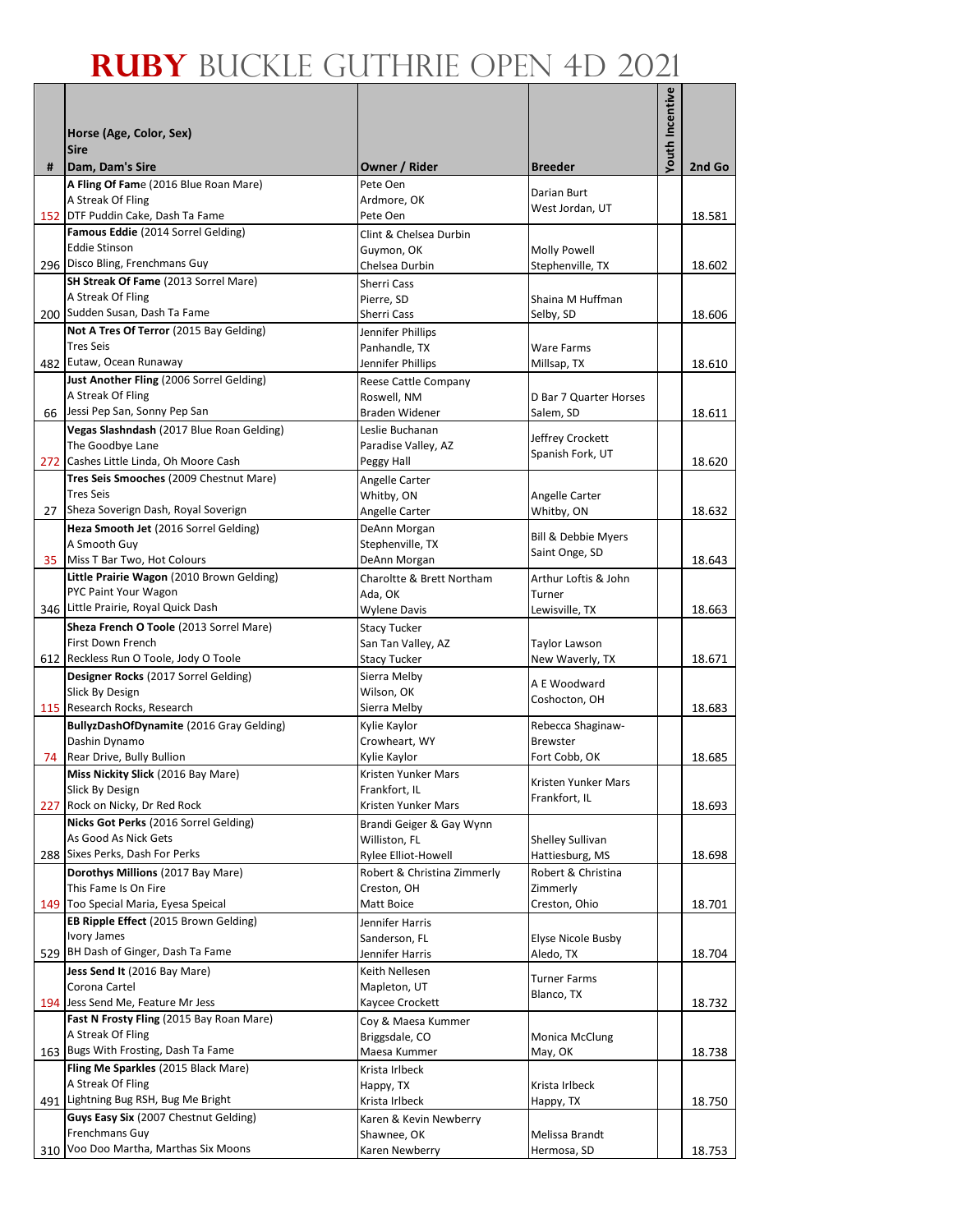|     |                                                                                       |                                              |                                | <b>Youth Incentive</b> |        |
|-----|---------------------------------------------------------------------------------------|----------------------------------------------|--------------------------------|------------------------|--------|
|     | Horse (Age, Color, Sex)                                                               |                                              |                                |                        |        |
|     | <b>Sire</b>                                                                           |                                              |                                |                        |        |
| #   | Dam, Dam's Sire                                                                       | Owner / Rider                                | <b>Breeder</b>                 |                        | 2nd Go |
|     | Traffic Jam (2014 Buckskin Gelding)<br><b>Traffic Guy</b>                             | Katherine Determan<br>Sauk Centre, MN        | Bashaw & Fischer               |                        |        |
|     | 404 Yes Darlin, Okey Dokey Dale                                                       | Paige Determan                               | Ledbetter, TX                  | Υ                      | 18.758 |
|     | An Act Of Aggression (2015 Sorrel Mare)                                               | Greg Torgerson                               |                                |                        |        |
|     | <b>Tres Seis</b>                                                                      | Richfield, UT                                | <b>JMH Racing LLC</b>          |                        |        |
|     | 523 Subtly Aggressive, Separatist                                                     | Jayda Torgerson                              | Riverside, CA                  | Y                      | 18.767 |
|     | French Offim Stylish (2017 Chestnut Mare)                                             | Stephanie Cleveland                          | Stephanie Cleveland            |                        |        |
|     | Frenchmans Guy<br>287 Twice As Stylish 07, Twice As Shiney                            | Kellyville, OK<br>Stephanie Cleveland        | Kellyville, OK                 |                        | 18.769 |
|     | Guyz Yellow Rose (2016 Palomino Mare)                                                 | Brent & Tammy Hickey                         |                                |                        |        |
|     | Frenchmans Guy                                                                        | Godley, TX                                   | Bill & Debbie Myers            |                        |        |
|     | 579 Tag Along Nickie, Dr Nick Bar                                                     | <b>Tammy Hickey</b>                          | Saint Onge, SD                 |                        | 18.776 |
|     | Eddie BJ (2015 Sorrel Gelding)                                                        | <b>Stacy Bason</b>                           |                                |                        |        |
|     | <b>Eddie Stinson</b><br>141 Royal Sisters Hot, Royal Quick Dash                       | Tularosa, NM                                 | <b>Victory Farms</b>           |                        |        |
|     | Chasin Magnolias (2016 Sorrel Mare)                                                   | Dakota Danley<br><b>Mary Sorrells</b>        | Ada, OK                        |                        | 18.783 |
|     | Be A Magnolia Runner                                                                  | Bryan, TX                                    | <b>Mary Sorrells</b>           |                        |        |
|     | 331 Firewater In The Sky, Chasin Firewater                                            | Mary Sorrells                                | Bryan, TX                      |                        | 18.793 |
|     | Furys Virtue (2013 Bay Mare)                                                          | Jessica Lear                                 |                                |                        |        |
|     | Furyofthewind                                                                         | Meridian, TX                                 | Jay & Sherry Debord            |                        |        |
|     | 294 Hidden Virtue, Presto Lad                                                         | Jessica Lear                                 | Perry, OK                      |                        | 18.814 |
|     | Poof Fames Here (2017 Chestnut Mare)<br>This Fame Is On Fire                          | Robert & Christina Zimmerly<br>Creston, OH   | Robert & Christina<br>Zimmerly |                        |        |
|     | 100 Poof Shes Gone, Ivory James                                                       | Matt Boice                                   | Creston, OH                    |                        | 18.821 |
|     | <b>Eddies Wonder Woman (2017 Sorrel Mare)</b>                                         | Ray & Ginger Johnson                         |                                |                        |        |
|     | <b>Eddie Stinson</b>                                                                  | Conway, AR                                   | Ray & Ginger Johnson           |                        |        |
|     | 179 Smokes Scotch RRR, CMG Wonder Smoke                                               | Emma Abbot                                   | Conway, AR                     |                        | 18.832 |
|     | NB Heza Fast Bug Leo (2014 Chestnut Gelding)                                          | Kristin Brewer                               |                                |                        |        |
|     | Shawne Bug Leo<br>119 IB Fast, Ronas Ryon                                             | Lavernia, TX<br>Kristin Brewer               | Crystal Nichols<br>Abilene, TX |                        | 18.835 |
|     | Red Hot French Socks (2016 Sorrel Mare)                                               | Jennifer Harris                              |                                |                        |        |
|     | <b>BHR Frenchies Socks</b>                                                            | Sanderson, FL                                | <b>Shelby Mills</b>            |                        |        |
|     | 271 Red Hot Tuesday, Red Hot Pursuit                                                  | Amanda Hardee                                | Chiefland, FL                  |                        | 18.840 |
|     | KN Harley Quinn (2016 Chestnut Mare)                                                  | Dusty Lynch                                  | Kimi Nichols                   |                        |        |
|     | <b>Tres Fortunes</b>                                                                  | Crawford, TX                                 | Brownwood, TX                  |                        |        |
|     | 256 KN My Mamas Famous 2, Firewater Ta Fame<br>Heads Up Gorgeous (2016 Chestnut Mare) | Ashley Schafer                               |                                |                        | 18.851 |
|     | Blazin Jetolena                                                                       | <b>Busby Quarterhorse LLC</b><br>Millsap, TX | <b>Busby Quarterhorse LLC</b>  |                        |        |
|     | 448 French Lady Perks, Frenchmans Guy                                                 | Ashley Schafer                               | Millsap, TX                    |                        | 18.886 |
|     | Traffics Pistol Guy (2014 Bay Gelding)                                                | Karen or Jamie Shock                         |                                |                        |        |
|     | <b>Traffic Guy</b>                                                                    | Thorndale, TX                                | Terrie F Zizzo                 |                        |        |
|     | 546 Ms Lacy Mercedese, Mr Black Mercedese                                             | Karen Shock                                  | Belton, TX                     |                        | 18.888 |
|     | PC Traffic Chomper (2015 Bay Gelding)<br>PC Redwood Manny                             | Kevin & Summer Kosel<br>Glenham, SD          | Paul Freed                     |                        |        |
|     | 624 Evening Traffic, Dash Thru Traffic                                                | Summer Kosel                                 | Morgan, UT                     |                        | 18.888 |
|     | WR Eyesa Smooth Guy (2017 Brown Gelding)                                              | <b>Whitmire Ranch</b>                        |                                |                        |        |
|     | A Smooth Guy                                                                          | Overbrook, OK                                | Whitmire Ranch                 |                        |        |
|     | 256 Eyesa Audrey, Mr Eye Opener                                                       | Lauren Whitmire                              | Overbrook, OK                  |                        | 18.898 |
|     | Hercules Got Guns (2014 Gray Gelding)<br>Fiestas Gotta Gun                            | Wade & Ruth Christensen                      |                                |                        |        |
|     | 122 Mip Laughingwood, Blondys Driftin Dude                                            | Erda, UT<br><b>Heather Clegg</b>             | Shelbie Smoker<br>Midland, TX  |                        | 18.905 |
|     | Lil Famous Winner (2015 Black Mare)                                                   | David Howlett                                |                                |                        |        |
|     | <b>Winners Version</b>                                                                | Delta, UT                                    | Charles L Heaton               |                        |        |
|     | 463 PC Legal Spice, Dash Ta Fame                                                      | McKensy Topham                               | Saratoga Springs, UT           |                        | 18.913 |
|     | Sunfling Special (2016 Sorrel Mare)                                                   | Julia Turner                                 |                                |                        |        |
|     | A Streak Of Fling<br>563 Frosted Bullion, Sun Frost                                   | Idabel, OK                                   | Julia Turner                   |                        |        |
|     | Honoring Moonbeams (2014 Red Roan Mare)                                               | Julia Turner<br>K. Sheresa Jackson           | Idabel, OK                     |                        | 18.913 |
|     | A Streak Of Fling                                                                     | Piedmont, OK                                 | K. Sheresa Jackson             |                        |        |
| 397 | Boomin Anna Jettin, Jet Of Honor                                                      | Sheresa Jackson                              | Piedmont, OK                   |                        | 18.914 |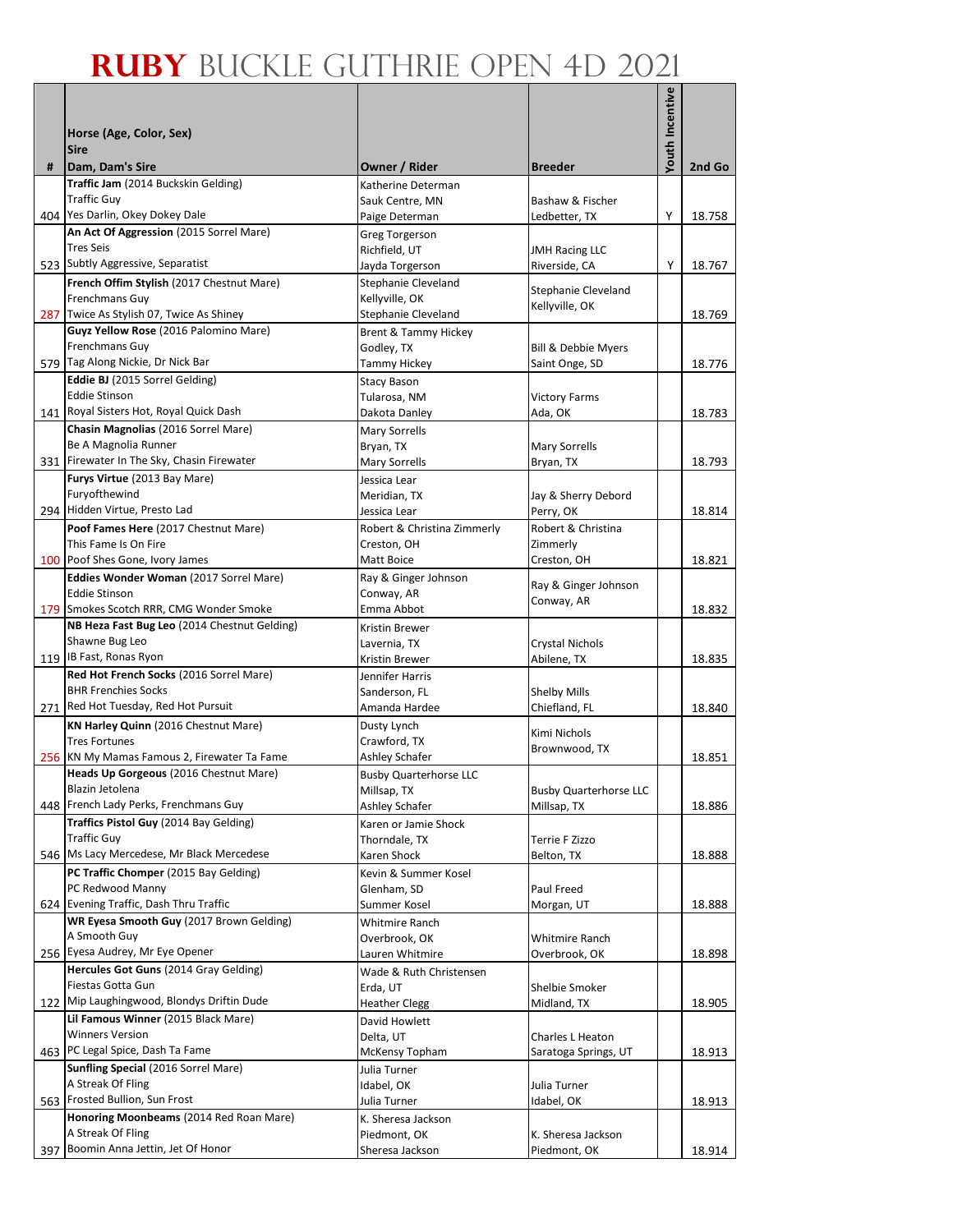|    |                                                                           |                                        |                                | Youth Incentive |        |
|----|---------------------------------------------------------------------------|----------------------------------------|--------------------------------|-----------------|--------|
|    | Horse (Age, Color, Sex)                                                   |                                        |                                |                 |        |
|    | <b>Sire</b>                                                               |                                        |                                |                 |        |
| #  | Dam, Dam's Sire                                                           | Owner / Rider                          | <b>Breeder</b>                 |                 | 2nd Go |
|    | HDL Streakin By Yawl (2015 Bay Roan Gelding)                              | Taylor Stevens                         |                                |                 |        |
|    | A Streak Of Fling<br>475 Heros Dashin Lady, Heza Hero                     | Lisbon, OH<br>Taylor Stevens           | Joel Henning<br>Roseville, OH  |                 | 18.928 |
|    | Graves Slick Nickbar (2015 Sorrel Mare)                                   | Susan Lousberg                         |                                |                 |        |
|    | Slick By Design                                                           | Mt. Pleasant, TX                       | <b>Curtis Graves</b>           |                 |        |
|    | 476 Docs Heart Attack, Dr Nick Bar                                        | Susan Lousberg                         | Collinsville, TX               |                 | 18.932 |
|    | Frenchgirl Cocoa (2008 Palomino Mare)                                     | Pamela Mueller                         |                                |                 |        |
|    | Frenchmans Guy<br>342 Mecca Ciara, Mecca San Leo                          | Collinsville, OK                       | Dick & Vicki Armer             |                 |        |
|    | Streakin N Famous (2013 Bay Gelding)                                      | Stephanie Cleveland<br>Cindy Jones     | Preston, KS                    |                 | 18.935 |
|    | A Streak Of Fling                                                         | Amarillo, TX                           | Jeff & Kelly Gorrell           |                 |        |
|    | 115 Short Penny, Dash Ta Fame                                             | Cindy Jones                            | Beach, ND                      |                 | 18.940 |
|    | TFour Speedy N Fame (2015 Red Dunn Gelding)                               | Bill & Autumn Keller                   |                                |                 |        |
|    | TFouroverdrivinfame                                                       | Fairview, UT                           | James Taylor                   |                 |        |
|    | 250 Bestbarinhollywood, Hollywood Heat                                    | Autumn Keller                          | Neola, UT                      |                 | 18.946 |
|    | Chicks Love Guns (2017 Gray Mare)<br>PG Dryfire                           | Nicole Busque<br>Zebulon, NC           | Chelsea Curtis                 |                 |        |
|    | 199 A Princessofthemoon, Chicks Beduino                                   | Miranda Holcomb                        | Gardena, CA                    |                 | 18.951 |
|    | Frenchmans Amore (2016 Bay Gelding)                                       | Jan Iberlin                            | Frances Loiseau & Lis          |                 |        |
|    | <b>Bigtime Favorite</b>                                                   | Buffalo, WY                            | Hollmann                       |                 |        |
|    | 105 See You In Vegas, Frenchmans Guy                                      | Kortney Fisher                         | Hot Springs, SD                |                 | 18.962 |
|    | TJR Stinson Blue (2017 Gelding)                                           | <b>Bayleigh Choate</b>                 |                                |                 |        |
|    | <b>Eddie Stinson</b><br>291 YO Threatninfrost, Pat Cowan                  | <b>Bayleigh Choate</b>                 | Twisted J Ranch                |                 | 18.970 |
|    | Famous Tin Cadillac (2011 Chestnut Mare)                                  | David &/or Elaine Sloan                |                                |                 |        |
|    | <b>Eddie Stinson</b>                                                      | Jermyn, TX                             | <b>Victory Farms</b>           |                 |        |
|    | 319 Ms Cadillac Anny, Dr Nick Bar                                         | Caila Seal                             | Ada, OK                        |                 | 18.974 |
|    | GK Shalena (2011 Chestnut Mare)                                           | Rebecca Clark                          |                                |                 |        |
|    | Blazin Jetolena<br>195 KC Shabang, Shazoom                                | Pleasant Plains, AR                    | Kathi Stubblefield             |                 |        |
|    | So Long Cash Lane (2014 Chestnut Gelding)                                 | Rebecca Clark<br>Lyle or Lapriel Clark | Branch, AR                     |                 | 19.001 |
|    | The Goodbye Lane                                                          | Corrinne, UT                           | <b>Clifford Vorhees</b>        |                 |        |
|    | 402 Miss Kristy Jo, Tee J Willow Jack                                     | Mindy Clark                            | Spanish Fork, UT               |                 | 19.015 |
|    | Slick Bo Jangles (2015 Black Gelding)                                     | Jennifeur Perry                        | Jim & Stephanie                |                 |        |
|    | Slick By Design                                                           | Paris, TX                              | Hutchison                      |                 |        |
|    | 279 CA Alpos Doc, Doc Badger Bob                                          | Jennifeur Perry                        | Boyd, TX                       |                 | 19.092 |
|    | Just A Famous Fling (2015 Red Roan Stallion)<br>A Streak Of Fling         | Jessica Johnson Cooper<br>Oakfield, TN | Jessica Johnson Cooper         |                 |        |
|    | 369 Famous Judge, Dash Ta Fame                                            | Jessica Johnson Cooper                 | Oakfield, TN                   |                 | 19.116 |
|    | Fling Me The Cash (2014 Bay Roan Gelding)                                 | Jessica Beck                           | <b>Atwood Quarter Horses</b>   |                 |        |
|    | A Streak Of Fling                                                         | Pauls Valley, OK                       | Inc                            |                 |        |
|    | 118 SDP Spoonful of Cash, Hes A Peptospoonful                             | Travis Beck                            | Kenwood, CA                    |                 | 19.118 |
|    | Shez Royally Smooth (2015 Gray Mare)<br>A Smooth Guy                      | Scott & Lisa Gray<br>Stillwater, OK    | <b>Bill &amp; Debbie Myers</b> |                 |        |
|    | 363 Dear Shakey, Royal Shake Em                                           | Callie Gray-Creager                    | Saint Onge, SD                 |                 | 19.129 |
|    | Eyesa Stoli Dream (2014 Brown Mare)                                       | <b>Stanley Forbes</b>                  |                                |                 |        |
|    | Stoli                                                                     | O'Donnell, TX                          | S Bar S                        |                 |        |
|    | 590 Eyesa La Tac, Eyesa Special                                           | Hanna Trimber                          | Salado, TX                     |                 | 19.188 |
|    | KP Fling A Guy (2016 Bay Gelding)                                         | Russell & Cassie Green                 | Keri Paulson                   |                 |        |
|    | A Streak Of Fling<br>225 Frenchmans Cadeaulac, Frenchmans Guy             | Amarillo, TX<br>Cassie Green           | Fairfax, SD                    |                 | 19.200 |
|    | Okie Fury (2012 Gray Gelding)                                             | Cyarra Green                           |                                |                 |        |
|    | Furyofthewind                                                             | Dibble, OK                             | Michelle Robinson              |                 |        |
|    | 74 Joys Hotsie Totsie, Blazen Bryan                                       | Cyarra Green                           | Elk City, OK                   | Υ               | 19.239 |
|    | Daddy B Proud (2011 Sorrel Gelding)                                       | McKensy Topham                         |                                |                 |        |
|    | <b>JB Proud N Famous</b><br>416 RGR Whos Your Daddy, Intents And Purposes | Delta, UT                              | Bobbi J Scott                  |                 |        |
|    | Technicolour Dreams (2012 Sorrel Mare)                                    | <b>Summer Owens</b><br>John Maubach    | Trout Creek, MT                | Y               | 19.262 |
|    | Technicolours                                                             | Purcell, OK                            | Dale E or Tina L Kolb          |                 |        |
| 82 | Go For Dreams, Outdashem                                                  | Megan Stoll                            | Sallisaw, OK                   |                 | 19.269 |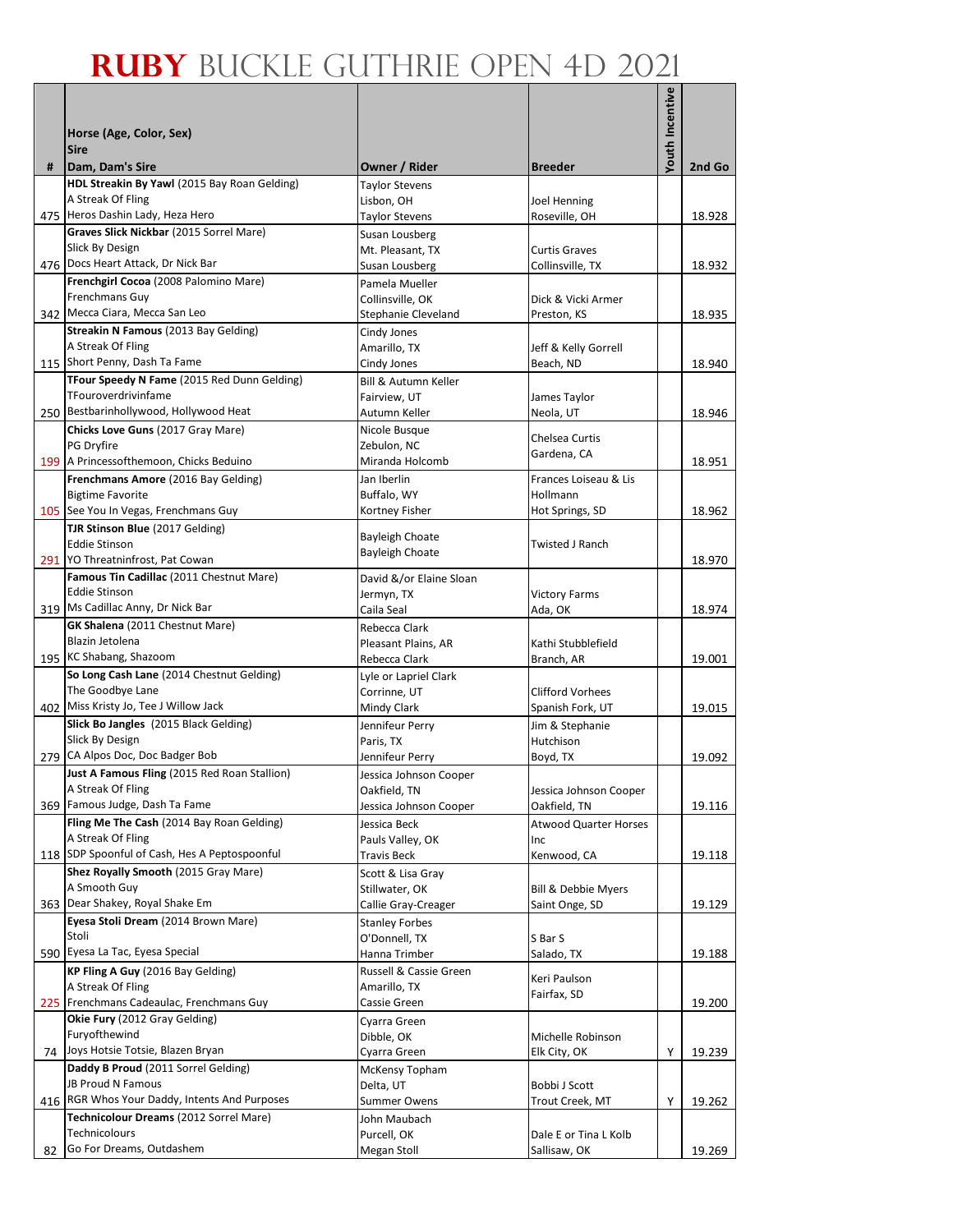|     |                                                                        |                                          |                                   | Youth Incentive |        |
|-----|------------------------------------------------------------------------|------------------------------------------|-----------------------------------|-----------------|--------|
|     |                                                                        |                                          |                                   |                 |        |
|     | Horse (Age, Color, Sex)<br><b>Sire</b>                                 |                                          |                                   |                 |        |
| #   | Dam, Dam's Sire                                                        | Owner / Rider                            | <b>Breeder</b>                    |                 | 2nd Go |
|     | First Nonstop French (2017 Palomino Gelding)                           | Wendy Reed                               | Wendy Reed                        |                 |        |
|     | First Down French                                                      | Roopville, GA                            | Roopville, GA                     |                 |        |
|     | 187 Kid Me Nonstop, Kids Lineage                                       | Wendy Reed                               |                                   |                 | 19.382 |
|     | Flit Fling N Bling (2014 Brown Mare)<br>A Streak Of Fling              | Janet Brunkan<br>Oskaloosa, KS           | Janet Brunkan                     |                 |        |
|     | 391 Annaly Nick Bar, Dr Nick Bar                                       | Janet Brunkan                            | Oskaloosa, KS                     |                 | 19.417 |
|     | Hooked On Stars (2015 Bay Mare)                                        | <b>Haley Anderson</b>                    |                                   |                 |        |
|     | Hooked On Run                                                          | Paducah, KY                              | Holly Henderson                   |                 |        |
| 8   | Princess Kayli, Montando                                               | Karsyn Potter                            | Paducah, KY                       | Y               | 19.438 |
|     | Twist Me Another (2016 Gray Mare)                                      | Triple U Quarter Horses                  | Schiller Ranch LLC                |                 |        |
| 61  | Epic Leader<br>Chicks Kelley, Darkelly                                 | Marietta, OK<br>Pete Oen                 | College Station, TX               |                 | 19.438 |
|     | Goodbye Lily (2016 Brown Mare)                                         | Jarrod & Josie Hales                     |                                   |                 |        |
|     | The Goodbye Lane                                                       | Spanish Fork, UT                         | Kelly Millard<br>Loma, CO         |                 |        |
| 34  | April Assult, Final Assualt                                            | Josie Hales                              |                                   |                 | 19.465 |
|     | Luckathalou (2016 Bay Mare)                                            | Candie Wolf                              |                                   |                 |        |
|     | Freighttrain B<br>572 BB Tres Shotsofstoli, Tres Seis                  | Decatur, TX                              | Sally Box                         |                 |        |
|     | SCR Prime Diamond (2016 Buckskin Gelding)                              | Candie Wolf                              | Port Aransas, TX                  |                 | 19.504 |
|     | Prime Talent                                                           | Gracey Lee Jarosek<br>Bastrop, TX        | Copper Spring Ranch NM<br>LLC     |                 |        |
|     | 564 SCR Peptoes Diamond, Peptoes                                       | Gracey Lee Jarosek                       | Tularosa, NM                      |                 | 19.516 |
|     | Magnolia Martini (2012 Palomino Mare)                                  | Reagan Adkins                            |                                   |                 |        |
|     | Be A Magnolia Runner                                                   | Somerville, TN                           | <b>Brittany Pozzi Tonozzi</b>     |                 |        |
|     | 352 French Covergirl, Saintly Fellow                                   | Reagan Adkins                            | Lampasas, TX                      |                 | 19.557 |
|     | Rollin N Vegas (2016 Bay Roan Gelding)<br>French Streaktovegas         | Jackie Dotson                            | Jackie Dotson                     |                 |        |
|     | 373 Spear The Cash, Roll The Cash                                      | Johnstown, OH<br>Matt Boice              | Johnstown, OH                     |                 | 19.596 |
|     | Irish He Is (2016 Bay Gelding)                                         | Bryan Lange                              |                                   |                 |        |
|     | Irish Pay                                                              | Harrison, NE                             | Nichole Logan                     |                 |        |
|     | 548 Ms Bay Rooster, Senor Gallo Rojo                                   | <b>Blaise Lange</b>                      | Rapid City, SD                    | Υ               | 19.696 |
|     | Aint She A Slick One (2015 Bay Mare)                                   | Cameron & Emily Schoneberg               |                                   |                 |        |
|     | Slick By Design<br>480 SF French Totha Core, Frenchmans Feature        | Elmdale, KS                              | Taylor Lynn Jacobs                |                 | 19.738 |
|     | CR Dynastia Fame (2013 Brown Mare)                                     | <b>Emily Schoneberg</b><br>Sylvia Howell | Carmine, TX                       |                 |        |
|     | CR Rode Ta Fame                                                        | Romoland, CA                             | Sylvia Howell                     |                 |        |
|     | 257 Indian Zee, Indians Image                                          | Charlene Howell                          | Romoland, CA                      |                 | 19.751 |
|     | Freida Bullion (2016 Chestnut Gelding)                                 | Alexia Willis                            |                                   |                 |        |
|     | <b>Bullseye Bullion</b>                                                | Maysville, OK                            | Alexia Willis                     |                 |        |
|     | 166 Nick N Cash, Dr. Nick Bar<br>The Goodbye Jane (2016 Chestnut Mare) | Jana Perry                               | Maysville, OK                     |                 | 19.782 |
|     | The Goodbye Lane                                                       | Tracina Wilson<br>Tabiona, UT            | Hughes-Morley Land &<br>Livestock |                 |        |
|     | 411 Peps Plain Jane, Blue On Blue Magic                                | Denim Wilson                             | Spanish Fork, UT                  | Y               | 19.804 |
|     | Doin What She Needs (2014 Palomino Mare)                               | Shawna Letcher                           |                                   |                 |        |
|     | A Smooth Guy                                                           | Rapid City, SD                           | Luther Lange                      |                 |        |
|     | 201 BL A Special Colonel, Hot Colours                                  | Shawna Letcher                           | Wall, SD                          |                 | 19.823 |
|     | JL Heavenly Grace (2017 Sorrel Mare)                                   | Melissa McDaniel                         | Jud Little                        |                 |        |
|     | JL Dash Ta Heaven<br>261 Gotta Be A Red Nick, Dr Nick Bar              | Lumberton, MS<br>Melissa McDaniel        | Admore, OK                        |                 | 19.824 |
|     | CR Sassy Frenchgirl (2016 Bay Roan Mare)                               | Sylvia Howell                            |                                   |                 |        |
|     | French Streaktovegas                                                   | Romoland, CA                             | Sylvia Howell                     |                 |        |
|     | 116 Estrella La Jolla, Streakin La Jolla                               | Cassie Howell                            | Romoland, CA                      |                 | 19.835 |
|     | Daydreamin Bug (2016 Bay Mare)                                         | <b>Nick Comes</b>                        | Mike Pickard                      |                 |        |
|     | Shawne Bug Leo                                                         | Lander, WY                               | Byars, OK                         |                 |        |
|     | 259 Special Daydreamer, Special Effort<br>Fein 1 (2017 Buckskin Mare)  | Nick Comes                               |                                   |                 | 19.907 |
|     | <b>Traffic Guy</b>                                                     | LaVerne Fein<br>Prague, OK               | LaVerne Fein                      |                 |        |
| 251 | No Two D For Me, Bully Bullion                                         | LaVerne Fein                             | Prague, OK                        |                 | 19.913 |
|     | Paintthisroyalwagon (2013 Brown Gelding)                               | Trisha Shields                           |                                   |                 |        |
|     | PYC Paint Your Wagon                                                   | Wynnewood, OK                            | Abigail K Kawananakoa             |                 |        |
| 387 | Czechthis Florentine, Corona Czech                                     | Trisha Shields                           | Nuevo, CA                         |                 | 19.934 |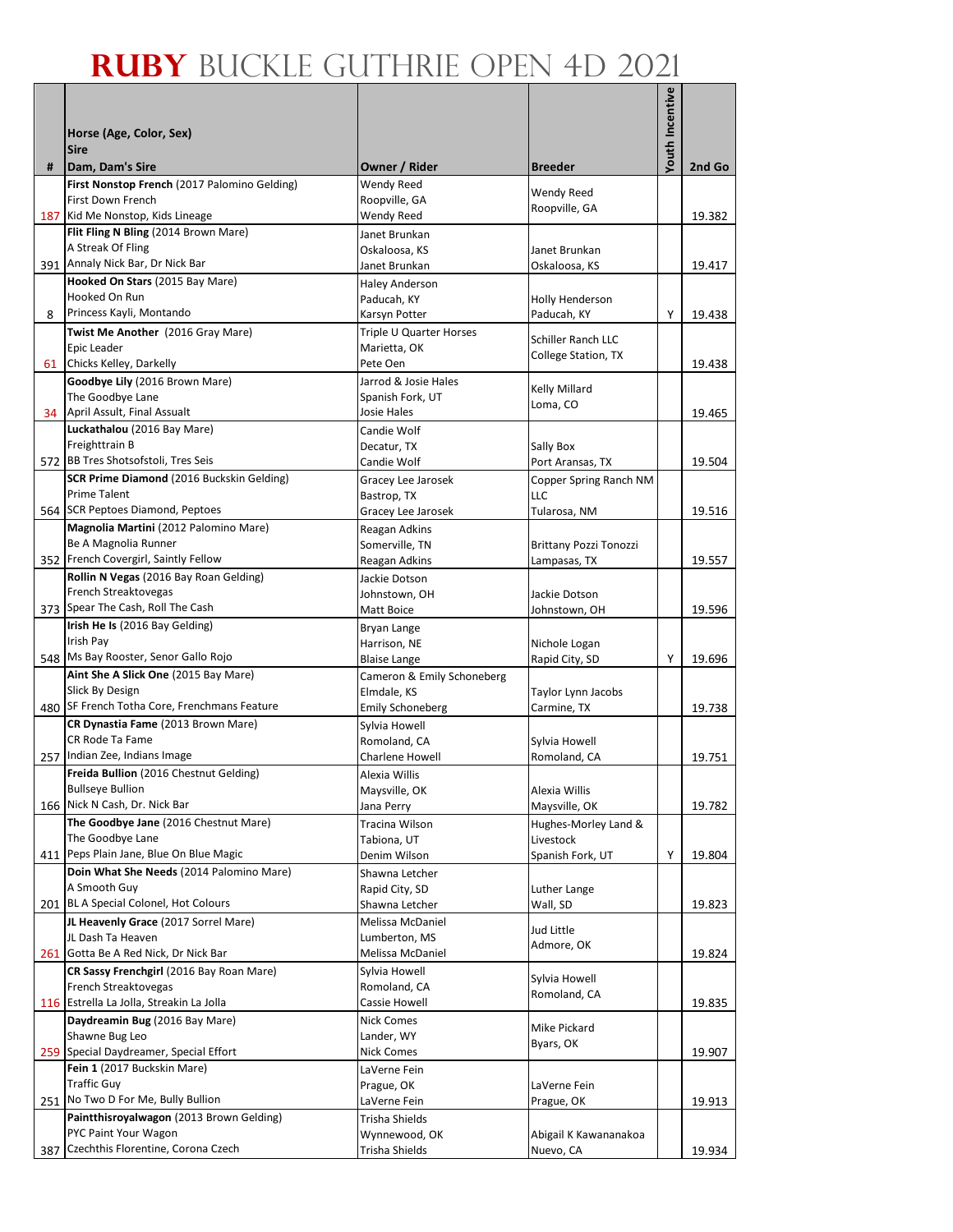| <b>Youth Incentive</b><br>Horse (Age, Color, Sex)<br><b>Sire</b><br>Dam, Dam's Sire<br>Owner / Rider<br>2nd Go<br>#<br><b>Breeder</b><br><b>B Unstoppable (2015 Bay Mare)</b><br>Cyndi Jo McCormick<br>Freighttrain B<br>Batavia, IA<br>Patricia Peery<br>212 Called To Run, Streakin Dash<br>19.946<br>Cyndi Jo McCormick<br>Vian, OK<br>So High Im Streakin (2015 Sorrel Gelding)<br>Summer Gay<br>A Streak Of Fling<br>Terrell, TX<br>Brad & Neelley Armes<br>513 Aurora Ichi, Cat Ichi<br>Summer Gay<br>Graver, TX<br>20.204<br>A Smooth Sangria (2017 Sorrel Mare)<br>Shawna Letcher<br>A Smooth Guy<br>Rapid City, SD<br>TK & Lainee Sampson<br>153 SX Smokin Serena, Smoke N Sparks<br>Shawna Letcher<br>Interior, SD<br>20.272<br>Dealins Buggin Out (2015 Brown Gelding)<br>Diamond W<br>Connie Horner<br>Hez A Rare Deal<br>Marion, OH<br>Performance Horses<br>297 Muffett Bug, Talented Bugs<br>20.331<br>Connie Horner<br>Sioux Center, IA<br>Bar B Fame N Whiskey (2016 Sorrel Gelding)<br>Linda Jett Mosley<br>Don or Beverly Burdette<br>Frenchmans Guy<br>Vidalia, GA<br>Lufkin, TX<br>235 Miss Mitos Whiskey, Dash Ta Fame<br>Tricia Aldridge<br>20.402<br>Bobbysocks (2015 Brown Mare)<br>Linda Jett Mosley<br><b>BHR Frenchies Socks</b><br>Vidalia, GA<br>Andy E McClure<br>372 Bids April Twist, Dinks Double Bid<br>Savannah Amos<br>Palmetto, GA<br>21.011<br>Paid Perscription (2012 Bay Gelding)<br>Casey & Linda Hunter<br>Stoyan R or Chelsea R<br>Irish Pay<br>Stephenville, TX<br>Lucey<br>Peppers Perscription, Si Olena<br>Linda Hunter<br>21.057<br>81<br>Hot Springs, SD<br>Flit Money (2007 Chestnut Gelding)<br>Angela Ganter<br>Kenneth or Barbara<br>Designer Red<br>Abilene, TX<br><b>Burns</b><br>312 Primrose Firewater, Dun Lucky Dee<br>21.237<br>Angela Ganter<br>Atlanta, TX<br>Jessica Lear<br>Tiniwithaslicktwist (2016 Sorrel Mare)<br>Jackson Debbie<br>Slick By Design<br>Meridian, TX<br>San Augustine, TX<br>274 Brandons Dimples, De Elegant Oscar<br>Jessica Lear<br>21.530<br>Streakin Bullets (2016 Gray Gelding)<br>Ashley Day<br>Ashley Day<br>A Dash Ta Streak<br>Volborg, MT<br>Volborg, MT<br>128 Queen of Bullets, Frenchmans Bullet<br>Ashley Day<br>21.620<br>Coats Firewater Cash (2015 Gray Gelding)<br>Tracina Wilson<br>Firewater Canyon<br>Danyelle Campbell<br>Tabiona, UT<br>219 Precious Fighter, Fighter On Fire<br>21.797<br>Tracina Wilson<br>Millsap, TX<br>CP He Will Be Epic (2015 Gray Gelding)<br>Kassie Mowry<br>Epic Leader<br>Dublin, TX<br><b>Claire Powel</b><br>102 Percilla, Dash Ta Fame<br>21.851<br>El Dorado, TX<br>Kassie Mowry<br>Sand In My Socks (2017 Sorrel Mare)<br>Isabella Quarter Horses SM LLC;<br><b>Isabella Quarter Horses</b><br>Refugio, TX<br>SM LLC<br><b>BHR Frenchies Socks</b><br>234 JC Pick Six, Tres Seis<br>Kassie Mowry<br>Refugio, TX<br>21.858<br>Hello Stella (2017 Bay Mare)<br>Sharin Hall<br>Sharin Hall<br>The Goodbye Lane<br>Pilot Point, TX<br>Aubrey, OK<br>Go Go Fame, Dash Ta Fame<br>281<br>Sharin Hall<br>21.958<br>Genuine Stoli (2016 Bay Mare)<br>Heidi Scherr-Archer<br>Stoli<br>Pittsview, AL<br>Hart Farms<br>425 Shawnetta Bug, Genuine Doc<br>22.032<br>Rylee Elliot-Howell<br>Royston, GA<br>VF Born Famous (2013 Palomino Gelding)<br>Clay Espey & Dustin Angelle<br>Born Ta Be Famous<br>Robert, LA<br><b>Victory Farms</b><br>Sleek Glass, Image Of Greatness<br>5<br>Dustin Angelle<br>Ada, OK<br>22.039<br>NB Ladybird (2014 Gray Mare)<br>Nickelbar Ranch LLC<br>Shawne Bug Leo<br>San Angelo, TX<br>Nickelbar Ranch LLC<br>429 TR Dashing Badger, Mr Illuminator<br>Kenna Squires<br>San Angelo, TX<br>22.090<br>Blazin Boss (2016 Sorrel Stallion)<br>Hayle Gibson<br>Blazin Jetolena<br>Redcrest, CA<br>Amy Williams<br>Famous Moonlight, Dash Ta Fame<br>569<br>22.090<br><b>Troy Crumrine</b><br>Sandia, TX<br>Furys Princess (2017 Chestnut Mare)<br><b>Taylor Shields</b><br>Furyofthewind<br>Cochrane, Alberta<br>Flag Ranch LLC<br>423 Jazzy Princess, Da Jazzy Starlight<br><b>Rylee Shields</b><br>22.109<br>Scottsbluff, NE<br>Three Times The Fury (2017 Sorrel Mare)<br>Tricia Aldridge & C. Dudley<br>Amy Schimke<br>Furyofthewind<br>Sanger, TX |  |                        |  |
|--------------------------------------------------------------------------------------------------------------------------------------------------------------------------------------------------------------------------------------------------------------------------------------------------------------------------------------------------------------------------------------------------------------------------------------------------------------------------------------------------------------------------------------------------------------------------------------------------------------------------------------------------------------------------------------------------------------------------------------------------------------------------------------------------------------------------------------------------------------------------------------------------------------------------------------------------------------------------------------------------------------------------------------------------------------------------------------------------------------------------------------------------------------------------------------------------------------------------------------------------------------------------------------------------------------------------------------------------------------------------------------------------------------------------------------------------------------------------------------------------------------------------------------------------------------------------------------------------------------------------------------------------------------------------------------------------------------------------------------------------------------------------------------------------------------------------------------------------------------------------------------------------------------------------------------------------------------------------------------------------------------------------------------------------------------------------------------------------------------------------------------------------------------------------------------------------------------------------------------------------------------------------------------------------------------------------------------------------------------------------------------------------------------------------------------------------------------------------------------------------------------------------------------------------------------------------------------------------------------------------------------------------------------------------------------------------------------------------------------------------------------------------------------------------------------------------------------------------------------------------------------------------------------------------------------------------------------------------------------------------------------------------------------------------------------------------------------------------------------------------------------------------------------------------------------------------------------------------------------------------------------------------------------------------------------------------------------------------------------------------------------------------------------------------------------------------------------------------------------------------------------------------------------------------------------------------------------------------------------------------------------------------------------------------------------------------------------------------------------------------------------------------------------------------------------------------------------------------------------------------------------------------------------------------------------------------------------------------------------------------------------------------------------------------------------------------------------------------------------------------------------------------------------------------------------------------------------------|--|------------------------|--|
|                                                                                                                                                                                                                                                                                                                                                                                                                                                                                                                                                                                                                                                                                                                                                                                                                                                                                                                                                                                                                                                                                                                                                                                                                                                                                                                                                                                                                                                                                                                                                                                                                                                                                                                                                                                                                                                                                                                                                                                                                                                                                                                                                                                                                                                                                                                                                                                                                                                                                                                                                                                                                                                                                                                                                                                                                                                                                                                                                                                                                                                                                                                                                                                                                                                                                                                                                                                                                                                                                                                                                                                                                                                                                                                                                                                                                                                                                                                                                                                                                                                                                                                                                                                                                    |  |                        |  |
|                                                                                                                                                                                                                                                                                                                                                                                                                                                                                                                                                                                                                                                                                                                                                                                                                                                                                                                                                                                                                                                                                                                                                                                                                                                                                                                                                                                                                                                                                                                                                                                                                                                                                                                                                                                                                                                                                                                                                                                                                                                                                                                                                                                                                                                                                                                                                                                                                                                                                                                                                                                                                                                                                                                                                                                                                                                                                                                                                                                                                                                                                                                                                                                                                                                                                                                                                                                                                                                                                                                                                                                                                                                                                                                                                                                                                                                                                                                                                                                                                                                                                                                                                                                                                    |  |                        |  |
|                                                                                                                                                                                                                                                                                                                                                                                                                                                                                                                                                                                                                                                                                                                                                                                                                                                                                                                                                                                                                                                                                                                                                                                                                                                                                                                                                                                                                                                                                                                                                                                                                                                                                                                                                                                                                                                                                                                                                                                                                                                                                                                                                                                                                                                                                                                                                                                                                                                                                                                                                                                                                                                                                                                                                                                                                                                                                                                                                                                                                                                                                                                                                                                                                                                                                                                                                                                                                                                                                                                                                                                                                                                                                                                                                                                                                                                                                                                                                                                                                                                                                                                                                                                                                    |  |                        |  |
|                                                                                                                                                                                                                                                                                                                                                                                                                                                                                                                                                                                                                                                                                                                                                                                                                                                                                                                                                                                                                                                                                                                                                                                                                                                                                                                                                                                                                                                                                                                                                                                                                                                                                                                                                                                                                                                                                                                                                                                                                                                                                                                                                                                                                                                                                                                                                                                                                                                                                                                                                                                                                                                                                                                                                                                                                                                                                                                                                                                                                                                                                                                                                                                                                                                                                                                                                                                                                                                                                                                                                                                                                                                                                                                                                                                                                                                                                                                                                                                                                                                                                                                                                                                                                    |  |                        |  |
|                                                                                                                                                                                                                                                                                                                                                                                                                                                                                                                                                                                                                                                                                                                                                                                                                                                                                                                                                                                                                                                                                                                                                                                                                                                                                                                                                                                                                                                                                                                                                                                                                                                                                                                                                                                                                                                                                                                                                                                                                                                                                                                                                                                                                                                                                                                                                                                                                                                                                                                                                                                                                                                                                                                                                                                                                                                                                                                                                                                                                                                                                                                                                                                                                                                                                                                                                                                                                                                                                                                                                                                                                                                                                                                                                                                                                                                                                                                                                                                                                                                                                                                                                                                                                    |  |                        |  |
|                                                                                                                                                                                                                                                                                                                                                                                                                                                                                                                                                                                                                                                                                                                                                                                                                                                                                                                                                                                                                                                                                                                                                                                                                                                                                                                                                                                                                                                                                                                                                                                                                                                                                                                                                                                                                                                                                                                                                                                                                                                                                                                                                                                                                                                                                                                                                                                                                                                                                                                                                                                                                                                                                                                                                                                                                                                                                                                                                                                                                                                                                                                                                                                                                                                                                                                                                                                                                                                                                                                                                                                                                                                                                                                                                                                                                                                                                                                                                                                                                                                                                                                                                                                                                    |  |                        |  |
|                                                                                                                                                                                                                                                                                                                                                                                                                                                                                                                                                                                                                                                                                                                                                                                                                                                                                                                                                                                                                                                                                                                                                                                                                                                                                                                                                                                                                                                                                                                                                                                                                                                                                                                                                                                                                                                                                                                                                                                                                                                                                                                                                                                                                                                                                                                                                                                                                                                                                                                                                                                                                                                                                                                                                                                                                                                                                                                                                                                                                                                                                                                                                                                                                                                                                                                                                                                                                                                                                                                                                                                                                                                                                                                                                                                                                                                                                                                                                                                                                                                                                                                                                                                                                    |  |                        |  |
|                                                                                                                                                                                                                                                                                                                                                                                                                                                                                                                                                                                                                                                                                                                                                                                                                                                                                                                                                                                                                                                                                                                                                                                                                                                                                                                                                                                                                                                                                                                                                                                                                                                                                                                                                                                                                                                                                                                                                                                                                                                                                                                                                                                                                                                                                                                                                                                                                                                                                                                                                                                                                                                                                                                                                                                                                                                                                                                                                                                                                                                                                                                                                                                                                                                                                                                                                                                                                                                                                                                                                                                                                                                                                                                                                                                                                                                                                                                                                                                                                                                                                                                                                                                                                    |  |                        |  |
|                                                                                                                                                                                                                                                                                                                                                                                                                                                                                                                                                                                                                                                                                                                                                                                                                                                                                                                                                                                                                                                                                                                                                                                                                                                                                                                                                                                                                                                                                                                                                                                                                                                                                                                                                                                                                                                                                                                                                                                                                                                                                                                                                                                                                                                                                                                                                                                                                                                                                                                                                                                                                                                                                                                                                                                                                                                                                                                                                                                                                                                                                                                                                                                                                                                                                                                                                                                                                                                                                                                                                                                                                                                                                                                                                                                                                                                                                                                                                                                                                                                                                                                                                                                                                    |  |                        |  |
|                                                                                                                                                                                                                                                                                                                                                                                                                                                                                                                                                                                                                                                                                                                                                                                                                                                                                                                                                                                                                                                                                                                                                                                                                                                                                                                                                                                                                                                                                                                                                                                                                                                                                                                                                                                                                                                                                                                                                                                                                                                                                                                                                                                                                                                                                                                                                                                                                                                                                                                                                                                                                                                                                                                                                                                                                                                                                                                                                                                                                                                                                                                                                                                                                                                                                                                                                                                                                                                                                                                                                                                                                                                                                                                                                                                                                                                                                                                                                                                                                                                                                                                                                                                                                    |  |                        |  |
|                                                                                                                                                                                                                                                                                                                                                                                                                                                                                                                                                                                                                                                                                                                                                                                                                                                                                                                                                                                                                                                                                                                                                                                                                                                                                                                                                                                                                                                                                                                                                                                                                                                                                                                                                                                                                                                                                                                                                                                                                                                                                                                                                                                                                                                                                                                                                                                                                                                                                                                                                                                                                                                                                                                                                                                                                                                                                                                                                                                                                                                                                                                                                                                                                                                                                                                                                                                                                                                                                                                                                                                                                                                                                                                                                                                                                                                                                                                                                                                                                                                                                                                                                                                                                    |  |                        |  |
|                                                                                                                                                                                                                                                                                                                                                                                                                                                                                                                                                                                                                                                                                                                                                                                                                                                                                                                                                                                                                                                                                                                                                                                                                                                                                                                                                                                                                                                                                                                                                                                                                                                                                                                                                                                                                                                                                                                                                                                                                                                                                                                                                                                                                                                                                                                                                                                                                                                                                                                                                                                                                                                                                                                                                                                                                                                                                                                                                                                                                                                                                                                                                                                                                                                                                                                                                                                                                                                                                                                                                                                                                                                                                                                                                                                                                                                                                                                                                                                                                                                                                                                                                                                                                    |  |                        |  |
|                                                                                                                                                                                                                                                                                                                                                                                                                                                                                                                                                                                                                                                                                                                                                                                                                                                                                                                                                                                                                                                                                                                                                                                                                                                                                                                                                                                                                                                                                                                                                                                                                                                                                                                                                                                                                                                                                                                                                                                                                                                                                                                                                                                                                                                                                                                                                                                                                                                                                                                                                                                                                                                                                                                                                                                                                                                                                                                                                                                                                                                                                                                                                                                                                                                                                                                                                                                                                                                                                                                                                                                                                                                                                                                                                                                                                                                                                                                                                                                                                                                                                                                                                                                                                    |  |                        |  |
|                                                                                                                                                                                                                                                                                                                                                                                                                                                                                                                                                                                                                                                                                                                                                                                                                                                                                                                                                                                                                                                                                                                                                                                                                                                                                                                                                                                                                                                                                                                                                                                                                                                                                                                                                                                                                                                                                                                                                                                                                                                                                                                                                                                                                                                                                                                                                                                                                                                                                                                                                                                                                                                                                                                                                                                                                                                                                                                                                                                                                                                                                                                                                                                                                                                                                                                                                                                                                                                                                                                                                                                                                                                                                                                                                                                                                                                                                                                                                                                                                                                                                                                                                                                                                    |  |                        |  |
|                                                                                                                                                                                                                                                                                                                                                                                                                                                                                                                                                                                                                                                                                                                                                                                                                                                                                                                                                                                                                                                                                                                                                                                                                                                                                                                                                                                                                                                                                                                                                                                                                                                                                                                                                                                                                                                                                                                                                                                                                                                                                                                                                                                                                                                                                                                                                                                                                                                                                                                                                                                                                                                                                                                                                                                                                                                                                                                                                                                                                                                                                                                                                                                                                                                                                                                                                                                                                                                                                                                                                                                                                                                                                                                                                                                                                                                                                                                                                                                                                                                                                                                                                                                                                    |  |                        |  |
|                                                                                                                                                                                                                                                                                                                                                                                                                                                                                                                                                                                                                                                                                                                                                                                                                                                                                                                                                                                                                                                                                                                                                                                                                                                                                                                                                                                                                                                                                                                                                                                                                                                                                                                                                                                                                                                                                                                                                                                                                                                                                                                                                                                                                                                                                                                                                                                                                                                                                                                                                                                                                                                                                                                                                                                                                                                                                                                                                                                                                                                                                                                                                                                                                                                                                                                                                                                                                                                                                                                                                                                                                                                                                                                                                                                                                                                                                                                                                                                                                                                                                                                                                                                                                    |  |                        |  |
|                                                                                                                                                                                                                                                                                                                                                                                                                                                                                                                                                                                                                                                                                                                                                                                                                                                                                                                                                                                                                                                                                                                                                                                                                                                                                                                                                                                                                                                                                                                                                                                                                                                                                                                                                                                                                                                                                                                                                                                                                                                                                                                                                                                                                                                                                                                                                                                                                                                                                                                                                                                                                                                                                                                                                                                                                                                                                                                                                                                                                                                                                                                                                                                                                                                                                                                                                                                                                                                                                                                                                                                                                                                                                                                                                                                                                                                                                                                                                                                                                                                                                                                                                                                                                    |  |                        |  |
|                                                                                                                                                                                                                                                                                                                                                                                                                                                                                                                                                                                                                                                                                                                                                                                                                                                                                                                                                                                                                                                                                                                                                                                                                                                                                                                                                                                                                                                                                                                                                                                                                                                                                                                                                                                                                                                                                                                                                                                                                                                                                                                                                                                                                                                                                                                                                                                                                                                                                                                                                                                                                                                                                                                                                                                                                                                                                                                                                                                                                                                                                                                                                                                                                                                                                                                                                                                                                                                                                                                                                                                                                                                                                                                                                                                                                                                                                                                                                                                                                                                                                                                                                                                                                    |  |                        |  |
|                                                                                                                                                                                                                                                                                                                                                                                                                                                                                                                                                                                                                                                                                                                                                                                                                                                                                                                                                                                                                                                                                                                                                                                                                                                                                                                                                                                                                                                                                                                                                                                                                                                                                                                                                                                                                                                                                                                                                                                                                                                                                                                                                                                                                                                                                                                                                                                                                                                                                                                                                                                                                                                                                                                                                                                                                                                                                                                                                                                                                                                                                                                                                                                                                                                                                                                                                                                                                                                                                                                                                                                                                                                                                                                                                                                                                                                                                                                                                                                                                                                                                                                                                                                                                    |  |                        |  |
|                                                                                                                                                                                                                                                                                                                                                                                                                                                                                                                                                                                                                                                                                                                                                                                                                                                                                                                                                                                                                                                                                                                                                                                                                                                                                                                                                                                                                                                                                                                                                                                                                                                                                                                                                                                                                                                                                                                                                                                                                                                                                                                                                                                                                                                                                                                                                                                                                                                                                                                                                                                                                                                                                                                                                                                                                                                                                                                                                                                                                                                                                                                                                                                                                                                                                                                                                                                                                                                                                                                                                                                                                                                                                                                                                                                                                                                                                                                                                                                                                                                                                                                                                                                                                    |  |                        |  |
|                                                                                                                                                                                                                                                                                                                                                                                                                                                                                                                                                                                                                                                                                                                                                                                                                                                                                                                                                                                                                                                                                                                                                                                                                                                                                                                                                                                                                                                                                                                                                                                                                                                                                                                                                                                                                                                                                                                                                                                                                                                                                                                                                                                                                                                                                                                                                                                                                                                                                                                                                                                                                                                                                                                                                                                                                                                                                                                                                                                                                                                                                                                                                                                                                                                                                                                                                                                                                                                                                                                                                                                                                                                                                                                                                                                                                                                                                                                                                                                                                                                                                                                                                                                                                    |  |                        |  |
|                                                                                                                                                                                                                                                                                                                                                                                                                                                                                                                                                                                                                                                                                                                                                                                                                                                                                                                                                                                                                                                                                                                                                                                                                                                                                                                                                                                                                                                                                                                                                                                                                                                                                                                                                                                                                                                                                                                                                                                                                                                                                                                                                                                                                                                                                                                                                                                                                                                                                                                                                                                                                                                                                                                                                                                                                                                                                                                                                                                                                                                                                                                                                                                                                                                                                                                                                                                                                                                                                                                                                                                                                                                                                                                                                                                                                                                                                                                                                                                                                                                                                                                                                                                                                    |  |                        |  |
|                                                                                                                                                                                                                                                                                                                                                                                                                                                                                                                                                                                                                                                                                                                                                                                                                                                                                                                                                                                                                                                                                                                                                                                                                                                                                                                                                                                                                                                                                                                                                                                                                                                                                                                                                                                                                                                                                                                                                                                                                                                                                                                                                                                                                                                                                                                                                                                                                                                                                                                                                                                                                                                                                                                                                                                                                                                                                                                                                                                                                                                                                                                                                                                                                                                                                                                                                                                                                                                                                                                                                                                                                                                                                                                                                                                                                                                                                                                                                                                                                                                                                                                                                                                                                    |  |                        |  |
|                                                                                                                                                                                                                                                                                                                                                                                                                                                                                                                                                                                                                                                                                                                                                                                                                                                                                                                                                                                                                                                                                                                                                                                                                                                                                                                                                                                                                                                                                                                                                                                                                                                                                                                                                                                                                                                                                                                                                                                                                                                                                                                                                                                                                                                                                                                                                                                                                                                                                                                                                                                                                                                                                                                                                                                                                                                                                                                                                                                                                                                                                                                                                                                                                                                                                                                                                                                                                                                                                                                                                                                                                                                                                                                                                                                                                                                                                                                                                                                                                                                                                                                                                                                                                    |  |                        |  |
|                                                                                                                                                                                                                                                                                                                                                                                                                                                                                                                                                                                                                                                                                                                                                                                                                                                                                                                                                                                                                                                                                                                                                                                                                                                                                                                                                                                                                                                                                                                                                                                                                                                                                                                                                                                                                                                                                                                                                                                                                                                                                                                                                                                                                                                                                                                                                                                                                                                                                                                                                                                                                                                                                                                                                                                                                                                                                                                                                                                                                                                                                                                                                                                                                                                                                                                                                                                                                                                                                                                                                                                                                                                                                                                                                                                                                                                                                                                                                                                                                                                                                                                                                                                                                    |  |                        |  |
|                                                                                                                                                                                                                                                                                                                                                                                                                                                                                                                                                                                                                                                                                                                                                                                                                                                                                                                                                                                                                                                                                                                                                                                                                                                                                                                                                                                                                                                                                                                                                                                                                                                                                                                                                                                                                                                                                                                                                                                                                                                                                                                                                                                                                                                                                                                                                                                                                                                                                                                                                                                                                                                                                                                                                                                                                                                                                                                                                                                                                                                                                                                                                                                                                                                                                                                                                                                                                                                                                                                                                                                                                                                                                                                                                                                                                                                                                                                                                                                                                                                                                                                                                                                                                    |  |                        |  |
|                                                                                                                                                                                                                                                                                                                                                                                                                                                                                                                                                                                                                                                                                                                                                                                                                                                                                                                                                                                                                                                                                                                                                                                                                                                                                                                                                                                                                                                                                                                                                                                                                                                                                                                                                                                                                                                                                                                                                                                                                                                                                                                                                                                                                                                                                                                                                                                                                                                                                                                                                                                                                                                                                                                                                                                                                                                                                                                                                                                                                                                                                                                                                                                                                                                                                                                                                                                                                                                                                                                                                                                                                                                                                                                                                                                                                                                                                                                                                                                                                                                                                                                                                                                                                    |  |                        |  |
|                                                                                                                                                                                                                                                                                                                                                                                                                                                                                                                                                                                                                                                                                                                                                                                                                                                                                                                                                                                                                                                                                                                                                                                                                                                                                                                                                                                                                                                                                                                                                                                                                                                                                                                                                                                                                                                                                                                                                                                                                                                                                                                                                                                                                                                                                                                                                                                                                                                                                                                                                                                                                                                                                                                                                                                                                                                                                                                                                                                                                                                                                                                                                                                                                                                                                                                                                                                                                                                                                                                                                                                                                                                                                                                                                                                                                                                                                                                                                                                                                                                                                                                                                                                                                    |  |                        |  |
|                                                                                                                                                                                                                                                                                                                                                                                                                                                                                                                                                                                                                                                                                                                                                                                                                                                                                                                                                                                                                                                                                                                                                                                                                                                                                                                                                                                                                                                                                                                                                                                                                                                                                                                                                                                                                                                                                                                                                                                                                                                                                                                                                                                                                                                                                                                                                                                                                                                                                                                                                                                                                                                                                                                                                                                                                                                                                                                                                                                                                                                                                                                                                                                                                                                                                                                                                                                                                                                                                                                                                                                                                                                                                                                                                                                                                                                                                                                                                                                                                                                                                                                                                                                                                    |  |                        |  |
|                                                                                                                                                                                                                                                                                                                                                                                                                                                                                                                                                                                                                                                                                                                                                                                                                                                                                                                                                                                                                                                                                                                                                                                                                                                                                                                                                                                                                                                                                                                                                                                                                                                                                                                                                                                                                                                                                                                                                                                                                                                                                                                                                                                                                                                                                                                                                                                                                                                                                                                                                                                                                                                                                                                                                                                                                                                                                                                                                                                                                                                                                                                                                                                                                                                                                                                                                                                                                                                                                                                                                                                                                                                                                                                                                                                                                                                                                                                                                                                                                                                                                                                                                                                                                    |  |                        |  |
|                                                                                                                                                                                                                                                                                                                                                                                                                                                                                                                                                                                                                                                                                                                                                                                                                                                                                                                                                                                                                                                                                                                                                                                                                                                                                                                                                                                                                                                                                                                                                                                                                                                                                                                                                                                                                                                                                                                                                                                                                                                                                                                                                                                                                                                                                                                                                                                                                                                                                                                                                                                                                                                                                                                                                                                                                                                                                                                                                                                                                                                                                                                                                                                                                                                                                                                                                                                                                                                                                                                                                                                                                                                                                                                                                                                                                                                                                                                                                                                                                                                                                                                                                                                                                    |  |                        |  |
|                                                                                                                                                                                                                                                                                                                                                                                                                                                                                                                                                                                                                                                                                                                                                                                                                                                                                                                                                                                                                                                                                                                                                                                                                                                                                                                                                                                                                                                                                                                                                                                                                                                                                                                                                                                                                                                                                                                                                                                                                                                                                                                                                                                                                                                                                                                                                                                                                                                                                                                                                                                                                                                                                                                                                                                                                                                                                                                                                                                                                                                                                                                                                                                                                                                                                                                                                                                                                                                                                                                                                                                                                                                                                                                                                                                                                                                                                                                                                                                                                                                                                                                                                                                                                    |  |                        |  |
|                                                                                                                                                                                                                                                                                                                                                                                                                                                                                                                                                                                                                                                                                                                                                                                                                                                                                                                                                                                                                                                                                                                                                                                                                                                                                                                                                                                                                                                                                                                                                                                                                                                                                                                                                                                                                                                                                                                                                                                                                                                                                                                                                                                                                                                                                                                                                                                                                                                                                                                                                                                                                                                                                                                                                                                                                                                                                                                                                                                                                                                                                                                                                                                                                                                                                                                                                                                                                                                                                                                                                                                                                                                                                                                                                                                                                                                                                                                                                                                                                                                                                                                                                                                                                    |  |                        |  |
|                                                                                                                                                                                                                                                                                                                                                                                                                                                                                                                                                                                                                                                                                                                                                                                                                                                                                                                                                                                                                                                                                                                                                                                                                                                                                                                                                                                                                                                                                                                                                                                                                                                                                                                                                                                                                                                                                                                                                                                                                                                                                                                                                                                                                                                                                                                                                                                                                                                                                                                                                                                                                                                                                                                                                                                                                                                                                                                                                                                                                                                                                                                                                                                                                                                                                                                                                                                                                                                                                                                                                                                                                                                                                                                                                                                                                                                                                                                                                                                                                                                                                                                                                                                                                    |  |                        |  |
|                                                                                                                                                                                                                                                                                                                                                                                                                                                                                                                                                                                                                                                                                                                                                                                                                                                                                                                                                                                                                                                                                                                                                                                                                                                                                                                                                                                                                                                                                                                                                                                                                                                                                                                                                                                                                                                                                                                                                                                                                                                                                                                                                                                                                                                                                                                                                                                                                                                                                                                                                                                                                                                                                                                                                                                                                                                                                                                                                                                                                                                                                                                                                                                                                                                                                                                                                                                                                                                                                                                                                                                                                                                                                                                                                                                                                                                                                                                                                                                                                                                                                                                                                                                                                    |  |                        |  |
|                                                                                                                                                                                                                                                                                                                                                                                                                                                                                                                                                                                                                                                                                                                                                                                                                                                                                                                                                                                                                                                                                                                                                                                                                                                                                                                                                                                                                                                                                                                                                                                                                                                                                                                                                                                                                                                                                                                                                                                                                                                                                                                                                                                                                                                                                                                                                                                                                                                                                                                                                                                                                                                                                                                                                                                                                                                                                                                                                                                                                                                                                                                                                                                                                                                                                                                                                                                                                                                                                                                                                                                                                                                                                                                                                                                                                                                                                                                                                                                                                                                                                                                                                                                                                    |  |                        |  |
|                                                                                                                                                                                                                                                                                                                                                                                                                                                                                                                                                                                                                                                                                                                                                                                                                                                                                                                                                                                                                                                                                                                                                                                                                                                                                                                                                                                                                                                                                                                                                                                                                                                                                                                                                                                                                                                                                                                                                                                                                                                                                                                                                                                                                                                                                                                                                                                                                                                                                                                                                                                                                                                                                                                                                                                                                                                                                                                                                                                                                                                                                                                                                                                                                                                                                                                                                                                                                                                                                                                                                                                                                                                                                                                                                                                                                                                                                                                                                                                                                                                                                                                                                                                                                    |  |                        |  |
|                                                                                                                                                                                                                                                                                                                                                                                                                                                                                                                                                                                                                                                                                                                                                                                                                                                                                                                                                                                                                                                                                                                                                                                                                                                                                                                                                                                                                                                                                                                                                                                                                                                                                                                                                                                                                                                                                                                                                                                                                                                                                                                                                                                                                                                                                                                                                                                                                                                                                                                                                                                                                                                                                                                                                                                                                                                                                                                                                                                                                                                                                                                                                                                                                                                                                                                                                                                                                                                                                                                                                                                                                                                                                                                                                                                                                                                                                                                                                                                                                                                                                                                                                                                                                    |  |                        |  |
|                                                                                                                                                                                                                                                                                                                                                                                                                                                                                                                                                                                                                                                                                                                                                                                                                                                                                                                                                                                                                                                                                                                                                                                                                                                                                                                                                                                                                                                                                                                                                                                                                                                                                                                                                                                                                                                                                                                                                                                                                                                                                                                                                                                                                                                                                                                                                                                                                                                                                                                                                                                                                                                                                                                                                                                                                                                                                                                                                                                                                                                                                                                                                                                                                                                                                                                                                                                                                                                                                                                                                                                                                                                                                                                                                                                                                                                                                                                                                                                                                                                                                                                                                                                                                    |  |                        |  |
|                                                                                                                                                                                                                                                                                                                                                                                                                                                                                                                                                                                                                                                                                                                                                                                                                                                                                                                                                                                                                                                                                                                                                                                                                                                                                                                                                                                                                                                                                                                                                                                                                                                                                                                                                                                                                                                                                                                                                                                                                                                                                                                                                                                                                                                                                                                                                                                                                                                                                                                                                                                                                                                                                                                                                                                                                                                                                                                                                                                                                                                                                                                                                                                                                                                                                                                                                                                                                                                                                                                                                                                                                                                                                                                                                                                                                                                                                                                                                                                                                                                                                                                                                                                                                    |  |                        |  |
|                                                                                                                                                                                                                                                                                                                                                                                                                                                                                                                                                                                                                                                                                                                                                                                                                                                                                                                                                                                                                                                                                                                                                                                                                                                                                                                                                                                                                                                                                                                                                                                                                                                                                                                                                                                                                                                                                                                                                                                                                                                                                                                                                                                                                                                                                                                                                                                                                                                                                                                                                                                                                                                                                                                                                                                                                                                                                                                                                                                                                                                                                                                                                                                                                                                                                                                                                                                                                                                                                                                                                                                                                                                                                                                                                                                                                                                                                                                                                                                                                                                                                                                                                                                                                    |  |                        |  |
|                                                                                                                                                                                                                                                                                                                                                                                                                                                                                                                                                                                                                                                                                                                                                                                                                                                                                                                                                                                                                                                                                                                                                                                                                                                                                                                                                                                                                                                                                                                                                                                                                                                                                                                                                                                                                                                                                                                                                                                                                                                                                                                                                                                                                                                                                                                                                                                                                                                                                                                                                                                                                                                                                                                                                                                                                                                                                                                                                                                                                                                                                                                                                                                                                                                                                                                                                                                                                                                                                                                                                                                                                                                                                                                                                                                                                                                                                                                                                                                                                                                                                                                                                                                                                    |  |                        |  |
|                                                                                                                                                                                                                                                                                                                                                                                                                                                                                                                                                                                                                                                                                                                                                                                                                                                                                                                                                                                                                                                                                                                                                                                                                                                                                                                                                                                                                                                                                                                                                                                                                                                                                                                                                                                                                                                                                                                                                                                                                                                                                                                                                                                                                                                                                                                                                                                                                                                                                                                                                                                                                                                                                                                                                                                                                                                                                                                                                                                                                                                                                                                                                                                                                                                                                                                                                                                                                                                                                                                                                                                                                                                                                                                                                                                                                                                                                                                                                                                                                                                                                                                                                                                                                    |  |                        |  |
|                                                                                                                                                                                                                                                                                                                                                                                                                                                                                                                                                                                                                                                                                                                                                                                                                                                                                                                                                                                                                                                                                                                                                                                                                                                                                                                                                                                                                                                                                                                                                                                                                                                                                                                                                                                                                                                                                                                                                                                                                                                                                                                                                                                                                                                                                                                                                                                                                                                                                                                                                                                                                                                                                                                                                                                                                                                                                                                                                                                                                                                                                                                                                                                                                                                                                                                                                                                                                                                                                                                                                                                                                                                                                                                                                                                                                                                                                                                                                                                                                                                                                                                                                                                                                    |  |                        |  |
|                                                                                                                                                                                                                                                                                                                                                                                                                                                                                                                                                                                                                                                                                                                                                                                                                                                                                                                                                                                                                                                                                                                                                                                                                                                                                                                                                                                                                                                                                                                                                                                                                                                                                                                                                                                                                                                                                                                                                                                                                                                                                                                                                                                                                                                                                                                                                                                                                                                                                                                                                                                                                                                                                                                                                                                                                                                                                                                                                                                                                                                                                                                                                                                                                                                                                                                                                                                                                                                                                                                                                                                                                                                                                                                                                                                                                                                                                                                                                                                                                                                                                                                                                                                                                    |  |                        |  |
|                                                                                                                                                                                                                                                                                                                                                                                                                                                                                                                                                                                                                                                                                                                                                                                                                                                                                                                                                                                                                                                                                                                                                                                                                                                                                                                                                                                                                                                                                                                                                                                                                                                                                                                                                                                                                                                                                                                                                                                                                                                                                                                                                                                                                                                                                                                                                                                                                                                                                                                                                                                                                                                                                                                                                                                                                                                                                                                                                                                                                                                                                                                                                                                                                                                                                                                                                                                                                                                                                                                                                                                                                                                                                                                                                                                                                                                                                                                                                                                                                                                                                                                                                                                                                    |  |                        |  |
|                                                                                                                                                                                                                                                                                                                                                                                                                                                                                                                                                                                                                                                                                                                                                                                                                                                                                                                                                                                                                                                                                                                                                                                                                                                                                                                                                                                                                                                                                                                                                                                                                                                                                                                                                                                                                                                                                                                                                                                                                                                                                                                                                                                                                                                                                                                                                                                                                                                                                                                                                                                                                                                                                                                                                                                                                                                                                                                                                                                                                                                                                                                                                                                                                                                                                                                                                                                                                                                                                                                                                                                                                                                                                                                                                                                                                                                                                                                                                                                                                                                                                                                                                                                                                    |  |                        |  |
|                                                                                                                                                                                                                                                                                                                                                                                                                                                                                                                                                                                                                                                                                                                                                                                                                                                                                                                                                                                                                                                                                                                                                                                                                                                                                                                                                                                                                                                                                                                                                                                                                                                                                                                                                                                                                                                                                                                                                                                                                                                                                                                                                                                                                                                                                                                                                                                                                                                                                                                                                                                                                                                                                                                                                                                                                                                                                                                                                                                                                                                                                                                                                                                                                                                                                                                                                                                                                                                                                                                                                                                                                                                                                                                                                                                                                                                                                                                                                                                                                                                                                                                                                                                                                    |  |                        |  |
|                                                                                                                                                                                                                                                                                                                                                                                                                                                                                                                                                                                                                                                                                                                                                                                                                                                                                                                                                                                                                                                                                                                                                                                                                                                                                                                                                                                                                                                                                                                                                                                                                                                                                                                                                                                                                                                                                                                                                                                                                                                                                                                                                                                                                                                                                                                                                                                                                                                                                                                                                                                                                                                                                                                                                                                                                                                                                                                                                                                                                                                                                                                                                                                                                                                                                                                                                                                                                                                                                                                                                                                                                                                                                                                                                                                                                                                                                                                                                                                                                                                                                                                                                                                                                    |  |                        |  |
|                                                                                                                                                                                                                                                                                                                                                                                                                                                                                                                                                                                                                                                                                                                                                                                                                                                                                                                                                                                                                                                                                                                                                                                                                                                                                                                                                                                                                                                                                                                                                                                                                                                                                                                                                                                                                                                                                                                                                                                                                                                                                                                                                                                                                                                                                                                                                                                                                                                                                                                                                                                                                                                                                                                                                                                                                                                                                                                                                                                                                                                                                                                                                                                                                                                                                                                                                                                                                                                                                                                                                                                                                                                                                                                                                                                                                                                                                                                                                                                                                                                                                                                                                                                                                    |  |                        |  |
|                                                                                                                                                                                                                                                                                                                                                                                                                                                                                                                                                                                                                                                                                                                                                                                                                                                                                                                                                                                                                                                                                                                                                                                                                                                                                                                                                                                                                                                                                                                                                                                                                                                                                                                                                                                                                                                                                                                                                                                                                                                                                                                                                                                                                                                                                                                                                                                                                                                                                                                                                                                                                                                                                                                                                                                                                                                                                                                                                                                                                                                                                                                                                                                                                                                                                                                                                                                                                                                                                                                                                                                                                                                                                                                                                                                                                                                                                                                                                                                                                                                                                                                                                                                                                    |  |                        |  |
| Three And Out, Tres Seis<br><b>Tricia Aldridge</b><br>22.197<br>63                                                                                                                                                                                                                                                                                                                                                                                                                                                                                                                                                                                                                                                                                                                                                                                                                                                                                                                                                                                                                                                                                                                                                                                                                                                                                                                                                                                                                                                                                                                                                                                                                                                                                                                                                                                                                                                                                                                                                                                                                                                                                                                                                                                                                                                                                                                                                                                                                                                                                                                                                                                                                                                                                                                                                                                                                                                                                                                                                                                                                                                                                                                                                                                                                                                                                                                                                                                                                                                                                                                                                                                                                                                                                                                                                                                                                                                                                                                                                                                                                                                                                                                                                 |  | Wessington Springs, SD |  |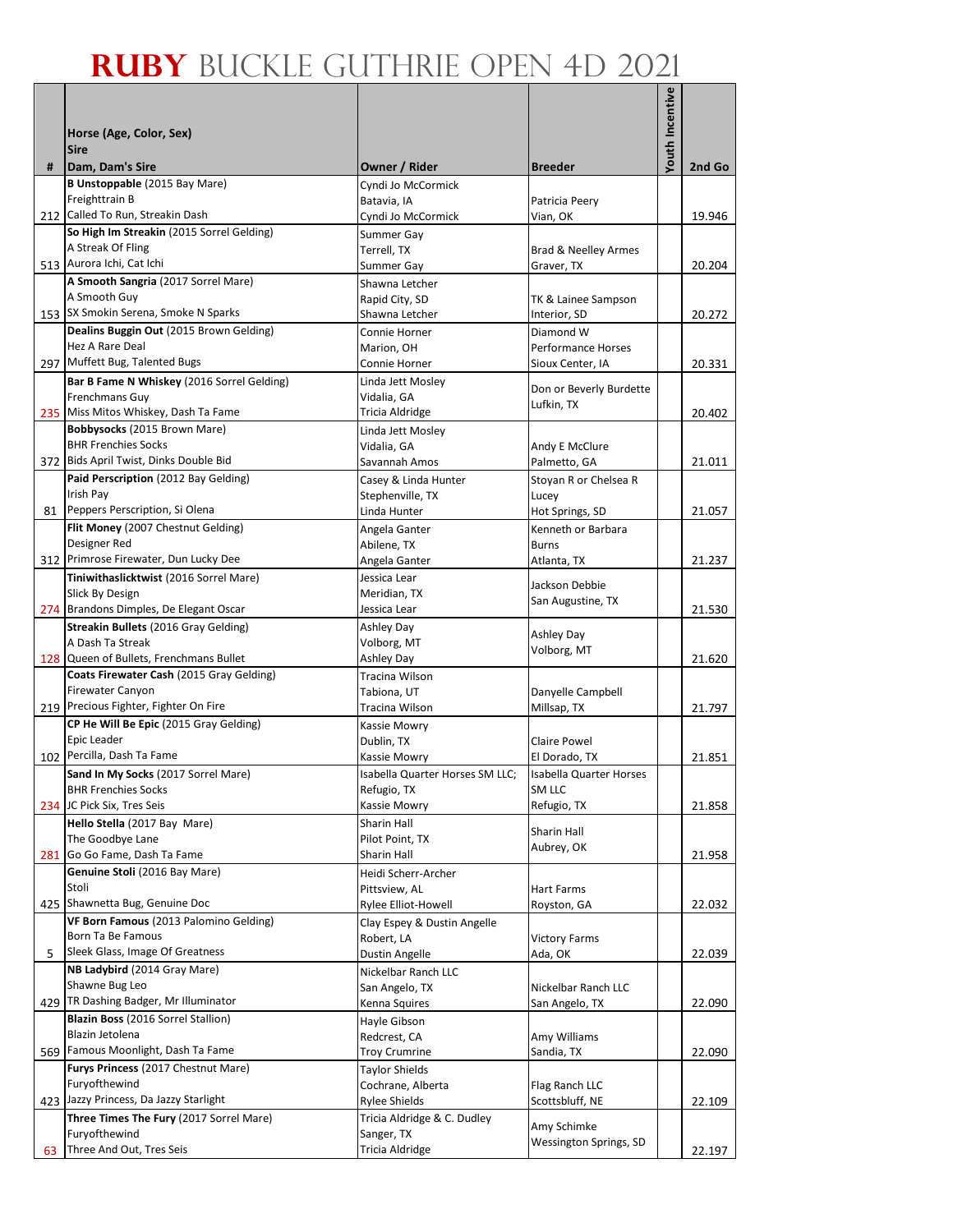|   | Horse (Age, Color, Sex)                                                    |                                      |                                      |                 |        |
|---|----------------------------------------------------------------------------|--------------------------------------|--------------------------------------|-----------------|--------|
|   | <b>Sire</b>                                                                |                                      |                                      |                 |        |
| # | Dam, Dam's Sire                                                            | Owner / Rider                        | <b>Breeder</b>                       | Youth Incentive | 2nd Go |
|   | MJ Condo Cowboy (2016 Sorrel Gelding)                                      | <b>Ashley Harvey</b>                 | Matthew & Jacqueline                 |                 |        |
|   | Carrizzo                                                                   | Decatur, TX                          | Condo                                |                 |        |
|   | 29 Cisco Goldie, PC Cisco Frost                                            | Wyatt Paul                           | Aracadia, FL                         |                 | 22.230 |
|   | Slick N Black (2014 Black Mare)                                            | Cayla Melby Small                    |                                      |                 |        |
|   | Slick By Design                                                            | Wilson, OK                           | Jane and/or Ryan Melby               |                 |        |
|   | 555 RC Back In Black, Ninety Nine Goldmine                                 | Cayla Small                          | Wilson, OK                           |                 | 22.265 |
|   | Dirty Dan Stinson (2011 Sorrel Gelding)                                    | Trina & Fulton Murray                |                                      |                 |        |
|   | <b>Eddie Stinson</b>                                                       | Fort Worth, TX                       | Diane Bass                           |                 |        |
|   | 267 Miss Lano Jewell, Easy Lano                                            | Tillar Murray                        | Pineville, LA                        |                 | 22.307 |
|   | VF Wahini Stinson (2016 Sorrel Gelding)                                    | Morgan E Nay                         |                                      |                 |        |
|   | <b>Eddie Stinson</b><br>566 Wahini Jet Bug, Ninnekah Bug                   | Madison, IN                          | <b>Victory Farms</b>                 |                 |        |
|   | Smooth Operraider (2015 Buckskin Gelding)                                  | John Ressler                         | Ada, OK                              |                 | 22.326 |
|   | A Smooth Guy                                                               | Roger & Margaret Jones<br>Farson, WY | Margaret Jones                       |                 |        |
|   | 479 Rare Red Raider, On The Money Red                                      | Margaret Jones                       | Farson, WY                           |                 | 22.345 |
|   | Dashing Manny (2006 Palomino Gelding)                                      | Paul Freed                           | Lance Robinson & Max                 |                 |        |
|   | PC Redwood Manny                                                           | Wellsville, UT                       | Anderson                             |                 |        |
|   | 64 Evening Traffic, Dash Thru Traffic                                      | Kailey Mitton                        | Spanish Fork, UT                     |                 | 22.347 |
|   | Tactical Patience (2016 Chestnut Gelding)                                  | B Spur'n Ranch                       |                                      |                 |        |
|   | <b>Winners Version</b>                                                     | Payson, UT                           | Robert or Jody Norris                |                 |        |
|   | 272 Just Swing East, Dash For Cash                                         | Amanda Butler                        | Caldwell, TX                         |                 | 22.385 |
|   | Guys Voodoo Bug (2003 Sorrel Gelding)                                      | Kaleb Terlip                         |                                      |                 |        |
|   | <b>Frenchmans Guy</b>                                                      | Frontenac, KS                        | Bill & Debbie Myers                  |                 |        |
|   | 405 Voo Doo Martha, Marthas Six Moons                                      | Patton Ann Lynch                     | Saint Onge, SD                       |                 | 22.404 |
|   | VF Eysa Famous (2015 Sorrel Mare)                                          | Sarah Rose Waguespack                |                                      |                 |        |
|   | <b>Eddie Stinson</b>                                                       | Gonzales, LA                         | <b>Victory Farms</b>                 |                 |        |
|   | 211 VF Eyesa Red Design, Designer Red                                      | Sarah Rose Waguespack                | Ada, OK                              |                 | 22.454 |
|   | Furious Interlude (2010 Bay Mare)<br>Furyofthewind                         | Abigail Poe/Kelli Jo & Alan Hulsey   |                                      |                 |        |
|   | 137 Secret Interlude, Tejano                                               | Fitzgerald, GA<br>Abigail Poe        | <b>Bob Moore Farms</b><br>Norman, OK | Υ               | 22.478 |
|   | Painted Prize (2014 Brown Mare)                                            | Jeff or Eva Hepper                   | Jim Streelman or Bill                |                 |        |
|   | PYC Paint Your Wagon                                                       | Keene, ND                            | Dale                                 |                 |        |
|   | 333 First Prize Kate, Fly Jess Fly                                         | Rudie Hepper                         | Clinton, MO                          |                 | 22.504 |
|   | Princess Stinson (2013 Palomino Mare)                                      | Janett Dykes                         |                                      |                 |        |
|   | <b>Eddie Stinson</b>                                                       | Baxley, GA                           | Danny K Carroll                      |                 |        |
|   | 51 Oro Rose, Man In The Money                                              | Janett Dykes                         | Raymore, MO                          |                 | 22.509 |
|   | KN Born Alil French (2016 Sorrel Mare)                                     | Kimi Nichols                         |                                      |                 |        |
|   | French Streaktovegas                                                       | Brownwood, TX                        | Kimi Nichols                         |                 |        |
|   | 360 KN Born This Way, Born To Be Famous                                    | Kimi Nichols                         | Brownwood, TX                        |                 | 22.514 |
|   | Classic Frenchman (2009 Sorrel Gelding)                                    | Kaitlyn Prentice                     |                                      |                 |        |
|   | Frenchmans Guy<br>345 Classic Keepsake, Dash For Cash                      | Bokchito, OK                         | Vaughn & Jill Cook                   |                 |        |
|   |                                                                            | Camron Fabro                         | Fort Collins, CO                     |                 | 22.518 |
|   | VF Lil Bit Stinson (2017 Sorrel Mare)<br><b>Eddie Stinson</b>              | Chani Graves<br>Sulphur Springs, TX  | <b>Victory Farms</b>                 |                 |        |
|   | 129 Little Bit Princess, Super Sence Amillion                              | Chani Graves                         | Ada, OK                              |                 | 22.518 |
|   | Little Bitta Fame (2015 Sorrel Mare)                                       | <b>Shane Davis</b>                   |                                      |                 |        |
|   | <b>Eddie Stinson</b>                                                       | Quinlan, TX                          | Thomas O'Neal                        |                 |        |
|   | 295 Kid Fame, Dash Ta Fame                                                 | Wendy Hoefer                         | Choudrant, LA                        |                 | 22.519 |
|   | Dashing Ta Fortune (2015 Brown Mare)                                       | Jennifeur Perry                      |                                      |                 |        |
|   | <b>Tres Fortunes</b>                                                       | Paris, TX                            | Cayla Melby Small                    |                 |        |
|   | 327 Dash Ta Lil, Dash Ta Fame                                              | Jennifeur Perry                      | Wilson, OK                           |                 | 22.539 |
|   | Incendiary Ivory (2009 Brown Gelding)                                      | Driver Land & Cattle Co LLC          |                                      |                 |        |
|   | Ivory James                                                                | Garden City, TX                      | Bobby D Cox                          |                 |        |
|   | 236 Miss Kamikaze, Hennessy                                                | Jennifer Driver                      | Fort Worth, TX                       |                 | 22.541 |
|   | Docs Ace Ta Fame (2014 Sorrel Gelding)                                     | Janelle Paul                         |                                      |                 |        |
|   | <b>Chasin Doubles</b>                                                      | Whitesboro, TX                       | Angela Fulton                        |                 |        |
|   | 498 Mauchos Brandy Gal, Docs Maucho                                        | Janelle Paul                         | Sanger, TX                           |                 | 22.579 |
|   | Streakin In My Socks (2012 Chestnut Gelding)<br><b>BHR Frenchies Socks</b> | Macy Brown<br>Lithia, FL             | Shawn & Angela Jackson               |                 |        |
|   | 75 Justa Sexy Woman, Dashin Is Easy                                        | Macy Brown                           | High Springs, FL                     |                 | 22.585 |
|   |                                                                            |                                      |                                      |                 |        |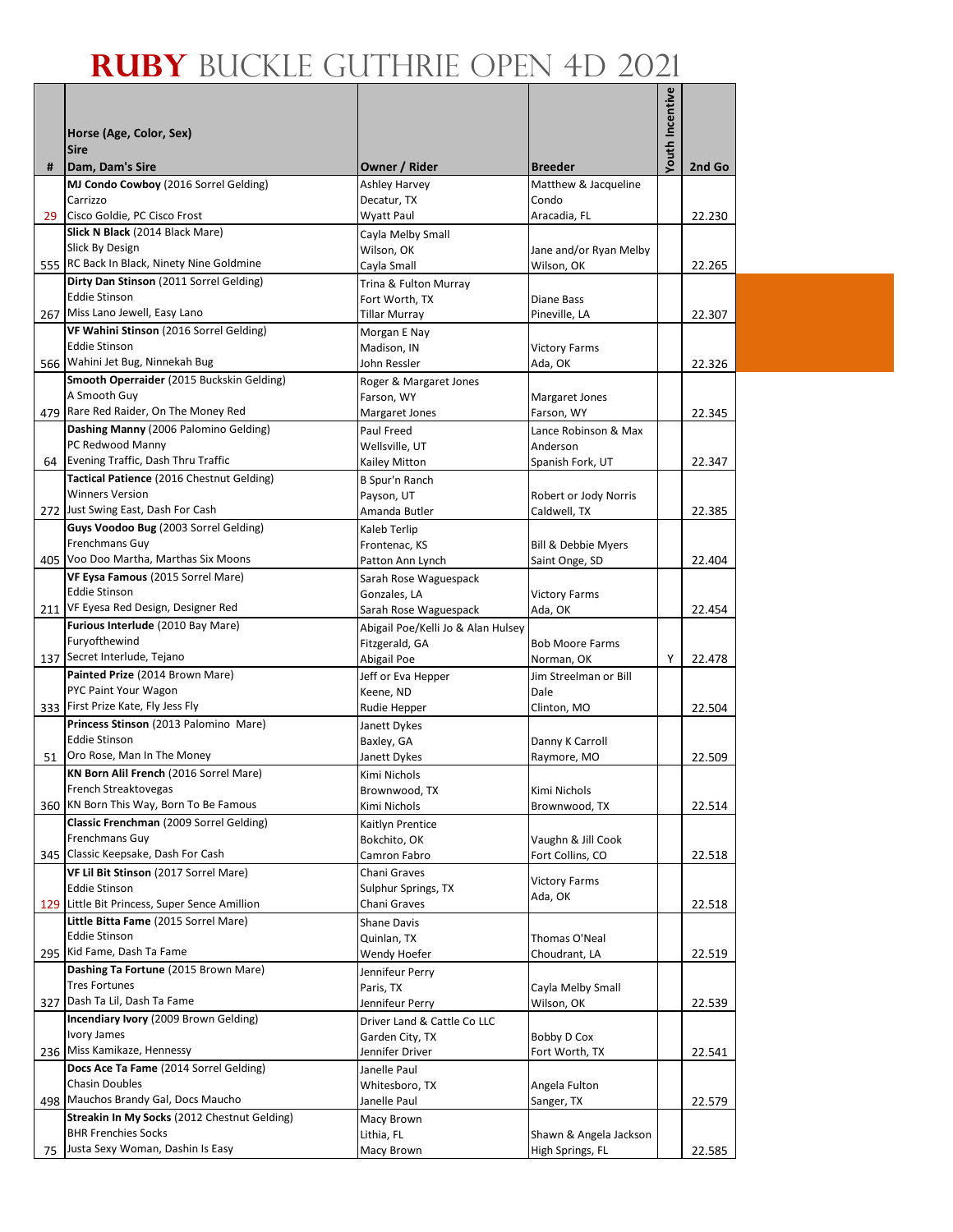|                | Horse (Age, Color, Sex)                                                         |                                            |                                 | Youth Incentive |        |
|----------------|---------------------------------------------------------------------------------|--------------------------------------------|---------------------------------|-----------------|--------|
|                | <b>Sire</b>                                                                     |                                            |                                 |                 |        |
| #              | Dam, Dam's Sire<br>Flashing My Guns (2014 Gray Gelding)                         | Owner / Rider<br>Ryann Pedone              | <b>Breeder</b>                  |                 | 2nd Go |
|                | Fiestas Gotta Gun                                                               | Sunset, TX                                 | Lee Pedone                      |                 |        |
|                | 60 Red Flashin Money, On The Money Red                                          | Ryann Pedone                               | Sunset, TX                      |                 | 22.604 |
|                | Furociousladychaser (2016 Black Gelding)<br>Furyofthewind                       | Andrea Cline                               | Copper Spring Ranch NM<br>LLC   |                 |        |
|                | 317 Dashin Ladybird, Dash For Perks                                             | Springtown, TX<br>Andrea Cline             | Tularosa, NM                    |                 | 22.619 |
|                | Folsom Prisoner (2013 Sorrel Gelding)                                           | <b>Robin Weaver</b>                        |                                 |                 |        |
|                | Blazin Jetolena                                                                 | Mahaffey, PA                               | Varner Brandy                   |                 |        |
| 89             | Honor This Nonstop, Mr Honor Bound                                              | Robin Weaver                               | Johnstown, PA                   |                 | 22.624 |
|                | A Streak Of Faith (2015 Bay Gelding)<br>A Streak Of Fling                       | Drue & Kelsey Knight                       |                                 |                 |        |
|                | 436 Less Cash More Dash, Cash Not Credit                                        | Willow, OK<br>Kelsey Knight                | Kelsey Knight<br>Willow, OK     |                 | 22.641 |
|                | American Guy (2014 Palomino Gelding)                                            | Jeff or Eva Hepper                         |                                 |                 |        |
|                | Frenchmans Guy                                                                  | Keene, ND                                  | Jeff & Eva Marie Hepper         |                 |        |
|                | 398 Dash For A Rose, Dash For Perks                                             | Kari Hepper                                | Keene, ND                       | Y               | 22.646 |
|                | DB Time For A Fling (2015 Bay Roan Gelding)                                     | Al Childs                                  |                                 |                 |        |
|                | A Streak Of Fling<br>180 Nana Time, Dashing Val                                 | Athens, OH<br>Rylee Elliot-Howell          | Dennis Beaty<br>Chickamauga, GA |                 | 22.654 |
|                | Kindafeelinheavenly (2015 Sorrel Stallion)                                      | Tesha Fredericks                           |                                 |                 |        |
|                | JL Dash Ta Heaven                                                               | Weatherford, TX                            | Jud Little                      |                 |        |
|                | 173 Kindabugginme, Bug In My Frosty                                             | Molli Montgomery                           | Ardmore, OK                     |                 | 22.663 |
|                | French Rivierra (2007 Palomino Mare)                                            | Driver Land & Cattle Co LLC                |                                 |                 |        |
|                | Frenchmans Guy                                                                  | Garden City, TX                            | <b>Marcus Smith</b>             |                 |        |
|                | 190 Volley Six, Streakin Six<br>Dube Darlin (2017 Palomino Mare)                | Jordan Driver<br>Dunn Ranch                | Dallas, TX                      |                 | 22.667 |
|                | JL Dash Ta Heaven                                                               | Wynnewood, OK                              | Jud Little                      |                 |        |
| $\overline{2}$ | Imanonstop Princess, Letta Hank Do It                                           | <b>Brandon Cullins</b>                     | Ardmore, OK                     |                 | 22.687 |
|                | Miss Etta Stinson (2015 Bay Mare)                                               | Amanda Hardee                              |                                 |                 |        |
|                | <b>Eddie Stinson</b><br>318 A Dash Of Reality, Some Dasher                      | Starke, FL                                 | <b>Victory Farms</b>            |                 |        |
|                | Sheza Free Bug (2015 Bay Mare)                                                  | Amanda Hardee<br>Jana Bean                 | Ada, OK                         |                 | 22.703 |
|                | Shawne Bug Leo                                                                  | Fort Hancock, TX                           | Jana Bean                       |                 |        |
|                | 585 Pistol N A Petticoat, Lins First Bullet                                     | Jana Bean                                  | Fort Hancock, TX                |                 | 22.708 |
|                | Lil Allante (2015 Bay Mare)                                                     | Ryan Reynolds                              |                                 |                 |        |
|                | Freighttrain B                                                                  | Collinsville, TX                           | Ashley C Snedeger               |                 |        |
|                | 577 VF Coup De Ville, Burrs First Down<br>SG Funny Money (2014 Gray Gelding)    | Ryan Reynolds                              | Willis, TX                      |                 | 22.729 |
|                | The Goodbye Lane                                                                | Shana Gibson<br>Ogden, UT                  | Shana Gibson                    |                 |        |
|                | 545 Some Famous Girl, Mr Fancy Fame                                             | Shana Gibson                               | Ogden, UT                       |                 | 22.733 |
|                | Roar Louder (2014 Bay Mare)                                                     | Paula Touchstone                           |                                 |                 |        |
|                | Triple Vodka                                                                    | Winona, MS                                 | Ranna R Hebert                  |                 |        |
|                | 164 Brays Special Dash, Special Crown Royal<br>Pritzi By Design (2016 Bay Mare) | Paula Touchstone                           | Welsh, LA                       |                 | 22.738 |
|                | Slick By Design                                                                 | <b>Starlyn McCauley</b><br>Silver City, NM | Megan/Bill/Susie Lewis          |                 |        |
| 94             | Frenchmans Pritzi, Frenchmans Guy                                               | <b>Starlyn McCauley</b>                    | Filer, ID                       |                 | 22.739 |
|                | Ima Friendly Guy (2010 Bay Gelding)                                             | M R Performance Horses                     |                                 |                 |        |
|                | A Smooth Guy                                                                    | Bellville, TX                              | Bill & Debbie Myers             |                 |        |
| 7              | Dash Of Hot Colours, Dashing Val<br>Smooth Moven Cowgirl (2015 Bay Mare)        | Sara Craver                                | Saint Onge, SD                  |                 | 22.740 |
|                | Cowboys Cartel                                                                  | Cody & Maegan Heiner<br>Corinne, UT        | Bill & Debbie Myers             |                 |        |
| 10             | Smooth French Girl, Frenchmans Guy                                              | Maegan Heiner                              | Saint Onge, SD                  |                 | 22.741 |
|                | Bar B Arabella Bug (2014 Chestnut Mare)                                         | <b>Hopson Quarter Horses</b>               |                                 |                 |        |
|                | Shawne Bug Leo                                                                  | Mound, TX                                  | Rattlesnake Ranch               |                 |        |
|                | 368 Yella Izabella, Frenchmans Guy<br>What A Special Guy (2010 Bay Gelding)     | Jacque Woolman                             | Lukin, TX                       |                 | 22.751 |
|                | A Smooth Guy                                                                    | Peggy Holzer<br>Bismarck, ND               | Peggy Holzer                    |                 |        |
|                | 259 Special Zevi, Shake It Special                                              | Peggy Holzer                               | Bismarck, ND                    |                 | 22.757 |
|                | This Guyz A Leader (2011 Palomino Gelding)                                      | Scott & Lisa Gray                          |                                 |                 |        |
|                | Frenchmans Guy                                                                  | Stillwater, OK                             | Bill & Debbie Myers             |                 |        |
| 409            | Bugs Special Cash, Special Leader                                               | Callie Gray-Creager                        | Saint Onge, SD                  |                 | 22.763 |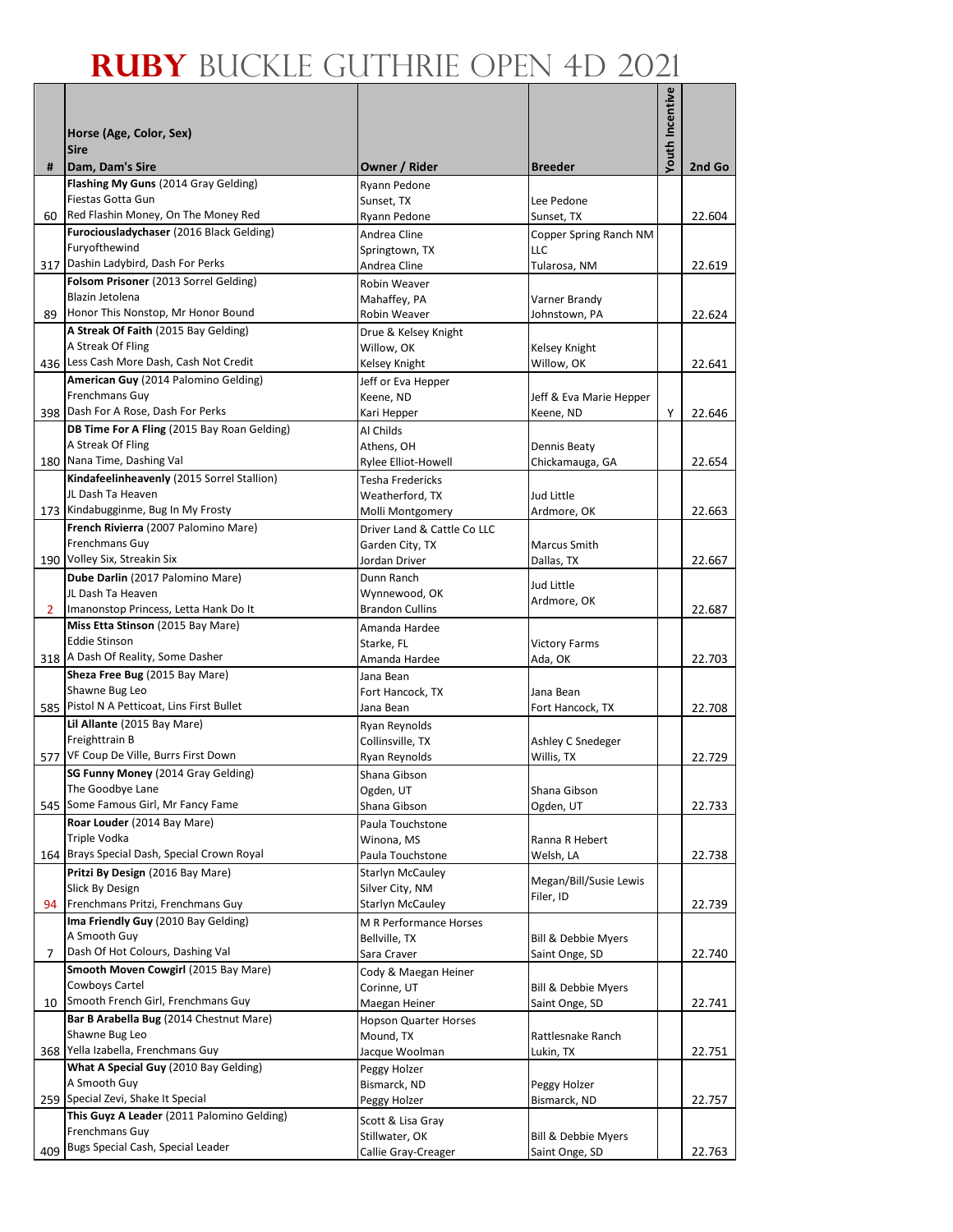|    |                                                                  |                                     |                                         | Youth Incentive |        |
|----|------------------------------------------------------------------|-------------------------------------|-----------------------------------------|-----------------|--------|
|    | Horse (Age, Color, Sex)                                          |                                     |                                         |                 |        |
|    | <b>Sire</b>                                                      |                                     |                                         |                 |        |
| #  | Dam, Dam's Sire                                                  | Owner / Rider                       | <b>Breeder</b>                          |                 | 2nd Go |
|    | JLR One Slick Guy (2013 Brown Gelding)<br>Slick By Design        | Jana L Riley<br>Paige, TX           | Jana L Riley                            |                 |        |
|    | 412 Famous French Lady, Frenchmans Guy                           | Jana L Riley                        | Paige, TX                               |                 | 22.772 |
|    | Greatunderpressure (2016 Sorrel Gelding)                         | Ryann Pedone                        | Ryann Pedone                            |                 |        |
|    | No Pressure On Me                                                | Sunset, TX                          | Sunset, TX                              |                 |        |
|    | 55 Kiss Kiss This, Chain Of Events                               | Jodee Miller                        |                                         |                 | 22.781 |
|    | Streakintothe Fiesta (2017 Sorrel Gelding)<br>Fiestas Gotta Gun  | Jennifer McGraw<br>Ocala, FL        | Jennifer McGraw                         |                 |        |
|    | 197 Steakin Fantasie, Okey Dokey Fantasy                         | Rylee Elliot-Howell                 | Ocala, FL                               |                 | 22.781 |
|    | Famous French Socks (2013 Sorrel Gelding)                        | Driver Land & Cattle Co LLC         |                                         |                 |        |
|    | <b>BHR Frenchies Socks</b>                                       | Garden City, TX                     | Kelly Joe Carr                          |                 |        |
|    | 189 Here Comes The Fame, Dash Ta Fame                            | Jennifer Driver                     | Madison, IN                             |                 | 22.782 |
|    | JJJ Roscoe Bully Fame (2010 Bay Gelding)<br><b>Eddie Stinson</b> | Jeannie S Baldwin                   |                                         |                 |        |
|    | 266 GCH Ballerina, Bully Bullion                                 | Lufkin, TX<br>Jakup Bender          | Jeannie S Baldwin<br>Lufkin, TX         | Y               | 22.791 |
|    | Playin N Vegas (2017 Sorrel Mare)                                | <b>Wrights Stables</b>              |                                         |                 |        |
|    | French Streaktovegas                                             | Bethel, NC                          | <b>Ronny Bumpus</b>                     |                 |        |
|    | 145 Peppy Playtari, Ninas Peppy Doc                              | Jordan Harrell                      | Lampasas, TX                            |                 | 22.791 |
|    | Chris Le Dough (2014 Sorrel Gelding)                             | Okelberry Livestock                 |                                         |                 |        |
|    | Twoforthedough<br>449 Dash To A Frenchman, Frenchmans Guy        | Goshen, UT                          | David A Whitaker                        |                 |        |
|    | SV Dudewheresmysocks (2017 Sorrel Gelding)                       | Annie Okelberry<br>Tesha Fredericks | Taylor, UT                              |                 | 22.823 |
|    | <b>BHR Frenchies Socks</b>                                       | Weatherford, TX                     | Phillip or Kathy Russell                |                 |        |
|    | 282 VF Special Design, Designer Red                              | Molli Montgomery                    | Emory, TX                               |                 | 22.830 |
|    | FirstFlight Taheaven (2016 Sorrel Mare)                          | <b>Brittany Bishop</b>              | Jud Little                              |                 |        |
|    | JL Dash Ta Heaven                                                | Warrenton, VA                       | Ardmore, OK                             |                 |        |
|    | 48 Moons Six Marthas, Marthas Six Moons                          | <b>Brandon Cullins</b>              |                                         |                 | 22.833 |
|    | LJR Famous Ed (2012 Sorrel Mare)<br><b>Eddie Stinson</b>         | B Spur'n Ranch<br>Payson, UT        | <b>Victory Farms</b>                    |                 |        |
|    | 183 Dots Lucky Red Ace, Lucky Aces N Eights                      | Amanda Butler                       | Ada, OK                                 |                 | 22.834 |
|    | A Southdakota Smooth (2017 Buckskin Gelding)                     | Julie Wetering                      |                                         |                 |        |
|    | A Smooth Guy                                                     | Parker, SD                          | Julie Wetering<br>Parker, SD            |                 |        |
|    | 107 Our Blue Velvet, Perks Alive                                 | Samantha Flannery                   |                                         |                 | 22.840 |
|    | Traffics Vegas Trip (2015 Bay Gelding)<br><b>Traffic Guy</b>     | Setting Sun Ranch<br>Nephi, UT      |                                         |                 |        |
|    | 485 Touche Touche, Oklahoma Fuel                                 | Paisley Humphrey                    | Dana Lynn Darnell<br>Weimar, TX         | Y               | 22.849 |
|    | Famous Blazin Boxers (2015 Sorrel Gelding)                       | Erika Boucher                       |                                         |                 |        |
|    | Blazin Jetolena                                                  | Galion, OH                          | <b>Busby Quarterhorse LLC</b>           |                 |        |
|    | 524 Famous Silk Panties, Dash Ta Fame                            | Pete Oen                            | Millsap, TX                             |                 | 22.858 |
|    | EPH Streak Of Dust (2016 Bay Gelding)                            | Jake & Jessie Altman                | Echeta Performance                      |                 |        |
|    | French Streaktovegas<br>271 Dusty Lil Effort, Lil McGinn         | Olathe, CO<br>Jessie Altman         | Horses LLC<br>Gillette, WY              |                 | 22.871 |
|    | Rockin Tap (2015 Bay Mare)                                       | Karin Nielsen                       |                                         |                 |        |
|    | Rockin W                                                         | Louisburg, KS                       | Phillip & Mary Rapp                     |                 |        |
|    | 450 Whats On Tap, Doc Olena                                      | Camrin Sellers                      | Sparr, FL                               |                 | 22.872 |
|    | Designed Ta Smoke (2004 Gray Gelding)                            | Jerry & Melodi Christensen          |                                         |                 |        |
|    | Designer Red<br>505 Justasmokin, Glazed                          | Kennebec, SD<br>Melodi Christensen  | John & Cindy Baltezore<br>Beresford, SD |                 | 22.889 |
|    | JS Its Goodbye Time (2017 Brown Gelding)                         | Janet Staton                        |                                         |                 |        |
|    | The Goodbye Lane                                                 | Bastrop, TX                         | Gregg or Shana Gibson                   |                 |        |
|    | 189 Shez Brimm, Brimmerton                                       | Janet Staton                        | Ogden, UT                               |                 | 22.890 |
|    | Little Man Keith (2008 Brown Gelding)                            | Marty & Jessica Leach               |                                         |                 |        |
|    | <b>Tres Seis</b><br>This Is Mi World, Corona Cartel              | Rockville, NE                       | Ervin E Wyatt                           |                 |        |
| 22 | Guys Merridoc Girl (2011 Sorrel Mare)                            | Jessica Leach<br>Camron Fambro      | Edmond, OK                              |                 | 22.900 |
|    | Frenchmans Guy                                                   | Stephenville, TX                    | Troy & Jamie Ashford                    |                 |        |
| 72 | JB Docs Lil Tootsie, Merridoc                                    | Chayni Chamberland                  | Lott, TX                                | Υ               | 22.906 |
|    | Coats Smooth Honor (2016 Sorrel Gelding)                         | Larry Coats                         | Larry Coats                             |                 |        |
|    | A Smooth Guy                                                     | San Angelo, TX                      | San Angelo, TX                          |                 |        |
|    | 117 Fire N Honor, Alive N Firen                                  | Kay Blandford                       |                                         |                 | 22.907 |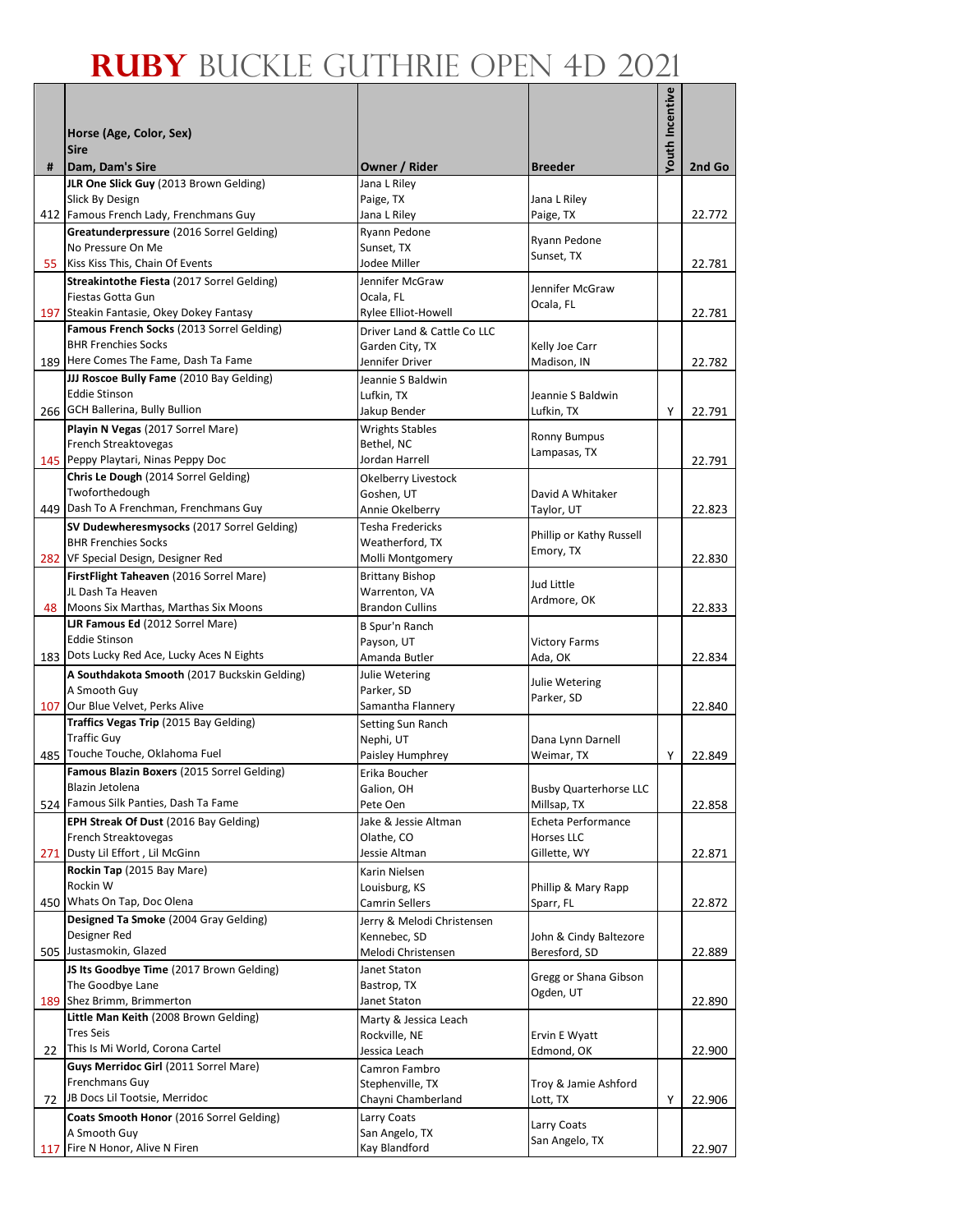|    |                                                                                  |                                                  |                                         | Youth Incentive |        |
|----|----------------------------------------------------------------------------------|--------------------------------------------------|-----------------------------------------|-----------------|--------|
|    |                                                                                  |                                                  |                                         |                 |        |
|    | Horse (Age, Color, Sex)<br><b>Sire</b>                                           |                                                  |                                         |                 |        |
| #  | Dam, Dam's Sire                                                                  | Owner / Rider                                    | <b>Breeder</b>                          |                 | 2nd Go |
|    | Easy On The Jazz (2013 Bay Roan Mare)                                            | <b>Bailee Switzer</b>                            |                                         |                 |        |
|    | A Streak Of Fling                                                                | Maricopa, AZ                                     | Flag Ranch LLC                          |                 |        |
|    | 133 Jazzy Princess, Da Jazzy Starlight                                           | <b>Bailee Switzer</b>                            | Purcell, OK                             |                 | 22.908 |
|    | Aint Playboy Famous (2014 Palomino Mare)<br>Aint Seen Nothin Yet                 | Karen Nielsen                                    |                                         |                 |        |
|    | 120 Playboy Bar Lynx, Ima Playboy Sam                                            | Louisburg, KS<br>Makenzee Wheelhouse             | Misty James<br>Checotah, OK             | Y               | 22.912 |
|    | Red Ryon Red Ryon (2016 Sorrel Gelding)                                          | Kathy Donegan                                    |                                         |                 |        |
|    | The Red Dasher                                                                   | Bluff Dale, TX                                   | Kathy Donegan                           |                 |        |
|    | 526 Miss Firewater Ryon, Fire Water Flit                                         | Lacey Harmon                                     | Bluff Dale, TX                          |                 | 22.913 |
|    | Letta Traffic Do It (2015 Buckskin Mare)                                         | Jaime Stackpole                                  |                                         |                 |        |
|    | <b>Traffic Guy</b>                                                               | Gray, GA                                         | Troy & Jamie Ashford                    |                 | 22.924 |
|    | 158 April Rose For Hank, Letta Hank Do It<br>Secret Ta Heaven (2014 Sorrel Mare) | Jaime Stackpole<br>Limitless Performance Horses, | Lott, TX                                |                 |        |
|    | JL Dash Ta Heaven                                                                | LLC Dublin, TX                                   | Garland Ray Baker                       |                 |        |
|    | 140 Scats Rockette, Scat Pac                                                     | <b>Billie Ann Harmon</b>                         | Russellville, AR                        |                 | 22.930 |
|    | Shut The Blazin Door (2014 Chestnut Mare)                                        | Brice & Karen Manning                            |                                         |                 |        |
|    | Blazin Jetolena                                                                  | Marietta, OK                                     | Brice & Karen Manning                   |                 |        |
|    | 457 Shut The Front Door, Dash Ta Fame                                            | Karen Manning                                    | Marietta, OK                            |                 | 22.932 |
|    | Dun In French Lace (2011 Palomino Mare)                                          | <b>Stacy Glause</b>                              |                                         |                 |        |
|    | First Down French<br>40 Docs Cactus Cutie, Yucca King Doc                        | Payson, UT<br><b>Stacy Glause</b>                | James W & Kim Frazier<br>White City, OR |                 | 22.962 |
|    | OE Money In My Socks (2015 Bay Mare)                                             | <b>Ashley Harvey</b>                             |                                         |                 |        |
|    | <b>BHR Frenchies Socks</b>                                                       | Decatur, TX                                      | Harvey Ashley                           |                 |        |
|    | 520 Reds Dancing Duck, On The Money Red                                          | Ashley Harvey                                    | Decatur, TX                             |                 | 22.963 |
|    | French Redneck (2015 Sorrel Stallion)                                            | Shelton Headley                                  |                                         |                 |        |
|    | Frenchmans Guy                                                                   | Port Gibson, MS                                  | Shelton Headley                         |                 |        |
|    | 208 Redneck Rosey, Redneck Jet                                                   | Sami Sylvester<br>Preslee Nellesen               | Port Gibson, MS                         |                 | 22.981 |
|    | A Pepper Smoothie (2013 Buckskin Mare)<br>A Smooth Guy                           | Mapleton, UT                                     | Erin Kenzy                              |                 |        |
|    | 446 Little Janie Pepper, Annies Little Pepper                                    | Preslee Nellesen                                 | Gregory, SD                             | Y               | 22.989 |
|    | Perks For Guys (2011 Sorrel Mare)                                                | Christy Davidson                                 |                                         |                 |        |
|    | Frenchmans Guy                                                                   | Ozona, TX                                        | Chad M Myers                            |                 |        |
|    | 149 Blondy Perks, Dash For Perks                                                 | Kristi Steffes                                   | Rapid City, SD                          |                 | 22.996 |
|    | Fireball Fling (2017 Bay Roan Gelding)                                           | Kathy Donegan                                    | Kathy Donegan                           |                 |        |
|    | A Streak Of Fling<br>239 Miss Firewater Ryon, Fire Water Flit                    | Bluff Dale, TX<br>Lacey Harmon                   | Bluff Dale, TX                          |                 | 23.003 |
|    | Guys Special Effort (2007 Palomino Mare)                                         | Cabrina Vickers                                  |                                         |                 |        |
|    | Frenchmans Guy                                                                   | Flagstaff, AZ                                    | Tyrell R Moody                          |                 |        |
|    | 321 Some Kinda Keeper, Special Effort                                            | Cabrina Vickers                                  | Letcher, SD                             |                 | 23.017 |
|    | Trafficcat (2015 Bay Gelding)                                                    | Cheryl Barron                                    |                                         |                 |        |
|    | <b>Traffic Guy</b>                                                               | Lockhart, TX                                     | Dawn Smith                              |                 |        |
|    | 148 Firewater Scat Cat, Alive N Firen<br>Tres Candies PZ (2017 Bay Mare)         | Janna Brown                                      | Mc Dade, TX                             |                 | 23.023 |
|    | <b>Tres Seis</b>                                                                 | Joao Ferraz Leao<br>Weatherford, TX              | Guy Rodrigues Peixoto Jr                |                 |        |
|    | 146 Sex N Candy, White Tie                                                       | Joao Leo                                         | Frisco, TX                              |                 | 23.044 |
|    | Confederatefirewater (2017 Black Gelding)                                        | Bob & Revae Barthle                              |                                         |                 |        |
|    | Johnny Reb Jackson                                                               | Dade City, FL                                    | Bob & Revae Barthle<br>Dade City, FL    |                 |        |
|    | 13 Flittin Fire Bug, Fire Easy                                                   | Ryann Pedone                                     |                                         |                 | 23.047 |
|    | Legally Fun Blonde (2012 Palomino Mare)                                          | Joe McGraw & Marilee Deines                      | Joe McGraw & Marilee                    |                 |        |
|    | Frenchmans Guy<br>393 Levin Lucille, Shawne Bug                                  | Timnath, CO                                      | Deines                                  |                 |        |
|    | Kentucky Star Fling (2016 Chestnut Mare)                                         | Mary-Cecelia Tharp<br>Brad & Jenna Shirey        | Culver, OR                              |                 | 23.058 |
|    | A Streak Of Fling                                                                | Logan, OH                                        | Sammy Crooks                            |                 |        |
|    | 226 When Stars Streak, Miracle Steak                                             | <b>Troy Crumrine</b>                             | Arlington, KY                           |                 | 23.084 |
|    | Wild Childs Fling (2016 Bay Roan Gelding)                                        | Tana Renick                                      | Tana Renick                             |                 |        |
|    | Streakin Boon Dox                                                                | Kingston, OK                                     | Kingston, OK                            |                 |        |
| 69 | XV Wild Child, Whos Salty Dog                                                    | Tana Renick                                      |                                         |                 | 23.098 |
|    | Datsa Lil Shaker (2016 Gray Mare)<br>Dats A Frenchman                            | JR & Lauren Magdeburg<br>Roland, OK              | Wayne &/or Kim Smith                    |                 |        |
|    | 151 Joans Royal Jet, Royal Shake Em                                              | AriAnna Flynn                                    | Touchet, WA                             |                 | 23.121 |
|    | Nonstop French Socks (2016 Sorrel Mare)                                          | Wendy Reed                                       |                                         |                 |        |
|    | <b>BHR Frenchies Socks</b>                                                       | Roopville, GA                                    | Wendy Reed                              |                 |        |
|    | 241 Kid Me Nonstop, Kids Lineage                                                 | Wendy Reed                                       | Roopville, GA                           |                 | 23.128 |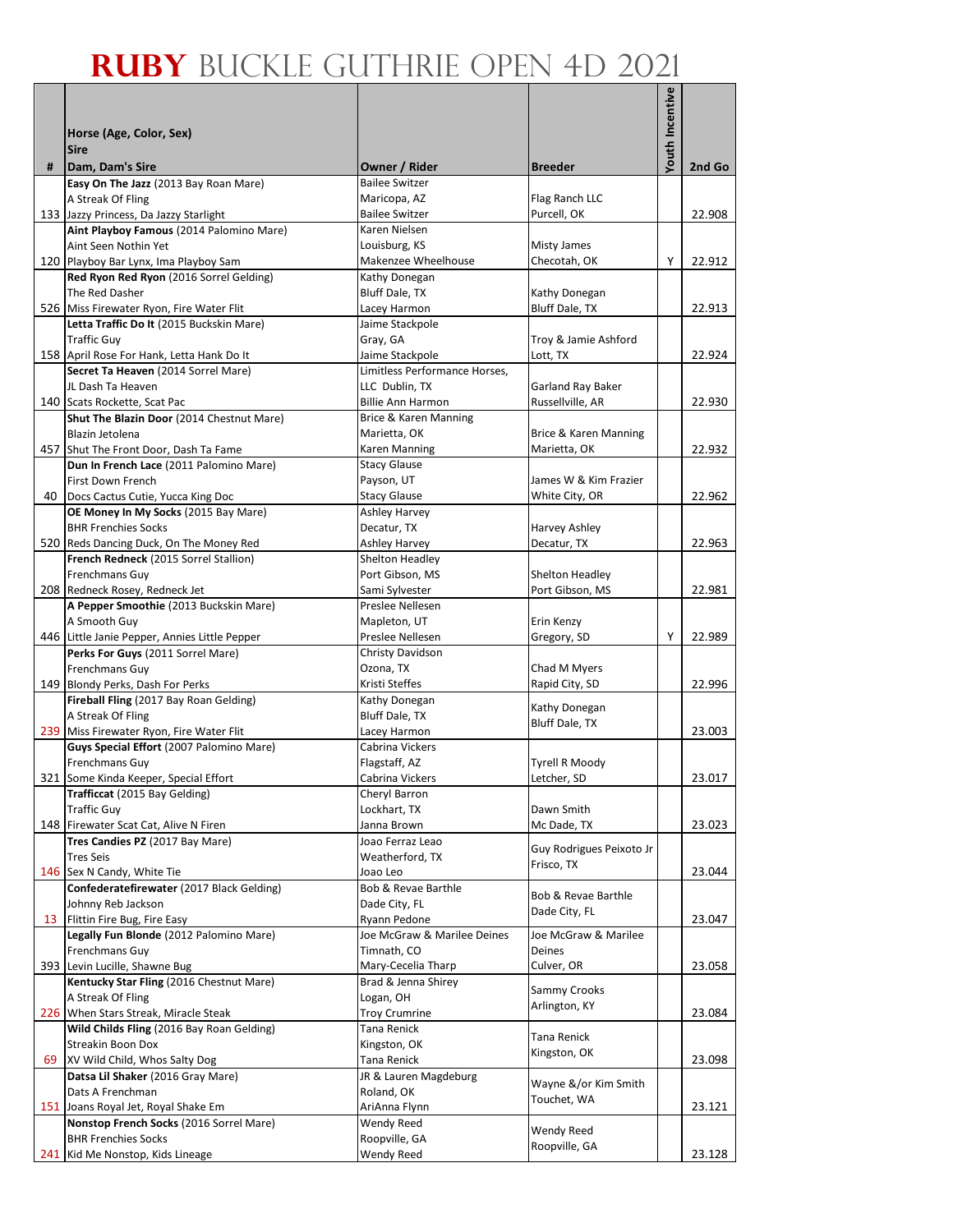|   |                                                                                          |                                          |                                         | Youth Incentive |        |
|---|------------------------------------------------------------------------------------------|------------------------------------------|-----------------------------------------|-----------------|--------|
|   | Horse (Age, Color, Sex)                                                                  |                                          |                                         |                 |        |
|   | <b>Sire</b>                                                                              |                                          |                                         |                 |        |
| # | Dam, Dam's Sire                                                                          | Owner / Rider                            | <b>Breeder</b>                          |                 | 2nd Go |
|   | Red Bull Look (2013 Sorrel Gelding)                                                      | Brad or Karen Gleason                    |                                         |                 |        |
|   | JD Look                                                                                  | Touchet, WA                              | Brad or Karen Gleason                   |                 |        |
|   | 461 Daves Jet Ta Fame, Dash Ta Fame<br>RLC Gone Streakin (2017 Sorrel Mare)              | Karen Gleason<br>Jana L Himes            | Touchet, WA                             |                 | 23.151 |
|   | French Streaktovegas                                                                     | Gail, TX                                 | Rickie Christianson                     |                 |        |
|   | 262 Distinguishable, Stoli                                                               | Jana Stipe                               | New Waverly, TX                         |                 | 23.152 |
|   | Stoli Elit (2014 Sorrel Gelding)                                                         | Dena Rae Milner                          |                                         |                 |        |
|   | Stoli<br>431 On A Bunny, On A High                                                       | Stephenville, TX<br>Dena Rae Milner      | <b>Robert Driggers</b><br>Anthony, NM   |                 | 23.155 |
|   | Bullseye Bullion* (2010 Sorrel Stallion)                                                 | <b>Whitmire Ranch</b>                    | Anderson & Alexia                       |                 |        |
|   | <b>Bully Bullion</b><br>Top                                                              | Overbrook, OK                            | Mehrle                                  |                 |        |
|   | 606 Shawnee, Shawnee Bug                                                                 | Lainie Whitmire                          | Nowata, OK                              |                 | 23.156 |
|   | Lost Creek Widow (2015 Sorrel Gelding)                                                   | Jamey & Brandy Voge                      |                                         |                 |        |
|   | Rockin W<br>596 Wicked Widow, Widows Freckles                                            | Wills Point, TX<br>Cassidy Deen          | Tony Palermo Sr<br>Sulphur, LA          |                 | 23.158 |
|   | Caseys Cowboy (2016 Sorrel Stallion)                                                     | Hali Bohmbach                            |                                         |                 |        |
|   | Cowboys Cartel                                                                           | Charlson, ND                             | Bill & Debbie Myers<br>Saint Onge, SD   |                 |        |
|   | 223 Caseys Starlight, Rio Starlight                                                      | Hilary Van Gerpen                        |                                         |                 | 23.160 |
|   | High On Koak (2008 Bay Mare)<br>As Good As Nick Gets                                     | Jerid Hunt<br>Alvord, TX                 | Jill Lane Quarter Horses                |                 |        |
|   | 338 Koak, Doc's Oak                                                                      | Ashley Hunt                              | Fort Benton, MT                         | Y               | 23.170 |
|   | AStreak Of Fritz (2015 Sorrel Gelding)                                                   | <b>Blaise Lange</b>                      |                                         |                 |        |
|   | A Streak Of Fling                                                                        | Harrison, NE                             | Brian & Lisa Fulton                     |                 |        |
|   | 473 A Major Little Fritz, Friendly Fritz                                                 | <b>Blaise Lange</b>                      | Valentine, NE                           | Y               | 23.170 |
|   | Tres Movidas (2012 Sorrel Mare)<br><b>Tres Seis</b>                                      | Thomas F Jacobs<br>Pritchett, CO         | Thomas Ford Jacobs                      |                 |        |
|   | 542 Sheza Blazin Move, Blazin Jetolena                                                   | Hallie Hanssen                           | Pritchett, CO                           |                 | 23.182 |
|   | VF Going Big Time (2014 Bay Gelding)                                                     | Debbie Richardson                        |                                         |                 |        |
|   | <b>Eddie Stinson</b>                                                                     | Elmore City, OK                          | <b>Victory Farms</b>                    |                 |        |
|   | 394 Scored Big Time, Even The Score                                                      | Debbie Richardson                        | Ada, OK                                 |                 | 23.193 |
|   | GM Splashing Proud (2013 Sorrel Gelding)<br>JB Proud N Famous                            | Wade & Ruth Christensen<br>Erda, UT      | Gloria Martineau                        |                 |        |
|   | 385 Splashing Sally, Striking Distance                                                   | Jamie Wade Christensen                   | Salt Lake City, UT                      |                 | 23.199 |
|   | VF Louis Vuitton (2017 Sorrel Gelding)                                                   | Scamper Cole                             | <b>Victory Farms</b>                    |                 |        |
|   | <b>Eddie Stinson</b>                                                                     | Granbury, TX                             | Ada, OK                                 |                 |        |
|   | 244 Corona Couture, Corona Cartel                                                        | James Barnes                             |                                         |                 | 23.199 |
|   | Guyz Girlz Have Fame (2016 Palomino Mare)<br>Frenchmans Guy                              | <b>Wendy Platts</b><br>Scottsdale, AZ    | Sorlie Theresa Walter                   |                 |        |
|   | 230 Fames Licorice Kiss, Dash Ta Fame                                                    | Rylea Platts                             | Billings, MT                            |                 | 23.203 |
|   | Ready Set Go Girl (2015 Bay Mare)                                                        | Glenda Barnett                           |                                         |                 |        |
|   | Prime Talent                                                                             | Decatur, TX                              | Copper Spring Ranch LLC                 |                 |        |
|   | 443 Very Dashin 123, Dash Thru Traffic<br><b>WYO Fancy N Famous (2015 Chestnut Mare)</b> | Glenda Barnett<br>Levi & Cabrina Vickers | Tularosa, NM                            |                 | 23.216 |
|   | Aint Seen Nothin Yet                                                                     | Flagstaff, AZ                            | Roduner Diane L                         |                 |        |
|   | 273 Rightbit Tiny Remedy, Kings Big Mack                                                 | Cabrina Vickers                          | Buffalo, WY                             |                 | 23.231 |
|   | Breezy By Design (2016 Bay Mare)                                                         | <b>Tinkerbell Delight LLC</b>            | Lorrie Fllingham                        |                 |        |
|   | Slick By Design<br>148 One Mans Summer, Exclusive Man                                    | Fort Collins, CO<br>Miranda Holcomb      | Mitchell, NE                            |                 | 23.246 |
|   | Glamorshots (2010 Sorrel Mare)                                                           | Shanan Doherty                           |                                         |                 |        |
|   | As Good As Nick Gets                                                                     | Sterling, CO                             | Mary-Cecelia Tharp                      |                 |        |
|   | 580 Glamor N Glitz, Dashin Attraction                                                    | Shanan Doherty                           | Ault, CO                                |                 | 23.249 |
|   | Dial A Blazin Bunny (2016 Brown Gelding)                                                 | Julia Clark                              |                                         |                 |        |
|   | Blazin Jetolena<br>49 Bullys Dialed In, Bully Bullion                                    | Rolling Fork, MS<br>Maggie Carter        | Julia R Ewing-Clark<br>Rolling Fork, MS |                 | 23.266 |
|   | <b>Streak N Goodbye (2015 Chestnut Gelding)</b>                                          | Dr. Zachary Bruggen                      |                                         |                 |        |
|   | The Goodbye Lane                                                                         | Ward, AR                                 | Rubylee F Walker                        |                 |        |
|   | 142 Streak N Wink, Streakin Jewel                                                        | Katelyn McLeod                           | Pinegree, ID                            |                 | 23.269 |
|   | Uh Huh Im Streakin (2015 Brown Gelding)                                                  | Courtney Donegan                         |                                         |                 |        |
|   | French Streaktovegas<br>203 Uh Huh Bug, Shawne Bug                                       | Stephenville, TX<br>Courtney Donegan     | Kathy Donegan<br>Bluff Dale, TX         |                 | 23.290 |
|   | Jess A French Vixen (2014 Buckskin Mare)                                                 | April Vernon                             | Christine & Debra                       |                 |        |
|   | First Down French                                                                        | Morristown, AZ                           | Langlois                                |                 |        |
|   | 591 Feature Miss Dimples, Feature Mr Jess                                                | April Vernon                             | Watsonville, CA                         |                 | 23.290 |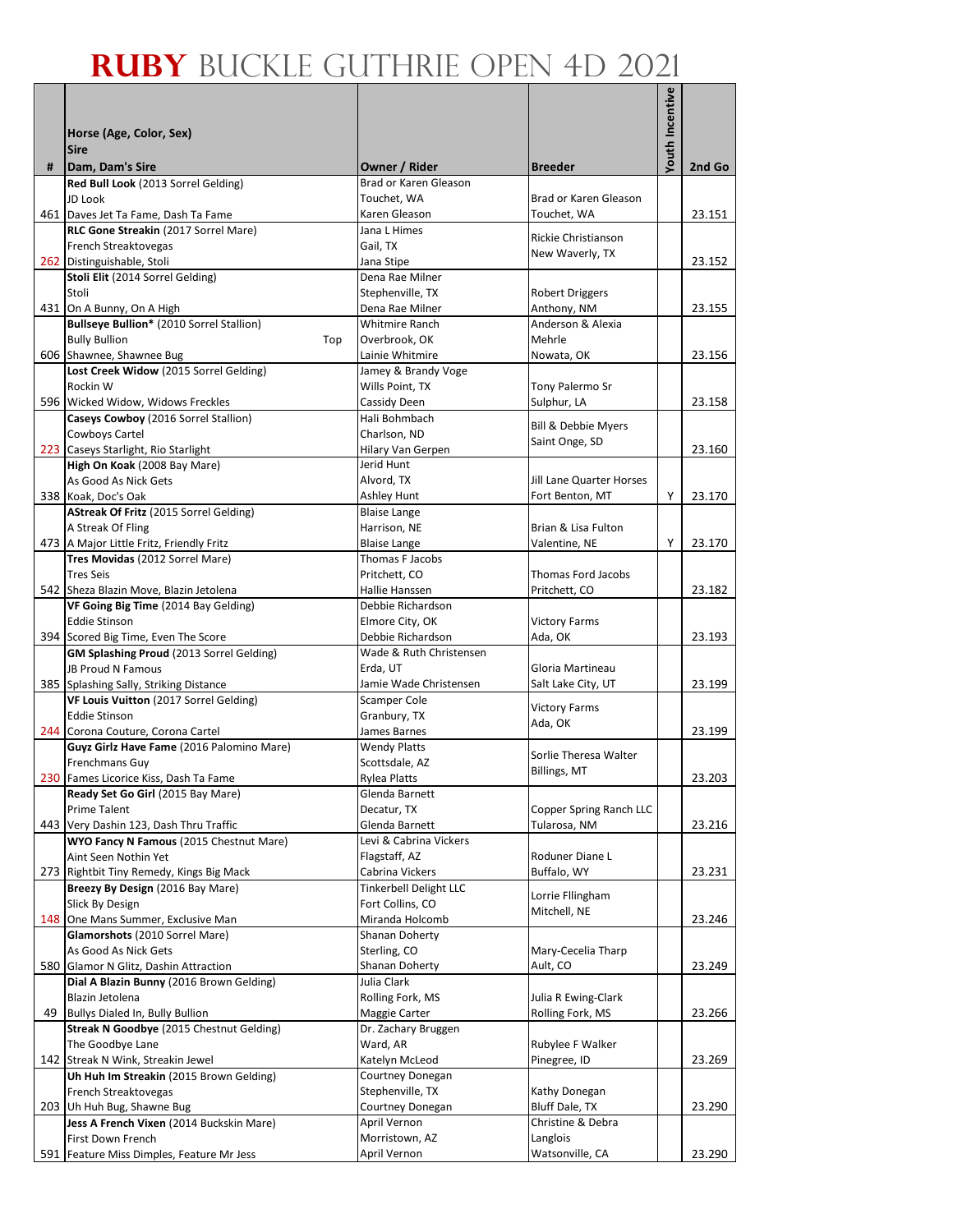|   |                                                                                     |                                                  |                                         | Youth Incentive |        |
|---|-------------------------------------------------------------------------------------|--------------------------------------------------|-----------------------------------------|-----------------|--------|
|   |                                                                                     |                                                  |                                         |                 |        |
|   | Horse (Age, Color, Sex)                                                             |                                                  |                                         |                 |        |
| # | <b>Sire</b><br>Dam, Dam's Sire                                                      | Owner / Rider                                    | <b>Breeder</b>                          |                 | 2nd Go |
|   | Send Sixes The Candy (2015 Gray Gelding)                                            | Doak Farms                                       |                                         |                 |        |
|   | Sixes Liason                                                                        | Las Cruces, NM                                   | <b>Brian L Gunder</b>                   |                 |        |
|   | 589 Send Me The Candy, Leaving Memories                                             | Kaylin Doak                                      | Lewisburg, OH                           |                 | 23.298 |
|   | Siraccos Fame (2012 Sorrel Mare)<br>JL Sirocco                                      | Paul Terry                                       |                                         |                 |        |
|   | 88 Docs Smooth Best, Docs Silver N Blue                                             | Nephi, UT<br><b>Shelly Terry</b>                 | Paul Terry<br>Nephi, UT                 |                 | 23.307 |
|   | American PYC (2013 Bay Mare)                                                        | Melissa Brandt                                   |                                         |                 |        |
|   | PYC Paint Your Wagon                                                                | Hermosa, SD                                      | A C Taylor                              |                 |        |
|   | 197 American Dove, Toast To Dash                                                    | Melissa Brandt                                   | Seminole, OK                            |                 | 23.307 |
|   | CRSB Gun N Sprat (2014 Gray Gelding)                                                | <b>Heather Paumen</b>                            |                                         |                 |        |
|   | Fiestas Gotta Gun                                                                   | Monticello, MN                                   | Tony or Allison Ballinger               |                 |        |
|   | 432 CCR Sprat N Glory, CCR Colonel Sprat<br>Streakin Eye Paint (2005 Red Roan Mare) | Heather Paumen<br>Sherri Cass                    | Morgan Mill, TX<br>Lance Robinson & Max |                 | 23.331 |
|   | A Streak Of Fling                                                                   | Pierre, SD                                       | Anderson                                |                 |        |
|   | 246 Miss Eye Paint, Mr Eye Opener                                                   | Sherri Cass                                      | Spanish Fork, UT                        |                 | 23.342 |
|   | Lookinsharpintraffic (2016 Buckskin Gelding)                                        | Tammy Fischer                                    |                                         |                 |        |
|   | <b>Traffic Guy</b>                                                                  | Ledbetter, TX                                    | Bashaw & Fischer                        |                 |        |
|   | 15 Imakeitlookeasy, Scooping the Cash<br>Special Kinda Fame (2017 Gray Gelding)     | Tammy Fischer<br><b>Brent &amp; Tammy Hickey</b> | Ledbetter, TX                           |                 | 23.345 |
|   | Ima Special Kindaguy                                                                | Godley, TX                                       | Bill & Debbie Myers                     |                 |        |
|   | 183 Disarray, Dash Ta Fame                                                          | Tasha Welsh                                      | Saint Onge, SD                          |                 | 23.400 |
|   | French Streakn Jessi (2016 Blue Roan Mare)                                          | Levi & Cabrina Vickers                           |                                         |                 |        |
|   | French Streakin Jess                                                                | Flagstaff, AZ                                    | Hallie Hanssen<br>Hermosa, SD           |                 |        |
|   | 249 Hot Shakes, Royal Shake Em                                                      | Cabrina Vickers                                  |                                         |                 | 23.418 |
|   | A Leap Of Fame (2012 Sorrel Mare)                                                   | Rachel Porath                                    | Rickey Armstrong & Pam                  |                 |        |
|   | <b>Eddie Stinson</b>                                                                | Saint Johns, MI                                  | Hall<br>El Reno, OK                     |                 |        |
|   | 353 Eye Of Goddess, Mr Eye Opener<br>Smooth Advice (2011 Sorrel Gelding)            | Rachel Porath<br>Alissa Burson-Kelly             |                                         |                 | 23.438 |
|   | <b>Best Advice</b>                                                                  | Marshall, TX                                     | Stephanie Joyner                        |                 |        |
|   | 299 Little Melissa, Rock Em Smooth                                                  | Alissa Burson-Kelly                              | Henryetta, OK                           |                 | 23.453 |
|   | This Fame Is On Fire* (2012 Chestnut Stallion)                                      | Raise The Bar Perf Horses LLC                    |                                         |                 |        |
|   | Fire Water Flit                                                                     | Vicksburg, MI                                    | Heath Boucher                           |                 |        |
|   | 474 Famous Silk Panties, Dash Ta Fame                                               | Jimmie Smith                                     | Gallion, OH                             |                 | 23.467 |
|   | Eddies Lucky Wonder (2017 Palomino Gelding)<br><b>Eddie Stinson</b>                 | Janett Dykes<br>Baxley, GA                       | Ginger Johnson                          |                 |        |
| 6 | Smokes Scotch RRR, CMG Wonder Smoke                                                 | Janett Dykes                                     | Argyle, TX                              |                 | 23.497 |
|   | Fast Like Heaven (2016 Bay Mare)                                                    | Megan Teer                                       |                                         |                 |        |
|   | JL Dash Ta Heaven                                                                   | Denison, TX                                      | Jud Little                              |                 |        |
|   | 328 Credit Chicado, Cash Not Credit                                                 | Kelsey Treharne                                  | Ardmore, OK                             |                 | 23.533 |
|   | Twobigfourmybritches (2015 Sorrel Mare)                                             | Setting Sun Ranch                                | <b>Steel Gang Quarter</b>               |                 |        |
|   | <b>Tres Seis</b>                                                                    | Nephi, UT                                        | Horses LLC                              |                 |        |
|   | 162 KPS Pockets of Fire, Fire Water Flit<br>Jesses Knockout (2016 Sorrel Mare)      | <b>Hailey Humphrey</b><br>John Jacobi            | Newellton, LA                           |                 | 23.564 |
|   | Jesses Topaz                                                                        | Murchison, TX                                    | <b>Burnett Ranches LLC</b>              |                 |        |
|   | 151 Sixes Knockout, Seven From Heaven                                               | Melissa Brandt                                   | Fort Worth, TX                          |                 | 23.569 |
|   | De Shady Five 80 (2017 Bay Mare)                                                    | G & S Performance Horses                         | Holly Ann Wilson                        |                 |        |
|   | <b>Bullseye Bullion</b>                                                             | Stanley, NC                                      | Cache, OK                               |                 |        |
|   | 169 De Bing, Gol                                                                    | Savannah Banner                                  |                                         |                 | 23.573 |
|   | A Whiskey Fling (2016 Red Roan Mare)<br>A Streak Of Fling                           | Jan Iberlin<br>Buffalo, WY                       | Lisa O'Rourke Fulton                    |                 |        |
|   | 120 Easy April Whiskey, Paddys Irish Whiskey                                        | Jan Iberlin                                      | Valentine, NE                           |                 | 23.594 |
|   | Frenchmens Boy (2016 Sorrel Gelding)                                                | Jody McKay                                       |                                         |                 |        |
|   | Shawne Bug Leo                                                                      | Red Oak, OK                                      | Reann Zancanella                        |                 |        |
|   | 458 SX Bullys Chica, Bully For Casey                                                | Jody McKay                                       | Coleman, OK                             |                 | 23.612 |
|   | Six French Flings (2016 Bay Roan Mare)                                              | Scott & Sara Cheeney                             | Julie K Crews                           |                 |        |
|   | A Streak Of Fling<br>60 FC Six French Moons, Frenchmans Guy                         | Pinedale, WY<br>Sara Cheeney                     | Rising Star, TX                         |                 | 23.614 |
|   | So Ichi Im Streakin (2016 Sorrel Gelding)                                           | Summer Gay                                       |                                         |                 |        |
|   | A Streak Of Fling                                                                   | Terrell, TX                                      | Summer Gay                              |                 |        |
|   | 445 Aurora Ichi, Cat Ichi                                                           | Summer Gay                                       | Terrell, TX                             |                 | 23.626 |
|   | Crazybeaminfrenchman (2013 Palomino Gelding)                                        | Kathy & Shelby Rita                              |                                         |                 |        |
|   | Frenchmans Guy                                                                      | Clovis, NM                                       | Sidney L Walkoviak                      |                 |        |
|   | 356 Curtiss Crazy Alice, Commander Curtis                                           | Shelby Rita                                      | Anderson, TX                            |                 | 23.632 |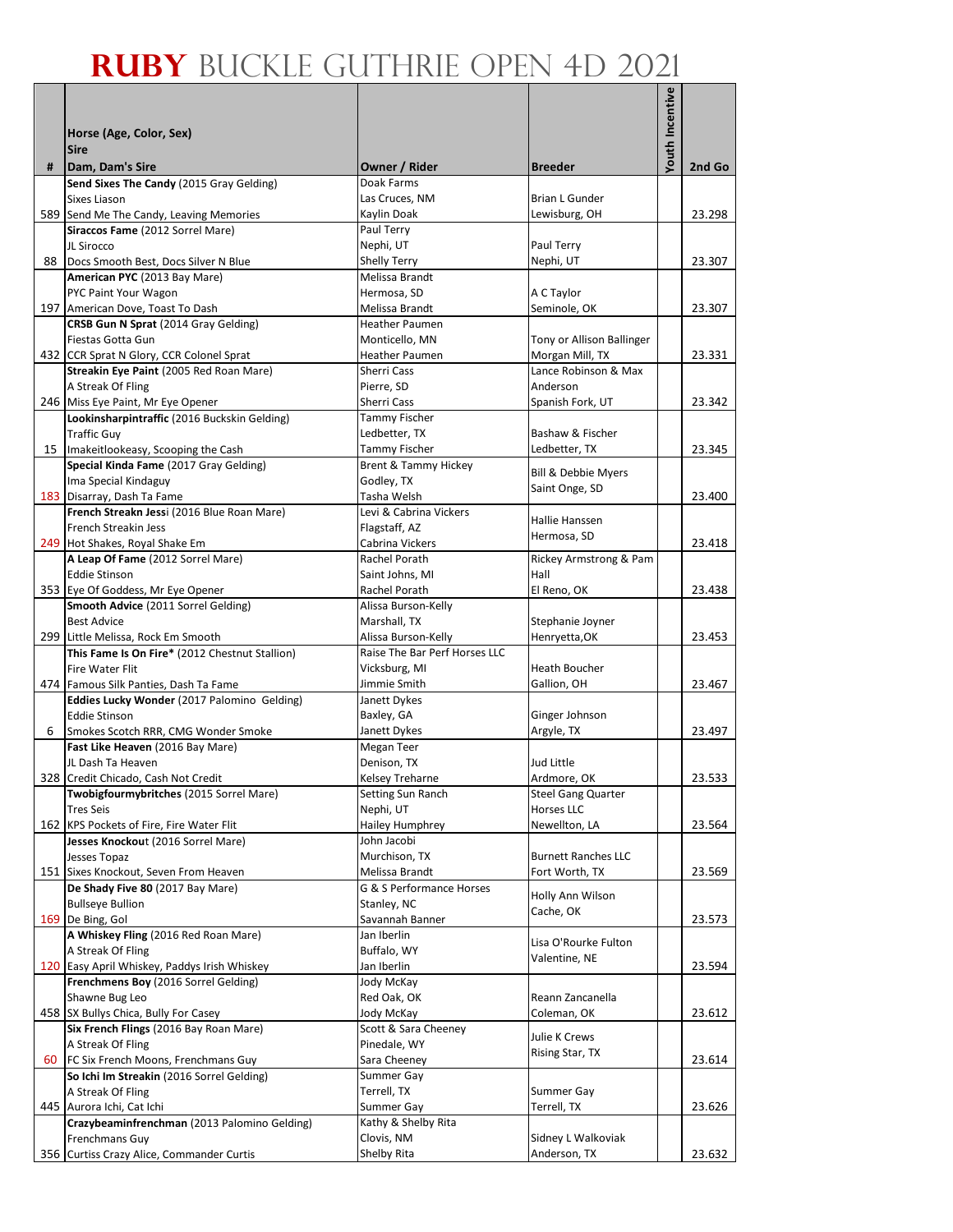|   |                                                                              |                                                      |                                        | Youth Incentive |        |
|---|------------------------------------------------------------------------------|------------------------------------------------------|----------------------------------------|-----------------|--------|
|   |                                                                              |                                                      |                                        |                 |        |
|   | Horse (Age, Color, Sex)<br><b>Sire</b>                                       |                                                      |                                        |                 |        |
| # | Dam, Dam's Sire                                                              | Owner / Rider                                        | <b>Breeder</b>                         |                 | 2nd Go |
|   | Troubles Easy Design (2014 Bay Mare)                                         | Shannon Ott-Polzin                                   |                                        |                 |        |
|   | Slick By Design                                                              | Mukwonago, WI                                        | Karen & Janelle Robinson               |                 |        |
|   | 395 Jet On Trouble Easy, Easy Routine                                        | Amanda LePak                                         | Whitesboro, TX                         |                 | 23.662 |
|   | Smooth Perks (2015 Bay Gelding)<br>A Smooth Guy                              | K Bar S Cattle LLC<br>Pearce, AZ                     | Bill & Debbie Myers                    |                 |        |
|   | 170 CE Black Opal, Dash For Perks                                            | Stacie Lincoln                                       | Saint Onge, SD                         |                 | 23.688 |
|   | Any Guy Of Mine (2013 Chestnut Mare)                                         | Joe Beaver                                           |                                        |                 |        |
|   | <b>Frenchmans Guy</b>                                                        | Huntsville, TX                                       | Jinx & Marlin Maude                    |                 |        |
|   | 110 UX Firewater Lizzie, Firewater Frost                                     | Jenna Beaver                                         | Hermosa, SD                            |                 | 23.693 |
|   | Invest Ta Streak (2016 Bay Roan Gelding)<br>A Dash Ta Streak                 | Darla Hoover                                         | Jimmy D Wright                         |                 |        |
|   | 24 Invest O Hancock, Invest O Pep                                            | Cusing, OK<br>Darla Hoover                           | Lawton, OK                             |                 | 23.705 |
|   | Cattle Baron B (2013 Sorrel Gelding)                                         | Brenda Rector                                        |                                        |                 |        |
|   | Stoli                                                                        | Terre Haute, IN                                      | <b>Bielau Oaks</b>                     |                 |        |
|   | 544 Fast Prize Ginger, Oak Tree Special                                      | Randa Rector                                         | Weimar, TX                             |                 | 23.724 |
|   | Cains Mary Etta (2016 Bay Mare)                                              | Presleigh Varnado                                    | Renee & James David                    |                 |        |
|   | <b>JB Proud N Famous</b><br>558 NF Guys Tarita, Frenchmans Guy               | Franklin, LA                                         | Cain                                   |                 |        |
|   | Winnin Socks (2016 Bay Mare)                                                 | Presleigh Varnado<br>Michele Allison                 | Dry Creek, LA                          |                 | 23.753 |
|   | <b>BHR Frenchies Socks</b>                                                   | Wellborn, FL                                         | Michele Allison                        |                 |        |
|   | 247 Bookin To Win, Driftinwinner                                             | Michele Allison                                      | Wellborn, FL                           |                 | 23.800 |
|   | Sheza Shaker Guyz (2016 Palomino Mare)                                       | 7 Spurs Ventures LTD                                 | Bill & Debbie Myers                    |                 |        |
|   | <b>Frenchmans Guy</b>                                                        | Kamloops, BC                                         | Saint Onge, SD                         |                 |        |
|   | 253 Dear Shakey, Royal Shake Em                                              | Kelly Conrado<br>Shawne Streakin Jet LLC             |                                        |                 | 23.824 |
|   | Shawne Streakin Jet (2015 Bay Roan Stallion)<br>A Streak Of Fling            | Valentine, NE                                        | Lisa O'Rourke-Fulton                   |                 |        |
| 4 | Wild Shawne Lace, Shawne Bug                                                 | Ceri Ward                                            | Valentine, NE                          |                 | 23.855 |
|   | Smooth Truckin Fling (2011 Sorrel Gelding)                                   | Kalley Furnish                                       |                                        |                 |        |
|   | A Streak Of Fling                                                            | Amarillo, TX                                         | Sherri Cass                            |                 |        |
|   | 261 TJS Smooth Truckin, True N True                                          | Becki Mask                                           | Pierre, SD                             |                 | 23.871 |
|   | Crown B French Vogue (2016 Sorrel Mare)<br><b>Traffic Guy</b>                | Terese Blommaert                                     |                                        |                 |        |
|   | 562 Ducati Dash, Pure D Dash                                                 | Borger, TX<br>Terese Blommaert                       | Terese Blommaert<br>Borger, TX         |                 | 23.887 |
|   | Rob Em Smooth (2015 Buckskin Stallion)                                       | Jordan Bassett/Elayne Nevill                         |                                        |                 |        |
|   | A Smooth Guy                                                                 | Dewey, AZ                                            | Shane & Hope Sickler                   |                 |        |
|   | 213 Robin Meade, Dash Ta Fame                                                | Kelsey Trehanre                                      | Gladstone, ND                          |                 | 23.888 |
|   | Nicks Dashin Flirt (2008 Sorrel Gelding)                                     | Tina Bratzler                                        |                                        |                 |        |
|   | As Good As Nick Gets<br>242 Amaflora , Dr Nick Bar                           | Choctaw, OK                                          | Cindy Gayle                            |                 | 23.897 |
|   | Slick Olena Design (2016 Sorrel Gelding)                                     | <b>Reggie Herring</b><br>Kevin & Patricia Charleston | Goliad, TX                             |                 |        |
|   | Slick By Design                                                              | Reeds, MO                                            | <b>Trina Taggart</b>                   |                 |        |
|   | 113 Shes Olena, Doc O Peppers                                                | Emma Charleston                                      | Santa Fe, TX                           |                 | 23.907 |
|   | Frenchmans Spice (2015 Buckskin Gelding)                                     | Linda Jaeger                                         |                                        |                 |        |
|   | Frenchmans Guy                                                               | Loomis, CA                                           | Alyssa Hebdon                          |                 |        |
|   | 227 Jo Spice For Love, Taras First Love<br>Gun Locke (2015 Buckskin Gelding) | Kelsey Hayden<br>Lance Robinson & Max Anderson       | Smithfield, UT<br>Lance Robinson & Max |                 | 23.923 |
|   | PC Redwood Manny                                                             | Spanish Fork, UT                                     | Anderson                               |                 |        |
|   | 228 Painted Playgun, Playgun                                                 | Amanda Butler                                        | Spanish Fork, UT                       |                 | 23.935 |
|   | Blazin Hood Rat (2016 Sorrel Gelding)                                        | Crystal Hettinger                                    | <b>Steel Gang Quarter</b>              |                 |        |
|   | Blazin Jetolena                                                              | Jacksboro, TX                                        | Horses LLC                             |                 |        |
|   | 92 KPS Pockets Of Fire, Fire Water Flit                                      | Crystal Hettinger                                    | Newellton, LA                          |                 | 24.009 |
|   | Hookedonastrekinstar (2017 Sorrel Mare)                                      | Hannah Kaufman                                       | James Bramlett                         |                 |        |
|   | Hooked On Run<br>38 Imastrekingstar, A Streak Of Fling                       | Russellville, MO<br>Hannah Kaufman                   | Ardmore, OK                            |                 | 24.032 |
|   | M R Epic Edition (2015 Gray Mare)                                            | M R Performance Horses                               |                                        |                 |        |
|   | Epic Leader                                                                  | Bellville, TX                                        | Jayme Robison                          |                 |        |
|   | 146 Reys Edition, Black Rey                                                  | Jayme Robinson                                       | Magnolia, TX                           |                 | 24.075 |
|   | Train To Catch (2017 Sorrel Mare)                                            | Tim Menzel                                           | Jam Sills                              |                 |        |
|   | Freighttrain B<br>126 Catchin Fire, Chiks A Blazin                           | Sun Prairie, WI<br>Kaitlin Menzel                    | Cedar Hills, TX                        |                 | 24.078 |
|   | Dynamites Last Fling (2017 Bay Roan Mare)                                    | Ryan & Alicia Kirkpatrick                            |                                        |                 |        |
|   | A Streak Of Fling                                                            | Blackwell, OK                                        | Lisa O'Rourke-Fulton                   |                 |        |
|   | 218 Dynamites Last Chex, Doc O Dynamite                                      | Alicia Kirkpatrick                                   | Valentine, NE                          |                 | 24.130 |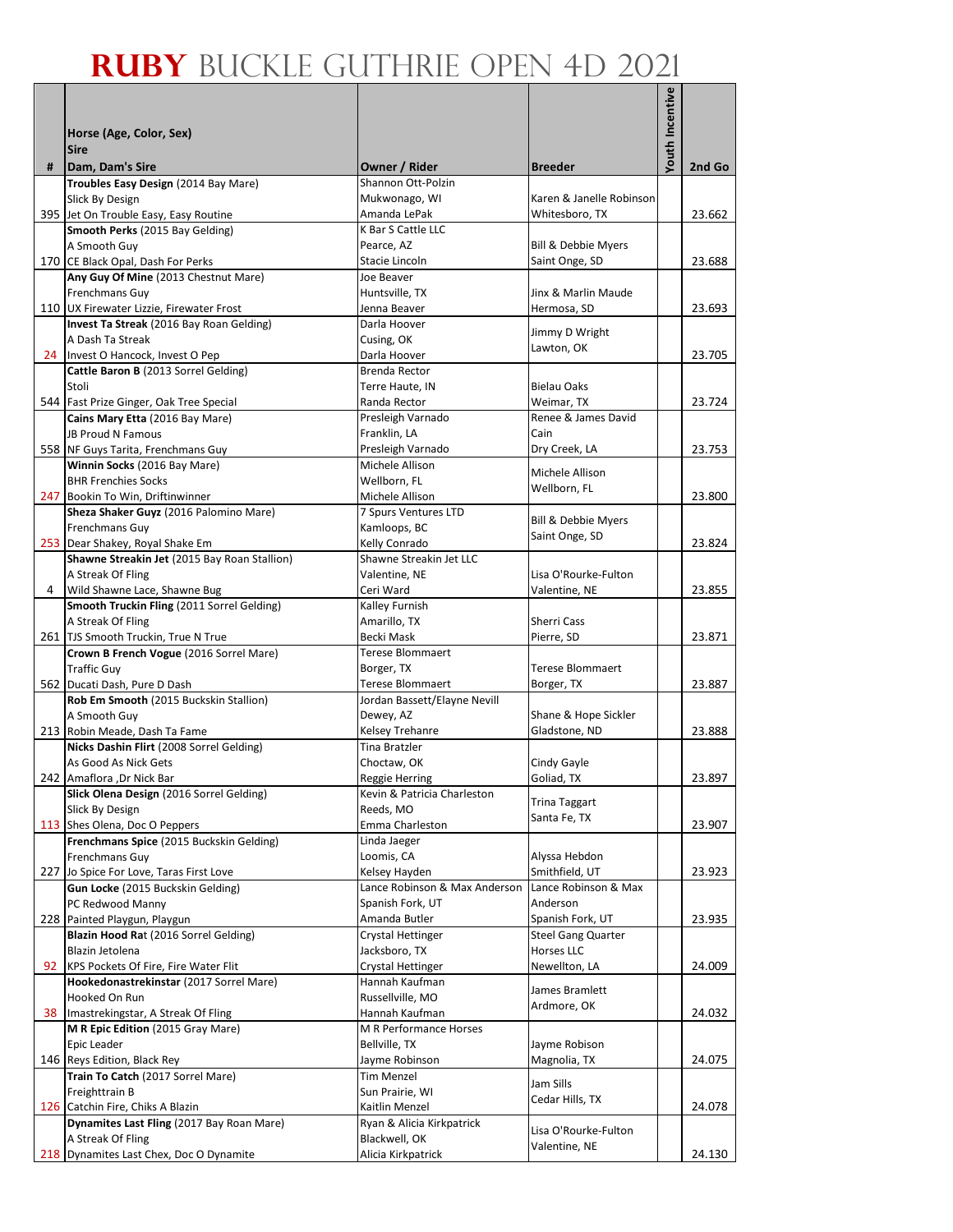|      |                                                                                     |                                                       |                                         | <b>Youth Incentive</b> |        |
|------|-------------------------------------------------------------------------------------|-------------------------------------------------------|-----------------------------------------|------------------------|--------|
|      | Horse (Age, Color, Sex)                                                             |                                                       |                                         |                        |        |
|      | <b>Sire</b>                                                                         |                                                       |                                         |                        |        |
| #    | Dam, Dam's Sire                                                                     | Owner / Rider                                         | <b>Breeder</b>                          |                        | 2nd Go |
|      | Epic Ringleader (2017 Chestnut Gelding)                                             | Rebecca Weiner                                        | <b>Garrett Greenwell</b>                |                        |        |
| 165  | Epic Leader<br>Quick Eye Ruthie, Bully Bullion                                      | Ocala, FL<br>Rebecca Weiner                           | Alva, FL                                |                        | 24.156 |
|      | Shesa Fancy Magnolia (2014 Sorrel Mare)                                             | <b>Brooke McGehee</b>                                 |                                         |                        |        |
|      | Be A Magnolia Runner                                                                | Stephenville, TX                                      | <b>Brittany Pozzi Tonozzi</b>           |                        |        |
|      | 289 Guys Fancy Ladybug, Frenchmans Guy                                              | <b>Brooke McGehee</b>                                 | Lampasas, TX                            |                        | 24.201 |
|      | Untresable Lad (2015 Sorrel Gelding)                                                | <b>Blair Knight</b>                                   |                                         |                        |        |
|      | <b>Tres Seis</b>                                                                    | Princeton, KY                                         | Ronald & Nancy Bullock                  |                        |        |
|      | 559 Bootsie Lassie, Holland Ease<br>Taryns Tres (2015 Bay Mare)                     | <b>Blair Knight</b><br>Hughes-Morley Land & Livestock | Aubrey, TX                              |                        | 24.211 |
|      | <b>Tres Seis</b>                                                                    | Spanish Fork, UT                                      | Standfield Livestock                    |                        |        |
|      | 210 Might Be Gone, Mighty Invictus                                                  | Jessica Sampson                                       | Chico, TX                               |                        | 24.217 |
|      | Da Sani (2015 Sorrel Mare)                                                          | Mike Stephens                                         |                                         |                        |        |
|      | Firewater Canyon                                                                    | Covington, LA                                         | Chad Hart                               |                        |        |
|      | 176 Streakin Moonlight, Streakin Six<br>Tom Streakin Brady (2017 Red Roan Stallion) | Natalie Stephens<br>Tami Semas                        | Royston, GA                             |                        | 24.415 |
|      | A Streak Of Fling                                                                   | Brock, TX                                             | <b>Steel Gang Quarter</b><br>Horses LLC |                        |        |
|      | 288 Triple Your Pay, Dr Nick Bar                                                    | Tami Semas                                            | Newellton, LA                           |                        | 24.452 |
|      | Firstdownthecanyon (2015 Sorrel Mare)                                               | Rebecca Clark                                         |                                         |                        |        |
|      | <b>Firewater Canyon</b>                                                             | Pleasant Plains, AR                                   | Vickie Adams                            |                        |        |
|      | 245 Miss Dallas Is First, First Down Dash                                           | Rebecca Clark                                         | Collinsville, TX                        |                        | 24.715 |
|      | Firewater Goldmine (2016 Bay Gelding)                                               | Jane Melby                                            | Jane &/or Ryan Melby                    |                        |        |
| 23   | <b>Firewater Canyon</b><br>RC Back In Black, Ninety Nine Goldmine                   | Wilson, OK<br>Cayla Small                             | Burneyville, OK                         |                        | 24.853 |
|      | Epic Nikki Six (2016 Gray Mare)                                                     | <b>Bill or Debbie Myers</b>                           |                                         |                        |        |
|      | Epic Leader                                                                         | Saint Onge, SD                                        | Cody or Luann Johnson                   |                        |        |
| 86 l | Six Moons For Nick, Dr Nick Bar                                                     | <b>Brooke Howell</b>                                  | Dublin, TX                              |                        | 24.864 |
|      | Separatefromothers (2016 Sorrel Gelding)                                            | Keith Nellesen                                        | McColee Land &                          |                        |        |
|      | Corona Cartel                                                                       | Mapleton, UT                                          | Livestock                               |                        |        |
|      | 238 Seperate Fire, Walk Thru Fire<br>HP Ima Slick Guy (2015 Bay Gelding)            | Kaycee Crockett<br>Melanie Reynolds                   | Mapleton, UT                            |                        | 24.873 |
|      | Slick By Design                                                                     | Greenbrier, AR                                        | Brittany Pozzi Tonozzi                  |                        |        |
|      | 576 Guys Fancy Ladybug, Frenchmans Guy                                              | Melanie Reynolds                                      | Lampasas, TX                            |                        | 24.990 |
|      | Remember When Guyz (2016 Sorrel Mare)                                               | John Jacobi                                           | Bill & Debbie Myers                     |                        |        |
|      | Frenchmans Guy                                                                      | Murchison, TX                                         | Saint Onge, SD                          |                        |        |
| 91   | Generals French Lady, Bogies General                                                | Melissa Brandt                                        |                                         |                        | 25.083 |
|      | Bet Captains (2017 Sorrel Mare)<br>Bet Hesa Cat                                     | Lee Jack Tippen<br>Boyd, TX                           | Lee Jack Tippen                         |                        |        |
|      | 65 Letithappen Captains, Smokin Trona                                               | Jesse Clare Bland                                     | Boyd, TX                                |                        | 25.141 |
|      | One Slick Scat Cat (2017 Palomino Gelding)                                          | Jimmie Smith                                          |                                         |                        |        |
|      | Slick By Design                                                                     | McDade, TX                                            | Jimmie Smith<br>McDade, TX              |                        |        |
|      | 279 Firewater Scat Cat, Alive N Firen                                               | Jimmie Smith                                          |                                         |                        | 25.257 |
|      | Boots N Boardroom (2014 Gray Gelding)<br>PC Redwood Manny                           | McColee Land & Livestock<br>Mapleton, UT              | McColee Land &<br>Livestock             |                        |        |
|      | 280 Executive Looks, Executive Menace                                               | Lauren Porter                                         | Mapleton, UT                            |                        | 25.266 |
|      | <b>Excessiv Celebration</b> (2015 Sorrel Gelding)                                   | Justin & Jeye Johnson                                 | Kathleen & Jody Marie                   |                        |        |
|      | Stoli                                                                               | Lipan, TX                                             | Nelson                                  |                        |        |
|      | 438 Krimps Dee Lux, Krimps Go Getum                                                 | Jeye Johnson                                          | Marshall, TX                            |                        | 25.287 |
|      | Bar B Frenchmansfame (2015 Sorrel Gelding)                                          | Skylar Curtis                                         |                                         |                        |        |
|      | Frenchmans Guy                                                                      | Angleton, TX                                          | Don or Beverly Burdette                 |                        |        |
|      | 478 Miss Mitos Whiskey, Dash Ta Fame<br>Tsunamii (2014 Bay Gelding)                 | Skylar Curtis<br>Keith Nellesen                       | Lufkin, TX<br>McColee Land &            | Y                      | 25.496 |
|      | Corona Cartel                                                                       | Mapleton, UT                                          | Livestock                               |                        |        |
|      | 136 Little Surfer, First Down Dash                                                  | Amanda Butler                                         | Mapleton, UT                            |                        | 25.544 |
|      | JL Dashin Delight (2017 Sorrel Mare)                                                | Southwestern Farms                                    | Jud Little                              |                        |        |
|      | JL Dash Ta Heaven                                                                   | Kirbyville, TX                                        | Ardmore, OK                             |                        |        |
| 67   | Des Delight, Raise A Wildthang                                                      | Jolene Montgomery<br>Painter Ranch                    |                                         |                        | 26.042 |
|      | PR Cowboys Moonlite (2013 Bay Mare)<br>Cowboys Cartel                               | Buffalo, SD                                           | Painter Ranch                           |                        |        |
|      | 371 Misty Moon Lite, Rare Jet                                                       | Jessica Holmes                                        | Buffalo, SD                             |                        | 26.305 |
|      | Rivons Mr America (2017 Sorrel Gelding)                                             | Wilde Performance Horses, LLC;                        |                                         |                        |        |
|      | <b>Tres Seis</b>                                                                    | Wentzville, MO                                        | Kissmyfairytale Inc<br>Azle, TX         |                        |        |
| 64   | Electric Fire Water, Flaming Fire Water                                             | Emma Wildeisen                                        |                                         |                        | 26.733 |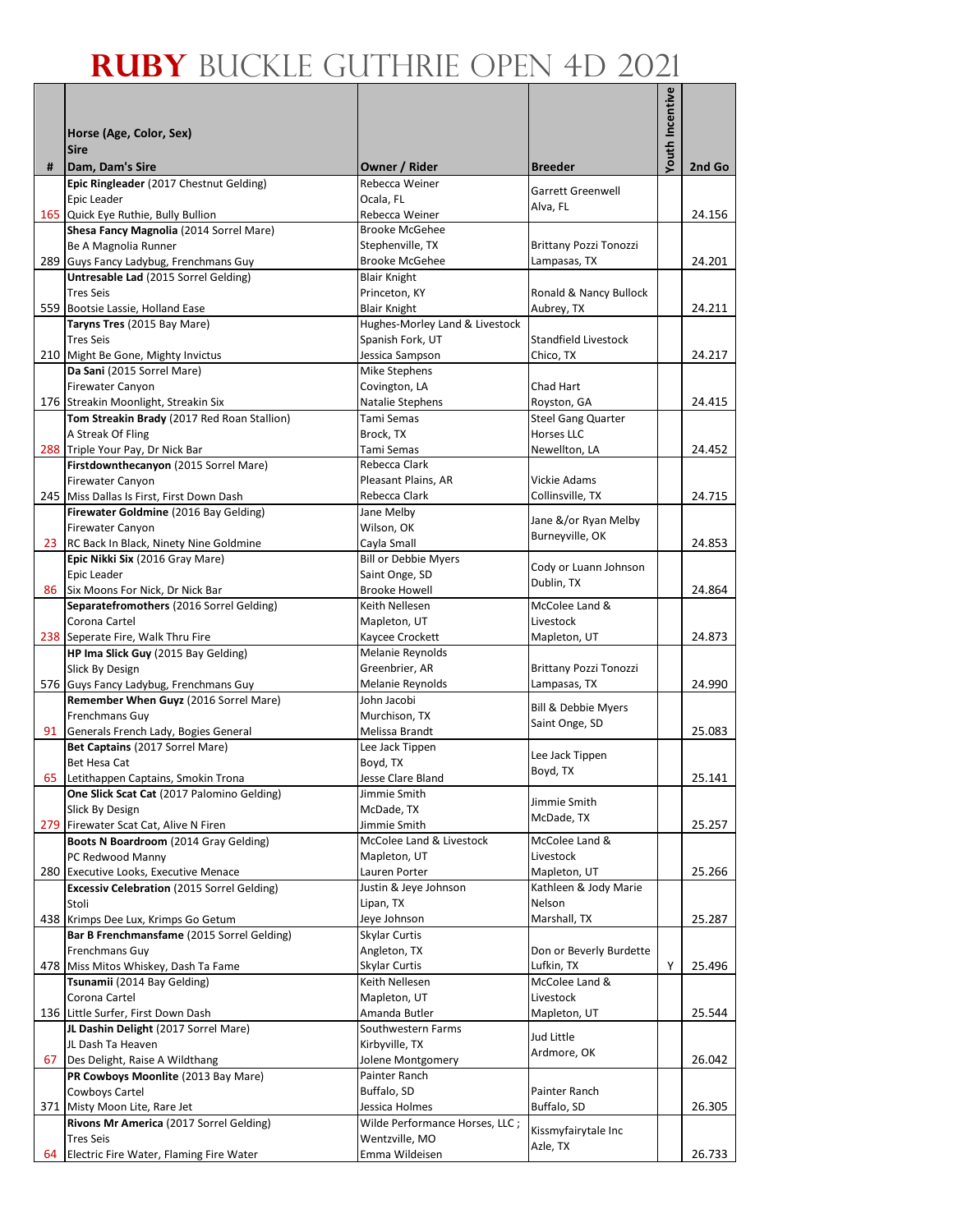|   |                                                                               |                                             |                                       | Youth Incentive |        |
|---|-------------------------------------------------------------------------------|---------------------------------------------|---------------------------------------|-----------------|--------|
|   |                                                                               |                                             |                                       |                 |        |
|   | Horse (Age, Color, Sex)                                                       |                                             |                                       |                 |        |
| # | <b>Sire</b><br>Dam, Dam's Sire                                                | Owner / Rider                               | <b>Breeder</b>                        |                 | 2nd Go |
|   | Im Little Bit Famous (2011 Sorrel Mare)                                       | Chani Graves                                |                                       |                 |        |
|   | Born Ta Be Famous                                                             | Sulphur Springs, TX                         | <b>Victory Farms</b>                  |                 |        |
|   | 78 Little Bit Princess , Super Sence Amillion                                 | Chani Graves                                | Ada, OK                               |                 | 27.096 |
|   | Born Ivory James (2014 Buckskin Mare)                                         | JP7C Properties                             |                                       |                 |        |
|   | Born Ta Be Famous                                                             | Brownsville, TX                             | <b>Victory Farms</b>                  |                 |        |
|   | 139 Chase This Ivory, Ivory James<br>Triple Provocative (2016 Sorrel Gelding) | Kay Blandford<br><b>Ben Shelton</b>         | Ada, OK                               |                 | 27.147 |
|   | Triple Vodka                                                                  | Macclesfield, NC                            | Charles & Irma Lyles                  |                 |        |
|   | 501 Provocative Presence, Paunting Presence                                   | Jordan Harrell                              | Vinton, LA                            |                 | 27.179 |
|   | Stoli Is Back (2015 Sorrel Gelding)                                           | Mickayla Brown                              |                                       |                 |        |
|   | Stoli                                                                         | Pleasant Hill, LA                           | Jane and/or Ryan Melby                |                 |        |
|   | 437 RC Back In Black, Ninety Nine Goldmine                                    | Mickayla Brown                              | Wilson, OK                            |                 | 27.188 |
|   | Rockette Scientist (2012 Chestnut Gelding)                                    | Kimmi Byler                                 | Charlie Cole & Jason                  |                 |        |
|   | <b>Tres Seis</b>                                                              | Bellville, TX                               | Martin                                |                 |        |
|   | 90 Rockette Ta Fame, Dash Ta Fame                                             | Kimmi Byler                                 | Pilot Point, TX                       |                 | 27.237 |
|   | Straight Up Smooth (2015 Buckskin Mare)<br>A Smooth Guy                       | Josh & Kristine Jacobsen<br>Weatherford, TX | Mike Oden Cattle Co                   |                 |        |
|   | 521 Up Straight, Lean With Me                                                 | Cienna Jacobsen                             | Williams, AZ                          | Υ               | 27.262 |
|   | Return A Fortune (2012 Bay Stallion)                                          | Arbie & Betty Miller                        |                                       |                 |        |
|   | <b>Tres Fortunes</b>                                                          | Hico, TX                                    | David Graham                          |                 |        |
|   | 351 SC Rapid Return, Casady Casanova                                          | <b>Tallaney Clark</b>                       | Elgin, TX                             |                 | 27.280 |
|   | Sudden Hero (2015 Brown Gelding)                                              | Dale Snow                                   |                                       |                 |        |
|   | Valiant Hero                                                                  | Nocona, TX                                  | Webb Ranch LLC                        |                 |        |
|   | 518 Vanilas Sudden Fame, Dash Ta Fame                                         | Charli Snow                                 | Isabel, SD                            | Y               | 27.320 |
|   | Wins Famous Lady (2017 Chestnut Mare)                                         | Dan & Barbara Hardisty                      | Dan & Barbara Hardisty                |                 |        |
|   | Ur One Famous Rebel<br>267 Win Comes Easy, Holland Ease                       | Stephenville, TX<br>Josh Seeger             | Stephenville, TX                      |                 | 27.333 |
|   | Morning Traffic (2011 Palomino Mare)                                          | <b>Michelle Darling</b>                     | Lance Robinson & Max                  |                 |        |
|   | Frenchmans Guy                                                                | Medford, OK                                 | Anderson                              |                 |        |
|   | 71 Evening Traffic, Dash Thru Traffic                                         | <b>Michelle Darling</b>                     | Spanish Fork, UT                      |                 | 27.362 |
|   | Sierra De Tres (2013 Brown Mare)                                              | Amy Stoltzfus                               |                                       |                 |        |
|   | <b>Tres Seis</b>                                                              | Beavertown, PA                              | Marshall S Wier                       |                 |        |
|   | 117 Startini, Stoli                                                           | <b>Brandon Cullins</b>                      | Lipan, TX                             |                 | 27.446 |
|   | My Little Valiant V (2015 Bay Mare)<br><b>Valiant Hero</b>                    | Joseph Mayers<br>Laredo, TX                 | Michael A Pohl                        |                 |        |
|   | 514 Little Kool Barbie, Mr Jess Perry                                         | Brooke Ward                                 | Montgomery, TX                        |                 | 27.532 |
|   | KB Honky Tonk Angel (2015 Brown Mare)                                         | Jymmy Kay Cox                               |                                       |                 |        |
|   | <b>Eddie Stinson</b>                                                          | Pleasanton, TX                              | Kay Blanford                          |                 |        |
|   | 492 Talents Dark Angel, Flaming Talent                                        | Jymmy Kay Cox                               | Sutherland Springs, TX                |                 | 27.535 |
|   | Famous Streakin Guy (2016 Bay Roan Gelding)                                   | Kathryn Leonard                             | Kathryn Leonard                       |                 |        |
|   | A Streak Of Fling                                                             | Lenox, IA                                   | Lenox, IA                             |                 |        |
|   | 170 JW Miz Guyded, Frenchmans Guy                                             | Ashley Schafer                              |                                       |                 | 27.561 |
|   | Cowboy Ta Fame (2013 Sorrel Gelding)                                          | Kortney Fisher                              |                                       |                 |        |
|   | Cowboys Cartel<br>359 FC Peachfuzz Ta Fame, Dash Ta Fame                      | Bluff Dale, TX<br>Kortney Fisher            | Bill & Debbie Myers<br>Saint Onge, SD |                 | 27.636 |
|   | Jet N Aroundtheglobe (2015 Sorrel Stallion)                                   | <b>Buffy Walchli</b>                        |                                       |                 |        |
|   | Blazin Jetolena                                                               | Salina, UT                                  | <b>Busby Quarterhorse LLC</b>         |                 |        |
|   | 275 Shawnee Fame, Dash Ta Fame                                                | <b>Buffy Walchli</b>                        | Millsap, TX                           |                 | 27.708 |
|   | VF A Little Bit Red (2008 Sorrel Mare)                                        | Ryann Pedone                                |                                       |                 |        |
|   | Designer Red                                                                  | Sunset, TX                                  | <b>Victory Farms</b>                  |                 |        |
|   | 340 Little Bit Princess, Super Sence Amilion                                  | Lexi Peaden                                 | Ada, OK                               |                 | 27.777 |
|   | Frenchmans Hot Line (2008 Palomino Gelding)                                   | Casey & Linda Hunter                        |                                       |                 |        |
|   | Frenchmans Guy<br>320 Special Hot Line, Hot Colours                           | Stephenville, TX<br>DeAnn Morgan            | Bill & Debbie Myers<br>Saint Onge, SD |                 | 27.886 |
|   | Escalating (2017 Bay Mare)                                                    | Jodie Neudorf                               |                                       |                 |        |
|   | <b>Tres Seis</b>                                                              | Grand Prairie, AB                           | Jose Antonio Flores                   |                 |        |
|   | 240 Kickin Escalation, Check Him Out                                          | Taylor Hildreth                             | Pasadena, CA                          |                 | 27.941 |
|   | Trafficrunawaytrain (2015 Buckskin Mare)                                      | Jenna Graf                                  |                                       |                 |        |
|   | <b>Traffic Guy</b>                                                            | Millsap, TX                                 | Troy & Jamie Ashford                  |                 |        |
|   | 421 Dashing Performance, Royal Quick Dash                                     | Jenna Graf                                  | Lott, TX                              |                 | 27.985 |
|   | VF Backed N A Corner (2017 Sorrel Stallion)                                   | Dave & Lori Zabel                           | <b>Victory Farms</b>                  |                 |        |
|   | Born Ta Be Famous<br>112 Curiocity Corners, Silver Lucky Buck                 | Horace, ND<br>Jolene Montgomery             | Ada, OK                               |                 | 28.008 |
|   |                                                                               |                                             |                                       |                 |        |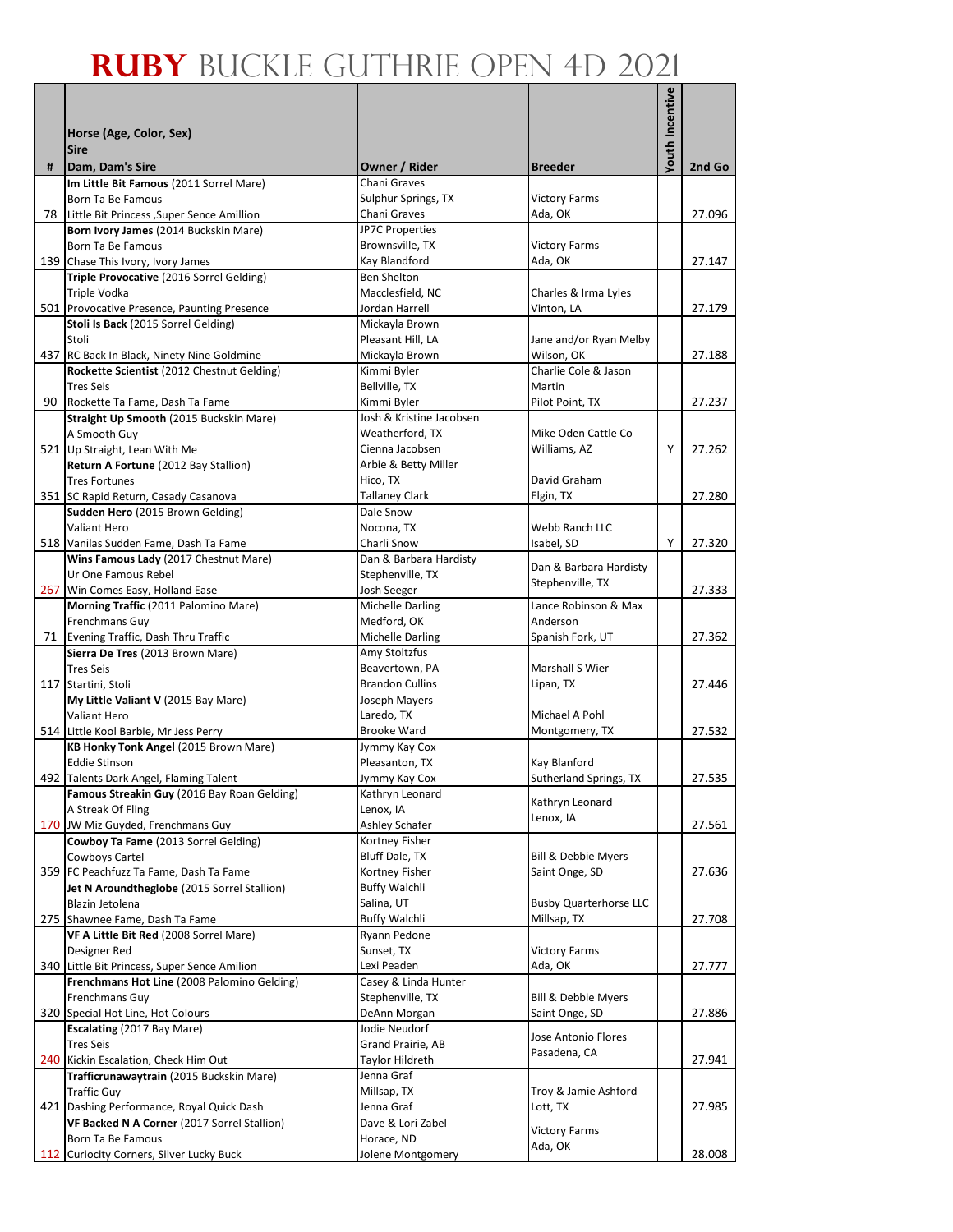|    |                                                                                     |                                                  |                                | Youth Incentive |        |
|----|-------------------------------------------------------------------------------------|--------------------------------------------------|--------------------------------|-----------------|--------|
|    | Horse (Age, Color, Sex)                                                             |                                                  |                                |                 |        |
|    | <b>Sire</b>                                                                         |                                                  |                                |                 |        |
| #  | Dam, Dam's Sire                                                                     | Owner / Rider                                    | <b>Breeder</b>                 |                 | 2nd Go |
|    | Pressures Off Lena (2017 Sorrel Mare)                                               | Danielle Stubstad                                | Danielle Stubstad              |                 |        |
|    | No Pressure On Me                                                                   | Ocala, FL                                        | Ocala, FL                      |                 |        |
|    | 185 DSR Spirit Olena, Gay Bar Dynamo                                                | Jenna Dominick                                   |                                |                 | 28.126 |
|    | Bet Shesa Rey (2014 Sorrel Mare)<br>Bet Hesa Cat                                    | Gary Dellinger<br>Catawba, NC                    | <b>Gary Dellinger</b>          |                 |        |
|    | 157 Paving The Rey, Dual Rey                                                        | Savannah Banner                                  | Catawba, NC                    |                 | 28.251 |
|    | Monsterr* (2017 Buckskin Stallion)                                                  | Danielle Stubstad                                |                                |                 |        |
|    | <b>Tres Seis</b>                                                                    | Ocala, FL                                        | Alan Woodbury<br>Dickinson, ND |                 |        |
|    | 278 Rosas Cantina CC, Corona Cartel                                                 | Jenna Dominick                                   |                                |                 | 28.266 |
|    | Lovin Vegas (2017 Buckskin Gelding)                                                 | Ben Shelton                                      | <b>Ronny Bumpus</b>            |                 |        |
|    | French Streaktovegas<br>237 Pals Easy Lovin, Pal O Mine Peppy                       | Macclesfield, NC<br>Jordan Harrell               | Lampasas, TX                   |                 | 28.366 |
|    | Scouts Goodbye (2015 Brown Mare)                                                    | <b>Ryker Sweat</b>                               |                                |                 |        |
|    | The Goodbye Lane                                                                    | Heber City, UT                                   | <b>Ryker Sweat</b>             |                 |        |
|    | 413 Cassicy Effort, Special Royal Effort                                            | Jade Rindlisbacher                               | Heber City, UT                 |                 | 28.602 |
|    | SJS Bombshell (2014 Gray Mare)                                                      | Dockter Land & Cattle                            |                                |                 |        |
|    | Fiestas Gotta Gun                                                                   | Denhoff, ND                                      | Shane & Hope Sickler           |                 |        |
|    | 234 Famous French Flair, Dash Ta Fame                                               | Hope Raley                                       | Gladstone, ND                  |                 | 28.788 |
|    | VF Born Ta Be A Star (2016 Bay Mare)                                                | <b>Adrien Hodges</b>                             |                                |                 |        |
|    | Born Ta Be Famous                                                                   | Sulphur Springs, TX                              | <b>Victory Farms</b>           |                 | 28.849 |
|    | 587 Wags Star Light, Sticks And Stones<br>Streakinflingindisco (2009 Bay Roan Mare) | <b>Harper Hodges</b><br><b>Rosemary Harrison</b> | Ada, OK                        |                 |        |
|    | A Streak Of Fling                                                                   | Maysville, OK                                    | Brian & Lisa Fulton            |                 |        |
|    | 427 Lot A Disco, Disco Jerry                                                        | <b>Tyler Rivette</b>                             | Valentine, NE                  |                 | 28.981 |
|    | My Favorite Fling (2015 Bay Roan Mare)                                              | Gay M Wynn                                       |                                |                 |        |
|    | A Streak Of Fling                                                                   | Newberry, FL                                     | Gary Langford                  |                 |        |
|    | 243 Kansas Ivory, Ivory James                                                       | Rylee Elliot-Howell                              | Daytona Beach, FL              |                 | 29.184 |
|    | Fames French Captain (2014 Sorrel Gelding)                                          | Dakota Danley                                    |                                |                 |        |
|    | Ur One Famous Rebel                                                                 | Velma, OK                                        | Karen Lynn Ottinger            |                 |        |
|    | 187 Biankusfrenchshasta, Captain Biankus<br><b>GBH Jet</b> (2012 Chestnut Gelding)  | Dakota Danley<br>Samantha Boone                  | Hondo, TX                      |                 | 29.395 |
|    | Stoli                                                                               | Wewoka, OK                                       | Gary Hartstack                 |                 |        |
|    | 116 GH Runaway Jet, Runaway Winner                                                  | Samantha Boone                                   | Highmore, SD                   |                 | 29.441 |
|    | Hesa Catty Colonel (2012 Gray Gelding)                                              | Jakup Bender                                     |                                |                 |        |
|    | Bet Hesa Cat                                                                        | Burleson, TX                                     | Henry Knox                     |                 |        |
| 80 | Princess Colonel, Triple Colonel                                                    | Ashley Shelley                                   | Sedalia, MO                    |                 | 29.573 |
|    | Nowata Sign (2016 Bay Mare)                                                         | Reanna O'Bar                                     | <b>Darling Farms</b>           |                 |        |
|    | Freighttrain B                                                                      | Fountain, CO                                     | Lamont, OK                     |                 |        |
|    | 202 Saratoga Song, First Down Dash                                                  | Kelly Conrado                                    |                                |                 | 30.621 |
|    | A Fancy Guy (2002 Palomino Gelding)<br>Frenchmans Guy                               | Ryann Pedone<br>Sunset, TX                       | Doug Parsons                   |                 |        |
| 21 | WYO Fancy Pants, Tee J Bandito Finger                                               | Kyndall Pedone                                   | Rapid City, SD                 | Υ               | 30.955 |
|    | Cruzing On By (2011 Gray Mare)                                                      | Jerry & Melodi Christensen                       |                                |                 |        |
|    | Furyofthewind                                                                       | Kennebec, SD                                     | Kirk Goodfellow                |                 |        |
|    | 557 Breezing Home, Free House                                                       | Melodi Christensen                               | Nacogoches, TX                 |                 | 31.139 |
|    | Noshoesnosoxnoproblm (2013 Bay Gelding)                                             | Linda Jett Mosley                                |                                |                 |        |
|    | <b>BHR Frenchies Socks</b>                                                          | Vidalia, GA                                      | Andy E McClure                 |                 |        |
|    | 462 Bids April Twist, Dinks Double Bid                                              | Trisha Aldridge                                  | Palmetto, GA                   |                 | 31.873 |
|    | Extra Epic (2017 Gray Gelding)<br>Epic Leader                                       | Jessica Lewis<br>Dublin, TX                      | Kassie Mowry                   |                 |        |
| 8  | A Lil Bit of Heaven, JL Dash Ta Heaven                                              | Kassie Mowry                                     | Dublin, TX                     |                 | 31.922 |
|    | Wind Fury (2011 Chestnut Gelding)                                                   | Lisa McLeroy                                     |                                |                 |        |
|    | Furyofthewind                                                                       | Decatur, TX                                      | K E Cass                       |                 |        |
|    | 108 First Down Bully, Bully Bullion                                                 | Ryann Pedone                                     | Lavaca, AR                     |                 | 31.928 |
|    | Dash Ta Fire Canyon (2015 Gray Mare)                                                | Melinda Edwards Dunn                             | Charlie & Mary Kay             |                 |        |
|    | Firewater Canyon                                                                    | Pleasanton, TX                                   | Kendall                        |                 |        |
|    | 11 Frenchmans Cinnemon, Frenchmans Guy                                              | Melinda Edwards Dunn                             | Glendale, AZ                   |                 | 33.675 |
|    | Mucho Suave (2016 Buckskin Gelding)<br>A Smooth Guy                                 | Maesa Kummer<br>Briggsdale, CO                   | Maesa Kummer                   |                 |        |
|    | 122 Fergies Fling, A Streak Of Fling                                                | Maesa Kummer                                     | Briggsdale, CO                 |                 | 35.498 |
|    | <b>Onceinalifetime</b> (2016 Chestnut Mare)                                         | Michelle McMurray                                |                                |                 |        |
|    | JL Dash Ta Heaven                                                                   | Willowbrook, IL                                  | Jud Little                     |                 |        |
| 25 | Scratchy Nick Bar, Dr Nick Bar                                                      | Karen Manning                                    | Ardmore, OK                    |                 | 35.981 |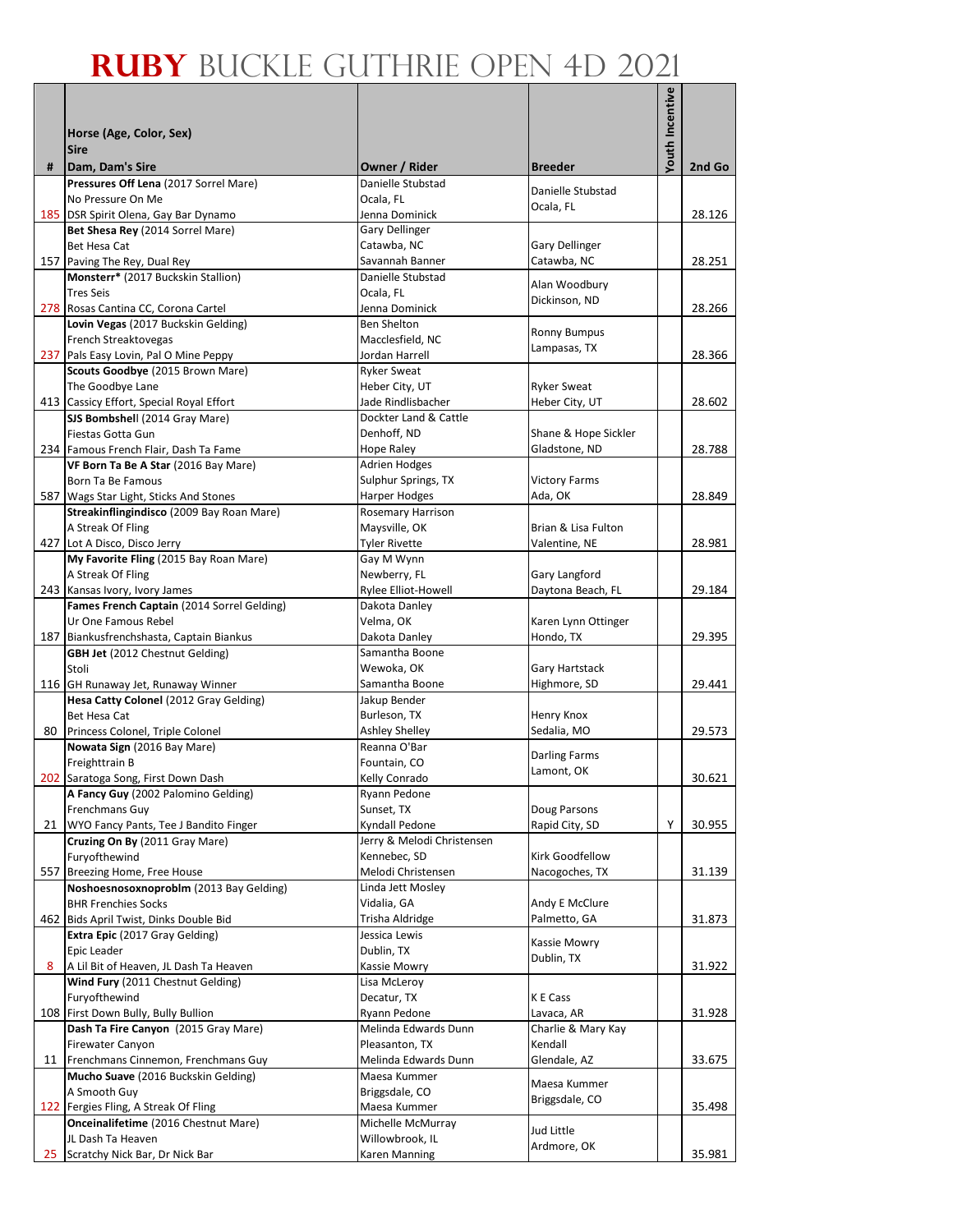|    |                                                                             |                                                |                                         | <b>Youth Incentive</b> |         |
|----|-----------------------------------------------------------------------------|------------------------------------------------|-----------------------------------------|------------------------|---------|
|    |                                                                             |                                                |                                         |                        |         |
|    | Horse (Age, Color, Sex)<br><b>Sire</b>                                      |                                                |                                         |                        |         |
| #  | Dam, Dam's Sire                                                             | Owner / Rider                                  | <b>Breeder</b>                          |                        | 2nd Go  |
|    | Esters Stoli (2015 Bay Mare)                                                | Jymmy Kay Cox                                  |                                         |                        |         |
|    | Stoli                                                                       | Pleasanton, TX                                 | <b>Robert Driggers</b>                  |                        |         |
|    | 541 On A Bunny, On A High<br>Born Ta Spitfire (2015 Palomino Mare)          | Jymmy Kay Cox<br>Kelly Mancinelli (Lear)       | Anthony, NM                             |                        | 38.017  |
|    | Born Ta Be Famous                                                           | Cleburne, TX                                   | Jordon J & Justin Briggs                |                        |         |
| 3  | Huggys Spitfire, With Great Ease                                            | Kelly Mancinelli                               | Chilton, TX                             |                        | 999.000 |
|    | Sheza Frenchman Guy (2008 Chestnut Mare)                                    | Kris & Kyle Gadbois                            |                                         |                        |         |
|    | Frenchmans Guy                                                              | Escondido, CA                                  | John G Johnson                          |                        |         |
| 9  | Sheza Dr Kirk, Dr Kirk                                                      | Kris Gadbois                                   | Lemmon, SD                              |                        | 999.000 |
|    | Nickys Private Jet (2010 Sorrel Mare)<br>As Good As Nick Gets               | Gracey Lee Jarosek<br>Gonzales, TX             | Johnie Goodman                          |                        |         |
| 16 | Bustersjet, Jet String                                                      | Wanda King                                     | Waelder, TX                             |                        | 999.000 |
|    | Miss Molly Oh My (2014 Bay Mare)                                            | Montie Ledford                                 |                                         |                        |         |
|    | <b>Tres Fortunes</b>                                                        | Talala, OK                                     | Johnny Barney                           |                        |         |
| 17 | Oh Goodgollymsmolly, Streak And Dash                                        | Montie Ledford                                 | Ada, OK                                 |                        | 999.000 |
|    | Aint Seen Maples Yet (2015 Palomino Mare)                                   | Copsey Gaffney Ranch                           |                                         |                        |         |
| 18 | Aint Seen Nothin Yet<br>Lost Maples, Kings Cup                              | Anselmo, NE<br>Cristi Copsey Gaffney           | Jackie Behrens<br>Brady, TX             |                        | 999.000 |
|    | Linda Stinson (2017 Bay Mare)                                               | Shelton Headley                                |                                         |                        |         |
|    | <b>Eddie Stinson</b>                                                        | Port Gibson, MS                                | Linda Hafner                            |                        |         |
| 19 | Perks Painted Lady, Dash For Perks                                          | Shelton Headley                                | Cincinnati, OH                          |                        | 999.000 |
|    | Classic Ivory (2009 Brown Gelding)                                          | <b>Courtney Moose</b>                          |                                         |                        |         |
|    | Ivory James                                                                 | Midland, TX                                    | <b>Bullard Farms</b>                    |                        |         |
| 26 | Classic Angle, Kiptys Charger<br>Jess Tres Seis (2010 Chestnut Gelding)     | <b>Courtney Moose</b><br>Lynn Brady            | Weatherford, TX<br>Lance Robinson & Max |                        | 999.000 |
|    | <b>Tres Seis</b>                                                            | Wynnewood, OK                                  | Anderson                                |                        |         |
|    | 35 Jess Sass Me, Mr Jess Perry                                              | Lynn Brady                                     | Spanish Fork, UT                        |                        | 999.000 |
|    | Fultastic (2010 Bay Gelding)                                                | Jenna Smeenk                                   |                                         |                        |         |
|    | PYC Paint Your Wagon                                                        | Purcell, OK                                    | <b>Fulton Quien Sabe Ranch</b>          |                        |         |
|    | 36 The Retelling, Special Leader                                            | Jenna Smeenk                                   | Stonewall, TX                           |                        | 999.000 |
|    | JL A Smooth Cut (2011 Bay Gelding)<br>A Smooth Guy                          | Savannah Stanley<br>Mt Juliet, TN              | Jill Lane Quarter Horses                |                        |         |
| 37 | Cut No Slack, Red                                                           | Savannah Stanley                               | Fort Benton, MT                         |                        | 999.000 |
|    | French Contender (2014 Bay Mare)                                            | Charmayne Pike                                 |                                         |                        |         |
|    | <b>BHR Frenchies Socks</b>                                                  | Inverness, FL                                  | Joanna Parker                           |                        |         |
| 46 | Roses Moonlady, Title Contender                                             | Abigail Poe                                    | Opelika, AL                             | Y                      | 999.000 |
|    | M R Vegas Fame (2016 Bay Mare)<br>French Streaktovegas                      | <b>M R Performance Horses</b><br>Bellville, TX | Jayme Robison                           |                        |         |
|    | 53 JL Sweet Fame, Dash Ta Fame                                              | Jodee Miller                                   | Magnolia, TX                            |                        | 999.000 |
|    | CBC Speeding Goodbye (2016 Sorrel Gelding)                                  | Kris & Kyle Gadbois                            |                                         |                        |         |
|    | The Goodbye Lane                                                            | Escondido, CA                                  | Claude B Crozier                        |                        |         |
|    | 57 Speeding Streaker, Mitbeastreaker                                        | Kris Gadbois                                   | Neola, UT                               |                        | 999.000 |
|    | Streakin Silkpanties (2016 Bay Roan Mare)                                   | Richard Civita                                 |                                         |                        |         |
|    | A Streak Of Fling<br>58 Famous Silk Panties, Dash Ta Fame                   | Aiken, SC<br>Pete Oen                          | Lisa O'Rourke Fulton<br>Valentine, NE   |                        | 999.000 |
|    | Lad Dragonfly (2015 Palomino Mare)                                          | Erin B. Williams                               |                                         |                        |         |
|    | <b>Eddie Stinson</b>                                                        | Alzada, MT                                     | Doreen Wintermute                       |                        |         |
|    | 62 C Me Frenchie, Frenchmans Guy                                            | Sabra O'Quinn                                  | Stuart, FL                              |                        | 999.000 |
|    | Guys Dashing Girl (2006 Sorrel Mare)                                        | Craig or Pam Nelson                            |                                         |                        |         |
|    | Frenchmans Guy                                                              | Hermosa, SD                                    | <b>Bill &amp; Debbie Myers</b>          |                        |         |
| 65 | Marys Dash Ta Fame, Dash Ta Fame<br>Streaken Frenchman (2006 Buckskin Mare) | Pam Nelson<br>Gay M Wynn                       | Saint Onge, SD                          |                        | 999.000 |
|    | Frenchmans Guy                                                              | Newberry, FL                                   | Robert E Blocher Estate                 |                        |         |
| 68 | Robos Miss Streaker, Streakin Six                                           | Gay M Wynn                                     | Waterford, CA                           |                        | 999.000 |
|    | Vanilla Stoli (2012 Sorrel Mare)                                            | Maria Huenink                                  |                                         |                        |         |
|    | Stoli                                                                       | Ireton, IA                                     | Alan Woodbury                           |                        |         |
| 84 | Dash Ta Vanila, Dash Ta Fame                                                | Maria Huenink                                  | Dickinson, ND                           |                        | 999.000 |
|    | VQ Check This Jet (2013 Sorrel Mare)<br>Blazin Jetolena                     | Brenda McMahan<br>Divide, CO                   | Jeffrey Varner                          |                        |         |
|    | 87 Check It To Me, Project Cash                                             | Brenda McMahan                                 | Sedalia, CO                             |                        | 999.000 |
|    | Frenchmans Got Perks (2009 Buckskin Stallion)                               | Lindsey Brown/Gun Lake Perf.                   |                                         |                        |         |
|    | Frenchmans Guy                                                              | Horses Nashville, GA                           | Melissa Brandt                          |                        |         |
|    | 92 Im Financed, Dash For Perks                                              | Abigail Poe                                    | Hermosa, SD                             | Υ                      | 999.000 |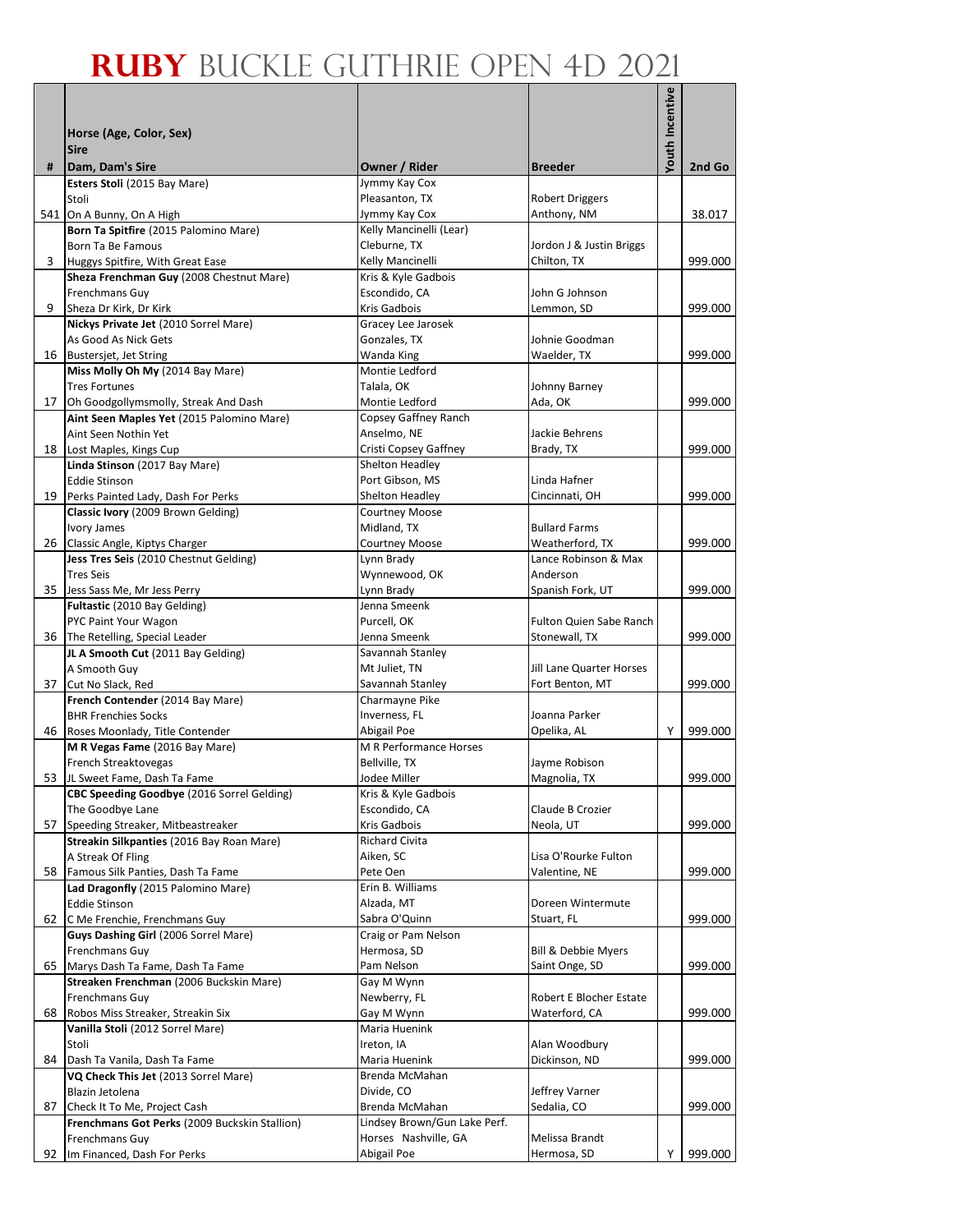|     |                                                                                        |                                         |                                   | Youth Incentive |         |
|-----|----------------------------------------------------------------------------------------|-----------------------------------------|-----------------------------------|-----------------|---------|
|     |                                                                                        |                                         |                                   |                 |         |
|     | Horse (Age, Color, Sex)                                                                |                                         |                                   |                 |         |
| #   | <b>Sire</b><br>Dam, Dam's Sire                                                         | Owner / Rider                           | <b>Breeder</b>                    |                 | 2nd Go  |
|     | SlicknSlide (2015 Bay Stallion)                                                        | Maria Norman                            |                                   |                 |         |
|     | Slick By Design                                                                        | Cabot, AR                               | Maria Norman                      |                 |         |
| 97  | Red Pepa Jet, Rene Dan Jet                                                             | Maggie Carter                           | Cabot, AR                         |                 | 999.000 |
|     | KN Famous Czar* (2010 Bay Stallion)                                                    | Winston & Light                         |                                   |                 |         |
|     | Dash Ta Fame                                                                           | Rio Medina, TX                          | Marylou Kelly                     |                 |         |
| 101 | Kczartessa, Streakin Dash                                                              | Dustin Angelle                          | Sonita, AZ                        |                 | 999.000 |
|     | Famous Goodbye Lane (2013 Brown Gelding)<br>The Goodbye Lane                           | Kris & Kyle Gadbois<br>Escondido, CA    | Rubylee F Walker                  |                 |         |
|     | 103 V J Ta Fame, Darkelly                                                              | Kris Gadbois                            | Pinegree, ID                      |                 | 999.000 |
|     | ToyN With The Guys (2013 Buckskin Mare)                                                | Courtney Adair                          |                                   |                 |         |
|     | A Smooth Guy                                                                           | Burnet, TX                              | Mykayla B Lockhart                |                 |         |
|     | 112 Toi Joi, Toi Caballo                                                               | Courtney Adair                          | Liberty Hill, TX                  |                 | 999.000 |
|     | High Cotton Lane (2014 Chestnut Gelding)                                               | Paige Jones                             |                                   |                 |         |
|     | The Goodbye Lane                                                                       | Wayne, OK                               | <b>Bob Burt</b>                   |                 |         |
|     | 121 WMB Soon Tobe, Dash Ta Fame                                                        | Paige Jones                             | West Jordan, UT                   |                 | 999.000 |
|     | Hes Ta Man* (2015 Chestnut Stallion)                                                   | McColee Land & Livestock                | Frederick & Morace Jr<br>Kuhlmann |                 |         |
|     | Dash Ta Fame<br>155 Streakin Link, Streakin Six                                        | Mapleton, UT<br>Kaycee Crockett         | Bryan, TX                         |                 | 999.000 |
|     | Im A Slick Guy* (2015 Black Stallion)                                                  | David &/or Elaine Sloan                 |                                   |                 |         |
|     | Slick By Design                                                                        | Jermyn, TX                              | Cathy Geary                       |                 |         |
|     | 161 Frenchmans Perkette, Frenchmans Guy                                                | Kelli Barichello                        | Wadsworth, OH                     |                 | 999.000 |
|     | Smooth N Heavenly (2015 Sorrel Gelding)                                                | Shea-Lynn Leach McConnell               |                                   |                 |         |
|     | JL Dash Ta Heaven                                                                      | Gunter, TX                              | Jud Little                        |                 |         |
|     | 171 Smooth My Credit, Cash Not Credit                                                  | Shea-Lynn Leach McConnell               | Ardmore, OK                       |                 | 999.000 |
|     | Sheza Slick Design (2015 Chestnut Mare)                                                | Angela Richardson                       |                                   |                 |         |
|     | Slick By Design                                                                        | Jackson, LA                             | <b>Charles R Spinkes</b>          |                 |         |
|     | 177 Gay Sugars Badger, Gay Badger Fourth<br>Grand PC Redwood (2015 Red Dunn Gelding)   | Angela Richardson<br>Jeffrey D Crockett | Yantis, TX                        |                 | 999.000 |
|     | PC Redwood Manny                                                                       | Spanish Fork, UT                        | <b>Scott Morgan Bass</b>          |                 |         |
|     | 179 CQ Grand Daisy Hill, CQ Two Dot Hill                                               | Teigan Adams                            | Morgan, UT                        |                 | 999.000 |
|     | BS Honor Thy Fame (2010 Sorrel Mare)                                                   | Donna Workman                           |                                   |                 |         |
|     | Born Ta Be Famous                                                                      | Katy, TX                                | Kris Suard                        |                 |         |
|     | 184 Renes Lady Bars, Rene Dan Jet                                                      | Brielle Workman                         | Lockport, LA                      | Υ               | 999.000 |
|     | My Flings On Fire (2014 Bay Gelding)                                                   | <b>Check L Performance Horses</b>       |                                   |                 |         |
|     | A Streak Of Fling<br>188 My Frosted Firewater, No Fade Wranglers                       | Wilmore, KS<br><b>Heather Leeper</b>    | Charla Wooten<br>Willis, TX       |                 | 999.000 |
|     | Mystery In The Winds (2015 Sorrel Mare)                                                | Alona James                             |                                   |                 |         |
|     | Furyofthewind                                                                          | Ada, OK                                 | <b>Ernest Sumner</b>              |                 |         |
|     | 207 Louisiana Trail, Streakin La Jolla                                                 | Alona James                             | Checotah, OK                      |                 | 999.000 |
|     | My Daddys Slick (2015 Bay Mare)                                                        | White River Ag Products Inc             | Jerry & Melodi                    |                 |         |
|     | Slick By Design                                                                        | Ashland, WI                             | Christensen                       |                 |         |
|     | 216 Dashin Sassy Feathers, Sweet First Down                                            | Nikki Singler                           | Kennebec, SD                      |                 | 999.000 |
|     | FirstClass Ta Heaven (2016 Sorrel Gelding)                                             | Megan & Terry McKerchie                 |                                   |                 |         |
|     | JL Dash Ta Heaven                                                                      | Palm City, FL                           | Jud Little                        |                 |         |
|     | 221 Des Delight, Raise A Wildthang<br>French Offim Stylish (2017 Chestnut Mare)        | Joshua Pack<br>Stephanie Cleveland      | Ardmore, OK                       |                 | 999.000 |
|     | Frenchmans Guy                                                                         | Kellyville, OK                          | Stephanie Cleveland               |                 |         |
|     | 252 Twice As Stylish 07, Twice As Shiney                                               | Stephanie Cleveland                     | Kellyville, OK                    |                 | 999.000 |
|     | MJ Night Train Lane (2015 Brown Gelding)                                               | Mark or Linda Jarvis                    |                                   |                 |         |
|     | The Goodbye Lane                                                                       | Spanish Fork, UT                        | Mark & Linda Jarvis               |                 |         |
|     | 281 Moment Of Pursuit, Dash Ta Fame                                                    | Marcie Wilson                           | Spanish Fork, UT                  |                 | 999.000 |
|     | Bodacious Bully Bug (2017 Brown Stallion)                                              | Flying Y Land & Cattle CO LLC           |                                   |                 |         |
|     | <b>Bullseye Bullion</b>                                                                | Carney, OK                              | <b>Susan Herring</b>              |                 |         |
|     | 286 Vickie Zan Brooke, Calvins Spanish Lark<br>Savagely Smooth (2017 Palomino Gelding) | Reggie Herring<br>Russell Welch         | Mcloud, OK                        |                 | 999.000 |
|     | A Smooth Guy                                                                           | Gladewater, TX                          | Mike Pickard                      |                 |         |
|     | 298 Fols Perky Fame, Dash Ta Fame                                                      | <b>Brittany Baton</b>                   | Byars, OK                         |                 | 999.000 |
|     | pending (2015 Sorrel Mare)                                                             | Jill Bradburn & Hope Dunn               |                                   |                 |         |
|     | Shawne Bug Leo                                                                         | Stephenville, TX                        | Jill Bradburn                     |                 |         |
|     | 300 Honor Ell Comet, Jet Of Honor                                                      | Hope Dunn                               | Stephenville, TX                  |                 | 999.000 |
|     | Look Judge (2015 Sorrel Gelding)                                                       | Kristie Peterson                        |                                   |                 |         |
|     | JD Look                                                                                | Lorena, TX                              | Brad & Karen Gleason              |                 |         |
|     | 304 Froghollow Judge Judy, Judge Cash                                                  | Kristie Peterson                        | Touchet, WA                       |                 | 999.000 |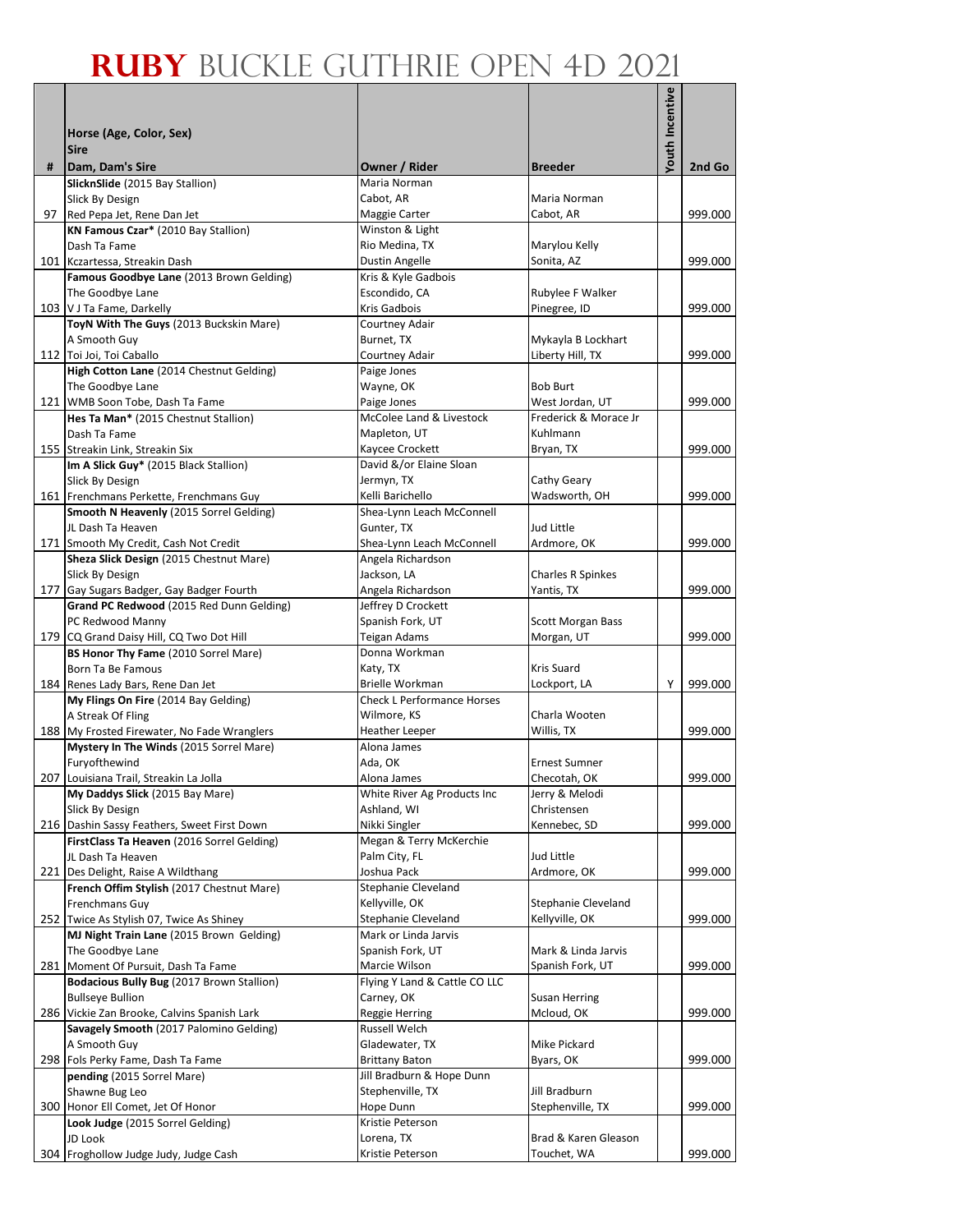|   |                                                                                 |                                     |                                       | Youth Incentive |         |
|---|---------------------------------------------------------------------------------|-------------------------------------|---------------------------------------|-----------------|---------|
|   |                                                                                 |                                     |                                       |                 |         |
|   | Horse (Age, Color, Sex)<br><b>Sire</b>                                          |                                     |                                       |                 |         |
| # | Dam, Dam's Sire                                                                 | Owner / Rider                       | <b>Breeder</b>                        |                 | 2nd Go  |
|   | Cartel Caliente (2003 Bay Gelding)                                              | KC & Gayle Jones                    |                                       |                 |         |
|   | Corona Cartel                                                                   | Decatur, TX                         | Walter Fletcher                       |                 |         |
|   | 305 Sweet As Cash, Dash For Cash                                                | Gayle Jones                         | Lakin, KS                             |                 | 999.000 |
|   | Yabba Dabba Voo Doo (2005 Palomino Gelding)<br>Frenchmans Guy                   | Lauren Magdeburg<br>Roland, OK      | Bill & Debbie Myers                   |                 |         |
|   | 306 Voo Doo Martha, Marthas Six Moon                                            | Lauren Magdeburg                    | Saint Onge, SD                        |                 | 999.000 |
|   | Frenchmans Bitofluck (2007 Palomino Gelding)                                    | <b>Wendy Platts</b>                 |                                       |                 |         |
|   | Frenchmans Guy                                                                  | Scottsdale, AZ                      | John T Bradbury                       |                 |         |
|   | 313 Lil Bit A Moon Luck, Casady Casanova                                        | Rylea Platts                        | Elizabethtown, KY                     |                 | 999.000 |
|   | PRsun Smooth (2012 Palomino Gelding)                                            | Painter Ranch                       |                                       |                 |         |
|   | A Smooth Guy<br>323 Misty Moon Lite, Rare Jet                                   | Buffalo, SD<br>Jessica Holmes       | Bill & Debbie Myers<br>Saint Onge, SD |                 | 999.000 |
|   | Dats A Guy Streakin (2014 Bay Roan Gelding)                                     | Sophie Nolen                        |                                       |                 |         |
|   | A Streak Of Fling                                                               | Stephenville, TX                    | Terry Mccormmach                      |                 |         |
|   | 335 Frenchmans Maiden, Dats a Frenchman                                         | Sophie Nolen                        | Walla Walla, WA                       |                 | 999.000 |
|   | KVS One Slick Jet (2016 Red Dunn Gelding)                                       | Kurt Vonn Stone                     |                                       |                 |         |
|   | Slick By Design                                                                 | Lebanon, TN                         | Kurt Vonn Stone                       |                 |         |
|   | 337 SCF Daisy Duke, Special Definition<br>Famous Gem (2012 Sorrel Gelding)      | Sierra Waldrep<br>Starla Fitzgerald | Lebanon, TN                           |                 | 999.000 |
|   | <b>JB Proud N Famous</b>                                                        | Odessa, TX                          | M Jones                               |                 |         |
|   | 349 Ruby Faysema, Bold Episode                                                  | Starla Fitzgerald                   | Joseph, UT                            |                 | 999.000 |
|   | Streakinturnem (2013 Bay Gelding)                                               | Katherine Determan                  |                                       |                 |         |
|   | A Streak Of Fling                                                               | Sauk Centre, MN                     | Mike Pickard                          |                 |         |
|   | 358 Ima Streaking Bully, Bully Bullion                                          | Paige Determan                      | Byars, OK                             | Υ               | 999.000 |
|   | Magic Juice (2013 Sorrel Gelding)                                               | David &/or Elaine Sloan             |                                       |                 |         |
|   | Stoli<br>364 Shake My Magic, Pretty Boy Perry                                   | Jermyn, TX<br>Caila Seal            | Dan & Erin Knox<br>Pilot Point, TX    |                 | 999.000 |
|   | Manny Dot Com (2009 Bay Gelding)                                                | McColee Land & Livestock            |                                       |                 |         |
|   | PC Redwood Manny                                                                | Mapleton, UT                        | Melvin D Griffeth                     |                 |         |
|   | 366 Speed Dot Com, Sixarun                                                      | Tami Semas                          | Rexburg, ID                           |                 | 999.000 |
|   | Blue Blazin Hot Fling (2010 Brown Gelding)                                      | <b>Shelly Shields</b>               |                                       |                 |         |
|   | A Streak Of Fling                                                               | Burneyville, OK                     | Lisa O'Rourke Fulton                  |                 |         |
|   | 377 Ima Blue Dragon, Final Conquest                                             | <b>Rylee Shields</b>                | Valentine, NE                         |                 | 999.000 |
|   | Hide Ur Crazy (2014 Brown Mare)<br>PYC Paint Your Wagon                         | Rudie Hepper<br>Wing, ND            | <b>Kirk Wessels</b>                   |                 |         |
|   | 378 Heros Queen, Valient Hero                                                   | Rudie Hepper                        | Lamont, IA                            |                 | 999.000 |
|   | Shez Guy Crazy (2015 Sorrel Mare)                                               | Sophie Nolen                        |                                       |                 |         |
|   | Frenchmans Guy                                                                  | Stephenville, TX                    | Bill & Debbie Myers                   |                 |         |
|   | 382 Country Crazy, Special Show                                                 | Sophie Nolen                        | Saint Onge, SD                        |                 | 999.000 |
|   | Harvey P Wald (2014 Bay Roan Stallion)                                          | Debbie or Heather Bauman            | Debbie or Heather                     |                 |         |
|   | French Streaktovegas<br>396 Joni Jacolynn, The Little Colonel                   | Piedmont, SD<br>Heather Bauman      | Bauman<br>Piedmont, SD                |                 | 999.000 |
|   | Double Diped In Fame (2014 Chestnut Mare)                                       | Charlie Lummus                      |                                       |                 |         |
|   | JL Dash Ta Heaven                                                               | Centerville, TX                     | Jud Little                            |                 |         |
|   | 399 Dash With The Stars, Dash Ta Fame                                           | <b>Bailee Shirley</b>               | Ardmore, OK                           |                 | 999.000 |
|   | Stolin French Kisses (2010 Sorrel Mare)                                         | John & Elisabeth Hollmann           | Lis Hollmann & Frances                |                 |         |
|   | Stoli                                                                           | Hot Springs, SD                     | Loiseau                               |                 |         |
|   | 406 See You In Vegas, Frenchmans Guy<br>Jezabells Hot Advice (2012 Sorrel Mare) | Kortney Fisher<br>Charles Holcomb   | Hot Springs, SD                       |                 | 999.000 |
|   | <b>Best Advice</b>                                                              | Cannelton, IN                       | Don Vandiver                          |                 |         |
|   | 428 Make Em Hot, Hot Colours                                                    | Charles Holcomb                     | Wainwright, OK                        |                 | 999.000 |
|   | RKM Stone Cold Ivory (2014 Bay Gelding)                                         | <b>Whitney Chandler</b>             |                                       |                 |         |
|   | Ivory James                                                                     | Celina, TX                          | R K Mcgehee                           |                 |         |
|   | 430 Streakin Link, Streakin Six                                                 | <b>Whitney Chandler</b>             | Yoakum, TX                            |                 | 999.000 |
|   | Slick Lane Ta Fame (2015 Black Mare)                                            | Nancy Adkins<br>Marengo, OH         |                                       |                 |         |
|   | Slick By Design<br>442 Short Lane Ta Fame, Dash Ta Fame                         | Will Lear                           | Mike or Jill Petty<br>Merkel, TX      |                 | 999.000 |
|   | BR Cake By The Ocean (2016 Bay Mare)                                            | <b>Garland Baker</b>                | Charlie Cole & Jason                  |                 |         |
|   | A Streak Of Fling                                                               | Russellville, AR                    | Martin                                |                 |         |
|   | 444 Rods Last Ladybug, Sharp Rodney                                             | <b>Whitney Davison</b>              | Pilot Point, TX                       |                 | 999.000 |
|   | This Guyz Hot (2015 Palomino Gelding)                                           | Kristi or Samantha Duran            |                                       |                 |         |
|   | Frenchmans Guy                                                                  | Chino Hills, CA                     | Bill & Debbie Myers                   |                 |         |
|   | 465 Hot Movida, Hot Colours                                                     | Samantha Duran                      | Saint Onge, SD                        | Υ               | 999.000 |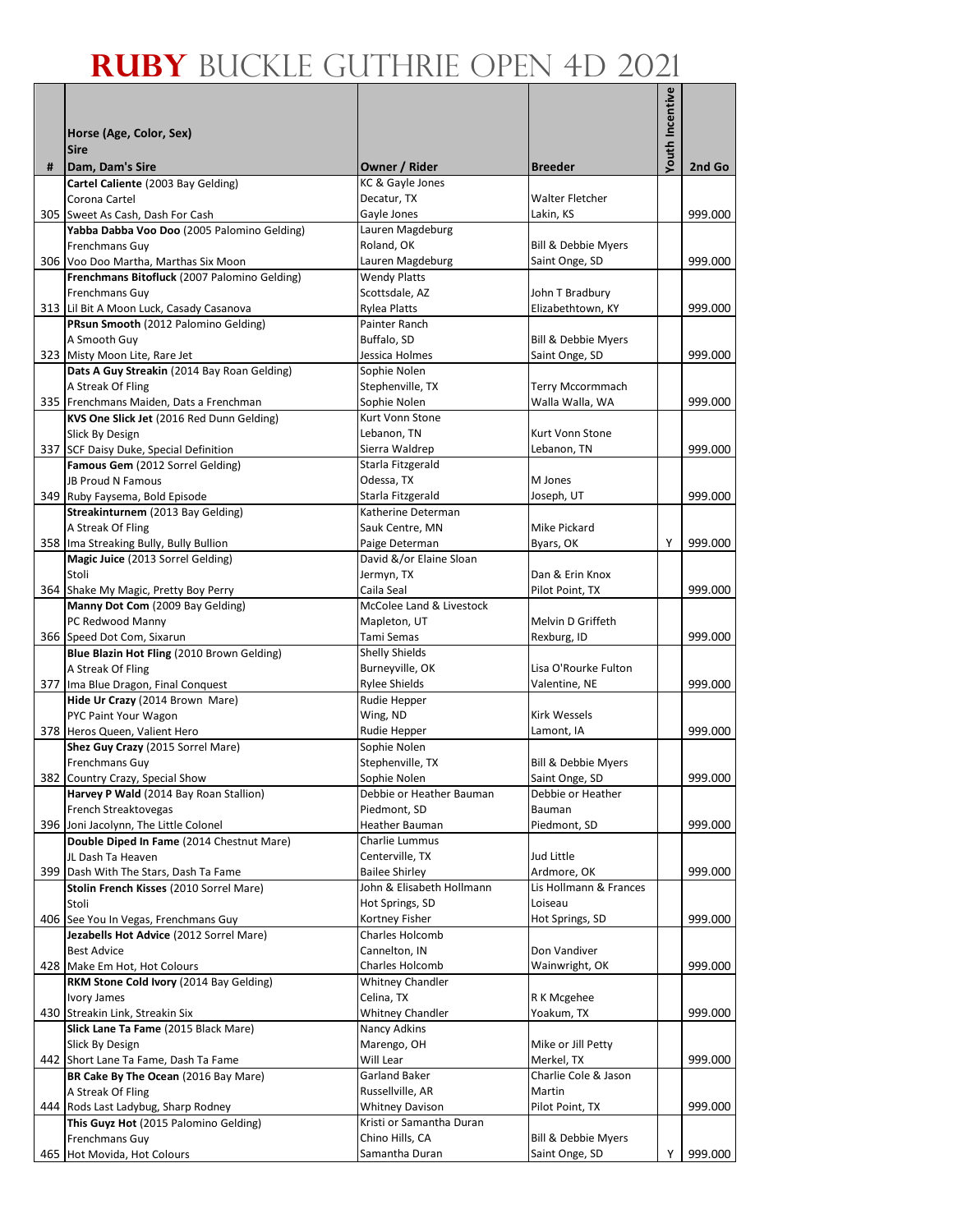|     |                                                                                            |                                                  |                                           | <b>/outh Incentive</b> |         |
|-----|--------------------------------------------------------------------------------------------|--------------------------------------------------|-------------------------------------------|------------------------|---------|
|     |                                                                                            |                                                  |                                           |                        |         |
|     | Horse (Age, Color, Sex)<br><b>Sire</b>                                                     |                                                  |                                           |                        |         |
| #   | Dam, Dam's Sire                                                                            | Owner / Rider                                    | <b>Breeder</b>                            |                        | 2nd Go  |
|     | Ima Epic Hustler (2016 Sorrel Gelding)                                                     | <b>Scamper Cole</b>                              |                                           |                        |         |
|     | Epic Leader                                                                                | Granbury, TX                                     | Schiller Ranch LLC                        |                        |         |
|     | 466 Mitzi Bar None, Bar Sans Leo                                                           | Scamper Cole                                     | College Station, TX                       |                        | 999.000 |
|     | Too Slick To Wait (2015 Chestnut Mare)                                                     | Calvin & Becky Rhodes<br>Pilot Point. TX         |                                           |                        |         |
|     | Slick By Design<br>486 Waiting For You, Sorrel Doc Eddie                                   | <b>Halie Rhodes</b>                              | Calvin & Becky Rhodes<br>Pilot Point, TX  |                        | 999.000 |
|     | RV Minion (2015 Bay Gelding)                                                               | Gregg or Shana Gibson                            |                                           |                        |         |
|     | The Goodbye Lane                                                                           | Ogden, UT                                        | Randy & Vauna Walker                      |                        |         |
|     | 488 Two Fools Gold, Frenchmans Guy                                                         | Shana Gibson                                     | Pingree, ID                               |                        | 999.000 |
|     | Smoke N Jetolena (2011 Sorrel Gelding)                                                     | Sarah Kieckhefer                                 |                                           |                        |         |
|     | Blazin Jetolena<br>489 Miss Mucho Caliente, Smoke N Sparks                                 | Prescott, AZ                                     | Cheryl or Daniel Murray                   |                        | 999.000 |
|     | Miss Eedie Stinson (2010 Sorrel Mare)                                                      | Sarah Kieckhefer<br>Lindsay Schulz               | Green Valley, AZ                          |                        |         |
|     | <b>Eddie Stinson</b>                                                                       | Moses Lake, WA                                   | Blair & Dalarie Philippi                  |                        |         |
|     | 504 Judge Two Cash, Judge Cash                                                             | Lindsay Schulz                                   | Boardman, OR                              |                        | 999.000 |
|     | Inspect My Design (2015 Grullo Mare)                                                       | Linda Jett Mosley & Marti Garrett                |                                           |                        |         |
|     | Slick By Design                                                                            | Vidalia, GA                                      | Ronda Shannon Butler                      |                        |         |
|     | 509 Spectrums Omega, Wonders Spectrum                                                      | Tricia Aldridge                                  | Arcadia, FL                               |                        | 999.000 |
|     | Guys Drama Queen (2012 Sorrel Mare)<br>Frenchmans Guy                                      | Preslee Nellesen<br>Mapleton, UT                 | Bill & Debbie Myers                       |                        |         |
|     | 510 Bugs Special Dash, Special Leader                                                      | Preslee Nellesen                                 | Saint Onge, SD                            | Υ                      | 999.000 |
|     | LX Famous By Design (2015 Sorrel Gelding)                                                  | Kristi or Samantha Duran                         |                                           |                        |         |
|     | Slick By Design                                                                            | Chino Hills, CA                                  | Randy & Vauna Walker                      |                        |         |
|     | 511 Two Dash To Fame, Dash Ta Fame                                                         | Samantha Duran                                   | Pingree, ID                               | Υ                      | 999.000 |
|     | BR Snow White (2012 Red Roan Mare)                                                         | <b>Garland Baker</b>                             |                                           |                        |         |
|     | A Streak Of Fling                                                                          | Russellville, AR                                 | Garland Ray Baker                         |                        |         |
|     | 515 KN Docs Grey Gold, Groanies Grey Pony<br>Born Ta Be A Cowboy* (2016 Buckskin Stallion) | <b>Whitney Davison</b><br>Nichols & Kara Caspers | Russellville, AR                          |                        | 999.000 |
|     | Sadies Borntoperform                                                                       | New Underwood, SD                                | Arrow Y Ranch                             |                        |         |
|     | 530 Boons Drift Girl, PC Boonlacious                                                       | Jessica Caspers                                  | Wasta, SD                                 | Υ                      | 999.000 |
|     | Mean Cheerleader (2015 Gray Mare)                                                          | Jennifer Cook                                    |                                           |                        |         |
|     | Epic Leader                                                                                | Alvarado, TX                                     | Karma Loftin                              |                        |         |
|     | 531 Mean Dorene, Marthas Six Moons                                                         | Jennifer Cook                                    | Bluff Dale, TX                            |                        | 999.000 |
|     | Ittys Valiant Eagle (2009 Sorrel Gelding)<br>Valiant Hero                                  | Sarah Kieckhefer<br>Prescott, AZ                 | Jud Little                                |                        |         |
|     | 536 Ittys Sis, Eagles Reason                                                               | Sarah Kieckhefer                                 | Ardmore, OK                               |                        | 999.000 |
|     | Streakinwitmysockson (2013 Bay Mare)                                                       | Austyn Tobey                                     |                                           |                        |         |
|     | <b>BHR Frenchies Socks</b>                                                                 | Bemidji, MN                                      | Deborah J Semarge                         |                        |         |
|     | 538 Florida Cyclone, Runaway Colors                                                        | Austyn Tobey                                     | Alachua, FL                               |                        | 999.000 |
|     | Sheza Free Runner (2016 Sorrel Mare)                                                       | Chelly Zerlotti                                  |                                           |                        |         |
|     | Be A Magnolia Runner                                                                       | Pleasanton, TX                                   | <b>Brittany Pozzi Tonozzi</b>             |                        |         |
|     | 547 Shes Free To Flame, Flaming Fire Water                                                 | Julia Leao<br>Kevin & Patricia Charleston        | Lampasas, TX<br>Charlie Cole & Jason      | Y                      | 999.000 |
|     | Makana (2015 Sorrel Mare)<br>Slick By Design                                               | Reeds, MO                                        | Martin                                    |                        |         |
|     | 550 Rods Last Ladybug, Sharp Rodney                                                        | Emma Charleston                                  | Pilot Point, TX                           |                        | 999.000 |
|     | TS Lora's Guy Stinson (2016 Sorrel Gelding)                                                | Lindsay Schulz                                   |                                           |                        |         |
|     | <b>Eddie Stinson</b>                                                                       | Moses Lake, WA                                   | Karen Lynn Ottinger                       |                        |         |
|     | 551 Firewater Frenchie, Frenchmans Guy                                                     | Lindsay Schulz                                   | Hondo, TX                                 |                        | 999.000 |
|     | Epic Coco (2015 Gray Gelding)                                                              | Dawn Higgins                                     |                                           |                        |         |
| 567 | Epic Leader<br>Cfour Black Easter, Darkelly                                                | Loving, NM<br>Tauna Alcorn                       | Schiller Ranch LLC<br>College Station, TX |                        | 999.000 |
|     | Design In Red (2016 Sorrel Mare)                                                           | Austyn Tobey                                     |                                           |                        |         |
|     | Slick By Design                                                                            | Bemidji, MN                                      | Jane and/or Ryan Melby                    |                        |         |
|     | 582 RC Back In Black, Ninety Nine Goldmine                                                 | Austyn Tobey                                     | Wilson, OK                                |                        | 999.000 |
|     | A Valiant Nicky (2013 Sorrel Mare)                                                         | Merritt Potter                                   |                                           |                        |         |
|     | Valiant Hero                                                                               | Moody, TX                                        | Jud Little                                |                        |         |
|     | 595 Nicky Brick House, Brick House Bouncy                                                  | Jimmie Smith                                     | Ardmore, OK                               |                        | 999.000 |
|     | Shez Flyin High Guyz (2015 Sorrel Mare)<br>Frenchmans Guy                                  | <b>Brent Hickey</b><br>Godley, TX                | Bill & Debbie Myers                       |                        |         |
|     | 599 Flyin To Holland, Holland Ease                                                         | <b>Brooke Hickey</b>                             | Saint Onge, SD                            |                        | 999.000 |
|     | VF Eddie Flashed Me (2016 Sorrel Gelding)                                                  | Sarah Pauels                                     |                                           |                        |         |
|     | <b>Eddie Stinson</b>                                                                       | Midlothian, TX                                   | <b>Victory Farms</b>                      |                        |         |
|     | 600 Flash Red Jet, Dr Red Rock                                                             | Sarah Pauels                                     | Ada, OK                                   |                        | 999.000 |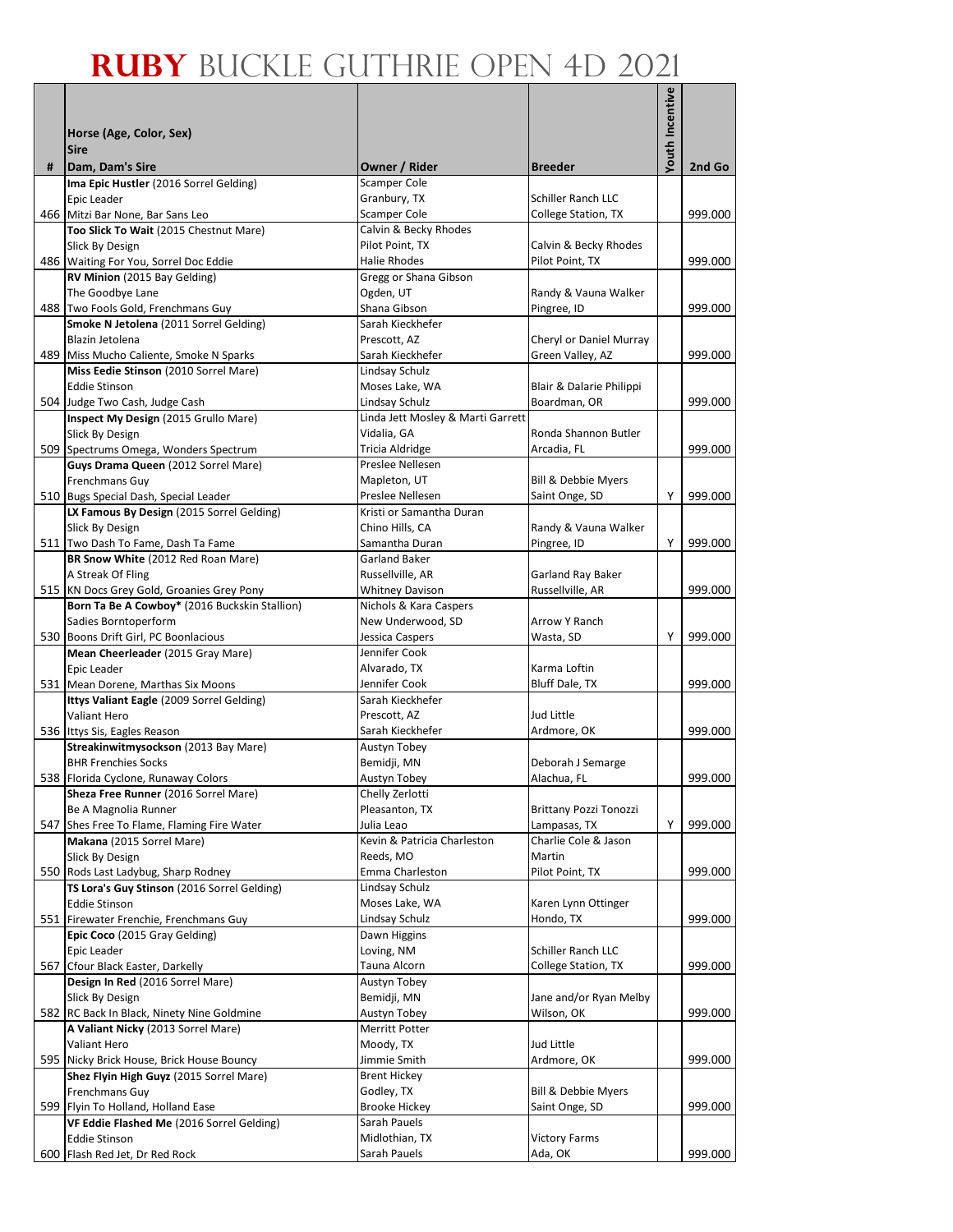|        |                                                                            |                                |                                         | Youth Incentive |         |
|--------|----------------------------------------------------------------------------|--------------------------------|-----------------------------------------|-----------------|---------|
|        | Horse (Age, Color, Sex)                                                    |                                |                                         |                 |         |
|        | <b>Sire</b>                                                                |                                |                                         |                 |         |
| #      | Dam, Dam's Sire                                                            | Owner / Rider                  | <b>Breeder</b>                          |                 | 2nd Go  |
|        | So Im A Slick Guy (2016 Bay Gelding)                                       | Suzanne Moran                  |                                         |                 |         |
|        | Slick By Design                                                            | Shepherd, TX                   | Amy Milligan Behrends                   |                 |         |
|        | 616 Special French Girl, Frenchmans Chico                                  | Katy Moran<br>Joao Ferraz Leao | Fredericksburg, TX                      |                 | 999.000 |
|        | Special For Tres PZ (2017 Bay Mare)<br><b>Tres Seis</b>                    | Weatherford. TX                | <b>Blessed River LTD</b>                |                 |         |
|        | 617 Special Copauino, Strawfly Special                                     | Julia Leo                      | Frisco, TX                              | Y               | 999.000 |
|        | NNN Famous Firewater (2017 Buckskin Mare)                                  | Jeanette Nelson                |                                         |                 |         |
|        | <b>NNN Firewater Alive</b>                                                 | Milledgeville, GA              | Thomas & Emily Staley<br>Decatur, TX    |                 |         |
| 1      | Famously Frosted, Bug In My Frosty                                         | Ali Kate Kelleher              |                                         |                 | 999.000 |
|        | General Vodka (2017 Bay Gelding)                                           | Chelly Zerlotti                | Fontenot Donovan                        |                 |         |
| 6      | Triple Vodka<br>Colonels Chita, Right This Minnick                         | Pleasanton, TX<br>Joao Leao    | Ville Platte, LA                        |                 | 999.000 |
|        | The Red Sonador (2016 Chestnut Gelding)                                    | Jan Boultinghouse & Kenna      |                                         |                 |         |
|        | The Red Dasher                                                             | Squires Fredonia, TX           | Megan Lewis                             |                 |         |
|        | 10 RBS Dream, Canth                                                        | Kenna Squires                  | Filer, ID                               |                 | 999.000 |
|        | Smooth N Fuzzy (2016 Sorrel Mare)                                          | McColee Land & Livestock       |                                         |                 |         |
|        | A Smooth Guy                                                               | Mapleton, UT                   | Bill & Debbie Myers                     |                 |         |
|        | 19 FC Peachfuzz Ta Fame, Dash Ta Fame                                      | Tami Semas                     | Saint Onge, SD                          |                 | 999.000 |
|        | NNN Firewater Dash (2016 Sorrel Gelding)                                   | Jeanette Nelson                | Mike Plott Estate                       |                 |         |
|        | <b>NNN Firewater Alive</b>                                                 | Milledgeville, GA              | Waverly, AL                             |                 |         |
| 44     | Cant Catch Cleat, Dashing Cleat                                            | Ali Kate Kelleher              |                                         |                 | 999.000 |
|        | A Splash Of Nick (2017 Sorrel Gelding)                                     | <b>Edwin Cameron</b>           | Christy Davidson                        |                 |         |
| 49     | As Good As Nick Gets                                                       | Krum, TX                       | Ozona, TX                               |                 | 999.000 |
|        | Frenchmans Diggity, Frenchmans Guy<br>VF Queen Stinson (2016 Bay Mare)     | Kassie Mowry<br>Chelsea Juarez |                                         |                 |         |
|        | <b>Eddie Stinson</b>                                                       | Belgrade, MT                   | <b>Victory Farms</b>                    |                 |         |
|        | 71 Bloomingdales, First Down Dash                                          | Lindsay Schulz                 | Ada, OK                                 |                 | 999.000 |
|        | CM The Goodbye Girl (2016 Brown Mare)                                      | Teri George                    |                                         |                 |         |
|        | The Goodbye Lane                                                           | Dripping Springs, TX           | Cole & Marcie Wilson                    |                 |         |
|        | 72 TS Famous Prospect, Coronas Prospect                                    | Teri George                    | Spanish Fork, UT                        |                 | 999.000 |
|        | Mr Wright Now (2016 Sorrel Gelding)                                        | Jeff Varner                    | Zoe Marcel Braman                       |                 |         |
|        | Shawne Bug Leo                                                             | Sedalia, CO                    | Refugio, TX                             |                 |         |
|        | 81 Catcherfame, Dash Ta Fame                                               | Jeff Varner                    |                                         |                 | 999.000 |
|        | Seiss Wild (2017 Bay Mare)                                                 | Lee & Hallie Hanssen           | Kathleen Spicer                         |                 |         |
| $90-1$ | <b>Tres Seis</b><br>Druey Six, Paddys Irish Whiskey                        | Hermosa, SD<br>Hallie Hanssen  | Napa, CA                                |                 | 999.000 |
|        | Streakin Dynamo (2016 Sorrel Stallion)                                     | <b>Beth Peterson</b>           |                                         |                 |         |
|        | Dashin Dynamo                                                              | Texarkana, TX                  | <b>Beth Peterson</b>                    |                 |         |
|        | 97 Streakin Sweetie, Streakin La Jolla                                     | Jennifer Burgess               | Texarkana, TX                           |                 | 999.000 |
|        | <b>SCR Streakin Wimpy (2016 Sorrel Gelding)</b>                            | <b>Billie Jo Treeby</b>        |                                         |                 |         |
|        | A Streak Of Fling                                                          | Hecla, SD                      | Ingram Quarter Horses<br>Scottsdale, AZ |                 |         |
|        | 111 Thischicsalilwimpy, Wimpys Little Step                                 | Sara Cheeney                   |                                         |                 | 999.000 |
|        | Nacho Traffic Guy (2017 Buckskin Gelding)                                  | Tracy & Dusti Swan             | Tracy & Dusti Swan                      |                 |         |
|        | <b>Traffic Guy</b>                                                         | Hubbard, TX                    | Hubbard, TX                             |                 |         |
|        | 133 Thunder Hawk Cash, Nite Hawk Lena                                      | Dusti Swan<br>Kristy Maxwell   |                                         |                 | 999.000 |
|        | Mannys French Lady (2017 Buckskin Mare)<br><b>Guys Eye Paint</b>           | Weatherford, TX                | Mat Ashworth                            |                 |         |
|        | 134 Mannys Angele, PC Redwood Manny                                        | Kristy Maxwell                 | Kaysville, UT                           |                 | 999.000 |
|        | Epic Calendar Girl (2017 Gray Mare)                                        | Erin Zoucher/Triple B          |                                         |                 |         |
|        | Epic Leader                                                                | Sutton, NE                     | Kassie Mowry                            |                 |         |
|        | 139 Tool Calendar Girl, Jody O Toole                                       | Hallie Hanssen                 | Dublin, TX                              |                 | 999.000 |
|        | BS Born Ta Cash (2016 Grey Mare)                                           | DaCota Monk & Louis Saggoire   | Kris Suard                              |                 |         |
|        | Born Ta Be Famous                                                          | Point, TX                      | Thibodaux, LA                           |                 |         |
|        | 168 Sulley, Judge Cash                                                     | DaCota Monk                    |                                         |                 | 999.000 |
|        | Imalive And Famous (2017 Palomino Gelding)                                 | Lisa Rigney                    | Lisa Rigney                             |                 |         |
|        | Aint Seen Nothin Yet                                                       | Winfield, TX                   | Winfield, TX                            |                 | 999.000 |
|        | 171 Lilbit of Docs Bug, Doc Bo One Five<br>Docs Epic Save (2016 Gray Mare) | Courtney Paul<br>Carlee Otero  |                                         |                 |         |
|        | Epic Leader                                                                | Millsap, TX                    | Megan/Bill/Susie Lewis                  |                 |         |
|        | 173 Eazy Fame, Dash Ta Fame                                                | Carlee Otero                   | Filer, ID                               |                 | 999.000 |
|        | VF Chocolate Liquor (2016 Palomino Mare)                                   | Del Farms, LLC                 |                                         |                 |         |
|        | Born Ta Be Famous                                                          | Bush, LA                       | <b>Victory Farms</b><br>Ada, OK         |                 |         |
|        | 215 Licorice Leotard, Coup DE Kas                                          | Chris Martin                   |                                         |                 | 999.000 |